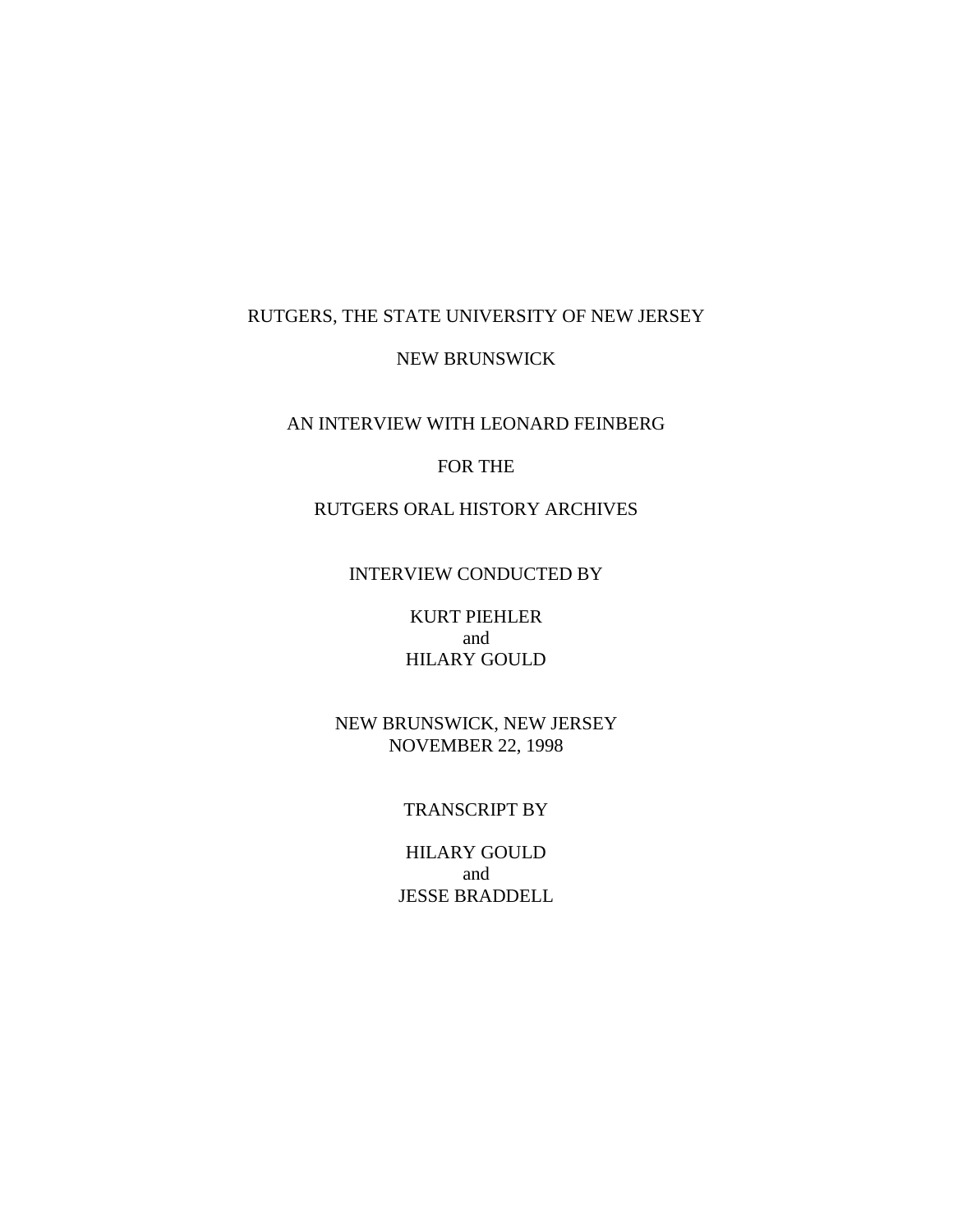Kurt Piehler: This begins an interview with Leonard Feinberg on November 22, 1998, at Rutgers University, New Brunswick, New Jersey, with Kurt Piehler and …

Hilary Gould: … Hilary Gould.

KP: I guess I would like to begin by asking about your parents. They were both born in the United States.

Leonard Feinberg: Right.

KP: When did your family immigrate, how many generations back?

LF: My grandparents seem to have all come over somewhere in the vicinity of 1890, either before or just after. I really don't know. It's a shame. *Roots* [miniseries] hadn't been written in those days, so we didn't think about checking on their lives. I'd hear little stories about what it was like over in the old country, somewhere in Poland and Russia. They always said that the border was always changing, so sometimes they lived in Poland and sometimes they lived in Russia, so I don't know, but, fortunately, thank God, they came over. My father's parents were married when they came, because I believe a couple of his siblings were born there. My mother's parents married here after my grandfather got a divorce, but that's another whole story. That would make a book.

So, my mother was born in New York, and my father's family settled in Long Branch, New Jersey. I would love to find out someday why the whole family settled there. I understand Norman Mailer was also from Long Branch. I understand he was a relative, but that's as far as it goes. Fortunately, after my parents were married in Long Branch, they only stayed there for a year and moved to Elizabeth, New Jersey, which is where my mother grew up, thank God.

KP: Why do you say, "thank God"?

LF: Oh, to grow up in Long Branch? Long Branch is a resort town, and in the summertime, it's really jumping. There are people there and the houses have people in them, but if you go there in the wintertime, it's the most depressing place. Everything is closed up and cold. We used to take these trips constantly to go visit the relatives.

KP: In Long Branch.

LF: Yes. Kids, in those days, we never thought to say, "I don't want to go." You just went. Your parents are going, so you just went. There was no one there for me to--I have one cousin that's my age, but she's a real "galoop." The rest of them were either older than I or younger. So, I used to just go there, nothing to do, so I hated it. Growing up in Elizabeth was great. That was the best thing they could have done. It was a wonderful town to grow up in. The school system was excellent by far.

KP: What high school did you go to?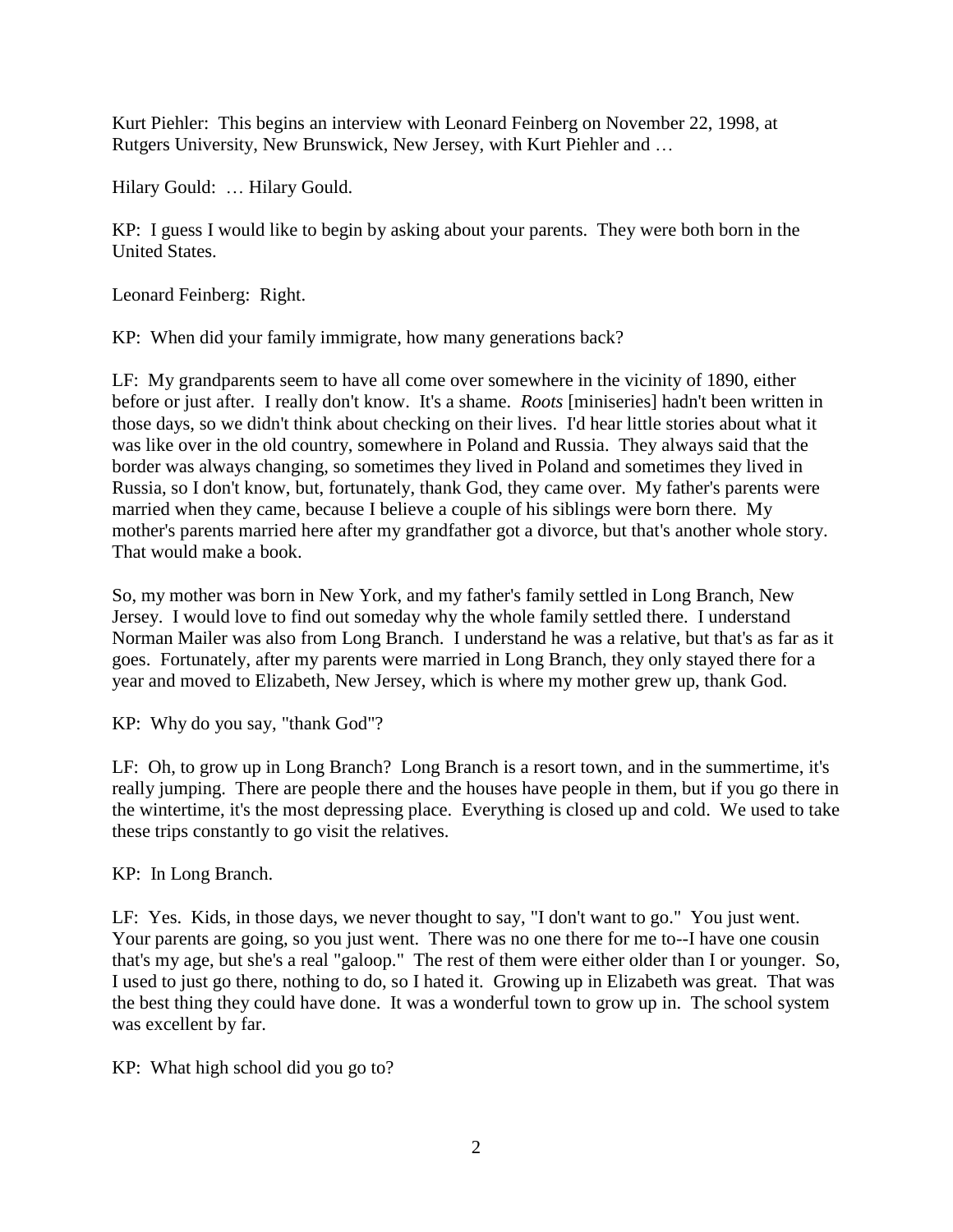LF: Well, in Elizabeth, there's only one high school for boys and one high school for girls in those days. So, I went to Jefferson High School. Oh, there was a tech school, but that was very minor in Elizabeth. There was a very small Catholic [school], because the school system was so good that everybody went to the public schools. [Editor's Note: The high school for girls in Elizabeth was Battin High School.]

Hilary Gould: Were you treated any differently being Jewish in Elizabeth?

LF: No. I've mentioned many times that Elizabeth--I found out later-- [is] an unusual town in that respect, too. The best example I always gave, if there were ten percent blacks in the school, that was a lot. When I was a sophomore, the president of the senior class was black, and nobody thought anything. It was amazing.

KP: He was just the best qualified.

LF: Yes. I'm trying to think of any instances of anti-Semitism that we came across. I know my parents had a little bit of a problem when I was five years old when I moved into Roselle, which is right next to Elizabeth. They got some Ku Klux Klan letters right off the bat, because they were the only Jewish family in this neighborhood. After a year, they decided to leave. Well, the neighbors came and asked them not to. So, it was one of those things. Actually, I went into the Army and met fellows, particularly from Philadelphia, and they told me about the problems they had and things like they used to have to fight their way to school in the morning and stuff like that.

KP: I have interviewed people from Perth Amboy.

LF: That's where my wife was born, by the way.

KP: I have interviewed people and I have heard stories in which they had to fight their way to school.

LF: I don't know if you know who Fred Allen is, the comedian?

KP: Yes.

LF: Remember Fred Allen? He used to refer to Perth Amboy as the elephant's burial ground, so my wife always quotes it. No, really, I didn't see anything here at Rutgers, but I did see some things in the Army. I'll tell you about those later.

KP: I am curious, since we are on the subject of religion, how observant was your family growing up?

LF: How religious?

KP: Yes. How religious?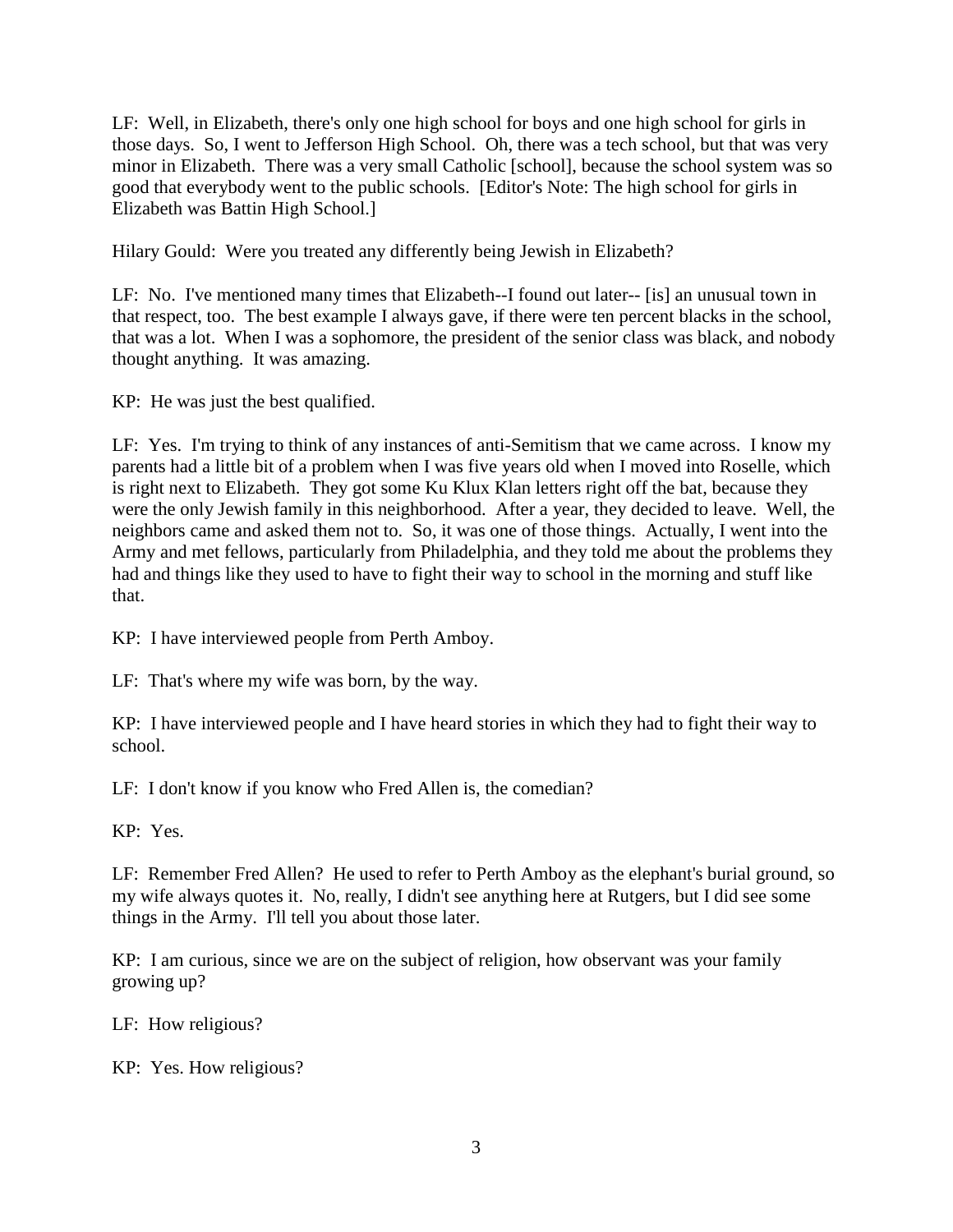LF: We kept kosher, but not crazy. In other words, on the Sabbath, if you're really Orthodox, you don't carry money, you don't drive a car, you don't do anything. No, we didn't do any of that stuff.

HG: Did you celebrate the Sabbath every week?

LF: No.

HG: Did your family go to services?

LF: My mother didn't bother with that sort of stuff, like lighting the candles on Friday night. I didn't even know about that. I went to Hebrew school in order to prepare for my bar mitzvah. Hebrew schools that we had there, I got kicked out of the first one, but that's another long story. I ended up going to another one. All I learned was how to read Hebrew, unfortunately. We got very little in the way of culture or history or any of that. There was very little of any of that, because I see what some of the kids [learn] today that go to those schools. I can go to the synagogue, and everybody seems to know what page to be on and what to do and I just follow the leader.

The funny thing is I kept kosher. I was so kosher that when I was in the Penn Relays and that was in Philadelphia and it was [on] Passover and I wandered all over town looking for a restaurant to eat at, to get a Passover meal. Then, when I went into the Army, I just knew that I couldn't keep kosher. So, I just turned a switch because it was more important to me to adjust to this switch than to make a whole big thing out of food. When I came back from the service, I didn't turn the switch back. I tried to explain to my father because he seemed to make a thing out of it to some extent. He wasn't so super [religious].

KP: He was not super religious either.

LF: So, [not] super religious either. I said to him, "I don't want to make a fetish out of food," which reminds me that probably the course that was most instructive and really followed me for the rest of my life was a course that I took here. The professor's name was Heald, H-E-A-L-D, and it was called the "Rise of Western Civilizations." That course taught me so much about the world. If you start learning how religions just go [Editor's Note: Mr. Feinberg makes the sound "kaboom."], here it is, God said, "Here, you've got to follow this religion." How do religions develop?

Suddenly, you realize what these things really are about and how fetishes turn into laws of the religion and these things with the Catholics not eating fish on Friday, and that becomes such an important thing. With us, keeping kosher, they keep trying to push that they recognize that some of these other foods are not healthy. You can't tell somebody something is not healthy, but if you tell me that God won't like it if you eat that, that may get through to them, particularly five thousand years ago. So, in fact, my wife gave me the option when we got married if I wanted to keep a kosher home or not. I said, "No. How am I going to have bacon and eggs in the morning?"

KP: I am curious, growing up, how did your family feel about Zionism?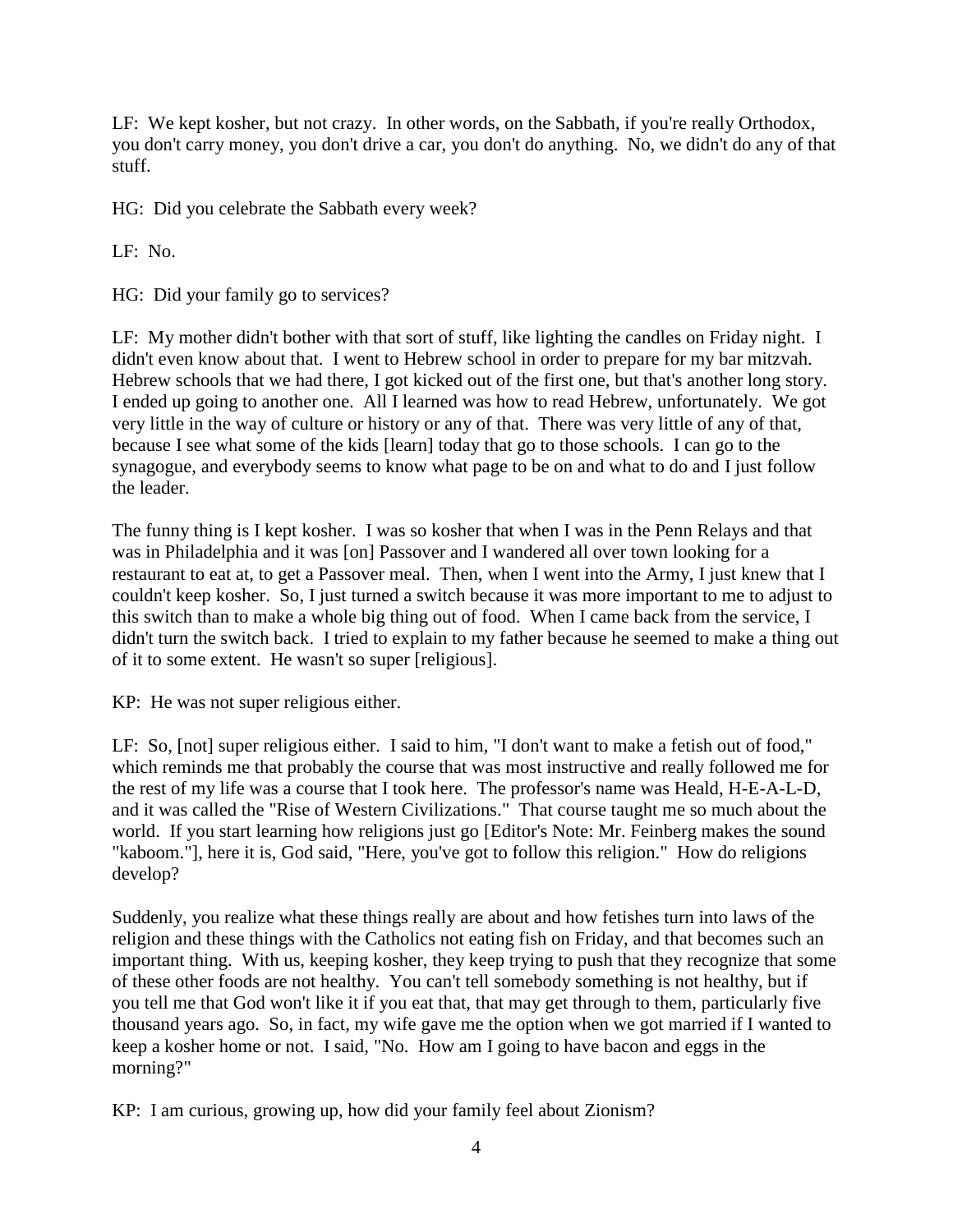LF: I knew very little about it. In other words, I don't think there was much activity in that area, in Elizabeth anyway. In fact, the first time I heard about anything was when my great grandmother died, and, of course, her children had been supporting her for many, many years. I was there. We went to her apartment they had in New York, and they found all these receipts of all this money she was sending to Palestine. Here they're busy chipping in to pay for her, and she was sending all her money to Palestine. So, that was one of the first times I heard of people sending money to Palestine, getting involved in that. Don't forget, I grew up in the [Great] Depression to some extent. We weren't too concerned about finding money for someone else; you were trying to find money for yourself, not that we had any problems in our house, fortunately.

KP: To ask you a little bit about your parents, what did your father do for a living?

LF: Well, it was a family business that my grandmother started, my mother's mother. She was really the businesswoman. My mother's father was also into it. In fact, he built houses and things like that. He got into real estate, and they owned a lot of properties in Elizabeth and in Linden and a couple of areas like that and just rented them out. The funny thing is that the depression was very fortuitous for them, because the banks would call them up and say, "Hey, we've got this property. We don't want it. You can have it, just pay the interest on the mortgage," which in those days was like one percent. So, they picked up an awful lot of property during the depression. When things changed, then they started paying off their mortgages on these things. So, that's what they did; they were in real estate. For example, my father did most of the repairs, because you're not going to hire plumbers and things. That was a great thing for me when I was growing up, because I worked with my father every summer helping him. I loved that.

KP: It seems like you did more simple tasks, and then by the time you got to high school, you would really be working with him.

LF: I could do plumbing. I used to thread pipes, put pipes in. I'd do electrical work and carpentry. I loved doing that and to do it with my father. I've got to tell you a funny thing, because it's germane to [the] rest of the story. My father was the epitome of the worrywart, [a] worrywart for my safety, let's put it that way. When we were growing up, all the kids had bicycles. I couldn't have a bicycle, because I might get hurt. I finally got a bicycle by taking all the money I got from my bar mitzvah, which was a total of twenty-five dollars because that was during the depression. All my nifty relatives chipped in, and I went out and bought a bicycle. In fact, I even ran away from home just before my bar mitzvah.

#### HG: Why?

LF: Because I said, "I'm not going to come back unless there's a bicycle on the front lawn," but the mosquitoes got to me, so I came home. That's how I got a bicycle. Then, when it came time for me to drive--in those days, kids didn't buy cars; we had to depend on borrowing our father's car, particularly going out on dates, going out to see girls, which was the only thing you needed a car for in those days-- and he just wouldn't let me borrow the car. It was a thing, a constant source of aggravation and problems.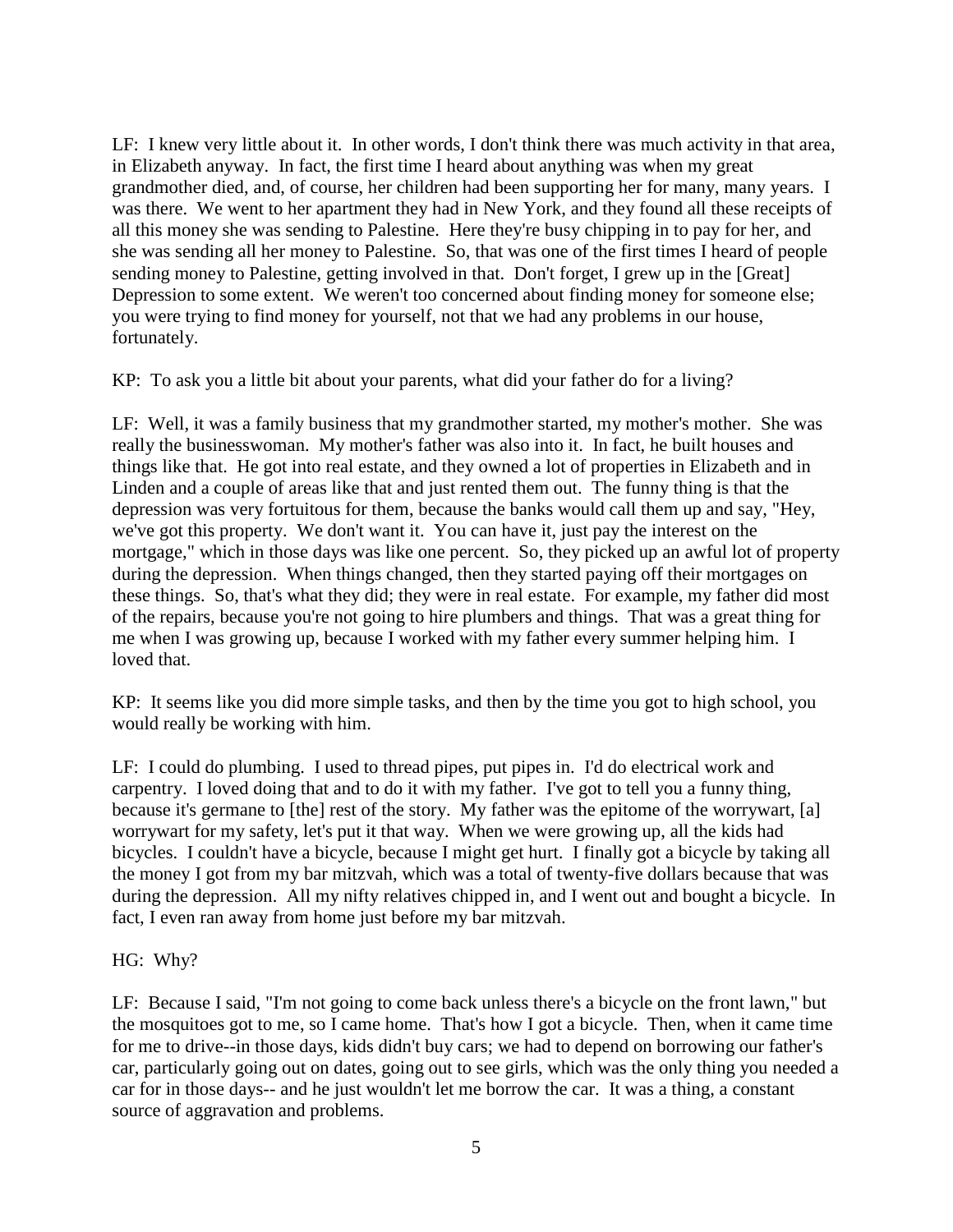KP: He must have really worried about you in the Army because you could have gotten killed in the Army.

LF: That's the crazy thing. I taught them. We'll get to that part of the story, that they came around [when I was at] Rutgers with what was called the Enlisted Reserve. Well, let's not jump ahead.

KP: Yes.

LF: I'll get to that, but you're right, exactly right. Here, I was brought up that way and I was able to function under the worst conditions without any problems adjusting to them, even though I was brought up with constantly being [protected].

KP: Your father was protective.

LF: Overprotective. Oh, God, there has to be a new word for it.

HG: Was your mom also protective like that?

LF: No, she was much more [laid back]. For instance, she went with me to buy the bicycle, stuff like that. My mother was entirely different.

KP: Do you have any other brothers or sisters?

LF: I have a sister. She's nine years younger. I was like another parent to her.

KP: Rather than a sibling, yes. Did your mother work outside the home at all?

LF: Nope, never. If you want to just digress for a second, can you turn this off?

#### [TAPE PAUSED]

KP: You mentioned before, we had a rather informal, off-the-record discussion, that you had a maid growing up.

LF: Right. She just did all the things in the house.

KP: She helped out around the house.

LF: Yeah, doing the wash, cleaning the house, whatever. She was there every day.

KP: Did your mother do any volunteer work? Did she join any organizations?

LF: Yes. There were some of these Jewish organizations. She did that, to some extent. My mother was a stoic, by the way, which also will come in the last part of the story. I never knew too much. It was nice. I always thought I had a great childhood.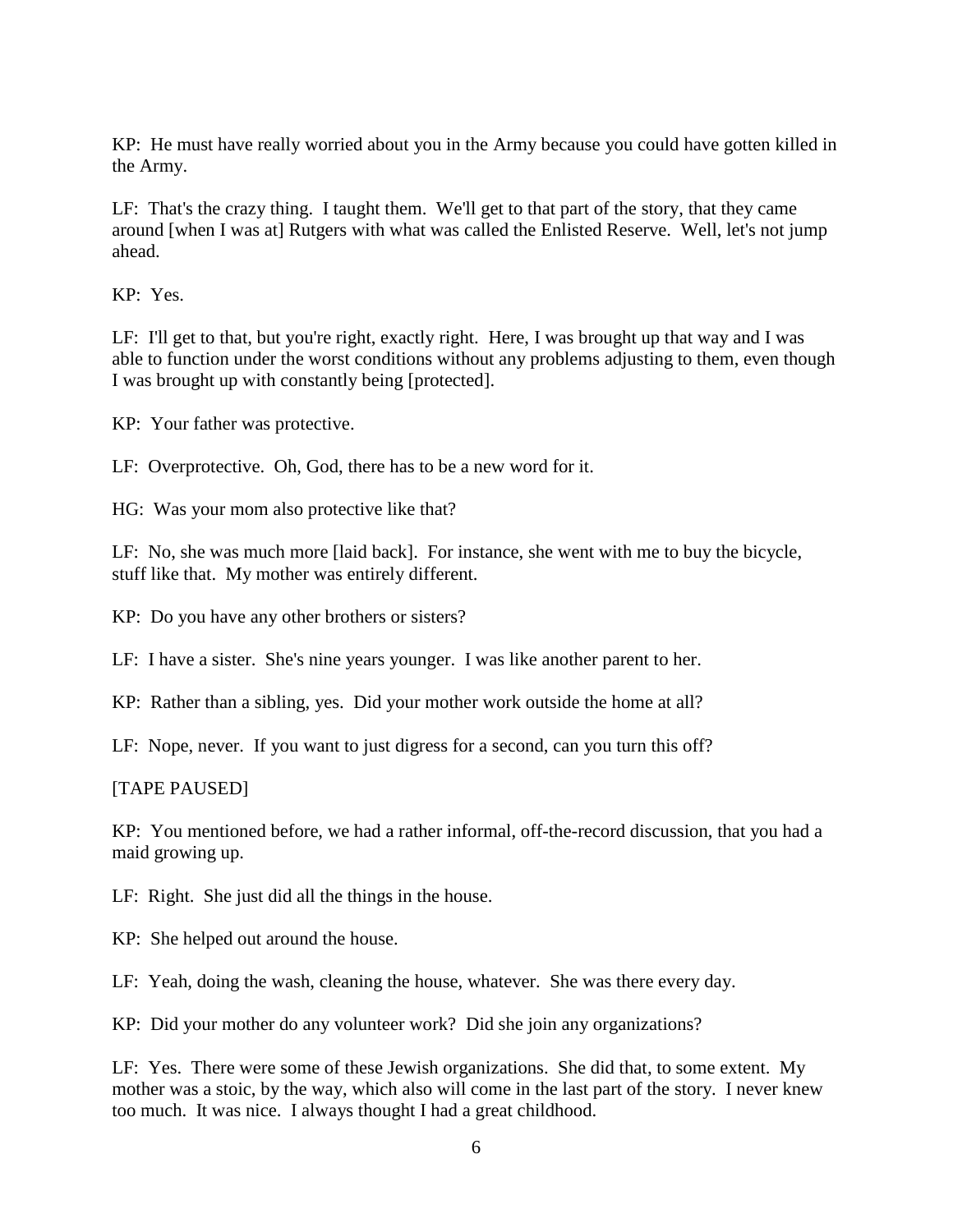KP: The way it sounds so far, it was a great one.

LF: There were some things missing in it, but, you know.

KP: You mentioned that growing up in Elizabeth, your parents moved from Long Branch and you were delighted.

LF: Yes.

KP: It sounds like Elizabeth was a very tolerant place.

LF: Tolerant means that you have a bad situation that you're tolerating. It was just a nice, let's say, liberal approach to recognizing everyone's right to [be themselves].

HG: Was there a synagogue in Elizabeth?

LF: Oh, yes. In fact, there were several. I forget how many Orthodox synagogues under one chief rabbi. In fact, he just died recently, well, in the last couple of years. Rabbi Teitz was known all over the country. He was quite a guy. He was there for my bar mitzvah, for my wedding, of course when my parents died. He was quite a guy. Even in Pennsylvania, people knew of him. [Editor's Note: Pinchas M. Teitz headed the Orthodox rabbinate in Elizabeth that at one point totaled five thousand people affiliated with five synagogues. Teitz died in 1995 at the age of eighty-seven.]

KP: What else made Elizabeth so great?

LF: For instance, I had a lot of close friends. As I said, the school system was way ahead of its time. We had special classes if you were good in math or chemistry or that kind of stuff. You had advanced courses that we took. When I got to Rutgers, I coasted the first year practically, because most of the things they had in class in my freshman year were things we already covered in high school.

HG: Did you always know you were going to go to college? Was that assumed?

LF: I've got news for you, in those days, if you were a Jewish boy, I never knew that Jewish fellows didn't go to college because I think almost everyone in Elizabeth [went]. It was almost like an unwritten law that you go to college. One of the things that I discovered, and many years later--I told you I had to commute, which was really miserable. I always felt that maybe they couldn't afford it to have me live here in the dorm-- it turns out that, no, my mother just didn't want me to be away from home. So, I commuted. In fact, I went out for football in my freshman year, and I was really doing great because that was one of my real loves. My mother gave me a choice. Don't forget, the only thing that was across the river in those days was the stadium. That's where you went to practice. Well, to get from here to the stadium, you had to take a bus, then come back, and then I'd get back on the train. I'd be getting up home [at] eight, nine o'clock at night, and [that is when] I first started doing my homework. So, my mother gave me a choice,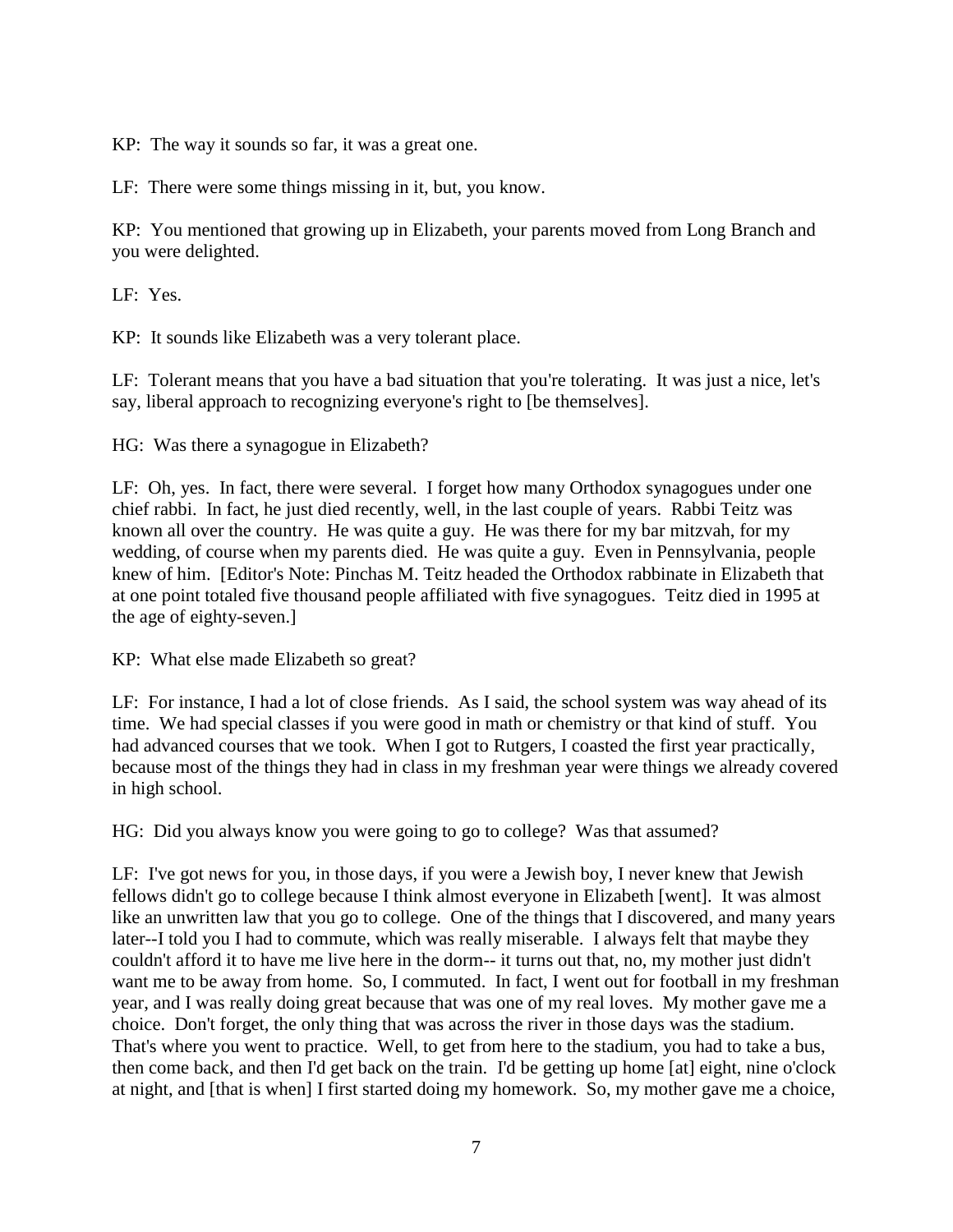college or football. I should have picked football, but I picked college. That was the end of my football career.

In Elizabeth, there were a bunch of guys, in fact, there were five of us that grew up together, and we still see each other all the time, just nice friendships. What used to happen after school, there was this huge park not too far from where we all lived in that section of Elizabeth. It's a country park, Warinanco Park. We'd say, "Okay, we're going to meet up at Warinanco Park and we're going to play football, softball, baseball," whatever it was. A bunch of guys would show up, and we'd go "halfies," half the guys on one team, half on the other. If there were twenty guys, we had ten on the team. If there were ten, we had five on the team. If there were thirty guys, it would be fifteen on the team. It wasn't like this damn Little League and all this other stuff they have today; we just played for fun. It was really fun. We had such great times, before they invented all these other organized things for these kids, so they can't just go out and enjoy it, parents fighting with each other and all that nonsense. It was just a nice type of life.

KP: Did you play any high school or college sports?

LF: I was the star of the track team. I was the dash man, 100 [meter] and 220 [meter dash] guy. Even when I was a sophomore, I was the fastest guy in school. As a matter-of-fact, when I got to Rutgers, they held a race of the whole freshman class, and I won. I came in first.

HG: Oh, my.

LF: No, it was just one of those things. I was always good at that.

KP: You mentioned football. Did you play football in high school?

LF: I played football in junior high school. I got some kind of a crazy idea that in high school, football was too organized, more like a type of business than a sport. So, I was supposed to go out in my sophomore year, and I didn't. I was all set, and then I changed my mind. The coach fixed me up with everything. He knew about my running and stuff like that, so I was going to play in my junior year. I got hurt fooling around on the beach that summer. In fact, I was out of school until after Thanksgiving, so I kind of missed the whole season. So, my career kind of [stalled]. I love football, but, unfortunately, I never got the chance. Track was always my thing.

KP: One of the things that I would gather, in Elizabeth and in Newark, there were a lot of movie houses to go to. Did you go to the movies a great deal?

LF: That was the thing, every Saturday, we went to the movies. There was one right around the corner. See, there was a little shopping area about a block away from where I lived. Every Saturday, the guys went to that movie. When we got older, when we could go downtown, they had a couple of theaters that had vaudeville and things like that, but we would go every Saturday. I just was telling somebody the other day that there were so many things that happened in the war, and I'd look at these things and say, "Gee, just like in the movies." We were so movieoriented in our growing up that there were so many times I'd wish I had a camera because this is something that would make a great scene in [a] movie or on the newsreel or something like that.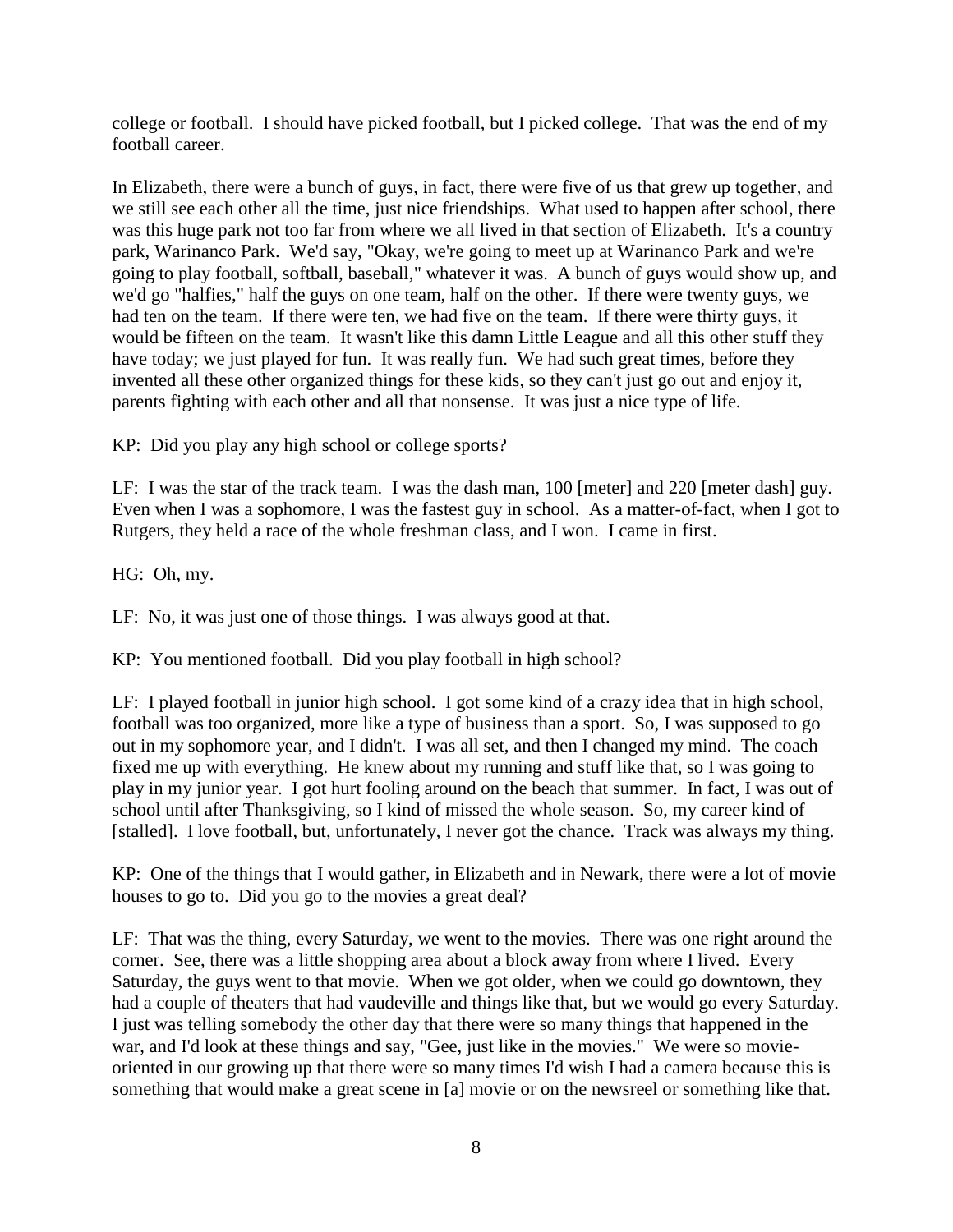KP: You would think in those terms.

LF: Yes, [there were] so many things just like in the movies.

HG: When you said, "We used to go the movies," was that all-male groups going to the movies? Was it dating?

LF: Well, this was with the fellows in the neighborhood when I was growing up. We'd just walk around the corner, and we had two movies. I'm sure you've heard, [there was] a serial, a continuing serial, a cartoon, the news and coming attractions, in addition to the two movies. That's what we did every Saturday. It was great because I loved movies. I still do. Those were good movies. It wasn't gratuitous things that they put into the movies now. I'm not a prude, don't misunderstand, but you go to look at the quality of the movie and you see these things that have no rhyme or reason to them, but that's beside the point.

KP: Do you remember growing up and seeing any war movies that you remember? You were saying that you remember thinking this would make a great movie.

LF: Well, there was *All Quiet on the Western Front*, of course. That was the classic.

KP: Do you remember seeing that?

LF: Oh, yes. I wasn't that young. Don't forget, I'm seventy-five now. I was born in 1923, so in the '30s, I was old enough to remember. I'm trying to think of other war movies. There were several of them. You'd see movies with trenches and types of battles. It was funny, I ended up a couple of times near Reims and there was another area that was famous from World War I. I was in a hospital in Reims, and I was is another hospital, oh, damn, see, I can't remember names, but it was famous from World War I in France. There was all kinds of movies. I'm trying to think. There weren't too many from those days.

KP: What about travel? How much travel did you and your family do growing up?

LF: Back and forth to Long Branch.

KP: That was your main family trip.

LF: Or to New York to visit relatives. Everybody had relatives in New York. Then, every Sunday, every Sunday, we had to go for a ride. It wasn't Long Branch every week. My father used to like to go out and drive, try to get lost someplace, find someplace different. So, we went all over North Jersey.

KP: That would be the family ritual.

LF: God, did I hate it, especially since I used to get carsick every week. He used to have to stop. I used to have to get out and then get back in the car. That was every damn week. It's only in retrospect that I think how stupid I was. Why didn't I tell him I don't want to go? None of my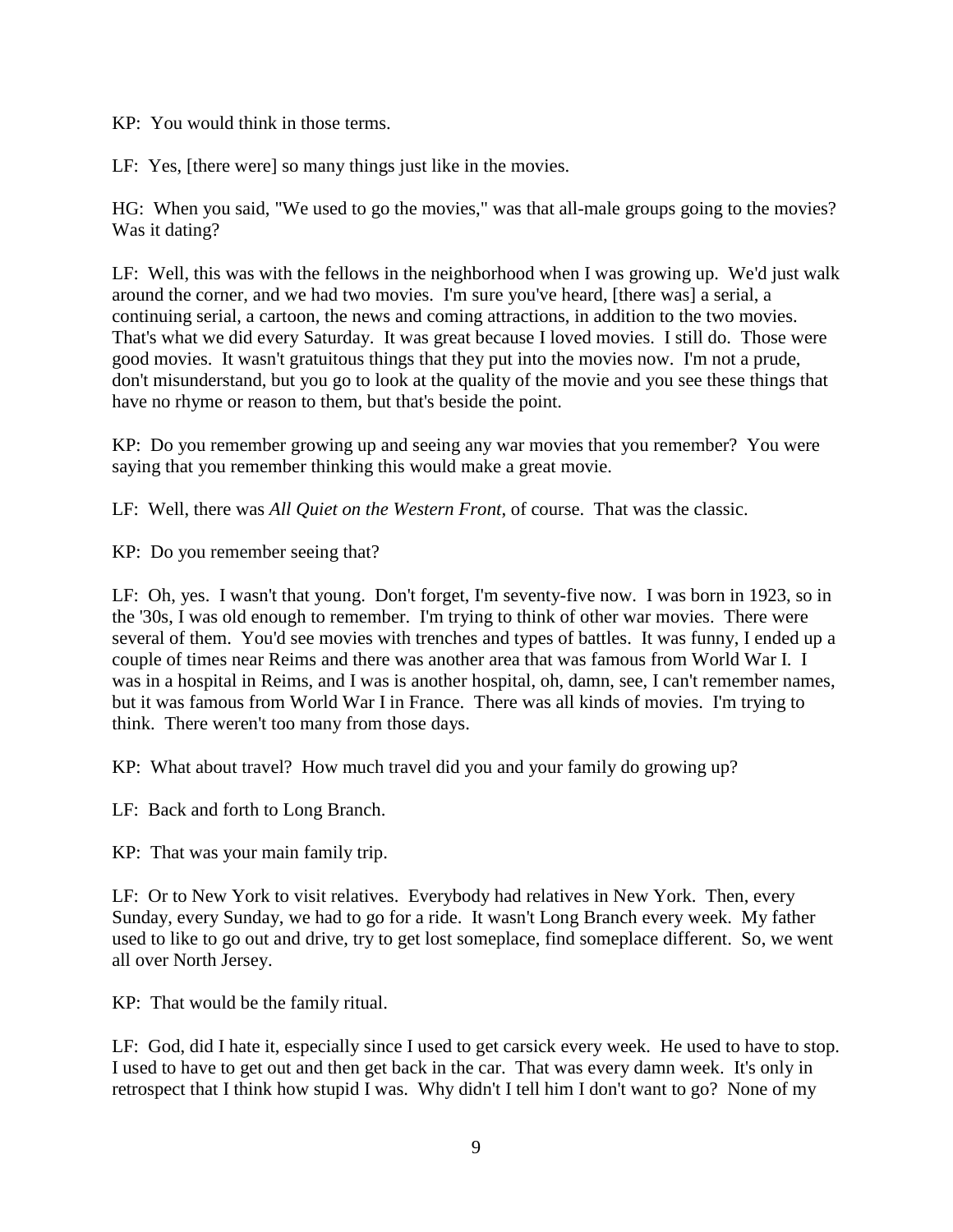friends would go out with their family every damn Sunday, but that was the thing. Philadelphia, I guess, was the biggest trip. That was when I was into Penn Relays.

KP: You really had not been any further south than Philadelphia or further north than New York.

LF: No.

KP: You never took a family vacation to the Catskills.

LF: No, no, no. Vacations were always down the Jersey shore. We used to go to Bradley [Beach] or Belmar. It was great. That was also a lot of fun. There were a lot of kids my age.

KP: In season, you enjoyed the shore.

LF: Oh, yes. My friends would be down there, too, the guys I grew up with. In fact, that's how I got hurt that summer. One of my closest friends, who's still close, he was standing on my shoulders--we used to do a lot of that kind of stuff--and he slipped off and hit the top of my foot which became infected and ulcerated, the whole mess. We just had fun, met girls, walk the boardwalk every night. You can walk into Asbury Park from there. Asbury Park was great in those days. I've just been reading about what's been happening, another change in places. Unless I missed something along the line, I thought I had a great childhood. It wasn't until after that I realized how possessive my parents were, particularly my mother. She's very possessive. Who knew? If you don't know anything different, you think that's the norm.

KP: Yes.

LF: So, anyway, that's why I ended up at Rutgers, because I could take the train.

KP: I am curious, before coming to Rutgers, did you belong to any other organizations?

LF: I was a Boy Scout.

KP: What rank did you get?

LF: I guess first class. I think that's as far as I got. My biggest problem was to get any further, I never learned to swim, which must have something to do with my mother because she's always afraid of water.

KP: You still do not know how to swim.

LF: I can swim across the pool, but don't put me out in the middle of the lake someplace. I would probably have to.

HG: When you were at the beach with your friends in the summer, you never went in the ocean.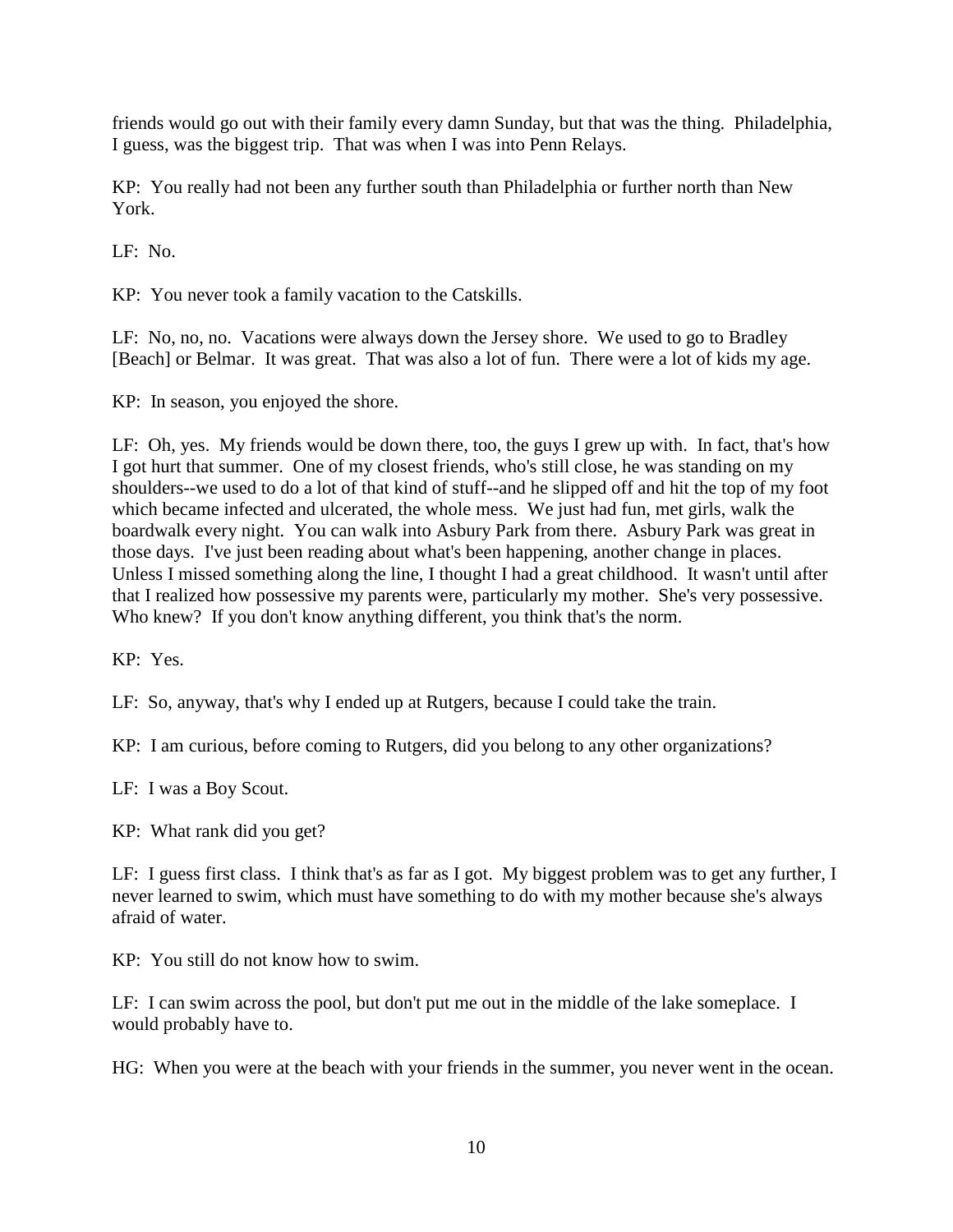LF: Well, the ocean was so rough in those days, big waves and stuff. That was the main thing, play in the waves, and you did very little swimming in the ocean. My father was a great swimmer because he grew up in Long Branch and he used to go out and swim in the ocean. In fact, I took swimming in Rutgers. Every freshman, in those days, had to pass a swimming test, so I was able to do that.

HG: They had gym class, too.

LF: Yes. That was compulsory "Physical Education." There's another funny thing. I ended up, I don't mean to get ahead of the story, but when the war started, I started in September 1941 and Pearl Harbor Day was December 1941, so all of a sudden, everything was changing. Rutgers instituted an accelerated program where you could get more courses. I was taking twenty-five credits a semester. Can you imagine that?

HG: No.

LF: From eight in the morning until five at night and then onto the train with my books and bags and all that sort of nonsense. "Phys Ed" was on Friday morning. I think it was the only class I had [that day], so very often, I didn't make it. Well, when I got into the Army, at one point, they wanted a note from my college that I was in good standing. I suddenly realized I flunked "Phys Ed." So, I wrote to [the head of the department].

KP: Dean Metzger?

LF: No. You know about Dean Metzger?

KP: I have heard a lot about Dean Metzger.

LF: He was something else, the Reverend Dean Metzger. That was the thing that was compulsory, chapel. He always asked for blessings in Jesus' name for all of us, whether we believed or not. No, he was very religiously-oriented. I forget who it was in the Phys Ed Department that I wrote to and said, "Could you do something?" They sent a letter from Rutgers that I was in good standing. It didn't make any difference in the long run, but this was at one point. We'll get to that about things that happened when I was in the Army. Yes, we had to take "Phys Ed" and chapel at least once a week at noontime. [Editor's Note: Fraser Metzger served as the Dean of Men at Rutgers College from 1925 until 1944. Metzger also served as acting chaplain from 1931 to 1944 and as University Chaplain for a short time until he retired in 1945.]

HG: Did that make the difference in being Jewish?

LF: No, things like that never bothered me. I used to go and listen or not listen, as the case may be. He always used to give his little pep talk. [It was] just one of those obligations, but I wasn't sensitive about things like that, never have been.

HG: Were your friends a mix of Jewish and non-Jewish?

LF: You mean growing up or here?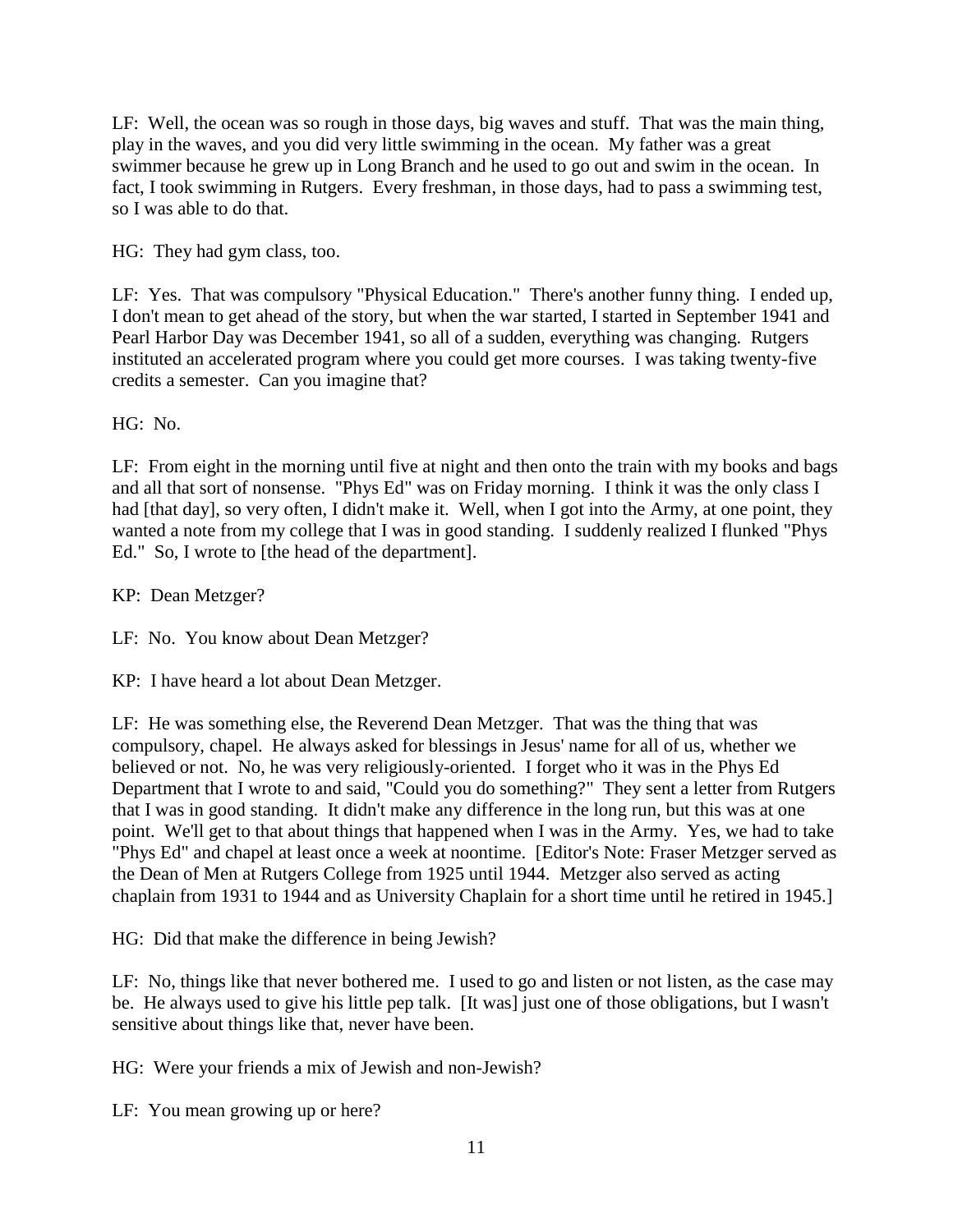## HG: Both.

LF: Of course, here, my friends were whoever commuted with me on the train mainly. I never believed in fraternities. I always felt I didn't need them for my social life. I couldn't live here anyway. I used to make my own social life, going out and dating and stuff like that. That, to me, [as] a commuter, that would be the only thing a fraternity could offer was a place to go to a party or something like that, but I didn't need that. Growing up in Elizabeth, just to show you where I lived, there was Pennsylvania Dutch in this house. The next house was (Krumrein?). The next house was (Jackie Gallagher?), who was Irish. The next house was (Jimmy Van Arsdale?) of Dutch descent. Then, there was us. Then, the next house with Bobby (Baraban?) of German descent. We grew up [together]. It was funny when the election, when Al Smith was running, before your time--but that's right, you know history, so you've heard of Al Smith. [Editor's Note: Democrat Al Smith served as the governor of New York and ran for president in the election of 1928. Smith was defeated by Republican Herbert Hoover.]

## KP: Oh, yes.

LF: He was Catholic. I started hearing all these things that, "Oh, you can't have a Catholic president." So, that's when I came up with the expression that, "You've got to feel sorry for your kids because they don't know who to hate." I didn't know they didn't like Catholics.

KP: You had lived next door Catholics.

LF: Everything. Nothing, ever. I forgot the (Tonguereins?), who were [of] Swedish descent. It just so happened we were around the same age.

KP: That was your circle of friends growing up.

LF: Then, when I got to high school, most of my close friends were all Jewish but just because we seemed to have so much in common, I guess. It wasn't that I purposely picked them. We lived near each other. We had the same interests. We still do, which is why we're still close friends after all these years.

KP: You mentioned that it was assumed you would go to college.

LF: Yes, I didn't know there was anything else.

KP: You mentioned that you enrolled in pre-med.

LF: It had nothing to do with my parents. They never tried to influence me in the direction [of a pre-med course of study]. I just thought that's what I would like to do. Then, when I got back from the war, there were six million pre-meds, all the pre-meds that started before, the pre-meds that didn't go to war, the pre-meds that were now graduating. There was some kind of number that they told us--I forgot how many pre-meds there were for each opening in med school. Of course, I did know that many of the med schools had quotas.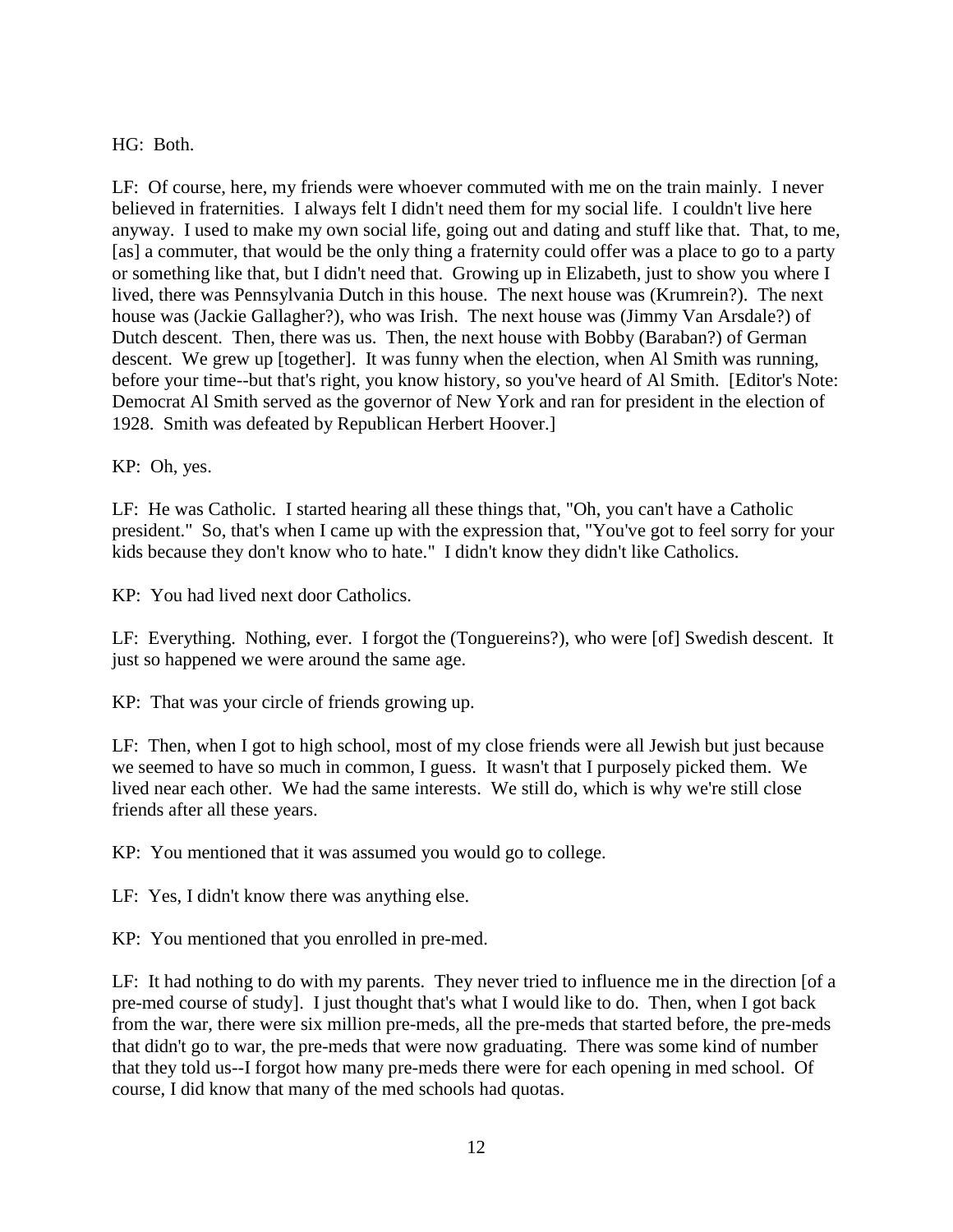KP: When did you learn about the existence of quotas?

LF: That was something you always knew about.

KP: Even in terms of colleges, you knew that there were some colleges that had quotas.

LF: Yes. For instance, we always knew not to take engineering, because Jewish engineers never get hired, things like that. So, you'd just accept that, so, "I won't be an engineer." Yet one of my closest friends became an engineer. In fact, two of them did, and they didn't have any problems that I know of. When I was working on my master's, I knew they had an admissions committee and he tells me, point-blank, "The whole population of the United States doesn't have more than ten percent Jews, so therefore we can't have more than ten percent in our class." [He said it] just matter-of-fact, fact of life.

I remember a close friend of mine was from Hawaii of Japanese descent. [He was a] fellow graduate student. We were close. He and his wife and me and my wife used to do a lot of things together. He was also pre-med or had been a pre-med and was now working on his master's. He said he had a choice between him and a fellow from Puerto Rico. That's how they did it. That was their categories. So, they picked the fellow from Puerto Rico instead of the fellow from Hawaii, no bones made about it, probably still. Who knows what it's like today? I don't know. It may be. That was it. So, I went into bio-chemistry instead. Next question?

HG: I understand that you commuted and you had a lot of work to do in bio-chem, but did you participate in any on-campus activities?

LF: No.

HG: Did you go to any of the pep rallies or sports events or anything like that?

LF: Pep rallies? No. First of all, that would be in the evening.

HG: Okay.

LF: We did have some, I guess they call them, convocations at the gym that was here. I guess there's probably another gym someplace, but they used to hold convocations there. They'd bring a speaker in of some sort. I remember going to concerts there.

HG: Was there a lot of discussion?

LF: For example, Paul Robeson.

KP: You remember going to hear Paul Robeson perform.

LF: Yes, he performed here. An interesting thing to add to our conversation, I can't remember his name, he was a famous correspondent who was on the radio. In those days, there was radio, by the way. [He was] very well-known nationally. He had just came back from I think Southeast Asia. I also believe he was Jewish. I can't remember his name. He gave us all a talk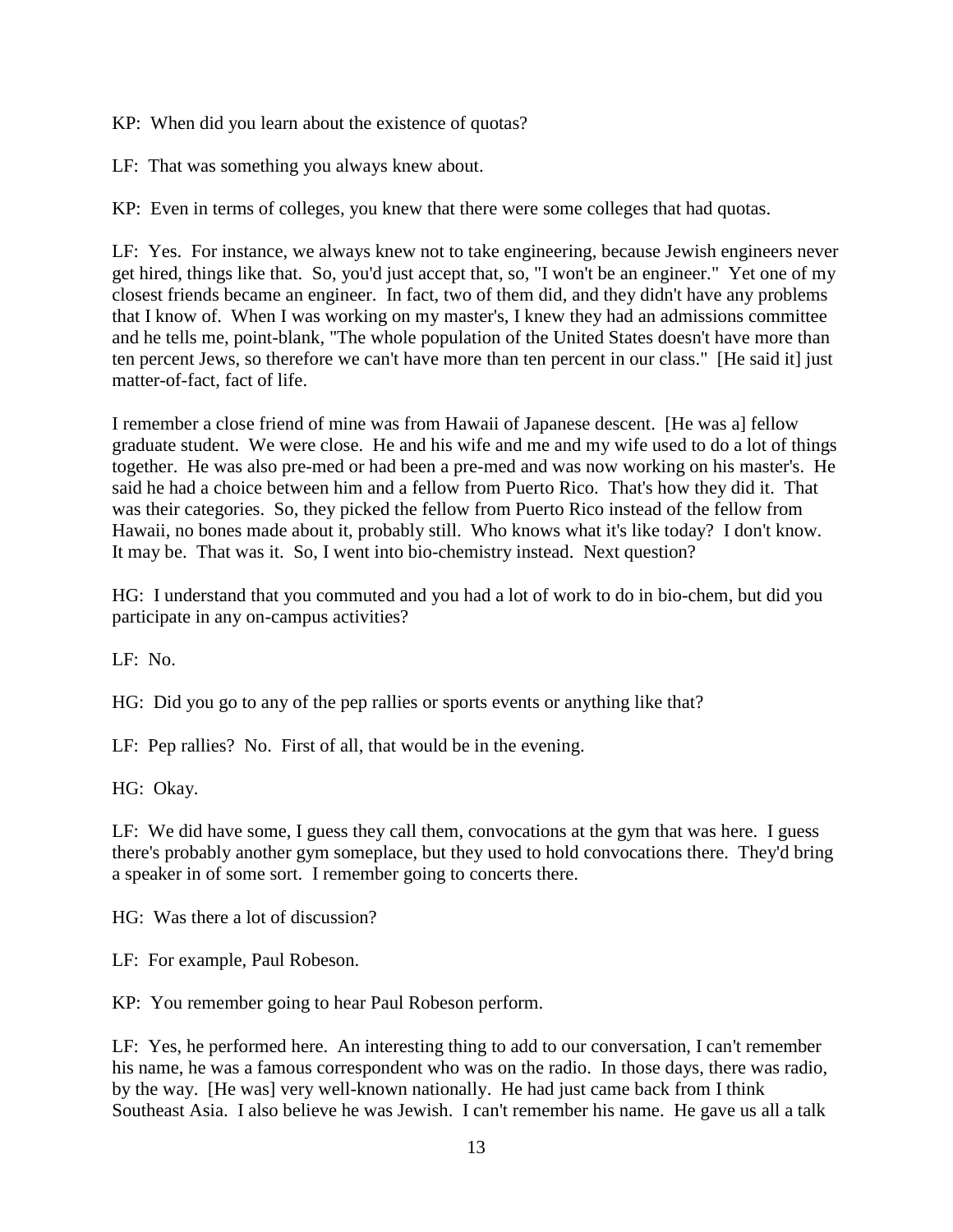about the dangers of what's happening in the world. This was just after Pearl Harbor, I guess. I'm trying to remember. We used to say if there was a recruiting booth outside the gym, everybody would have gotten in line. I mean, he made such a powerful talk on the dangers our country was facing and the whole thing. Boy, it must be hard having seen, you guys have seen the Vietnam War, and, of course, that thing called the Gulf War, but there was a feeling in the country, a fervor, that you can't explain it. You can't even describe it practically. Unless you experience it, I don't know how anybody could get so worked up. We were ready, literally, at least I was--I know this sounds crazy, but--to go out and die for my country, not that I wanted to die.

KP: You saw that if you had to you would.

LF: In other words, that was just an option that you just accepted.

KP: It was interesting that you raised it that way. I was having dinner last night with some friends in New York, and they did not know very much about my project. We got into this discussion about *Saving Private Ryan*.

LF: I saw that.

KP: I was trying to explain to them why people would in fact get out of a boat when there was shooting. You were trained to do this, so you just do it. Officers will take out their pistols and make you do it. You were just accepting the fact that you were going to do this.

LF: We just did it. It was never the fear that anybody was in back of you with a gun making you do it. There were guys in front of you with a gun.

KP: But they had a hard time getting into that conception that people would do this for a number of reasons.

LF: I was with this National Guard outfit, and they were famous for their marching. That's the whole idea of this constant marching, because you learn to move as a group. It carries on.

--------------------------------------END OF TAPE ONE, SIDE ONE--------------------------------------

LF: When not too much was going on, we weren't chasing the Germans across France, things were so quiet that the order came down that they wanted the outfit to do some close order drill while we were hanging around. That got me. I didn't enter in, because I was a medic. I always had an excuse to do something else, but I couldn't believe that they decided to do that.

KP: They did not try to do some advanced training.

LF: Oh, no. Don't forget, word came from above--and God only knows where it originated- somebody got some bright idea someplace and somebody else will go with it.

KP: Just to back up a little bit, in terms of Rutgers, had you applied to other colleges, or was it only Rutgers?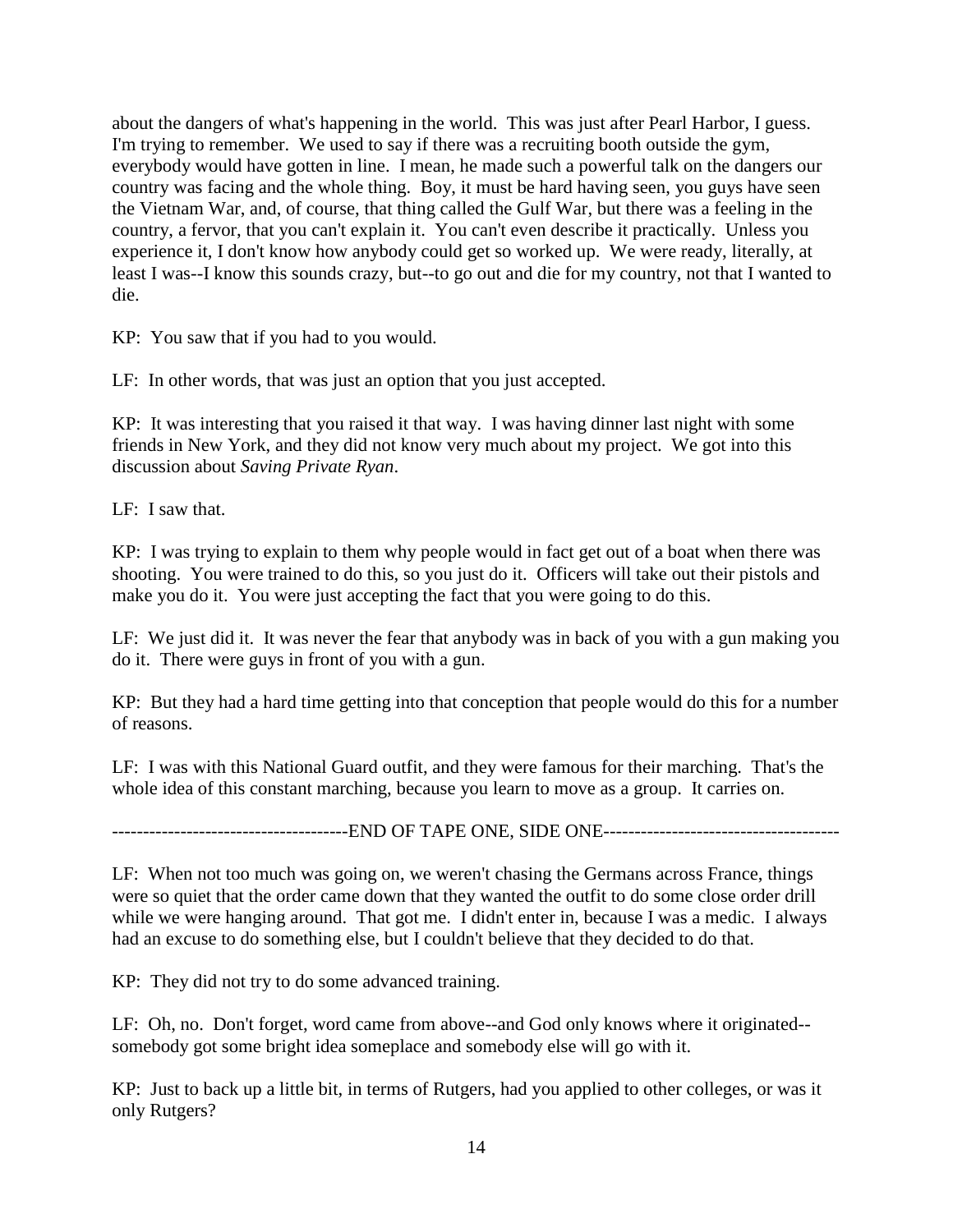LF: No, I didn't. I just assumed that I was going to go to Rutgers, and I got accepted [by] Rutgers. I always wondered what the hell would have happened if I didn't get accepted. I didn't apply anyplace else. Listen, from Elizabeth, there were a bunch of the guys and we all went to the train station. The Rutgers group was going in this direction and the NYU [New York University] group would go in the other direction. That's the way it was.

KP: I have interviewed a number of commuters and one of the things that commuters have said to me, and you have already alluded to it, is that you, in many ways, did feel left out of a lot of college life.

LF: Oh, sure, of course, particularly taking twenty-five credits a semester. That started after my freshman year. I was halfway through my junior year by the time I went into the Army, and that was only after two years. We didn't come here for the college life, really. It would have been nice, but I was always good at adjusting to whatever the situation was anyway. I hated it but adjusted to it.

KP: I am curious also in terms of Rutgers, how did you feel about ROTC, particularly before Pearl Harbor?

LF: It was dumb uniforms that they had us wear. I don't know if you ever saw the uniforms that ROTC [Reserve Officer Training Corps] had in those days, blue lapels. It was sort of like an Army uniform, but it had blue lapels. It wasn't so bad if you were here, but, as a commuter, I had to get on the train wearing that dumb thing. No, I liked it. In fact, it turned out to be very helpful. There were several occasions during the war where the training that I had here [was] very helpful.

KP: Which instances?

LF: For instance, when I was put into the 35th [Infantry] Division. In order to get in more, I'm going to get ahead of the story. I was at Camp Kilmer [in Piscataway, New Jersey] after I finished all my training. I ended up in Camp Kilmer in the replacement depot. I don't know if you know about Kilmer. It was a staging area. A division would come there. They would get all set to go and, whoosh, over to Staten Island, onto a boat and away.

Well, there was the whole routine of--what did they refer to it as--the Table of Organization, I guess. The division had to have 15,643 people in it, not 15,642, but forty-three. They had to be right there. So, they had a replacement depot, and they just put people in. Now, they decided, evidently, I found out afterwards, that they needed more trained medics. I had been through basic training and in surgical tech school, so that was quite a few months of surgical training, quite a few months, from September through until March or April. So, we were really very well trained. I think it was seventeen weeks of basic training, and it must have been close to three months of surgical tech school.

Well, they didn't have in the Table of Organization room for medics, that many medics that they needed. When I say needed, there were only seven of us that they suddenly pulled out, and we didn't know each other. We looked at each other, and we realized that every one of us had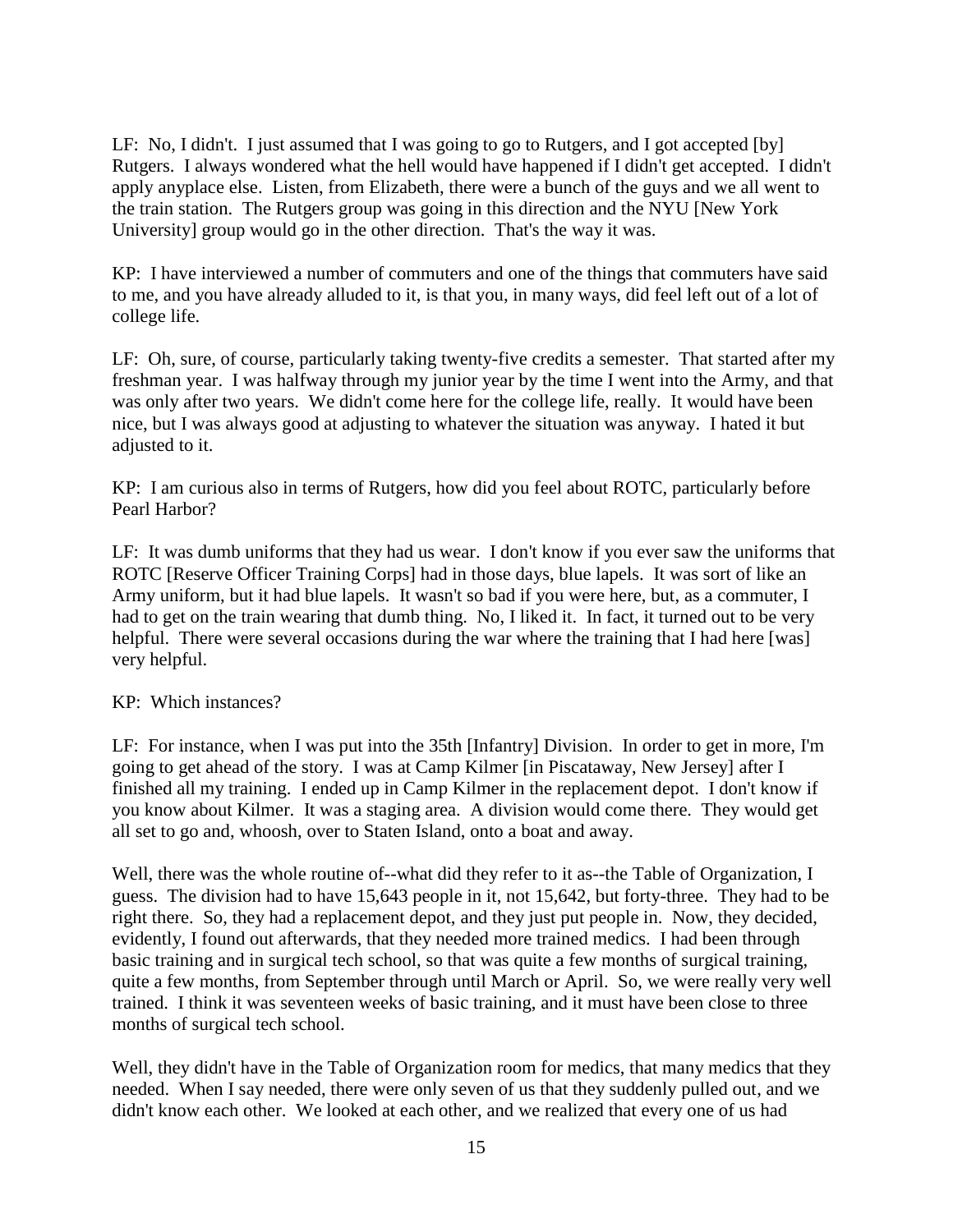advanced training. In fact, one of the fellows [Sidney Sivitz] was a podiatrist in civilian life, what they called [a] chiropodist in those days. He was a doctor of chiropody, and he had been with a general hospital that was going through Kilmer. I don't remember what happened. He had to go into the hospital for some operation or something, so, of course, his outfit moved on. He was stuck in the replacement depot. Well, he gets put into the 134th Regiment. The seven of us were put into the 134th Regiment. They just made a Company A man out of him, which, at the time, my feeling was because he was Jewish, it probably had a lot to do with it. He should have been working at the aid station or at the regimental aid station, but, no, they made a medic out of him. That really bothered me. I was convinced it was because he was Jewish. Because he was married, he had a couple of kids, I used to worry about him all the time.

## LG: Did he make it through?

LF: Yes, he just died a couple of years ago. We stayed in touch for many years. For me, low man on the totem pole, getting back to your original question, what happened was they made me a rifleman.

KP: You had been trained as a medic.

LF: Yes, but in order to get me into the Table of Organization, to get me onto the ship and get me over to England, they made me a rifleman. They give me a M-1 rifle. They took away my medical [equipment]--the medics had a certain type of belt--and they gave me bullets and the whole business. I ended up in this little, tiny seashore resort on the [southwestern] coast near Land's End, right at the very tip of England. We were put there when we got to England. I'm still a rifleman. I was attached to a headquarters company. So, you can imagine how many privates are in a headquarters company. Of course, I had guard duty. We had the typical [experiences], right out of a movie. There was this big, heavy, Irish first sergeant who seemed to be drunk more times than not. He would make up a new guard roster every other day in alphabetical order, and Feinberg was right near the top of that damn alphabetical order each day. So, I was standing guard duty day and night. It was funny. I'm down on the beach with a fiftycaliber machine-gun waiting in case any German planes came over. I used to wish that a German plane came over, something to do. I'm here in the middle of the night with a fiftycaliber machine-gun and nothing else to do.

HG: What happened if you fell asleep? Did that ever happen?

LF: Fell asleep, never.

HG: How could you keep yourself up?

LF: You'd only be on for two hours. You didn't stay all night. You'd be on two hours, and then somebody else would relieve you.

HG: Was there an urgent sense that something was going to happen?

LF: No, no. I remember we'd go for a hike. What happened with the outfit that was there before us, they had been pulled out for D-Day, and they would go on a march, a hike, march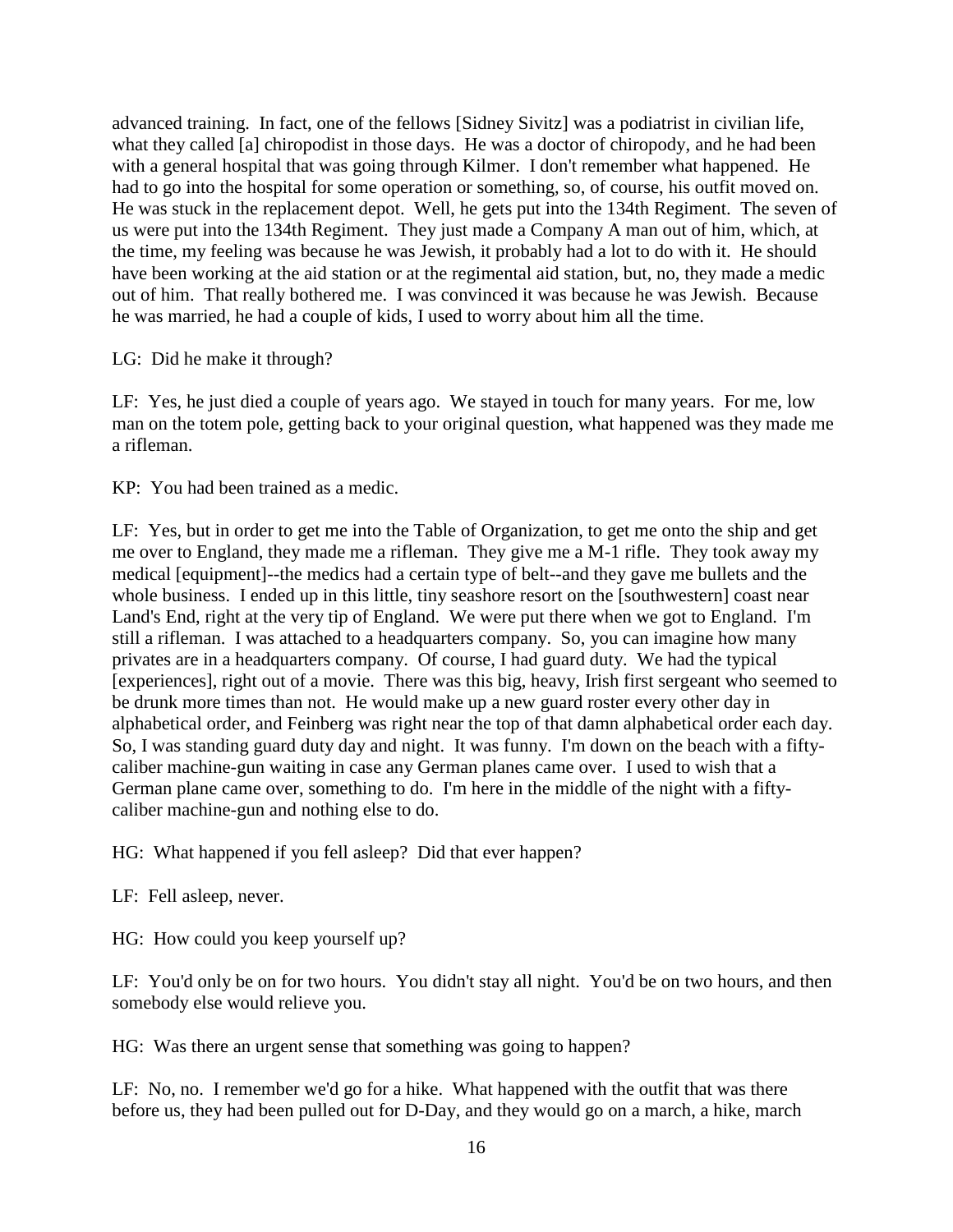around the area. It was very desolate around there. Some German planes came over. Nobody had any ammunition with them. They had guns but no ammunition. So, we had to have guns with ammunition in them. I knew how to put the ammunition into the gun. There's a clip, like that, you put into a M-1. Well, when the hike was over, we got back to the little hotel we were staying and, "Are any questions?" I said, "Yeah, could anybody tell me how to get the clip out of this thing?" Then, it was actually funny because they get into an argument about the best way to do it. So, I finally ended up back in my room practicing how to put the ammunition in.

LG: You got into this division because you had ROTC training.

LF: No, that had nothing to do with it. That had nothing to do with it. It was because of my basic [training] and surgical tech school. They didn't know anything about ROTC [Reserve Officer Training Corps]. It was helpful though. For instance, for practice, you had to take the rifle apart and put it back together again, things like that. We had some of that in ROTC.

LG: In other words, your training was as a medic and you were serving as a rifleman.

LF: At that point, yes. That was closer to my ROTC training. I wanted to be a medic, so I started complaining. Then, one day I keep [complaining], "When am I going to go back to being a medic?" Nobody did anything. Then, I see that there was a notice that somebody from the adjutant general's office with a thing if you had any complaints. I really put my name first on the list. Before he showed up, I was a medic. I was transferred to Penzance--you've heard of Penzance, like *The Pirates of Penzance*--with the aid station, so I finally became a medic again.

HG: What was that experience like? What was that like, being a medic there?

LF: Being a medic there was nothing.

KP: We will get to the medic.

LF: I didn't do anything there. We were just there sitting around waiting. This was when we were still in England before the invasion.

KP: I just want to back up a little.

LF: Sure.

KP: I just wanted to finish Rutgers and the whole home front before going on to the war.

LF: Yes. You were talking about what ROTC did for me. Let me tell you one other thing it did for me. I was a medic. I was with an infantry platoon, and there was one officer in particular who didn't know which end of the war was up. Do you know what happens when you're a National Guard outfit? You got [promoted], regardless of how you are, because these guys, they've been in this thing for years and years. Anyway, they spotted a Howitzer down in the valley. I had to show them how to read the coordinates on the map in order to call it back to the artillery. I knew. I had learned it at ROTC and how to get all of that stuff. So, that's what I used to do.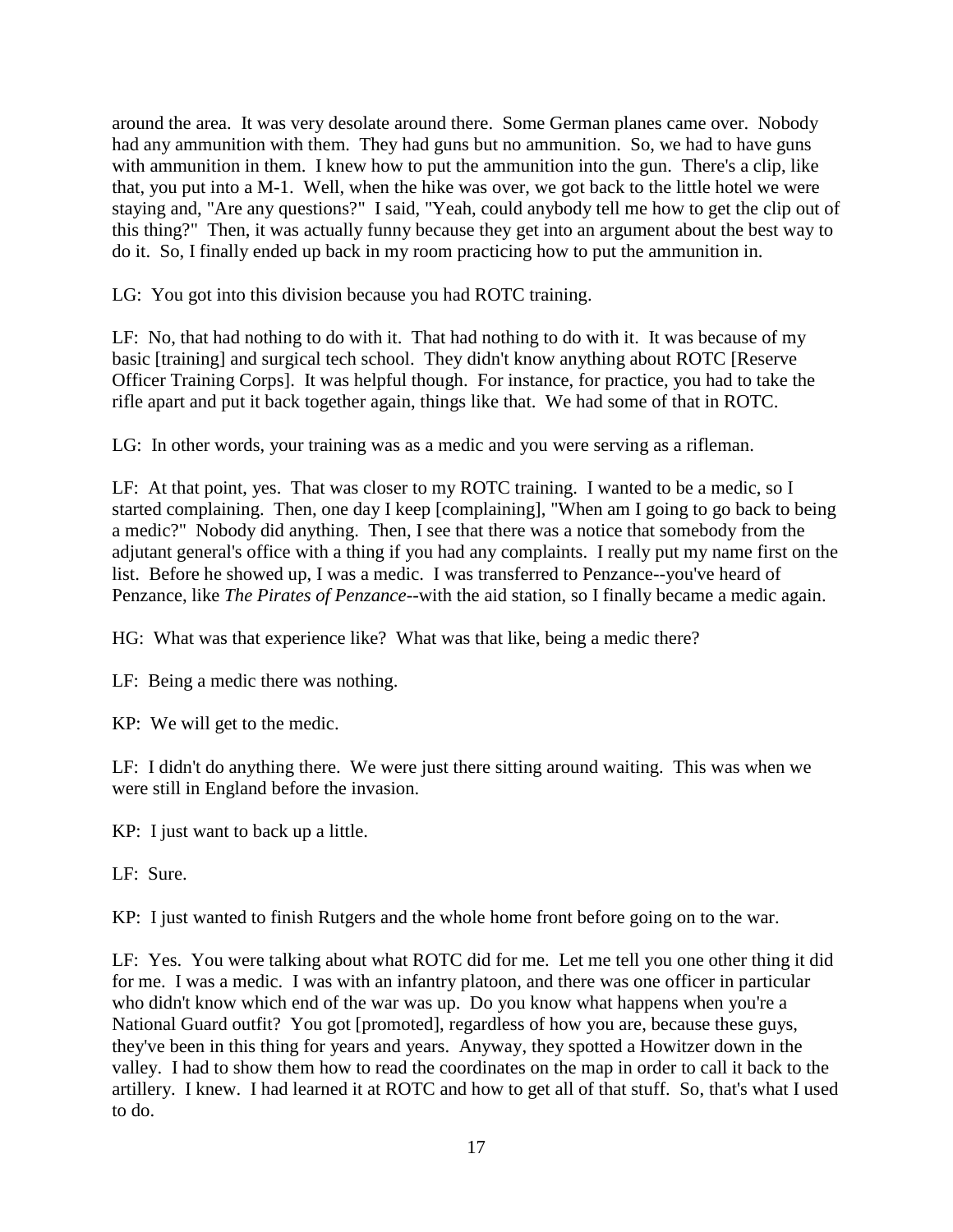LG: Even though you were the medic.

LF: Oh, yes, I was always giving advice, but we'll get into that.

KP: Going back to Rutgers, I guess one question I had about Elizabeth and Rutgers, how much of world events did you know? You mentioned going to movies and seeing movie reels.

LF: Yes.

KP: Did you have a sense of what was going on? Did you think America was as close to war in 1940 and 1941 as we know it was?

LF: Well, I knew we were doing as much as we could to help England, Lend-Lease and things like that. We knew there was imminent danger. The one thing we didn't know--and I really didn't know about it--was the Holocaust. There was no way. We knew there were concentration camps, but we didn't know that they were primarily for Jews. We only heard them as being for political prisoners and things like that. [Editor's Note: Signed into law in March 1941, the Lend-Lease Act authorized the United States to sell, lean or lease military aid and equipment to foreign nations. It was through Lend-Lease that the U.S. supplied Great Britain before the U.S. entered World War II in December 1941.]

KP: It sounds like you did not have a good sense of the Nazi persecution of the Jews.

LF: Not just me. I'm not alone on that. Most of us didn't know. Our government seemed to know and cover it up, or there were things that could have been done. You know some of the stories, like the famous ship that they turned back and stuff like that. Obviously, there was some very overt anti-Semitism within our government, too. [It was] just a fact of life. [Editor's Note: Mr. Feinberg is referring to the *St. Louis*, a ship carrying German Jewish refugees, most of whom were denied entry first in Cuba and then in the United States in 1939.]

KP: I am curious that you remember distinctly the Al Smith presidential race in 1928. Were your parents Democrats or Republicans?

LF: No, I think I've always been a Democrat. They were never politically-oriented, but the Democrats seemed to be closer to our philosophies and ways of life and things like that.

KP: Do you remember any Bund activity in Elizabeth or elsewhere?

LF: Well, not in Elizabeth. There were Bunds in New Jersey. I used to read about it in the paper. They had meetings and marches and stuff. [Editor's Note: The German American Bund was a German-American pro-Nazi organization established in the United States in 1936.]

KP: You do not remember seeing any Bund rallies.

LF: No.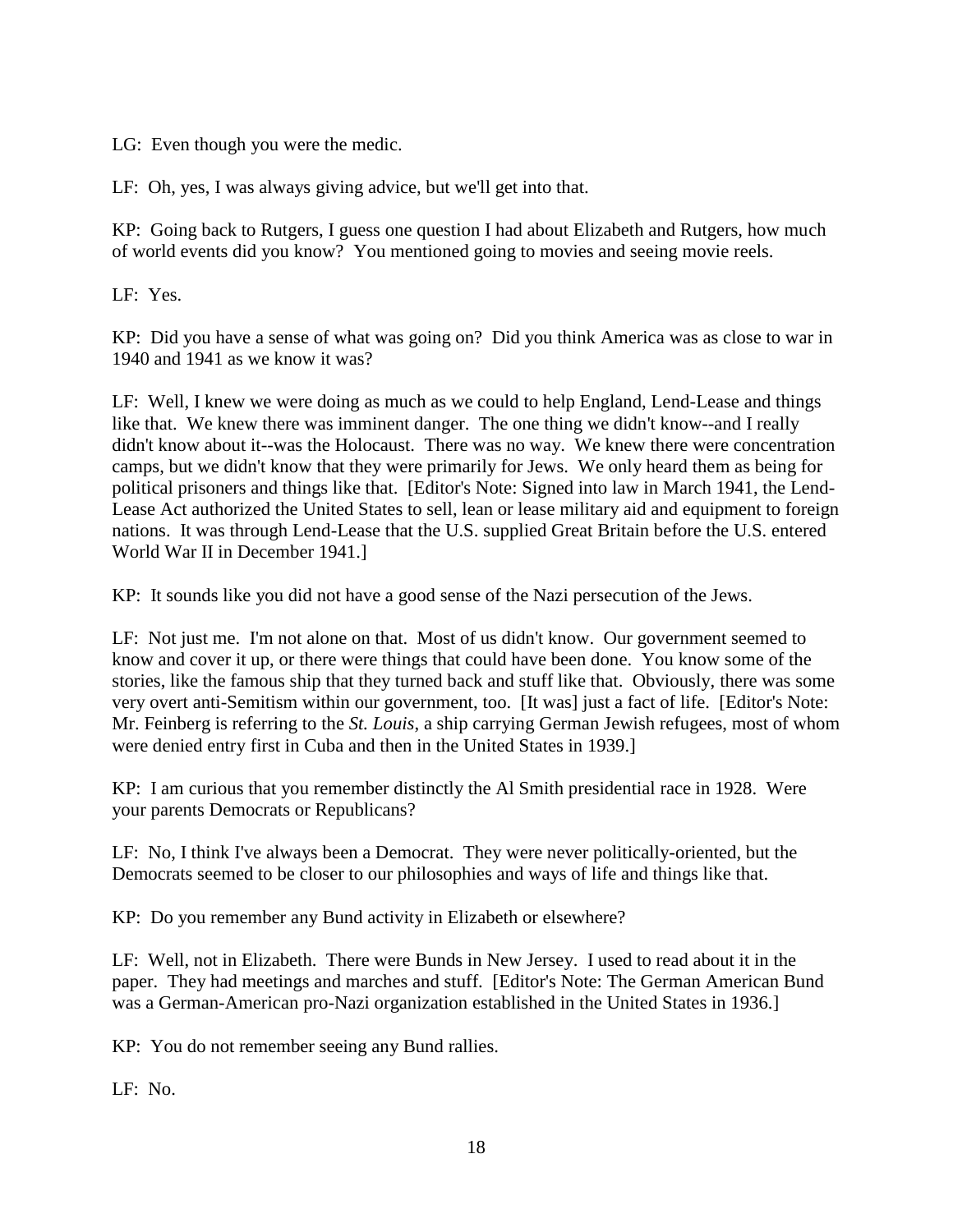KP: There was not anyone in the neighborhood.

LF: I made up the expression one time that the Germans are invading us in "leaps and Bunds." [It is] left over from my childhood.

KP: You mentioned before we started the interview that you enjoyed a lot of your professors, even professors outside of your field.

LF: Well, Dr. Heald. I can't remember the others, like in art and music appreciation. Those were just great forces.

KP: You said there was a real passion amongst the professors.

LF: That was it. It wasn't just a job, but this was the same with my high school teachers. They were really there to teach and to be there for you. I don't know, this is what I was used to. When I hear about what things are like today of people in college, and so much of it is done in mass production and using [graduate students as professors], not that I have anything against graduate students because I was one. When I earned my Ph.D., I was at Penn State. We had jobs like lab instructors and things like that, but the professors did all the teaching. That's all I ever saw. So, there has to be a difference. I guess there aren't enough professors to go around or something, now with the advanced student body from fifteen hundred when I was here to, say, twenty thousand just on this campus.

HG: Ten thousand.

LF: Ten thousand or whatever.

HG: There is an enormous amount.

LF: Yes. Even Penn State, when I was there, was large compared to anything I'd been, but [nowhere] near what it is today.

KP: Although you were a commuter, do you remember any of the freshman hazing? Did you wear a dink?

LF: Let's see. We had to carry matches in case an upperclassman asked us for a light. There were certain places that we had to run across campus, I seem to recall. Did we have to wear those dumb, little hats? I can't remember that. It was all very, very innocent. No one got killed in any of the dorms from hazing from the fraternities or anything like that. No one got hurt. There was nothing vicious in those days that I knew of.

KP: How much of a shock was Pearl Harbor? Was it a shock? Were you expecting something like Pearl Harbor or an act of war from Japan?

LF: I wasn't expecting it any more than what the rest of the country seemed to be expecting, depending on which book you read, whether our government was expecting it or not. Now, in some of these exposes that [came] out, they really did know, but they wanted to use that as an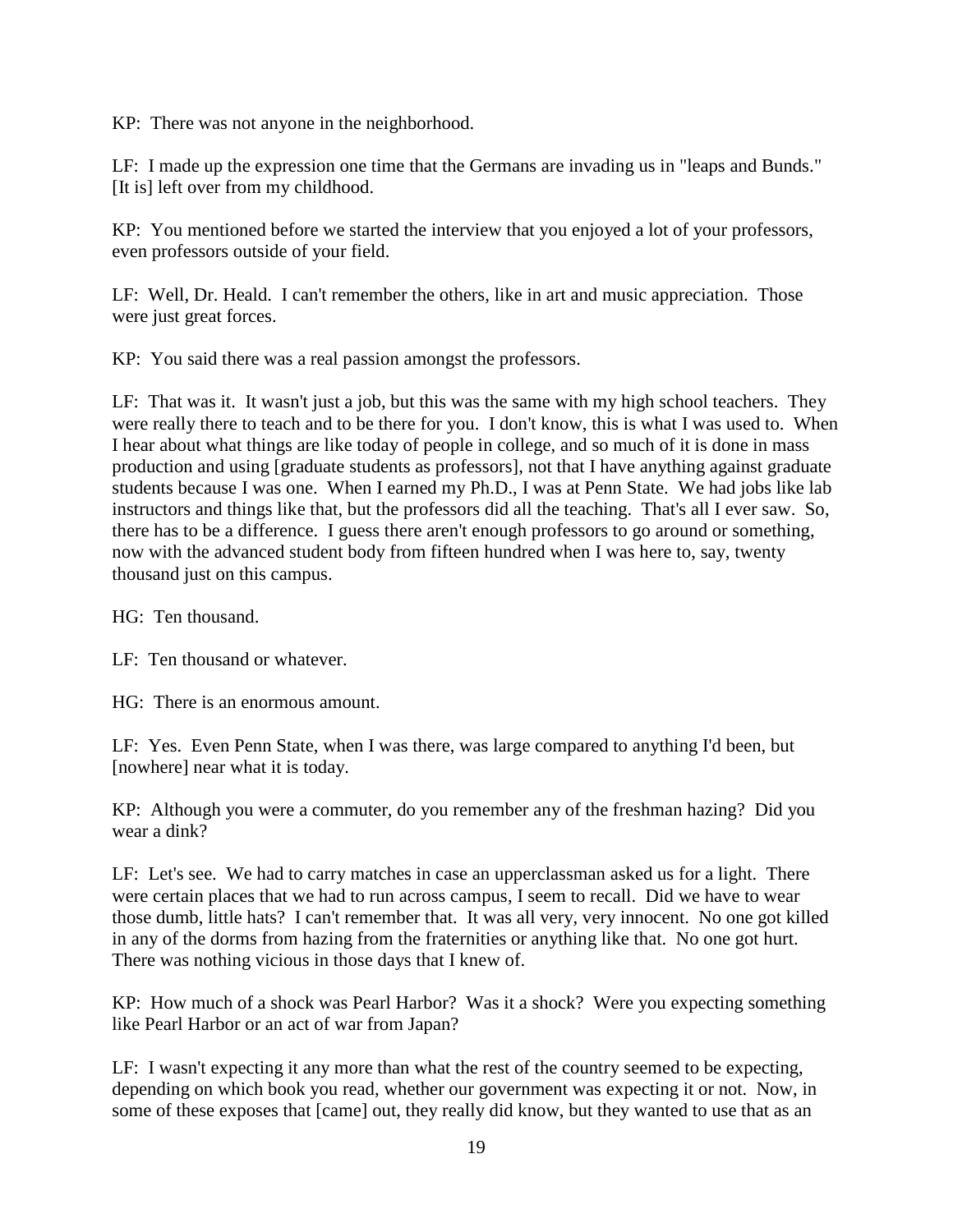excuse to get into the war. That was one of the things I learned from Dr. Heald's course "Rise of Western Civilization." There's a whole pattern that you have to go through before you can have a war. The last thing is the incident, like in World War I, Sarajevo. They shot this guy, and that started a whole war. I'm trying to remember his rank. It wasn't a prince. [Editor's Note: Mr. Feinberg is referring to the assassination of Archduke Franz Ferdinand on June 28, 1914, which set off a chain of events leading up to the outbreak of World War I.]

KP: Archduke Ferdinand.

LF: Archduke, that's right, and that was enough to start a whole war. It wasn't because of all the things that led up to it. We were ripe for the war. There was enough public sentiment, except for the isolationists, but [do] you know where they were? They were all in the Midwest. I can understand that because we were on the East Coast. As soon as this whole thing started, before you knew it, there were barrage balloons in and around Elizabeth and aircraft guns being put in charge, blackouts. I joined the [civil defense].

KP: Civil defense?

LF: Civil defense, yes.

KP: Did you become a block captain?

LF: Oh, no, no, no. I was only seventeen, eighteen. I was the runner. If there was a message and all communication was out and I had a message from my block captain to headquarters, I would take that.

KP: You mentioned Pearl Harbor and Professor Heald talking about inevitability of war, the war was not inevitable and the steps leading to war.

LF: The steps for any war that are necessary. Pearl Harbor was the one. We certainly were heading in that direction. So, that was it.

KP: You mentioned being a runner for civil defense.

LF: It was just a fun thing.

KP: You went to Long Branch a lot. I am curious, there was a lot of submarine activity off the Jersey shore. Do you ever remember seeing any freighters on fire?

LF: No. Don't forget, I didn't go that much after Pearl Harbor. Most of that went on after the Germans started sinking oil ships and tankers. When I got out to the Midwest, when I was sent out for basic training, it was in Illinois, and I could see why they were isolationists because you're like a thousand miles from the ocean from where anything is going on. They felt awful safe out there. The lights were on. You didn't have the blackouts. It was very interesting to see that and get that feeling that they had, which was why some of the Midwesterners were isolationists, I assume.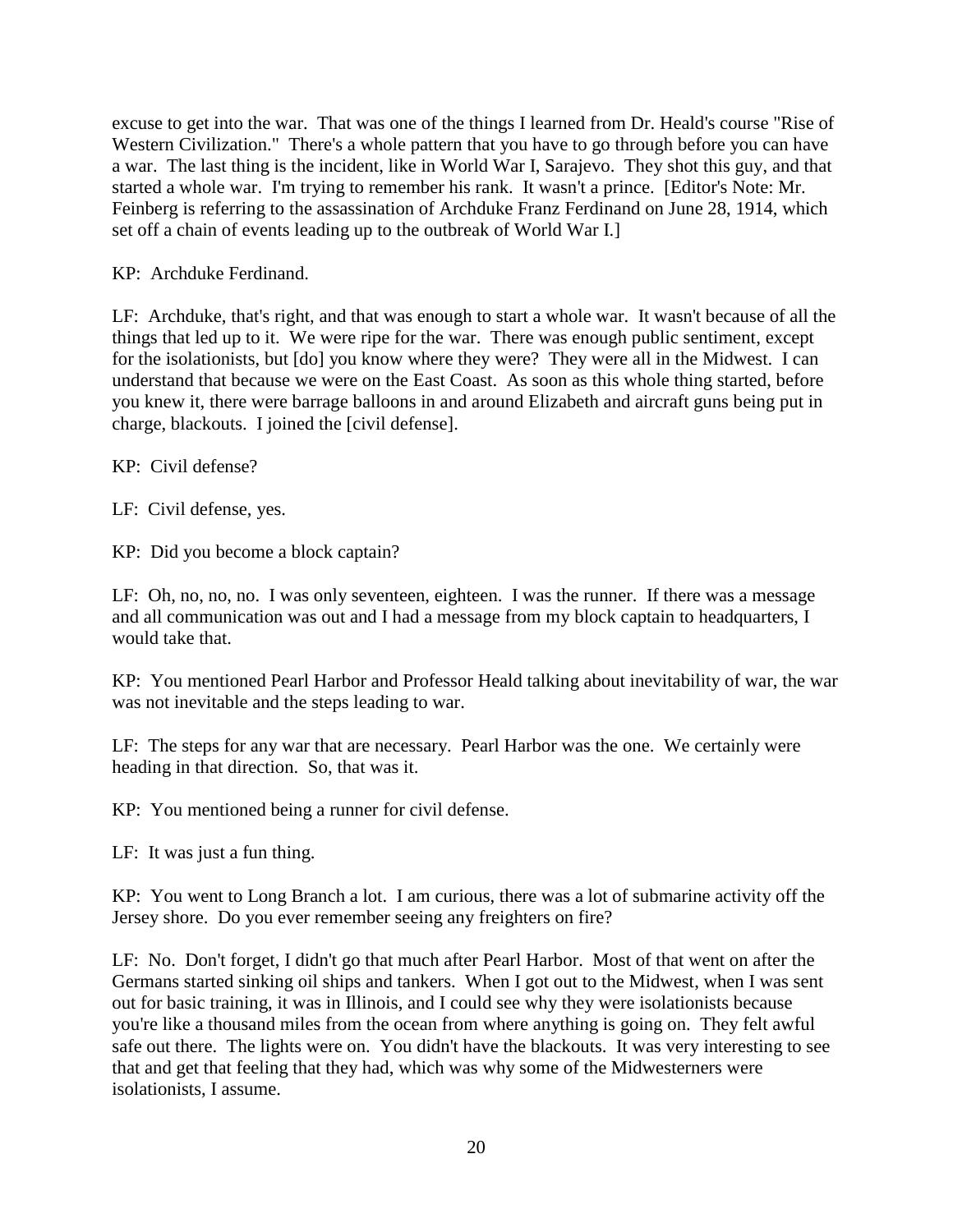KP: I am curious. How did the war change Rutgers that you could see?

LF: Well, they immediately instituted that accelerated program, which is how I got into the service. It was a thing called the Enlisted Reserves. They came around, and we joined the Enlisted Reserves. A mover called up and you would go to officers' training school. That's what they said. So, believe it or not, I talked my parents into signing because I had to get their permission. I was about eighteen, I guess, when they came around, eighteen or nineteen, I forget. My birthday is in September, so it may have been the following summer. Whenever it was, I convinced them that this would be a good thing and they signed, believe it or not.

KP: Even though as you mentioned your father had been a worrywart.

LF: Yes. I did such a good job of convincing them that it was a good deal for me. Actually, as it turned out, I went in probably about six months before I would have gone if I had gone through the draft. I wanted to be in something; that was the thing. There was this need to join something. You had a choice of Army, Navy or Marines. I put down Marines.

KP: Really? Why did you choose the Marines?

LF: Because that's what I wanted to be, a Marine officer. I was called up to New York. There were quite a few of us, and they divided us into half. Half of us went in for written exams and half for physical exams. The first thing was the eye test, and I flunked the eye test. You had to have twenty-twenty to get killed in the Marines. I was about twenty-forty.

KP: That is not even that far off.

LF: No. Don't forget, my eyesight going to college deteriorated because of all the microscope work and things like that. When I got into the Army, I saw that I hardly needed my glasses because I wasn't doing any close work. The way it worked, there was this long hall with the eye chart at one end, a dark hall. You had to walk until you could read the damn thing. So, as I said, I walked right out of the Marines because I walked until I saw the damn thing. They said, "What are you going to do, Navy or Army?" I was prone to motion sickness, so I knew the Navy was not for me. I wanted ground under me, so that's how I ended up in the Army.

KP: I guess the Air Force would also be out, because you got carsick.

LF: You'll hear the story of my first air flight later.

KP: You also must have had a tough time going overseas in the boat.

LF: I was very lucky. The ocean was very calm. This was in May of '44.

KP: Most people have terrible memories of their boat trip.

LF: I told you that there were seven of us that they stuck into the 134th Regiment, and one of the fellows we never saw again because when we got to England, we carried him off. He got seasick so bad even under those conditions, we never saw him. They took him off and took him to a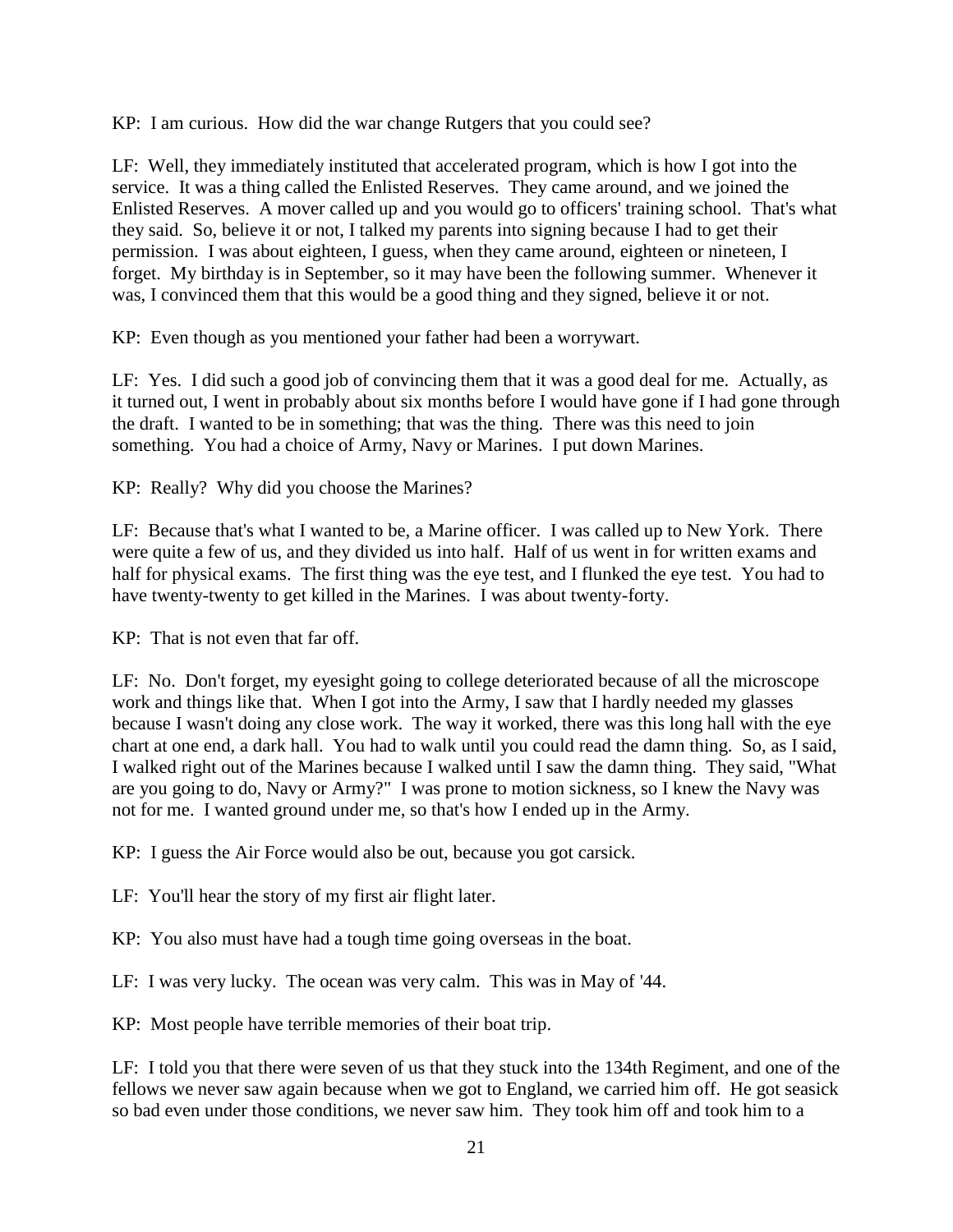hospital someplace, and we never saw him again. No, I really functioned pretty well, for some odd reason, but, as I said, it was so calm, thank God.

KP: One of the assignments Hilary and other people in the class have to do is read a semester's worth of the *Targum* or the Douglass paper during the 1930s and 1940s. One of the things we have seen complaints about it is it seems that students were not happy with the accelerated calendar, particularly science people.

LF: [Do] you mean with the accelerated program?

KP: The semester was shortened, and you were encouraged to take more courses, particularly adding the summer session. There was some grumbling about that, particularly among the science people.

LF: Oh, really?

KP: You do not remember that at all.

LF: I just remember that I never got any time off. I went through the freshman year, I went through the summer, went through the second year, and then I went off at the end of the second year anyway. So, that was the extent of it. I never heard anybody [complain]. There may have been, but they never included me in the conversation. Nobody asked me if I was happy or unhappy.

HG: What was your feeling about leaving Rutgers?

LF: I missed it terribly. Do you mean when I went off to the Army?

HG: Did you have any sort of resentment?

LF: Resentment, for what?

HG: Did it displease you that you had to interrupt your academic studies?

LF: No, I couldn't wait. I couldn't wait to get into something. Are you kidding?

KP: If I remember correctly, initially, when they signed people up for the Enlisted Reserves, there was a notion that you would be able to finish college and then you would be called up.

LF: Well, you want to hear a typical Army screw-up? They called us up, and there were a lot of guys from Rutgers. In fact, several friends were called up in July. I finally had really been called up because I had been called up once for the Marines and they threw me out. Then, I was accidentally called up soon after that by the Army. None of the other guys were called up.

So, my mother woke me up one morning and said, "Go into New York, into the headquarters there." I went and looked and, "Yes, we made a little mistake. Forget about it for now." I should have known right then. When they did call us up? It was July 13, 1943; that was when I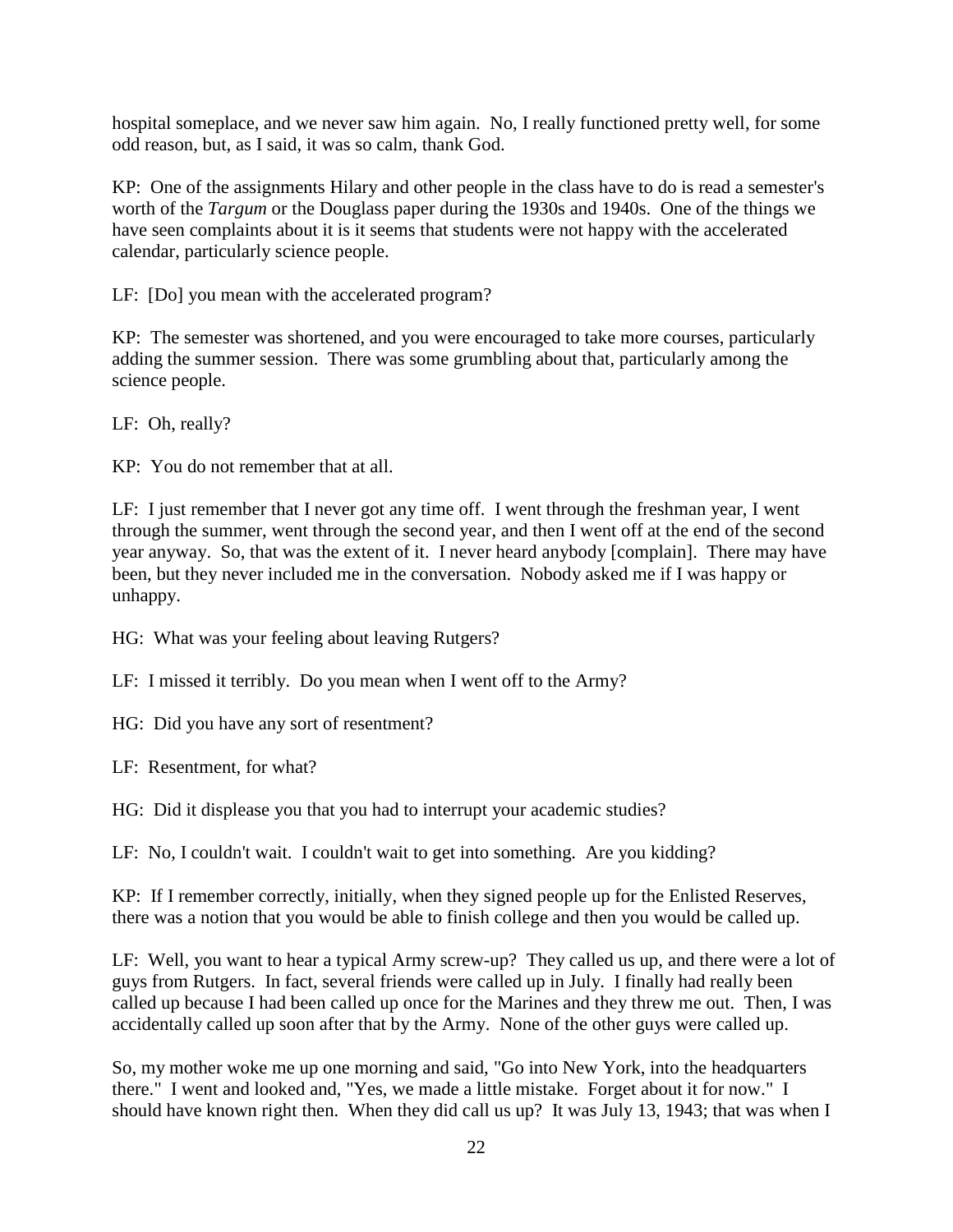went to Fort Dix for active service. Several fellows from Rutgers [were there]. Then, they sent us to CCNY [City College of New York] in New York, which was a star unit. That's what they called it. I forget what it stood for. They gave us all kinds of tests. They claimed this was to see about us going into ASTP [Army Specialized Training Program]. So, we took the (Alpha series?) exam. It was almost like an IQ test that they had for enlisted men. They had a separate one for officers, of course. They had a whole battery of exams that we took. For some reason, I was always good at that type of exam, not other exams necessarily, but that type for some reason because I guess it's all logical-type stuff. Then, they called us in individually. This was after about two weeks at CCNY, which was great because we were living at CCNY and we'd go down to Times Square at night and stuff like that. By the way, that was around the time there were the riots. You may have heard about some race riots that occurred. CCNY was way uptown. It wasn't too far from that area in New York. We didn't actually experience it.

KP: You knew about the riots, but you were not actually into them.

LF: No, they were in Detroit around that same time. Yes, we'd go down to Times Square, and it was great. They called us in, and they said we were sent in by mistake because we had to have our basic training first. [They said], "What kind of basic training would you like?" I told--I was with a bunch of guys from Rutgers--and I said, "Let's go into tanks. That sounds like fun." [That] sounded great to me to get into a tank and drive. "No, we're all pre-meds. Why don't we go to medical basic?" So, I had to go to medical basic because the other guys were. That's how I ended up as a medic. [Editor's Note: In July 1943, riots erupted in Detroit, Michigan due to racial tensions in wartime industries.]

KP: In other words, you did not initially envision becoming a medic.

LF: No.

KP: In fact, you originally wanted to be a Marine officer.

LF: Yes, exactly.

KP: Then, if you had your way, you would have gone for tanks.

LF: Sure. So, that's how I come I ended up in the medics. They sent us out to Camp Grant, Illinois for seventeen weeks of basic training. It was really pretty good. Basic training was not a hard serve. It was very interesting, because we were almost all college students. Some fellows had finished their freshman year, and several of us had at least two-and-a-half years of college. So, we were a pretty sharp group. They didn't know how to handle us because most of the cadre, the sergeants, that were left over from the group that had trained before us [were from] Kentucky and Tennessee. They used to tell us that the average, not IQ, whatever they call the Army classification.

KP: The AGCT [Army General Classification Test], I think it is.

LF: The average was at least 120 in our group. It was eighty, I think, in the group that had been there before. These guys didn't know how to handle us. They just couldn't figure it out. First of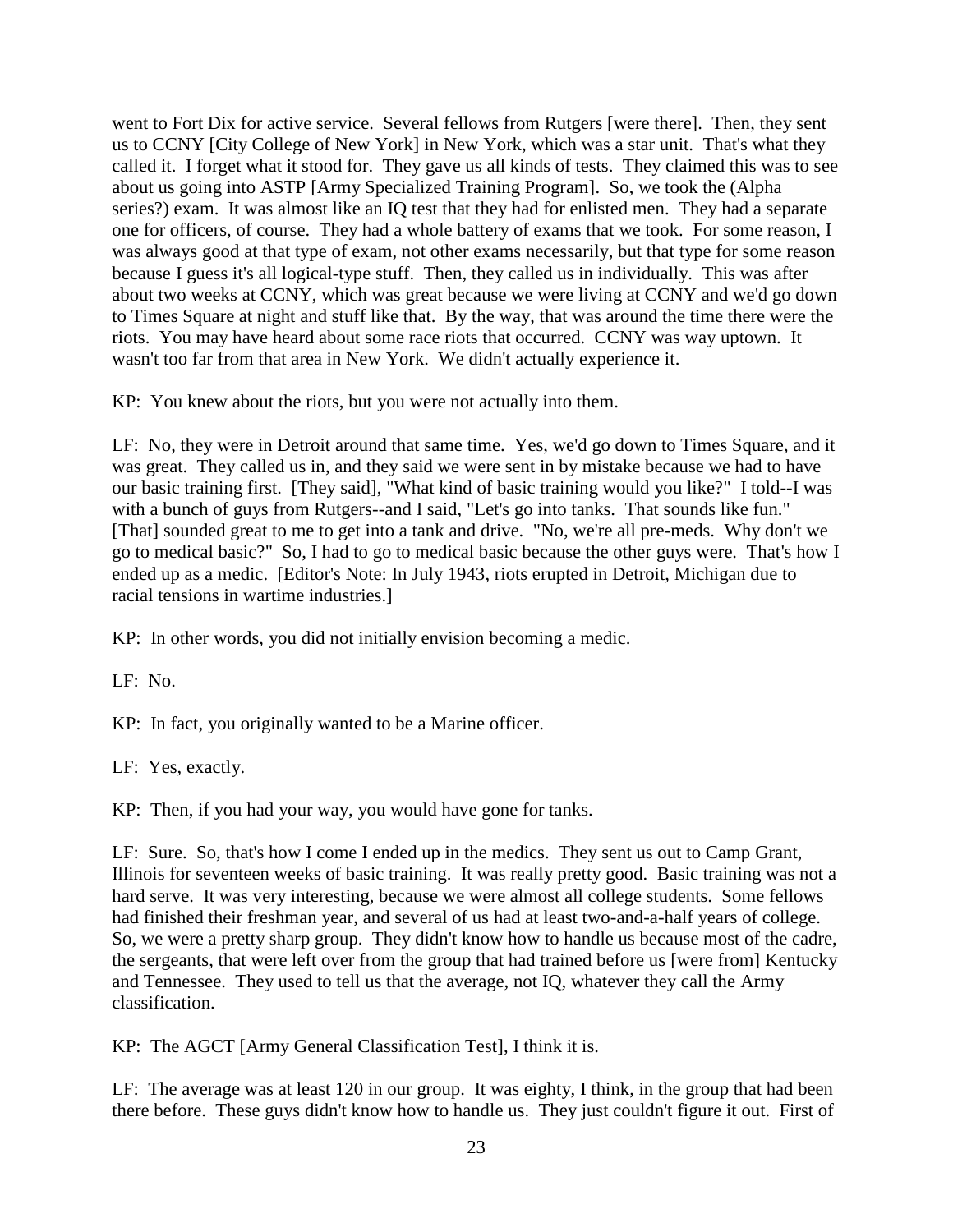all, we did everything right. We never dropped out of marches. When they would have testing, we would always know all the answers to the tests.

KP: It sounds like you were not a bunch of arrogant college guys who were using this chance to goof off.

LF: Arrogant, never. We were [a] good, fun, funny group. These sergeants would come in and the corporals would come in in the morning and wake us up. All they knew was how to yell, "Wake up." There was this one guy who should have been a professional comedian. He used to curse at them in Yiddish. Of course, they had no idea what he was saying. He would essentially tell them to go to hell, "*Gai in drerd*," which means go to hell, stuff like that. It used to be really funny. In fact, we had the cooks in the dining room, and they were very, very good. The food was very good. I had no complaints about the food. They used to serve family style, bowls on the table and you had to help yourself. It wasn't like a cafeteria.

KP: You did not have a mess line.

LF: No, it was good. Nobody goofed off or did anything wrong. It was only ninety miles from Chicago, but they had a train that ran every weekend. You took the train Saturday morning to Chicago, stay overnight, and I enjoyed that, especially since I started going with a girl in Chicago. I used to see her almost every weekend, unless I had something else.

KP: How did you happen to meet her?

LF: When we first got to Chicago, I think even before we went out to Camp Grant, they dropped us off in Chicago and they had some beautiful service centers for people in the service. It was USO type of thing, I guess. [Editor's Note: Founded at the outset of World War II, the United Service Organizations (USO) is a non-profit organization that provides entertainment to American armed forces.] This one was down by the lake, and it was the beginning of September, I think. It was nice and warm. I went there and happened to start talking to this one girl. They were all volunteers. They had these little booths, where they served food and different things. I started talking to her. We felt very comfortable with each other. So, I used to see her every weekend. My mother was in favor of my marrying her.

The funny thing was that I thought she was not Jewish, which I couldn't have cared less. It wasn't until our first date when I came into Chicago and went out to a movie, of course, and she said there was a delicatessen, this was down in the loop, if you know Chicago, and she took me to this recommended delicatessen, Jewish delicatessen. I'm starting to think. To me, the name didn't mean anything. Looks, she certainly didn't look Jewish. So, afterwards, when we were walking along, I said, "By any chance, are you Jewish?" Not only was she Jewish, her mother didn't even speak English. So, they only spoke Yiddish in her house. She could, what we call, *daven*, go through the prayers.

I went once with her for Friday night services. I don't know how I got there on a Friday night--I must have been off for a holiday or something--and boy, I couldn't read this stuff like that. I got such a kick out of that. Then, my mother and sister came out to visit, and I introduced them. My mother was very much in favor of her. When I got married, she was still in favor of her rather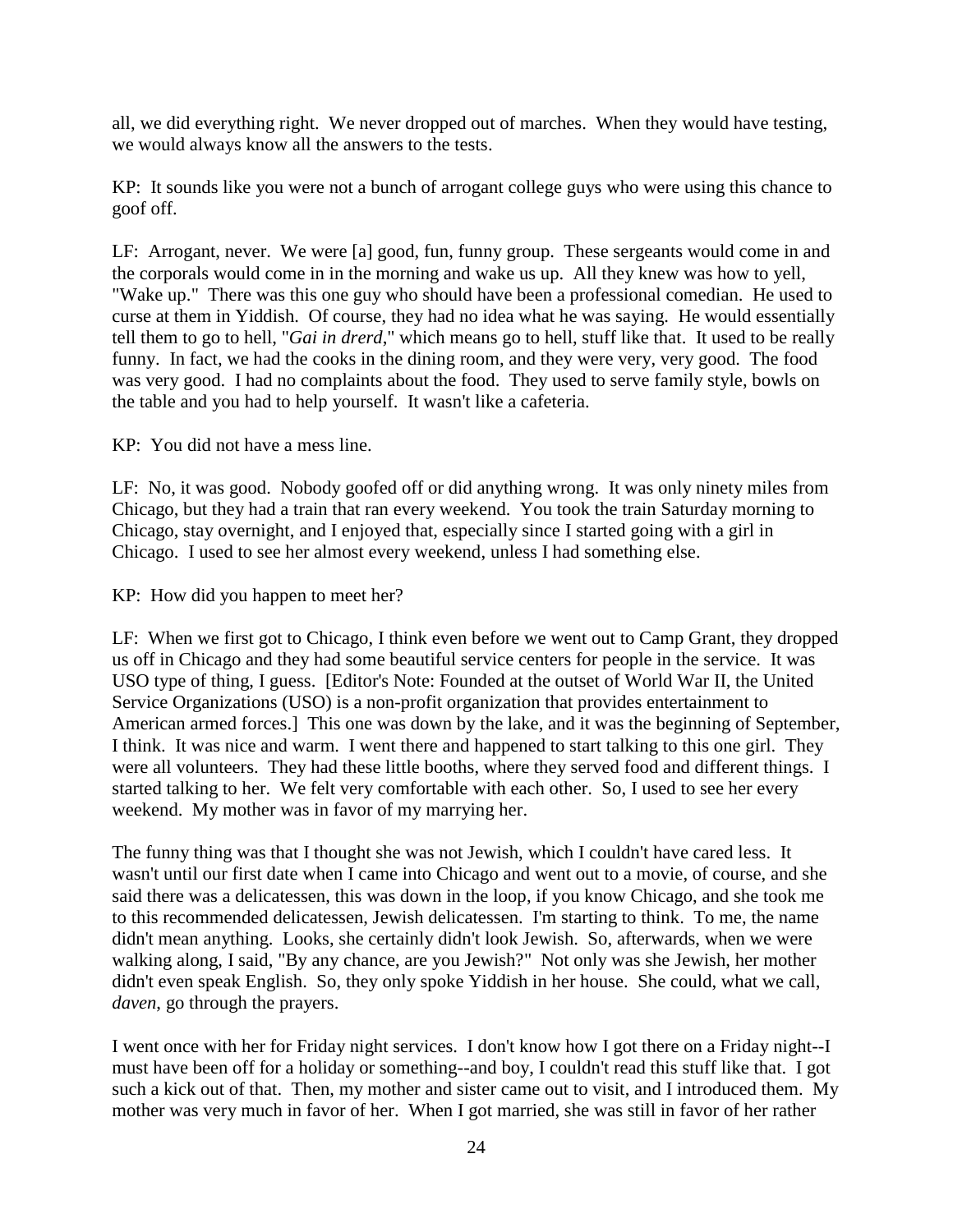than Abbey, who I married. Some years ago, about twenty-some years ago, I got in touch with her. I was out in Chicago, and we all went out to dinner together. She still looked good.

KP: I assume your girlfriend in Chicago eventually did get married.

LF: Oh, yes, her husband came along. She came out East a couple of times and visited with my family. My mother loved her for whatever reason. She never liked any other girl. We digressed.

KP: People who have been to the Midwest for training have several times commented to me about what they term Midwestern hospitality.

LF: No question about it.

KP: The invitations to go to dinner.

LF: Well, Chicago is the main thing I've seen, although I did train also in Indiana, right outside of Indianapolis for my surgical tech school. I didn't see the same attitude there. In Chicago, people didn't seem to be able to do enough. All the trolleys and everything were free to servicemen. I remember one night we were trying to get to the train, and actually we missed our connections. Some people came along and asked if they could help--there was another fellow that I guess had fixed him up on a date--they drove us to the big train station in Chicago so we could get our train.

KP: With gas rationing, that is a big deal.

LF: That too. I didn't think of that. There was an attitude there that I always thought, "Gee, I wouldn't mind settling in Chicago someday." It was such a nice, friendly, friendly town. I always said it was like a great, big little town. So, you're right.

KP: What did they teach you in basic?

LF: Oh, God, everything, anything from how to lift a litter, to carry somebody on a litter. There was this Army thing called "by the numbers." I don't know if you've heard that expression. In other words, how do you lift a litter? "One, two, three," that sort of thing. I remember thinking, "God, how am I ever going to carry somebody in a litter?" They seemed so damn heavy when you're picking up somebody on a litter. It was amazing. In Normandy, in particular, which was where I was a litter-bearer, I got so strong, I could almost carry somebody continually. So, when the chips were down, it was a whole different ballgame. They taught us everything about bandaging, about different diseases in seventeen weeks.

KP: A lot of it was, in fact, how to be a medic at your base, so you were not just doing the marching and the Army routine.

----------------------------END OF TAPE ONE, SIDE TWO----------------------------------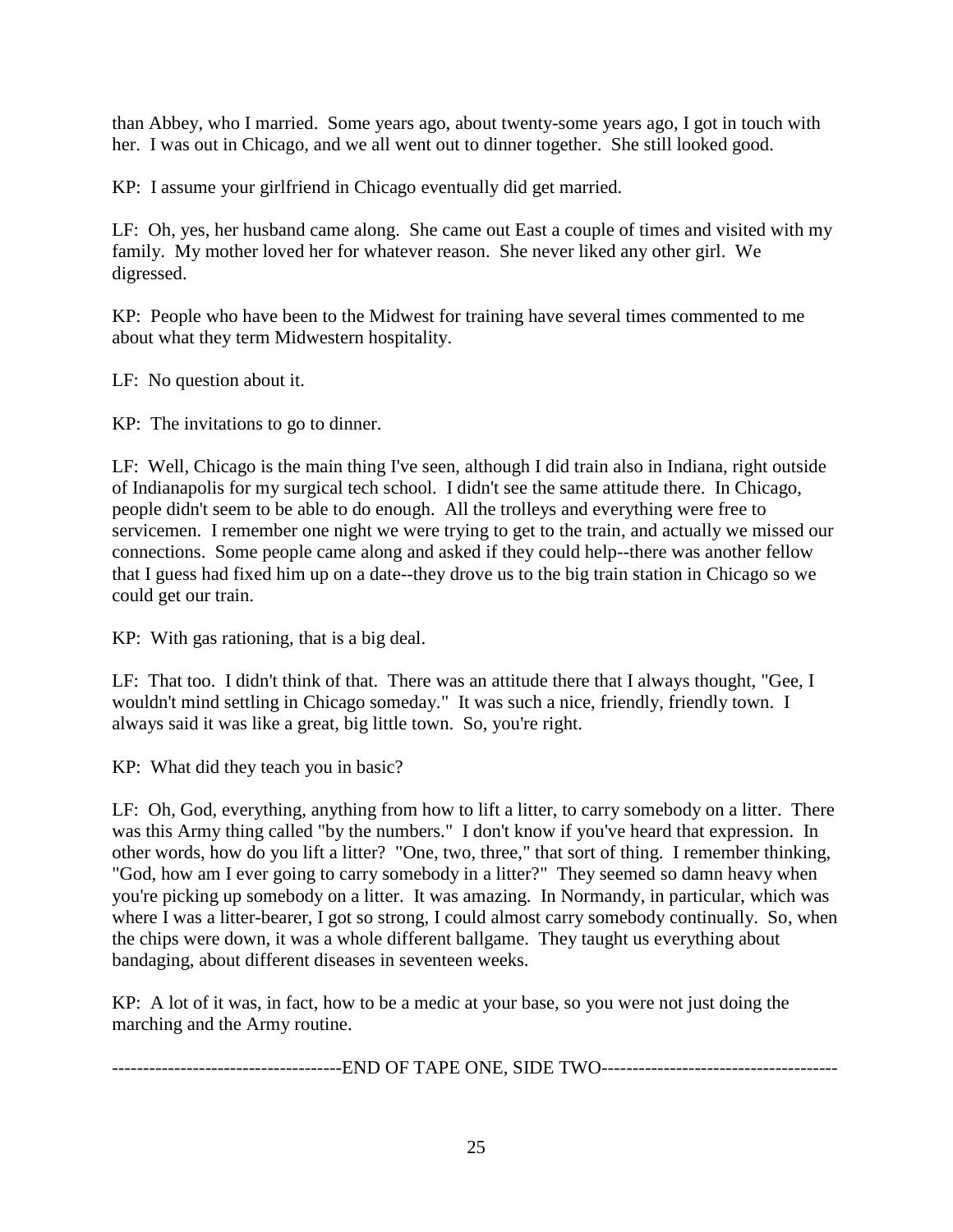KP: This continues an interview with Leonard Feinberg on November 22nd, 1998 at Rutgers University in New Brunswick, New Jersey, with Kurt Piehler and ...

HG: … Hilary Gould.

KP: You were saying that they taught you bandaging and everything you needed to know to be a medic.

LF: Yes. They taught us bandaging and everything. Don't forget, it was seventeen weeks, and we had classes every day. We also did things like going out on night marches, and we had bivouac and we stayed out in pup tents out in the snow. This was in December where we went out for about a week, and we learned to live out there.

By the way, while we were out there, I was called out and put into a jeep or a truck, brought back to the camp. There were people there from the cryptography section of the Army, I guess because of all those tests that I had taken at CCNY. There was this whole, let's face it, a whole battalion of college fellows and I seemed to be the only one that they pulled out and they wanted to know if I wanted to go to cryptography school and I said no. I couldn't picture that. There's a whole war on and I'm going to go and sit in an office someplace doing cryptography for the rest of the war.

KP: You turned it down.

LF: I turned it down. It's hard to describe now, because I think, "Boy, I must have been nuts." I wanted to get into combat. That was my goal.

KP: This was a perfect way to do something patriotic. The Army wanted you to do this.

LF: Yes, but I couldn't see me sitting in an office the whole war. So, that was the first time I turned down a safer thing. I'll tell you about another one later. My mother always reminded me after the war that I always used to complain that the war would be over before I got into it.

KP: You would write home.

LF: Oh, no, no, no. Are you kidding? I never wrote anything. It's funny. Because of the anniversary of something recently, they were describing letters that wives or girlfriends or whatever got from these fellows and telling about the dangers they were in and stuff like that. I was dumbfounded. Who would do that? I never wrote to my parents about anything that was of that sort.

The prize was a fellow who trained with me. They were two fellows from around Elizabeth, and there was this one fellow from Plainfield and another from Elizabeth that went through training with me. Our parents, one set of parents, were friends to start with, and this other set of parents. This guy ended up in an artillery outfit, which compared to what we were was like being back in the States. The artillery is way back [in the rear]. My mother told me about the letters he wrote, "Just a minute, there's a shell going over. Oh, it missed me," stuff like that. I thought to myself, "What a jerk."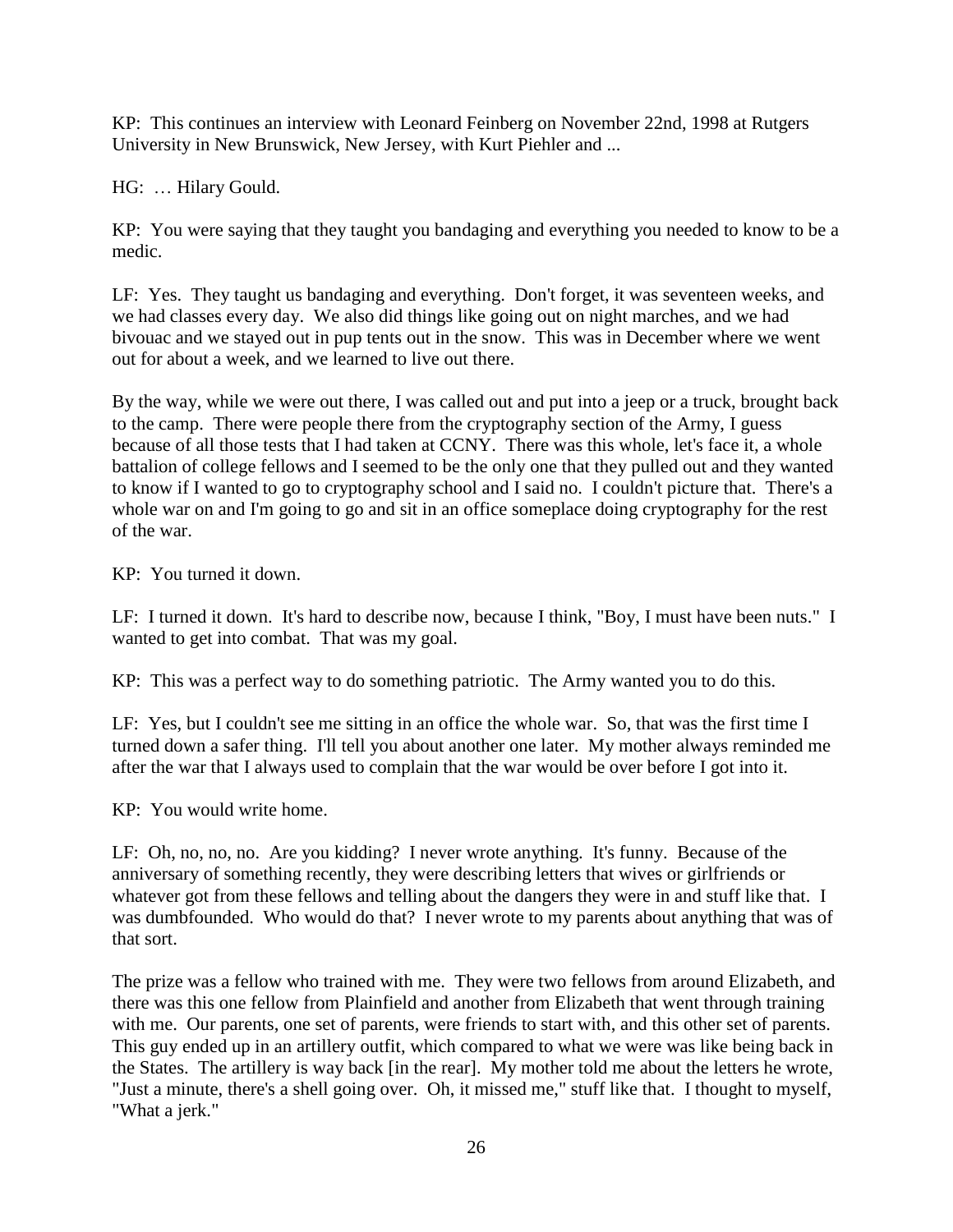When I was going from England to France, I wrote to my parents and said, "I think we may be going on maneuvers, so I might not be able to write too often," you know, stuff like that. Then, I was in Normandy, and I'm busy writing to them. I used to write almost every day, and it was some casual letter. They wrote to me and said, "Why didn't you tell me you were in Normandy?" There was some kind of broadcast from our battalion headquarters in Saint-Lô, and it told about the First Battalion, 134th Infantry Regiment, which my parents recognized and so they told me where I was.

There's a classic story of a little adventure, that I had hiding in a farmhouse and the farmhouse caught on fire, the whole bit, with the Germans all over the place. Well, this one other girlfriend that I used to write to, she wrote to me and said, "You never mention to me about any interesting things." So, I thought, "I'll tell her this little story about what actually happened," but I said, "Whatever you do, don't tell my parents." The first thing she did was show the damn thing to my parents, and the next thing, I get a letter from my mother, "What were you doing that close to the Germans?" She was convinced I was nowhere near where this was going on. No, I never, ever would do that. Obviously, a lot of guys did.

KP: That is wonderful. You can, by all means, digress. One of the reasons we think oral history is important is because some of the things are written down, but there are very good reasons why a lot of what you did, particularly to your parents, was not written down.

LF: Oh, goodness, no. I'll get to the dramatic parts later. It gets very dramatic.

KP: After basic, you mentioned you were sent for further training.

LF: Yeah. A lot of the guys that I trained with, in fact most of them I guess, we all went on to the surgical tech school at Billings General Hospital, which was attached to Fort Benjamin Harrison, which was right outside of Indianapolis. We had great training there, because there was mostly M.D.s that gave us surgical tech training. We even worked in the hospital as part of our training. It was very good.

KP: What skills did you learn at the surgical tech school?

LF: In the operating room, I guess [we learned] to be helpful. [We learned] a lot about diseases and stuff, which was why I was so thankful I didn't go to the South Pacific.

KP: They told you about all the tropical diseases.

LF: They taught us about all the things. Besides the enemy, you had so many parasites and stuff there; that was horrendous. No, I preferred going to Europe.

HG: I know this is jumping ahead of it.

LF: That's okay.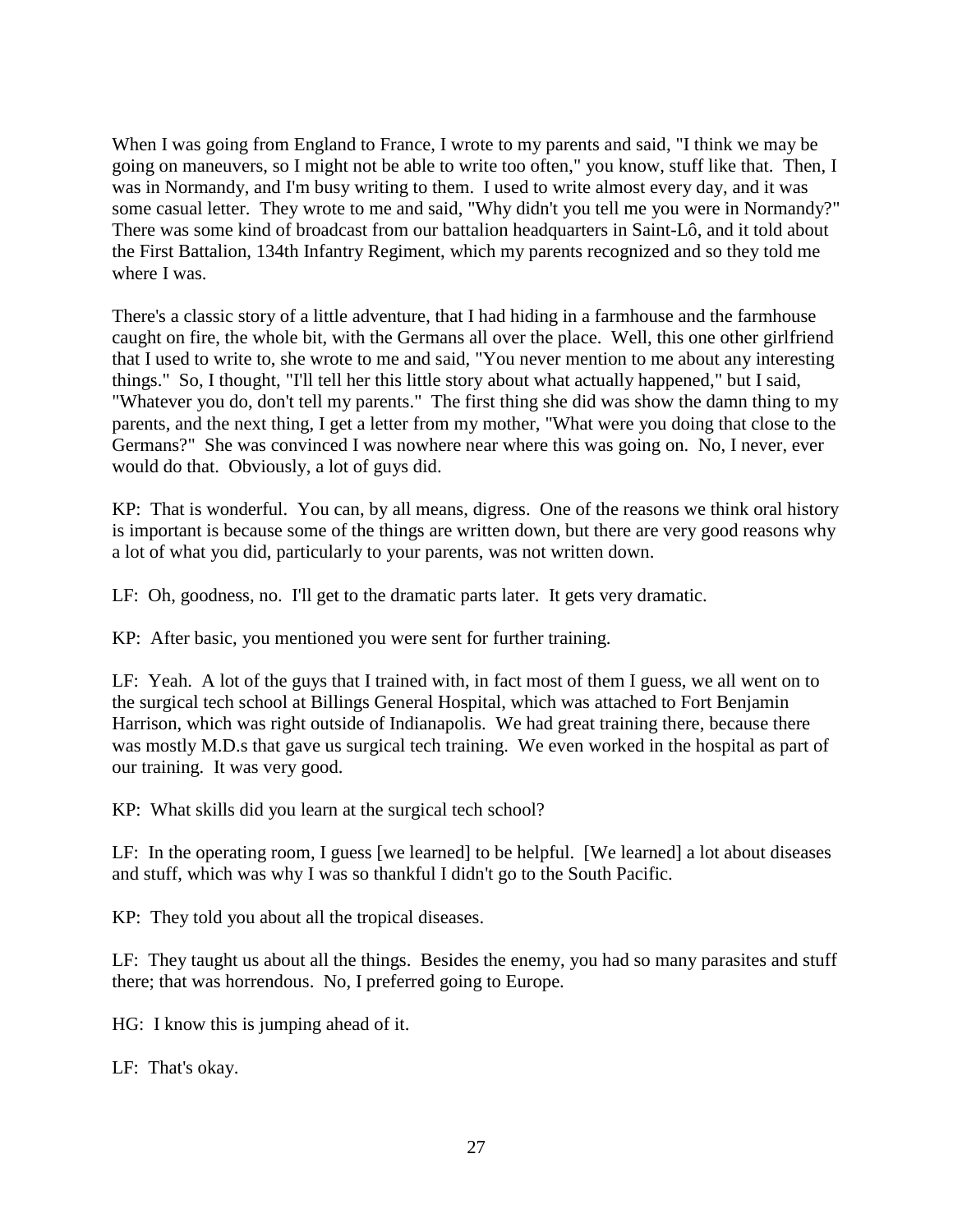HG: Did the skills you learned in the technician school help you when you returned to Rutgers and went on?

LF: No. Nobody got hurt, so I had nothing to do. If somebody got shot, I would have been okay, but that's about it. There weren't too many shells bursting or anything like that. No, not really, that was all emergency-type, medical-type work.

KP: It sounds pretty much like when you were in the field, this training was good.

LF: No question about it.

KP: It seems that Army training really ranged. Some people expressed a lot of satisfaction for it and other people said they were really mad they did not get better training. It seems you were in the category that did get good training.

LF: Oh, my goodness, we were really well trained, really over-trained for the type of work we were doing. I'll tell you one little funny story though. All through tech school, they kept hammering, "If you have a head wound, don't ever give morphine. If you have a stomach wound, don't give them sulfa." You have to drink a lot of water with sulfa, so you don't want too much water coming up. My first patient, he had both a head wound and a stomach wound, and I gave him sulfa and morphine. Under the circumstances--it was a very tense [situation]--this was the first guy in Normandy that I worked on. I never forgot that. It was really tense that first morning. Fortunately, he didn't have that bad a head wound or that bad a stomach wound, so he survived that day.

KP: Was it because of the heat of the moment?

LF: I wanted to treat him, my first patient. I overtreated it, but, anyway, that was it. No, the training was very good.

KP: You were a Rutgers student when Camp Kilmer was activated.

LF: I was watching that thing built from the train. I used to pass it every day. All of a sudden- there was this empty field--boom, this whole big camp sprung up while I was watching it. All of a sudden, there I am at Camp Kilmer. So, when I was in the replacement depot, I used to go home every night. Then, they let me have a car. I borrowed my grandfather's car. I kept it there and [would] go home every night.

KP: After your training in Indiana, they sent you then to Camp Kilmer, or did you go somewhere else first?

LF: No. From there, they sent us to another type of replacement thing at what's called Camp Reynolds, a miserable, tar-paper-shack type of place forty miles north of Pittsburgh, not too far from Youngstown, Ohio. We used to go there on pass to Youngstown. They told us at the time that it had another name [Camp Shenango], but it was such a miserable place that they changed the name because people went AWOL [absent without leave] when they heard they were going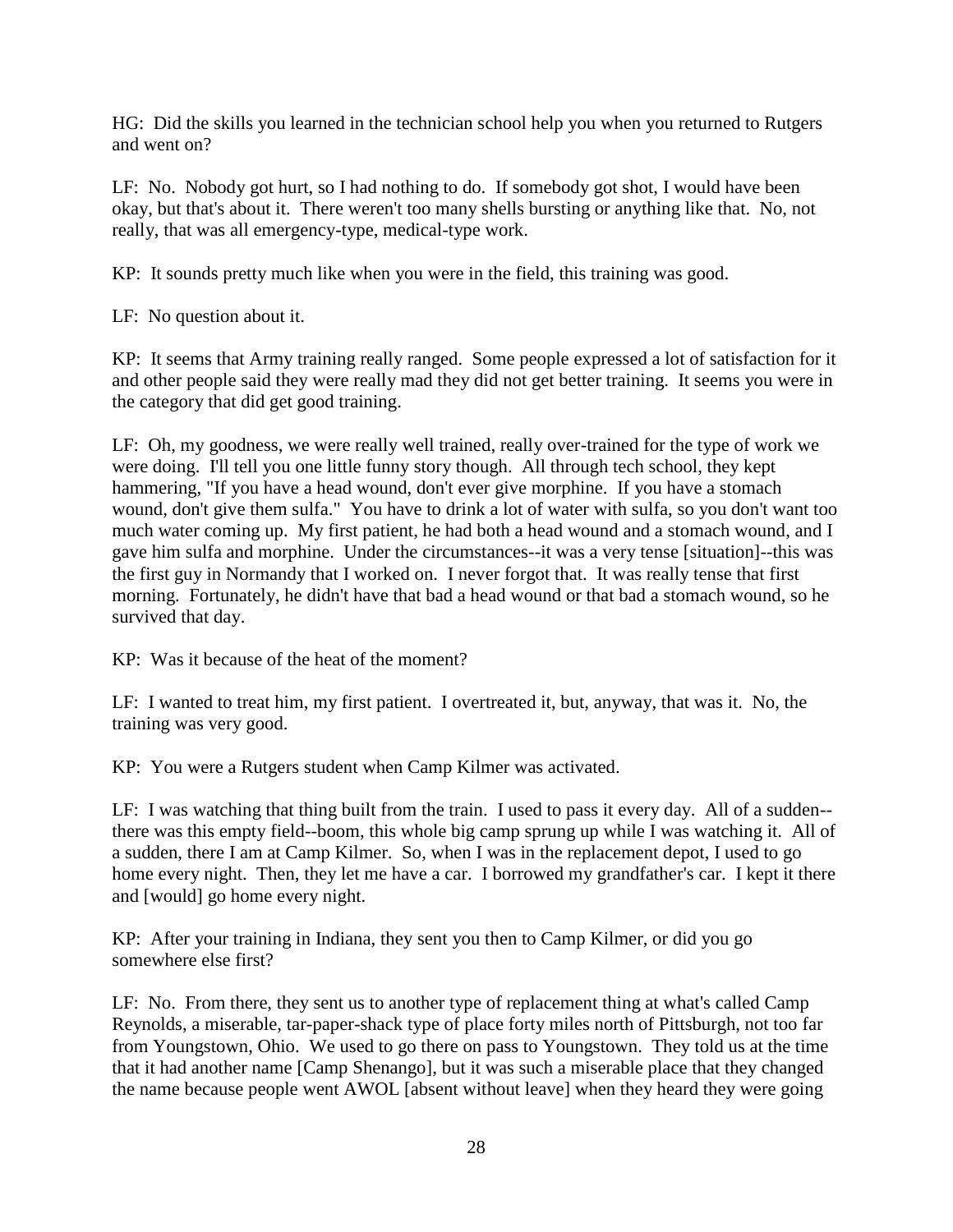to be sent there. That's one of the rumors that you hear about. I was just there for a while. From there, I was sent to Camp Kilmer.

KP: We just left off that they sent you to Camp Reynolds first, and then they had you sit and wait. Then, you were sent to Camp Kilmer. You seemed to have waited awhile, enough that you were going home.

LF: Oh, I went home every night from Kilmer.

KP: How long were you in Kilmer?

LF: Maybe a couple of weeks at the most.

KP: I gather that is a long time, because a lot of people were at Camp Kilmer for forty-eight hours and then they were shipped out.

LF: Probably they were with an outfit.

KP: Yes.

LF: Don't forget, I was there just waiting for an opening. Listen, they had a track meet. I won a three-day pass because the sergeant said that, "If anybody wins three events, he can get a pass," so I did. In fact, I used to give the close order drill because there was no one else there that knew how to do it. So, I used to take the whole bunch out and march them around the marching field they had there. It was fun with Camp Kilmer.

KP: You should try to drive around the former Camp Kilmer one day, since you knew Camp Kilmer fairly well or at least you spent some time there. Some of the buildings still survive.

LF: I understand they made some kind of training place for kids to go there.

KP: Part of it is part of the Job Corps, and part of it is Livingston Campus on Rutgers.

LF: Oh, really?

KP: I think one of the buildings that is still being used now by the Office of Television and Radio was the old Paymaster's Building, but we are not positive. We think the old officers' club survived. It has "O.C." written in brick, so it has to be the officers' club.

LF: I'll be darned.

KP: You mentioned something else that was helpful at Rutgers.

LF: I took two years of German, which I just got through by the skin of my teeth. I think I got all "Cs" or something, but you just had to pass because languages were never my big thing. I was able to talk and speak German and speak to German soldiers and things like that, when I was over there, with a little experience. I'll get back to those experiences later.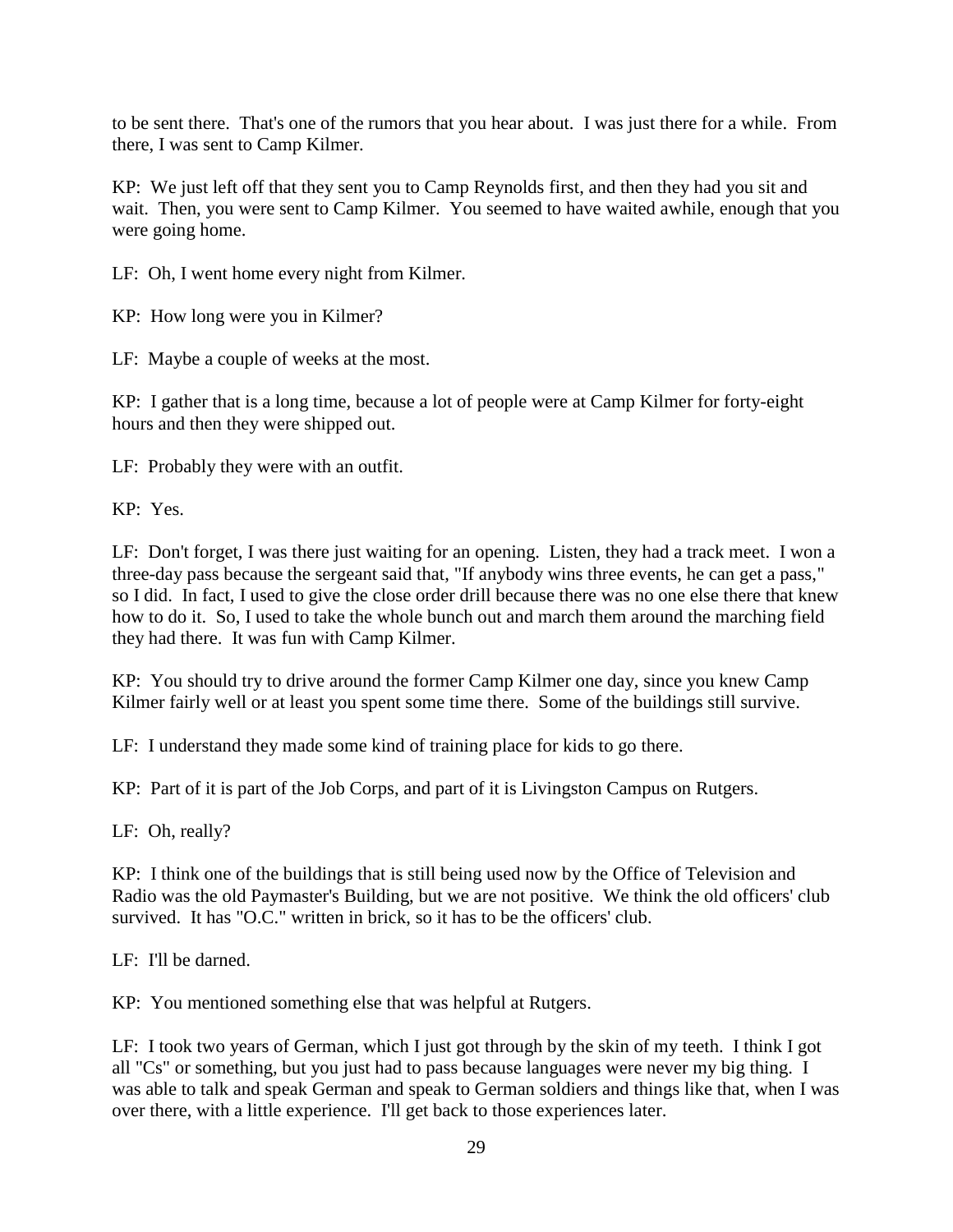KP: I think it would be very helpful.

LF: See, I never spoke Yiddish, but I knew a lot of words because my parents and grandparents spoke Yiddish when they didn't want me to understand. They normally spoke English, but I picked up enough of that, plus the German. It turned out I could speak German when I had to. Anyway, back to where we were.

KP: When you were at Camp Kilmer, they eventually put you in the 35th Infantry Division.

LF: Well, one day, it must have been approximately May 11th, because I believe we got on the ship May 12th, they suddenly called seven of us out, seven medics, took away our "sun tans." We had "sun tans," which were the summer uniforms, and then there was the OD, olive drab, which was the winter uniform. That made me glad, because it meant we weren't going to the Pacific.

I had to make arrangements to get the car back to my family. There was no way I could get in touch with them. I could have probably snuck out, but I didn't want to. I didn't want to call. They'd know when they got the car. I got some fellow who lived near Elizabeth to drive the car back. I still remember that first night that they handed me the rifle.

First, I have to tell you, the seven of us were put in the truck and driving around the camp, and they all say, "Oh, well, it must be a hospital unit that they're going to put us into." The truck stops, backs up, and this guy with the cross rifles came out to greet us. [Editor's Note: A patch with crossed rifles denotes the infantry.] I just looked at these guys, and their jaws were dropping because they saw what that meant. That's how we ended up. Two of the fellows were put into the Second Battalion. Sid and I went to the First Battalion, and two others went to the Third Battalion because there were only six of us at that point. Oh, there was seven. I don't know where the seventh was put at that point. As I said, we never saw him after the ship.

They put me into a headquarters company with a rifle. The first night, not only did they give me a rifle, but a guy who went AWOL--they used his absence, even though he was an infantryman- that's whose place I took. Then, they handed me this rifle, which was filthy. They had been out shooting. The guys were really nice in this miserable, little barracks that I went to. I can still remember that first night. Here, I had been going home every night, and all of a sudden, here I am, I don't know a soul, I'm in this outfit and I've got a rifle to clean, no less. They were very nice, and they showed me how to clean it.

The next day, we got on the ship. I think I must have been the last guy on that ship, because they filled it. I was as far down in that ship and as far off to the side, and that's where I went. I used to say in the abandoned ship drill, I never got closer than three decks below the top. If we had been hit by a torpedo, it would have hit above me someplace. Actually, the guys were really nice and friendly. As I said, it [the 35th Infantry Division] was a Nebraska, [Kansas and Missouri National Guard] outfit.

KP: Were you the only New Yorker?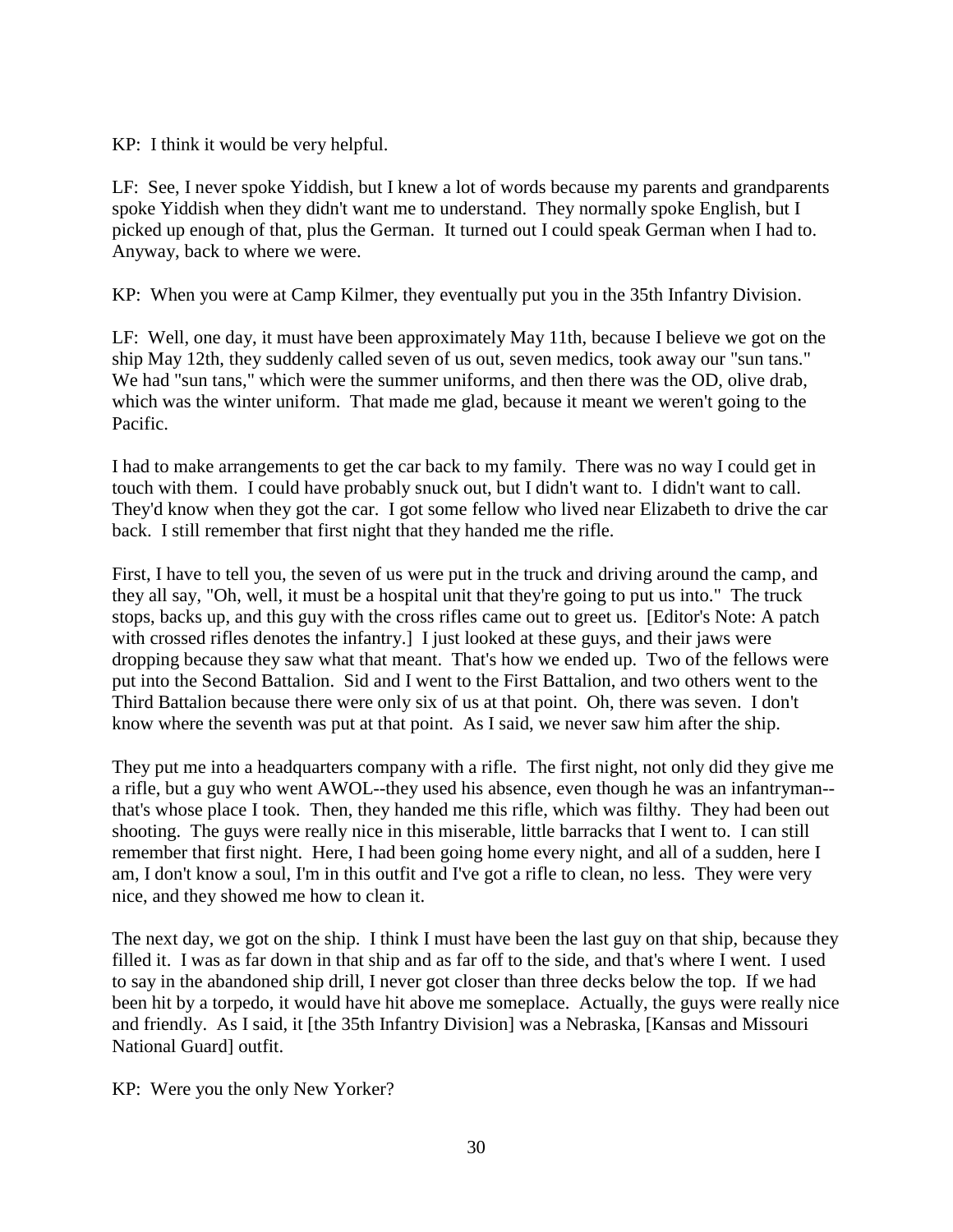LF: I'm not a New Yorker.

KP: Well, New Jersey, New York, Pennsylvania.

LF: There may have been some others. Most of the ones in this headquarters company were Nebraska, originals. I remember when we got into combat, there were guys from other places.

KP: But, initially, were you the only one?

LF: I guess I was, yes. It's funny when we got there. I used to get so sick and tired of hearing the *Nebraska Fight Song*. We're in this little hotel that they stuck us in down on this little beach. "To me, there's no place like Nebraska," on and on and on, every day. They were pretty good. The trip over for me was great, because I didn't get sick. There was a little queasiness, but I managed to eat. We landed in Avonmouth, which is the end of the Avon River, right near Bristol, England. Then, we got into trains, and that was it, down into Cornwall County, which is the very, very tip. We passed by Plymouth, England, and that's the first sign of the war. There were just blocks and blocks and blocks, as far as we could see, that were leveled. It was just gone. They [the Luftwaffe] had evidently really bombed that city. That was the first evidence of anything of the war per se, but then we got to this nice, cute, little town, a seashore resort. It was interesting.

KP: You mentioned your unit was part of the headquarters.

LF: When they put me in there, which is why I ended up guarding them every day and night. [There was] lots of guard duty.

KP: How long were you in England for?

LF: We landed, I believe it was, May 26th, approximately. We left for France just before the Fourth of July, I think, somewhere around the Fourth of July. They put us on a cargo ship of some sort. They even had some bunks that they put us in, down in the hole, but there were only half as many bunks as people, so you took turns sleeping. A funny thing happened, it was my turn in the bunk. All of a sudden, there is this big, "Pooh," like steam coming out. I think we thought we hit a mine or something. Some of them started to panic, and some of them went up the steps that came up. I didn't move because it was my turn in the bunk, and I wasn't about to leave it. It turned out that a pipe broke. It was some kind of a steam pipe. That's all it was, but these guys panicked right away. Then, we got to Omaha Beach, which was good for a Nebraska outfit, of course. We climbed down these big rope mats, not mats.

KP: The nets.

LF: Yes, a big net down onto a big platform, and it must have been about twenty-feet wide and forty-feet long. It had two big outboard motors at one end. We got on to that, and we drove that up towards the beach. We got off and they had a little dock by that time, so we didn't have to jump into the water like [in the movie *Saving*] *Private Ryan*. [Editor's Note: It is likely that the amphibious vehicle being described above is the Landing Craft, Mechanized (LCM).]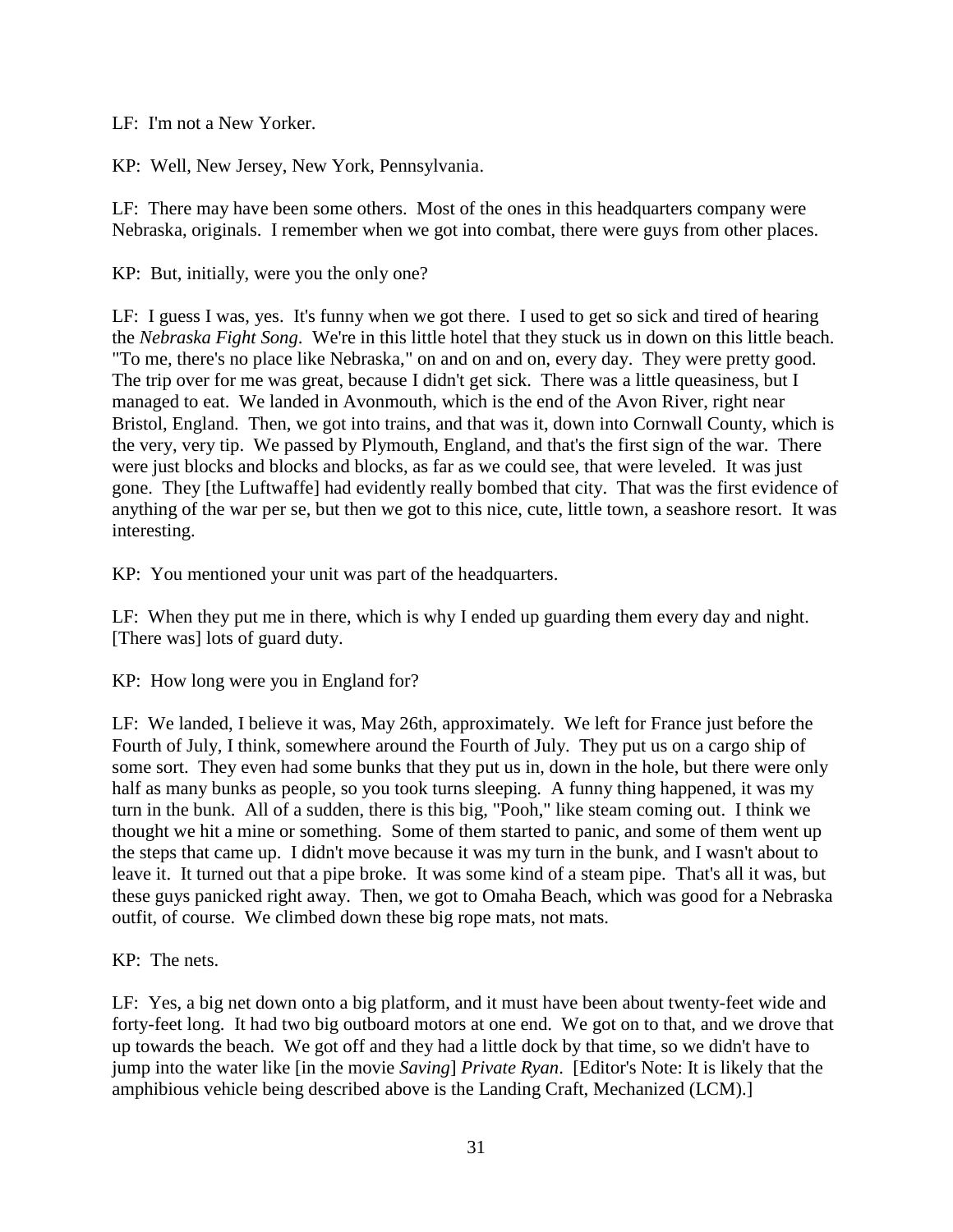KP: In England, did you ever get any leaves? Did you ever get to go into town?

LF: Well, if there was a place to go. I remember going to St. Ives. There's a picturesque, little town. It looks like nothing happened in the last five hundred years. That was one nice place to visit. I remember one time when I finally got transferred over to the aid station, the captain took us on a hike. He took us to what supposedly might have been King Arthur's castle or something like that. There are some ruins there that they attribute to King Arthur.

One nice thing in Penzance, first of all, when I got put suddenly onto a ship, I didn't have any money because I used to go home every night. I'd have enough money for gas. You'd pull into a station, and the guy would give you black market gas. All of a sudden, I didn't have any money to do anything. So, Penzance is a seashore resort, as you may or may not know. I think they call it the "Riviera of England." I think that's what they called that. It's really nice. It has a nice boardwalk along the beach.

So, I was sitting there this one day, and this elderly man came along and sat down and started to talk to me. He invited me to his house to meet his wife. [They were] lovely, lovely people. They had some kids that were in the service. I used to go there in the evening and have tea, and they'd had friends over and [we would] talk about different things. It was really nice. They loaned me some money. I wrote to my family and said, "Please, quick, send me some money." So, somehow they cabled some money. When did it come? We were sort of locked down, because we were going to the Tour de France. [Editor's Note: Mr. Feinberg is referring to his unit being deployed to France.] I had to get special permission to get out to go see them to pay them back the money, which I was glad. So, they were really nice people.

KP: You actually got to know a couple from England.

LF: Yes.

KP: To go to someone's house more than once is really nice.

LF: Listen, there was one guy--most of what the guys were looking for was girls--there was one fellow who every night, she would come. When we were in Penzance, we were in a house. There was a little gate in the front, and it had a little, tiny yard in the front of the house. They were almost like row houses, essentially. She would come every night, and off they would go into the woods, a field or wherever the hell they went. That guy was losing weight. He was starting to look bad, every night. I remember commenting on the fact that when we were in Normandy, "Boy, he's starting to look better again." [laughter] I was more interested in, not that I have anything against it, but I was much more interested in knowing the people and stuff like that. That was a nice experience.

KP: Did you ever get a chance to go into the pubs at all?

LF: No. First of all, I wasn't a drinker, to start with, particularly for beer and things like that. I wasn't that close with anybody. I was new in the outfit.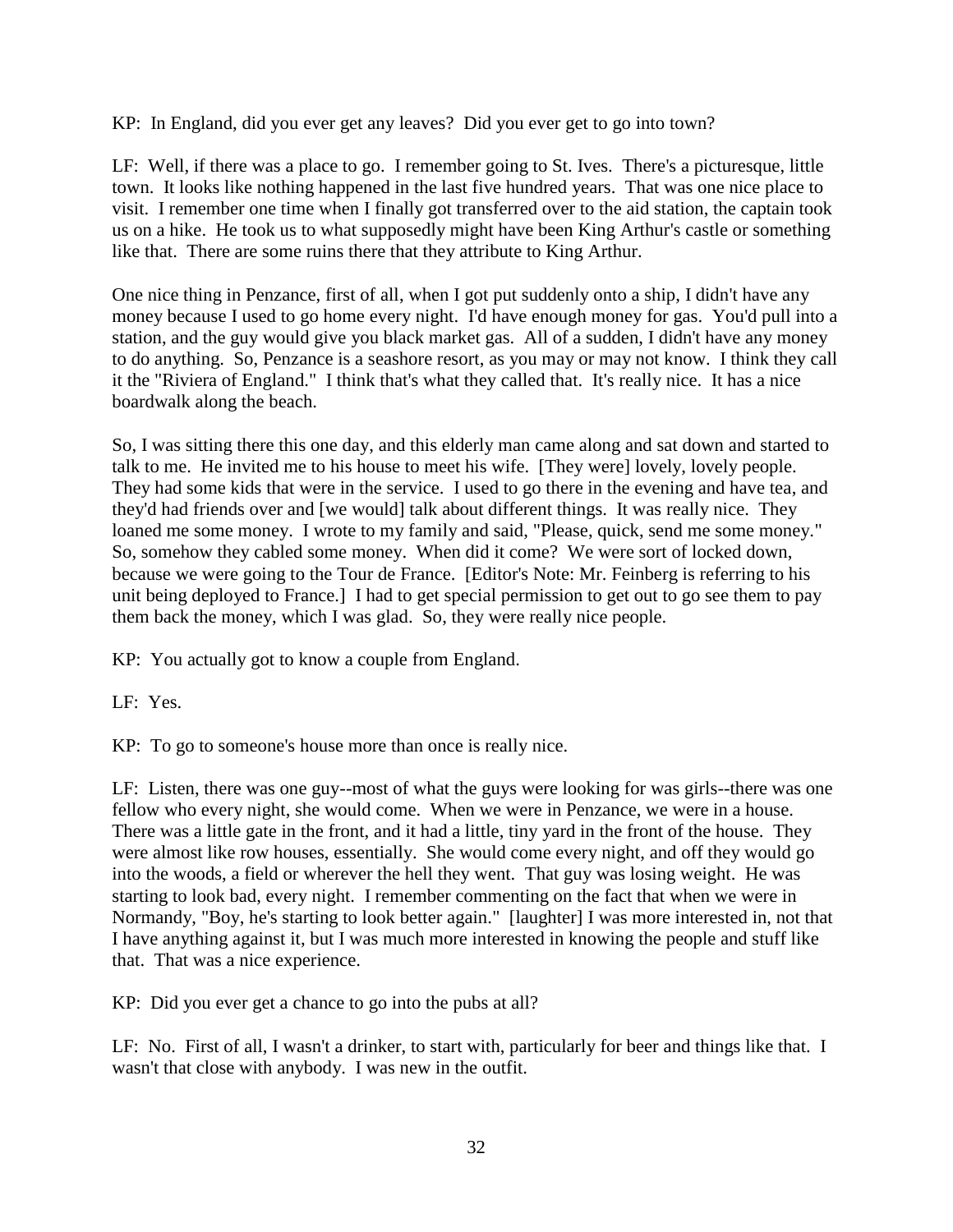KP: It seems like your outfit was pretty accepting. You were fairly warmly welcomed for a replacement, because I have often gotten the impression that replacements were really shunned.

LF: Oh, no, no, nothing at all like that. They were all very friendly, all very nice, nice bunch of guys.

KP: You mentioned during the break that war, if you can survive it, you can learn a lot about yourself.

LF: Yes.

KP: It is very dangerous but also very exhilarating.

LF: Oh, boy. The fact that there's danger involved is what makes it an adventure, if you survive.

KP: If you survive. You also said that in landing in Omaha Beach in Normandy, before you even got to Saint-Lô for your first major operation, guys were starting to crack up.

LF: No, no. Our objective was Saint-Lô, but July 15th of '44 was our first battle. We were on the line, and this was like, "Go." This was it. Our mission to take a certain hill up ahead.

KP: Hill 122?

LF: Exactly.

KP: I am just getting the order of battle; I am not that good.

LF: I'm impressed. All I knew was we were supposed to take Hill 122 because it was overlooking Saint-Lô or something. I don't think the Germans particularly wanted us to. It was a bit of a problem. So, we started the morning of July 15th. This business of everything's like in the movies, I remember we dug in. I was back at the aid station because as a litter-bearer, I had to wait until somebody needed me. I heard machine-gun fire. I thought to myself that machine gun is actually being fired at somebody. It wasn't like when were in training, and you took the infiltration course. [Editor's Note: During Operation Cobra, General Omar Bradley's First U.S. Army aimed to punch through German defenses in and around Saint-Lô, while American and Canadian forces attacked Germans forces in Caen. Breaking out of the Normandy beachhead and the Cotentin Peninsula enabled Allied forces to advance to the interior of France.]

KP: Where they shoot over your head.

LF: Yes. You're crawling along and you knew what a machine gun sounded like, but I could hear actual machine guns being fired. I thought to myself, "Wow, it really is being done."

KP: To kill someone.

LF: Well, trying to. Those first couple of days, the first actual combat, whatever combat is, particularly, don't forget Normandy was somewhat different because of the hedgerows. Every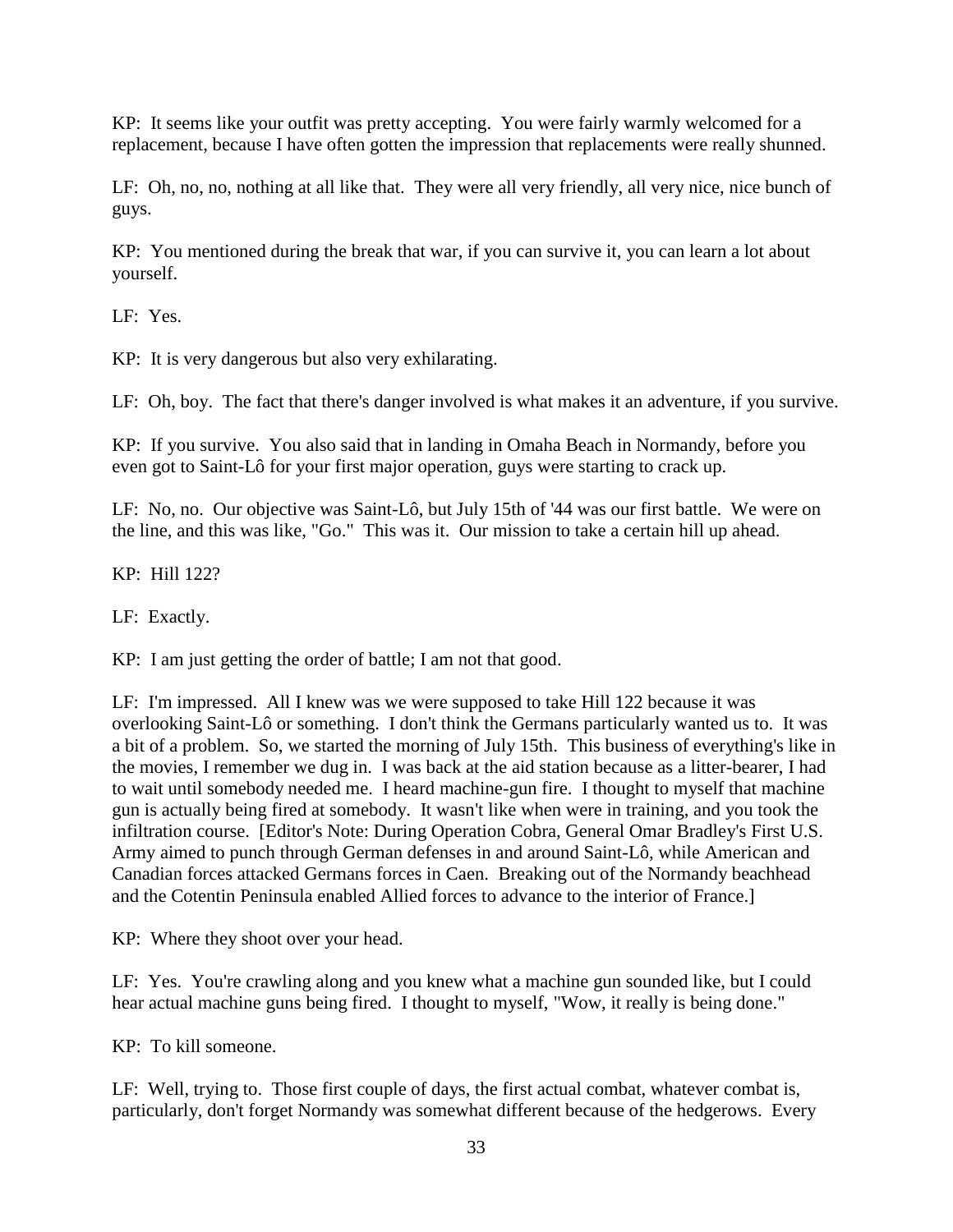little field was surrounded with a hedgerow, and every hedgerow was like a little, tiny fort because, don't forget, we're going that way and they're behind that thing. You have to somehow go out in the open, in [and] around to get across there. I remember just before we started fighting, they took a bazooka and tried to blow a hole in a hedgerow, and we tried whatever we had, nothing. Those things were really solid, but they were also really good for us because we would dig in at the base of the hedgerow so we had that type of--what's the word I want?

KP: Protection?

LF: Yes, thank you.

KP: It's a shield from fire.

LF: We would dig in at the base of them.

KP: That is interesting. A lot of people have written about the obvious problems of attacking through the hedgerows.

LF: Then, it worked both ways.

KP: They do not often emphasize for attackers, you do have a place that helps you when you dig in. I never thought about that. That is good.

LF: Sometimes, if we could find some wood or something, we'd also put that against the hedgerow and put the dirt back on top of that. Almost everything was during the day. There was not that much fighting at night. They were smart enough not to bother at night, and we didn't. So, you could sleep. Usually, it was two men; we would share digging a hole.

KP: I am curious, you mentioned earlier that there were a lot of battle fatigue cases.

LF: Boy, were there.

KP: You did not know them well, but were you surprised at who cracked and who did not?

LF: Okay, I'll tell you about that. There are two prize stories, one in particular. There was a fellow--and I won't use his last name--who was from South Chicago, a real toughie from South Chicago. He was a medic. He carried brass knuckles in his aid kit. That was tough. I don't know who the heck he was going to punch with it, but he had brass knuckles in his aid kit. Within a day or so, I was already put in charge of a litter squad. I got to be pretty good at that.

So, we had to go up towards the line. Not only were there hedgerows, but for communication for traveling between them, the farmers had to come with their horse and wagon to get to these fields, these guys called them sunken draws [road or lane]. I don't know if that's a Midwestern expression or where it comes from, but it was a space between, like a tiny road. It was maybe ten-feet wide, twelve-feet wide, with hedgerows on either side. We would go down that, because that's how you could move quickly. We had telephones in those days. We didn't have all the radios right off the bat. So, communication was by telephone, and we had to run wires. That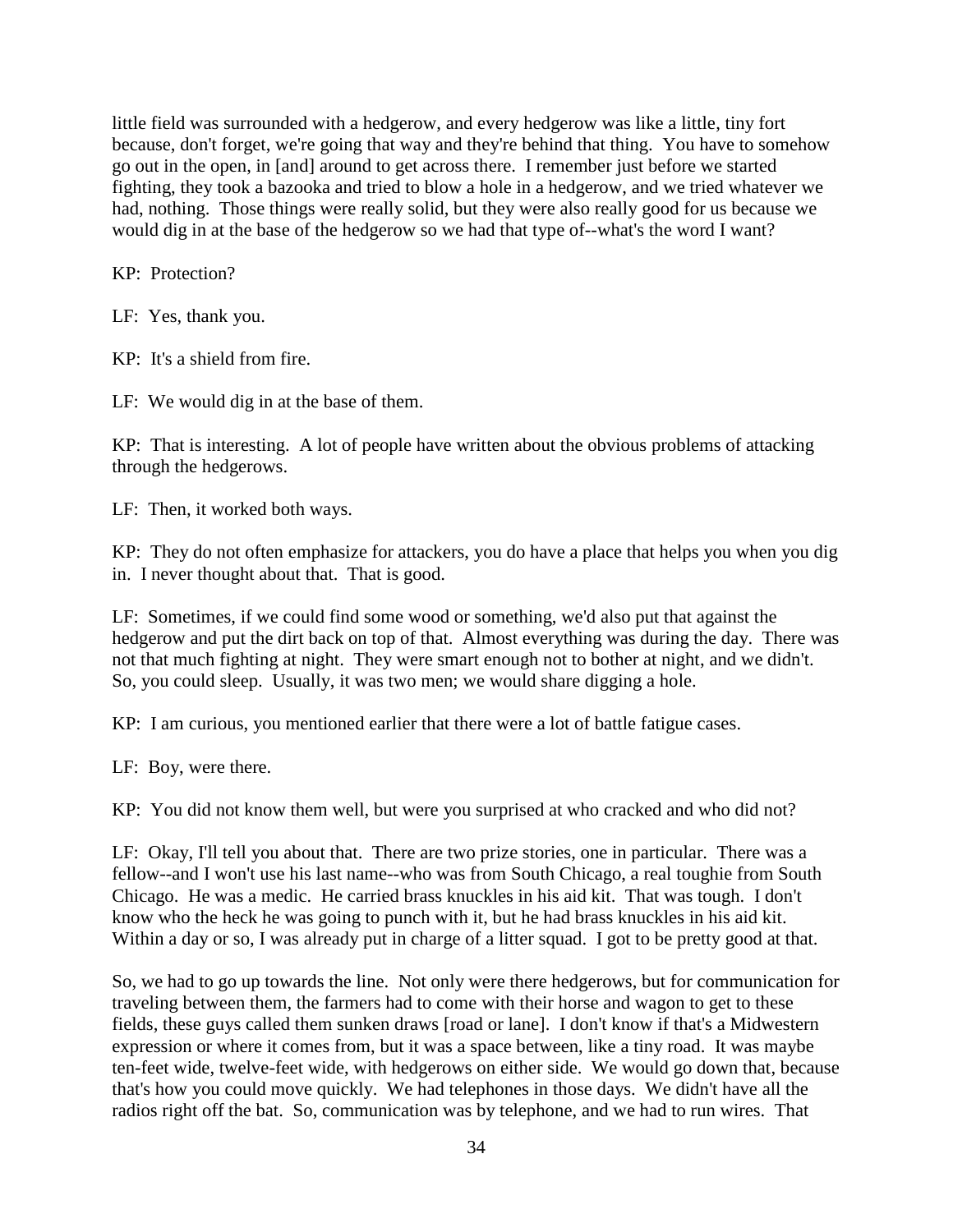caused a lot of problems, because the Germans knew where the sunken draw was. They knew that that was a means of communication, and that's where most of the artillery hit.

So, I have a litter squad; I think there were four other guys and me. So, we start out. There was a mound of dirt for some reason in the sunken draw. So, they had given me a couple of replacements from the regimental medics, so I hardly knew these guys. Right off the bat, a guy falls and he hurt his knee and he can't go on. [I said], "Okay, you go back." Then, I continue on. Then, there's the one with the.

KP: Brass knuckles.

LF: Meanwhile, the artillery starts coming in. We're laying there in the sunken draw; there's not much you can do. All of a sudden, he jumps up and starts screaming, "They're going to kill us all. They're going to kill us all." I said, "Go back." Name not given. What's the difference? He's not going to hear this. Believe me, he did not go to Rutgers. He was from Chicago. It was (Novak?). I said, "Go back, (Novak?)." He really cracked up. He was this real toughie.

KP: Did he ever come back to you?

LF: What would happen is that they didn't have the luxury of sending--I mean, how far could you send anybody back? It was beach. They set up a special hospital back there at the beach, I understand, for the ones that did come back. They kept them all in this one thing. To a great extent, they were looking to see if they were doing it purposely. That's why that famous incident with [General George S.] Patton where supposedly he slapped that guy, I was on his [Patton's] side because when you're in those situations where you're dependent on everybody else and somebody decides he's not going to join in, you get a little disturbed with them. It was an easy way out for a lot of people. Guys could make believe they were cracking up.

KP: Did you ever think that was the case, that guys were just faking it?

LF: I had no way of knowing though. All I know is that we had to drag them back. There were so many of these guys that would crack up on the line, and we had to get them back. It was sort of funny how it would manifest itself. One guy would crack up, and he would be out of his head. Another one would become almost catatonic. You'd sit him down, he'd sit. Stand him up, he'd stand. You'd have to carry him back. They had all different levels of their reaction to cracking up.

HG: Did you ever freeze at all or not know what to do or panic?

LF: Yes, but that was just my period of adjustment. That first day, the first time I went out to litter up [in the] sunken draw and I bumped into Sid Sivitz, the fellow that I told you about, the podiatrist and they made him a company aidman, and Sid was yelling, "The heck with the litters. We need aidmen up there." That's how come I started working on one of the wounded. While I was working on him, maybe thirty feet behind me in the sunken draw, a shell hits and I see a guy go like this and fall. That was the first time I thought, "Just like in the movies," you know, in the movies they always did that.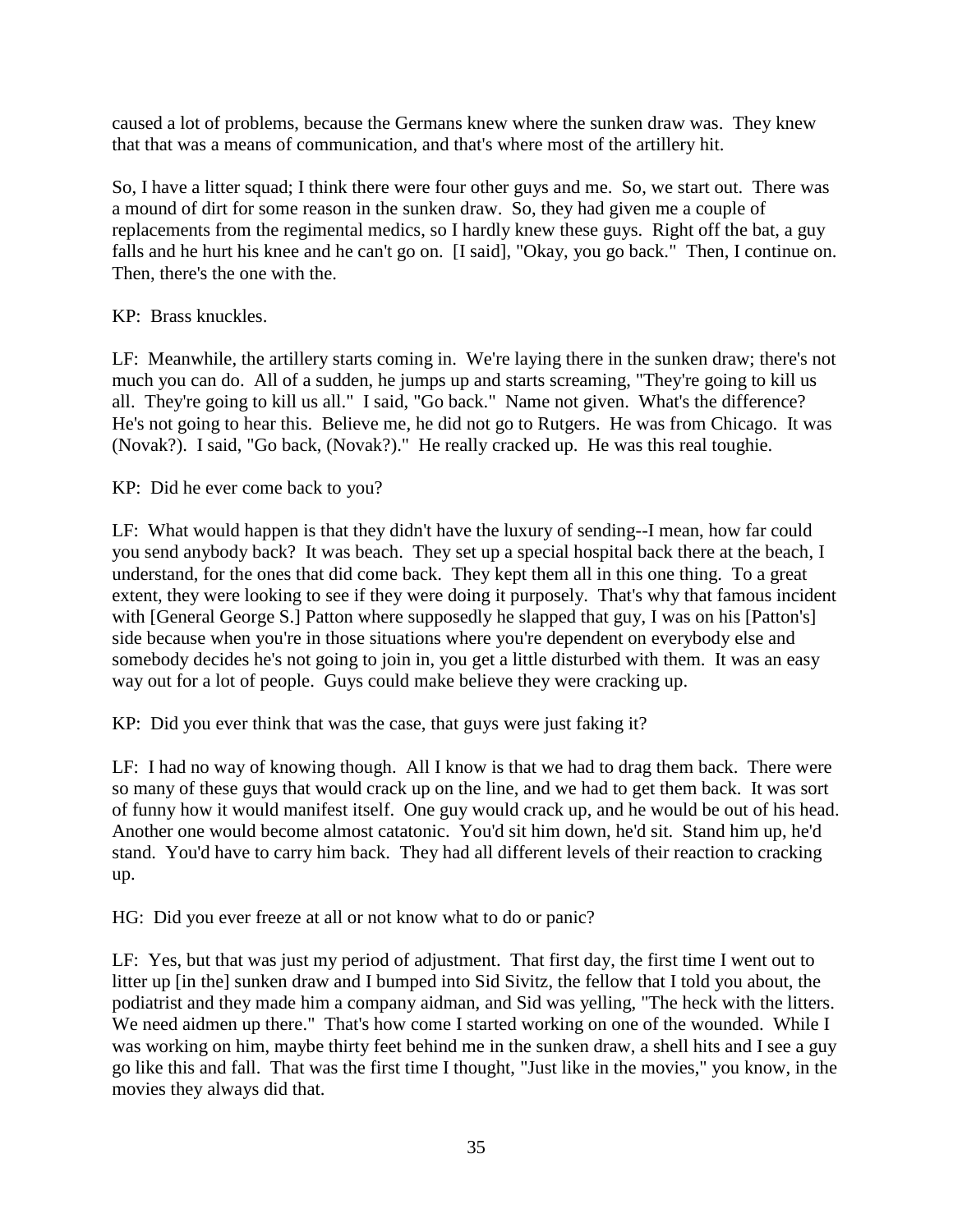### KP: They always blessed themselves.

LF: Well, this poor guy that I gave the morphine to, I said, "Come on, I'll take you back to the aid station." When I got back to the aid station, I noticed my hands were shaking a little bit. So, I asked the captain, who was a fantastic guy, he was a M.D. and I think he had four years of ROTC. He was really sharp and a terrific guy. He said, "Just take one of these." They have these little blue pills. It was (Nenyutol?), which was like a sedative. I cried. That relieved the tension. I just got it out of my system. I maybe laid down for a half hour. I got up. I continued the rest of the day until two or three o'clock at night, because you just had so much to do, and no problems.

I didn't have another problem until the third day. I was taking a little squad up this thing, and the artillery came in and it was brutal. I said, "I think we'd better go back for a while." So, we started to go back, and who do I bump into, our captain. I said, "We just can't get through." He said, "Show me." I said, "Okay." He and I start up [the] sunken draw, and artillery comes in. I'm laying here, and he's laying here. I said, "Now, do you believe me?" So, he sees the Germans had dug holes. There's this German hole there right in the sunken draw with a cover over it. The fortunate part was the opening was facing in their direction. He said, "Wait there, and see if any wounded come by." So, I got in there. The way it was is that there's this hedgerow. There was a hole dug through the hedgerow and there was another one of these, we called them, slit trenches, just on the other side of the hedgerow with this little tunnel in between. Remember the tiger and the lady, do you know the story? In the old Roman Colosseum or wherever it was, they had to choose a door. One, there was a tiger behind it, and behind the other, there was a lady behind it. All I could think of was the tiger or the lady. Which hole to stay in? The artillery is coming in all the way around the place, and if it hit the hole it is goodbye me because the damn opening is facing toward them.

KP: Do you think they could have pre-positioned their artillery to hit?

LF: Oh, no, no. They were just firing. Some of them were landing in the fields on either side. So, I'm in this hole. I crawl around to this side, and then I crawled back to this side. I must have been there about an hour, hour and a half. So, I think to myself, "Crazy." So, finally a guy comes sort of limping down the road. I was so glad to see him, I said, "Come on, I'll take you back to the aid station." I got back to the aid station, and I knew just what to do. I took one of those little blue pills, had a little cry, laid down for a half an hour, and that was it for the rest of the war. I never had a problem again, but it was an adjustment that I was able to make.

KP: I am curious, you mentioned taking this tablet and crying.

LF: Well, the crying is a great way of relieving the tension.

KP: How often would men cry?

LF: I don't remember seeing any. If they did it, they did it privately. I just know from me.

----------------------------------END OF TAPE TWO, SIDE ONE ----------------------------------------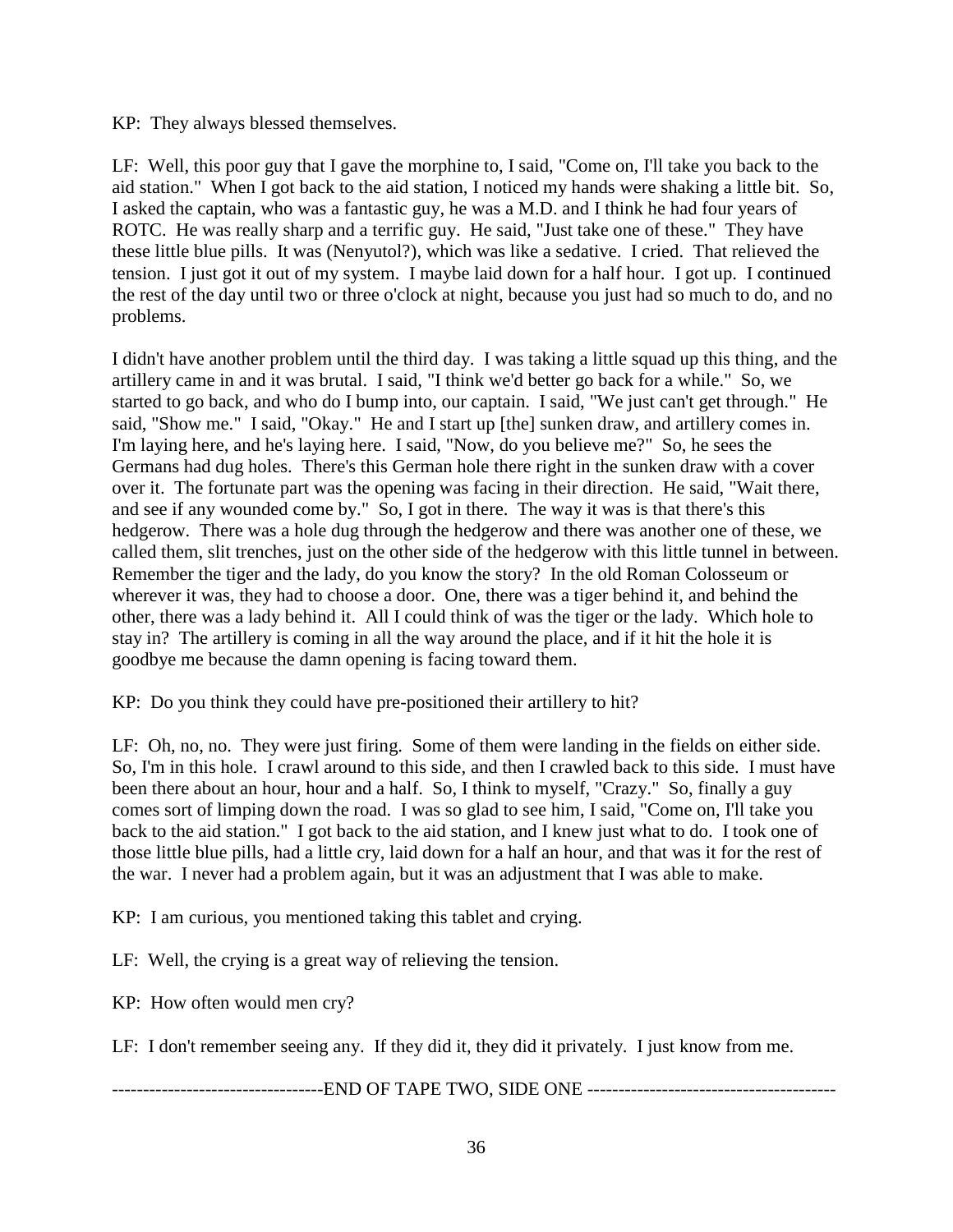LF: It was a difficult thing for me, I guess that's the way to put it. All I thought about was how it would affect my family if something happened. In other words, I didn't worry about me, but I worried about them. When I would get a letter from my mother and she would say, "Take care of yourself for your mother," or something like that, that would always break me up. They had no idea what the hell I was doing, and very often, I didn't know what the hell I was doing. Very often, the guys that were running the show didn't seem to know what they were doing. I found out when I read one of those [books about the] U.S. Army and World War II. I'll tell you about that later when we get to Saint-Lô.

KP: One of the things I want to ask in general is people that served with National Guard divisions have often commented that they differ from regular divisions. National Guard divisions did have camaraderie, but the downside of that was that people knew each other in civilian life and that interfered with discipline. There were also a high number of political appointees that became officers, and they were not very good officers in combat.

LF: Well, listen, we had a battalion commander that I thought was very inadequate. He seemed to have no concern other than his own aggrandizement. I know that this captain in our aid station, and he was [a] M.D., he was going to headquarters all the time to give them advice on what the hell to do. No one had a feeling that this was any great leader or knew what the hell he was doing. The word would come down you'd have to go here, so no matter what, he would have the battalion doing this, whether they were ready or not or whether it made sense. Don't forget, I was at the low level, so I didn't get too much of the high-level things. I got to know more when I was an aidman than when I was with a company with the officers. There were a lot of very, very brave guys in this outfit. It really amazed me to see how brave people could be under those circumstances. Not everyone cracked up. There were some people you practically had to give them a kick to get them moving, but, no, some of them were really good. By the way, I meant to tell you, do you remember I said there were two stories?

KP: Oh, yes.

LF: There was a little fellow named (Ferguson?), who we always figured would be the last guy, if things got tough, that would be the last of (Ferguson?). He always seemed to be off in another world almost. I remember he wrote to the president because he thought something wasn't right, like reveille or something. Little (Ferguson?), he was a medic. He just kept plugging along, like nothing was going on. I understand that he was killed when he was a prisoner of war by not responding quickly enough to some German soldier, and the soldier hit him with his rifle and killed him.

KP: On the line, he was just great.

LF: Yes, he just kept going. [He was] the last guy you expected to. (Novak?) was the opposite. Anyway, getting to the next question about the quality of the officers, I don't know. I really think in the whole overseeing of the war, I don't think our division was considered one of the great divisions, from things I've read since and things like that, but [we did] what needed to be done. I saw some real acts of bravery and things like that.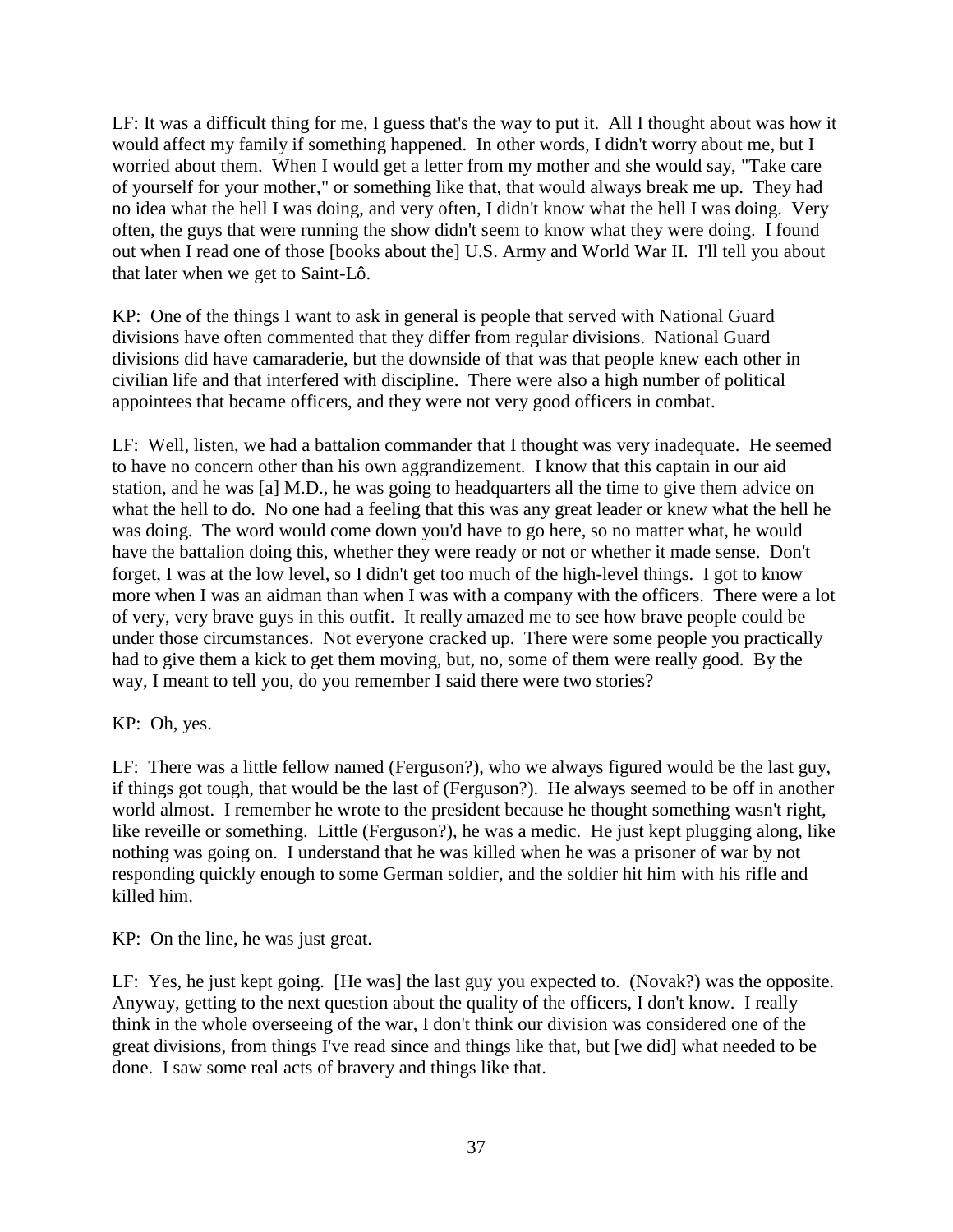KP: Several broad questions, although you could go in chronological order, but is there a most vivid memory of combat that you have from being an aidman? Is there anything that sticks in your mind?

LF: You mean one little incident or just in general?

KP: Just in general.

LF: To me, there was a great sense of satisfaction because I was there not to kill somebody, but I was there for them and when somebody got hit, I was able to help them. So, there was a whole different attitude that I had. As a matter-of-fact, the first company, after I graduated from being a litter-bearer to an aidman, I went out with A Company. We used to kid, there was A Company on the left and A Company on the right and A Company spearheading. There was just a great tremendous *esprit de corps*. He was the acting company commander. There was something about him that if he went off a cliff, I would follow him off a cliff. He was that kind of a leader.

KP: This company that you served as a aidman, this acting company commander, was he a native?

LF: He was a longshoreman in New York.

KP: He was not one of the National Guard.

LF: No, but what happened was this captain got wounded in Normandy, and so they made [Constant] Connie Kjems the company commandeer.

KP: Had he been with the unit before?

LF: I don't know, but he must have been with them in the States, sure.

KP: He was not a replacement coming in.

LF: No, this outfit, they went in early. They were known as the "Hollywood Commandos." I don't know if you saw that in any of your books. They were also called the "Yoo-Hoo Battalion" or the "Yoo-Hoo Regiment" or something. What happened was when they were out guarding the West Coast around Hollywood and they were marching down some roads past the golf course, there were some girls playing and they all starting yoo-hooing to the girls. It just so happened that the general was playing golf at the same time. He disciplined the whole bunch of them and made them do all kinds of things. It was all in the newspapers, the "Yoo-Hoo [Regiment]" and the "Hollywood Commandos" and all that. These guys lived it up. Then, they went on maneuvers around Tennessee or Kentucky. They'd been together for a long time. I don't know when Connie Kjems joined them. [Editor's Note: In mid-December 1941, the 134th Infantry Regiment was sent to training near Los Angeles, California and thereafter was nicknamed the "Hollywood Commandos."]

KP: He was a known quantity for them.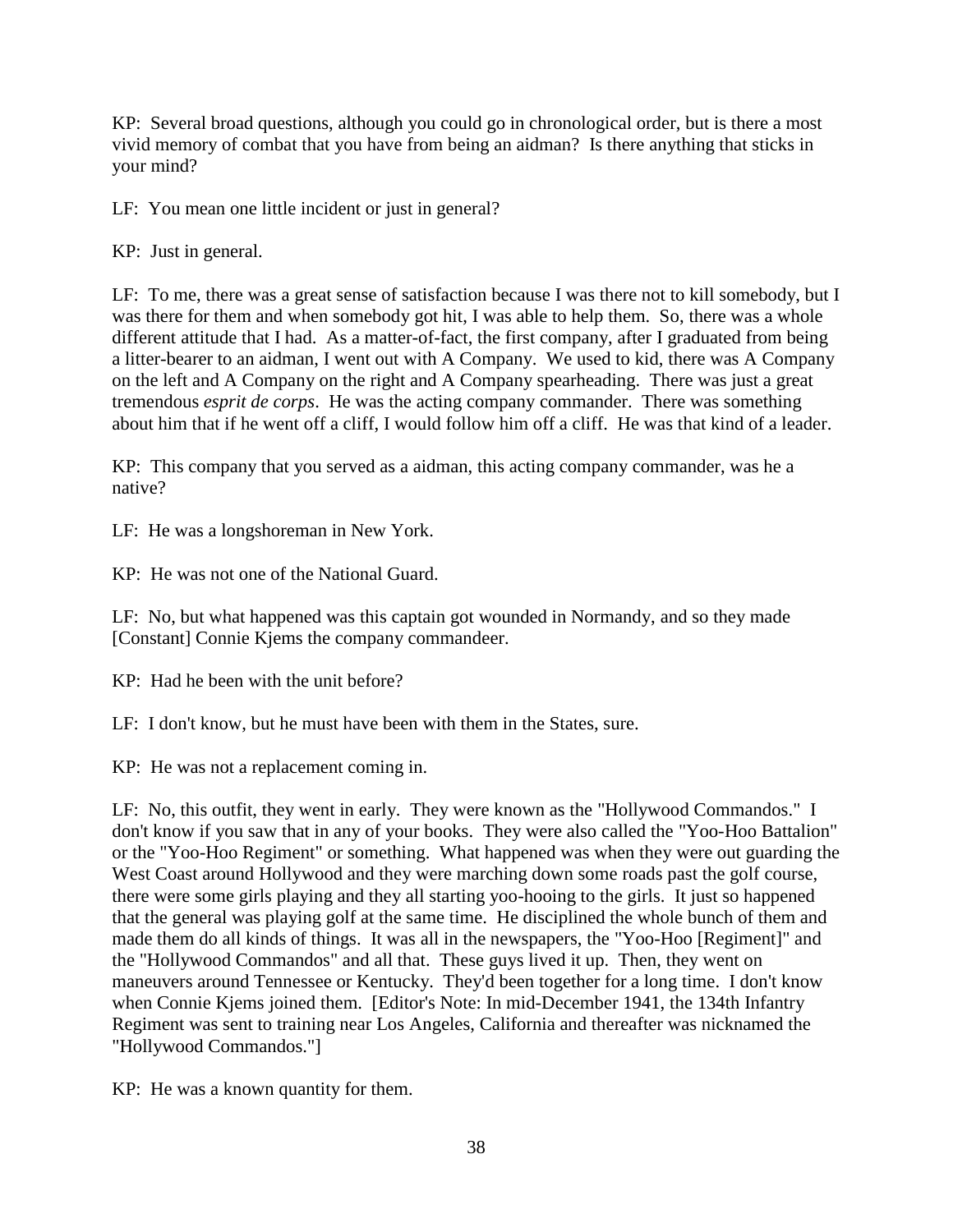LF: Yes. They made him the company commandeer, acting company commandeer. When this other joker came back from the hospital, they made him company commandeer again, and the battalion colonel came down to address us because he knew the morale really was like this [makes a hand gesture indicating low morale] because of the fact that they had sort of demoted him [Kjems] back to exec officer. He and I had a very close relationship. We did a lot of things together, like when we took a town, we'd go out drinking together and stuff like that. I can tell you some more stories.

KP: Even though he was an officer and you were enlisted.

LF: Oh, yes, I was the medic. For instance, I remember it was one of the first days that I was out as an aidman and it was in a little farmhouse and I guess we settled in the barn. So, I suggested that we'd better put guards out on the perimeters, and he did. Even though I was the medic, he evidently had a lot of confidence in me. Unfortunately, he [Kjems] got killed on the same shell that I got hit on. He was right next to me. That was probably the worst night of my life, at that time.

KP: How far into the war?

LF: This was in September. Do you know the city of Nancy?

KP: Yes.

LF: We had taken Nancy, and after that, we had to cross a canal or something. That was the first time I saw the so-called assault boats. All of a sudden, we knew we had to cross this canal. They'd bring us around near the canal, and there was this big dirt embankment between us and the canal. They had these assault boats all leaning against this embankment. It was one of those deals, one o'clock, jumping off, and we go "Oomph." The goddamn things won't move. They were heavy. We couldn't get the assault boats up over this thing. So, the engineers quickly came, and between all of us, we got the damn assault boat over this thing. I figured the water is right there. No, the water is maybe forty feet down. You had to push these damn things down, dump them into the river. Of course, the front of the boat went down into the water momentarily, and then, of course, the oars or paddles all slid down to the front of the boat. So, we jumped into the boat, and there were all the paddles there. The guys are back here, and I'm busy handing out paddles to everybody. We paddled across this canal and get to the other side, and I jumped into the water to hold the damn thing against the embankment there so the guys could get out because this thing started to float away again. That was my first experience with an assault boat.

Then, there was a little, tiny town on the other side of the canal, a crescent-shaped town with this one little street. He was the platoon sergeant for the platoon I was attached to, a fellow named Phil Blair, who had been in research for Campbell's out in Salt Lake City. We became good friends. I remember he had a couple of daughters, and one of them was named Nancy. I was helping him wrap up some packages to send back to his kids. So, we got over there, and he was on one side of the street and I was on the other. You know how you see in the movies that you go up through the town, some on this side and some on that side. I was on this side, and he was on that side. There were some Germans behind the bush with a machine gun, and they opened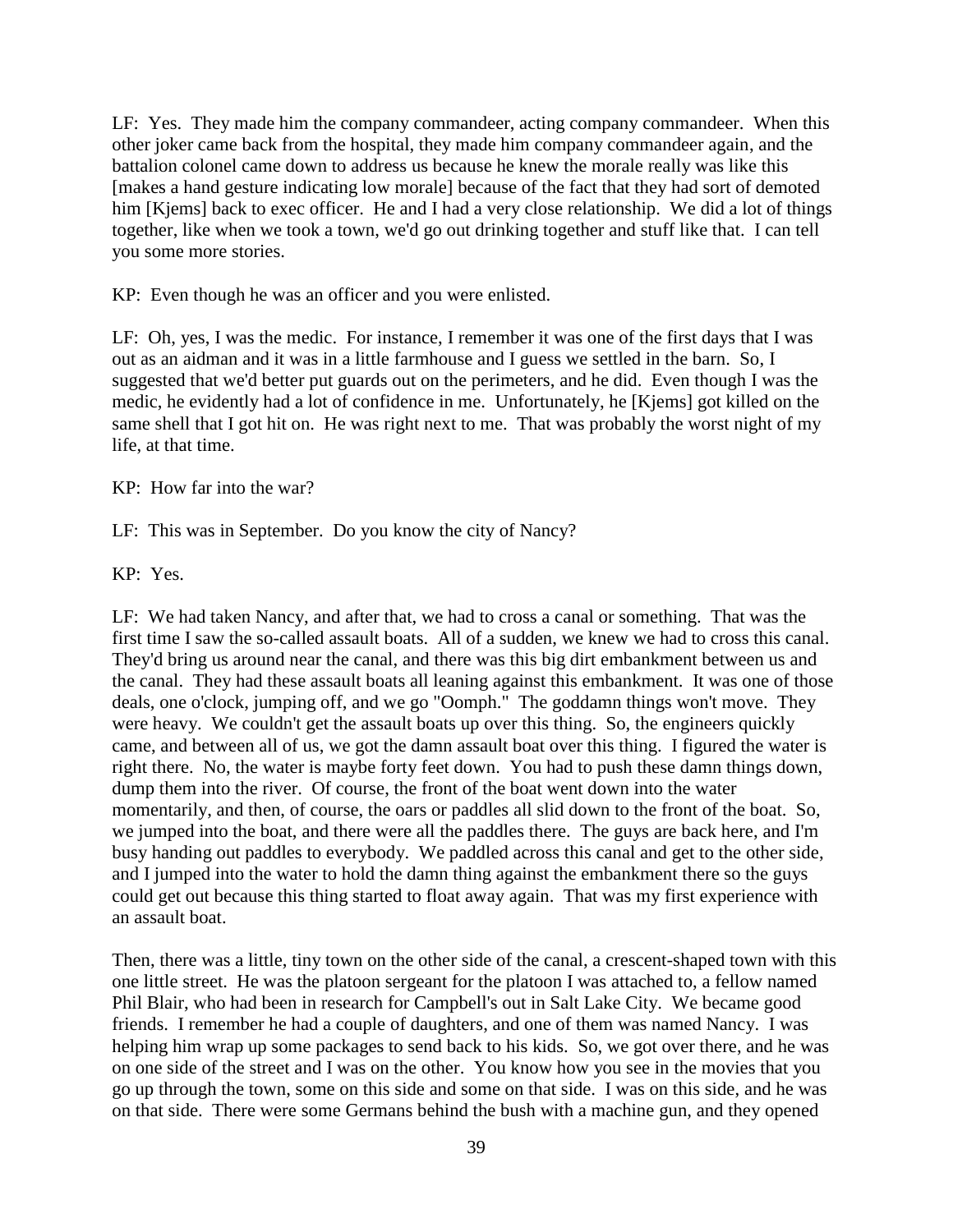up and he got killed. That really hit me hard. It was just a couple of days later that I got wounded because there were only a couple more towns, but that's another story.

These are the things that happened, and it wasn't all fun. It wasn't all just excitement. There were lots of really sad things. I got to the point that I didn't want to be too friendly with anyone, because it seemed that everyone I was friendly with was getting killed. There is a lot of that, personal [relationships]. I remember in Saint-Lô a shell hit right in the aid station and blew off a couple of guys' legs, but one of them was one of our medics. The guys who normally worked in the aid station--there are some that are in the aid station and the patients are brought back and they work on them--they always seemed very calm, but they almost cracked up because it was our own guys. That was the difference. If you were working on someone, an unknown someone that you don't know, it's one thing, but, suddenly, when it's a personal thing, it made it very tough.

KP: Does that make it hard for you as a medic on the line? You know a lot of these guys very well.

LF: It's like you never forget the ones that you know. In fact, I was standing between two people I was very close with [when a shell hit]. One was Connie Kjems, the company commandeer, and the other was Art Dobis, who was from California. He happened to be Jewish. We were together a lot. I knew all about him and his wife and everything. I was standing between the two of them when the shell hit. We were up on top of a little mountain. I got here hit, but they got hit in worse places. I didn't get that badly hurt, comparatively speaking, but that's the bad part. This was a crazy thing, but the guys didn't want to go take this hill because it was late in the afternoon and we had just taken some other little towns. This is just outside of Nancy. The colonel said they had to go take it. I was there while they were busy arguing with him over the radio and trying to talk him out of going up there. We weren't prepared. If you go up there, you've got to get settled, you've got to get dug in, particularly if you're trying to hold the top of a damn mountain. No sooner did we get up there but the Germans counterattacked. They said they were SS. I don't know where that came from, because they came like a bunch of screaming meemies. That's another story. You were saying.

KP: Maybe we should go back to Saint-Lô.

LF: Okay. I did. I did go back twenty-five years ago.

KP: Your unit was part of this large operation to take Saint-Lô.

LF: That was a big communication center. It was very, very important, obviously, for getting through Normandy.

KP: It is noted for that tremendous air assault.

LF: That was three days after we took the town. That was July 25th. I watched that. I was back up on the hill, we pulled back, and I was back up on this hill overlooking Saint-Lô. All of a sudden, these planes started coming over. We didn't get any advance warning. They kept coming over. I think there were three thousand. The funny thing that happened was that we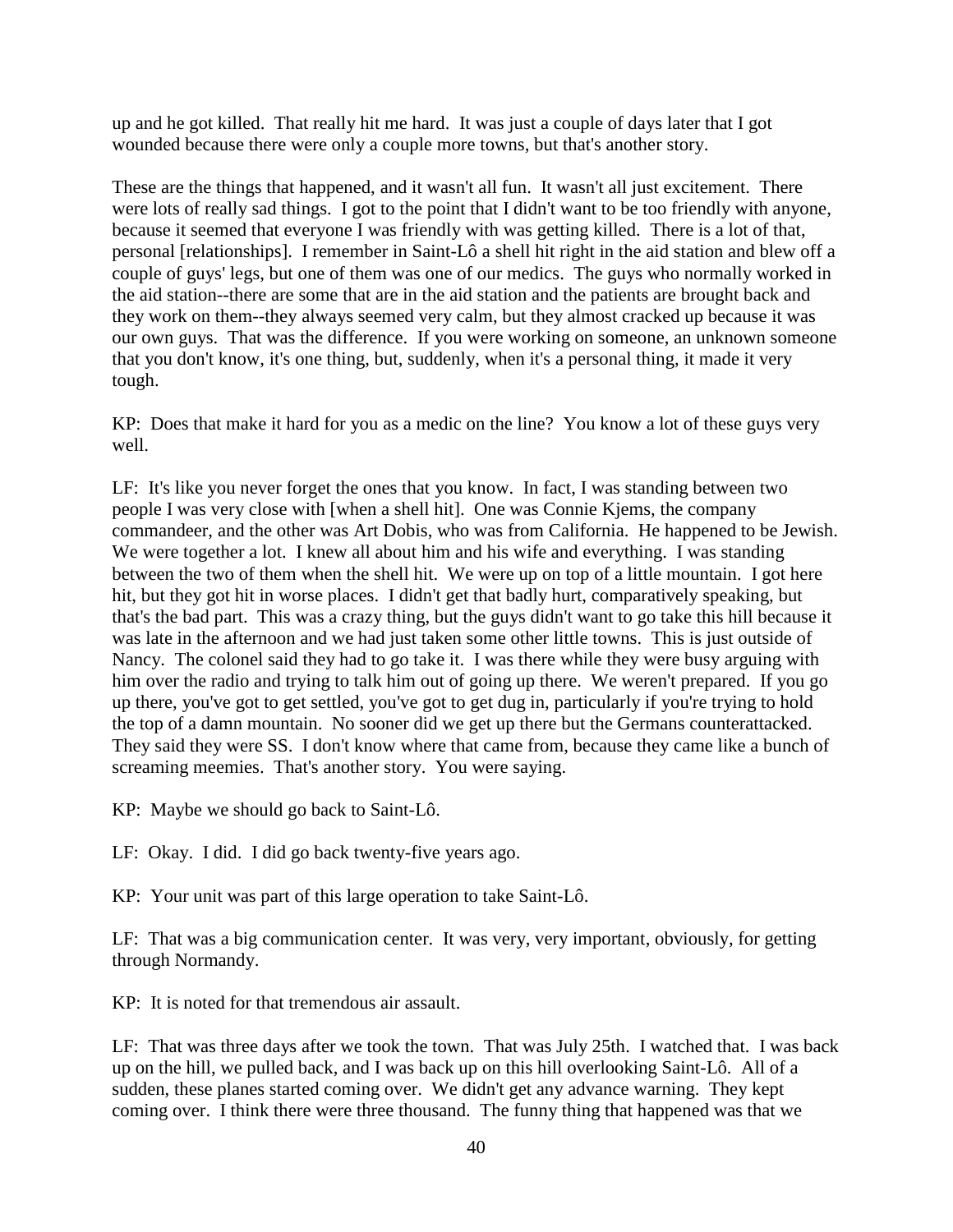didn't know there was such a thing as radar. All of a sudden, all these long strips of aluminum foil or the things that they use at Christmastime, but long ones, this stuff is floating down, and we think, "Is this some kind of incendiary thing that the Germans are sending up?" We tried burning them. We couldn't figure out what the hell these things were, because they were all coming down where we were. We did see a couple of planes get hit and get knocked down. That was all day long; they kept coming. I remember that day. [Editor's Note: Mr. Feinberg is describing Allied radar countermeasures. During bombing raids, Allied bombers dropped bundles of strips of metalized paper, which flooded German radar with false returns.]

By the way, in this book, which was fantastically put together, *Breakout and Pursuit*, as you're at the bottom of the line, you go where you're told to go. So, you're at that level. Well, I read in there how the general from my division spoke to the general from the--I'm not sure if it was the Fourth Division or the 28th--anyway, one of the other divisions, "What are you doing today?" The other [general] said, "We're going to go to Saint-Lô." Well, our general, they think in terms of glory, "Well, then, we will, too." The other general gets in touch with the corps general, complaining about our general and this whole thing. I'm thinking to myself, "These are the guys that are telling me where to go and when to go." It was phenomenal to read this. If we only knew what was going to go on, we'd tell them, "The hell with it, we're not going," or something like that.

The guy that put that one book together  $\Box$  I'm trying to remember his name, Blumenson, he did a fantastic job because he had all of the German--everybody wrote everything down--it's absolutely amazing, all these communiqués, every damn thing. He coordinates the whole thing, almost collates what they were saying and what we were saying, what they were thinking and what we were thinking. It's amazing. [Editor's Note: Mr. Feinberg is referring to Martin Blumenson's book *Breakout and Pursuit: United States Army in World War II*, published in 1993.]

KP: You spent a lot of time since trying to figure out what happened to you and your unit.

LF: Well, I was just curious to read about it and learn about it.

KP: I am curious about the differences from when you were actually going through it versus what you now know.

LF: What a difference.

KP: In Saint-Lô, you knew, in a sense, what was going on with this air assault and that this was a big break.

LF: I saw that, yes. I remember when we went into Saint-Lô, I remember that very vividly because we brought our aid station up and put it in what had been a little winery of some sort. This was just outside of the town, right on the edge of the town. You come around the hill, the road goes up, and this was right alongside the road where it went up and there was a cemetery up there. In fact, the first night I dug into that cemetery, that's where my mother and father wrote to me and said, "We know where you are because this guy is broadcasting from the cemetery." The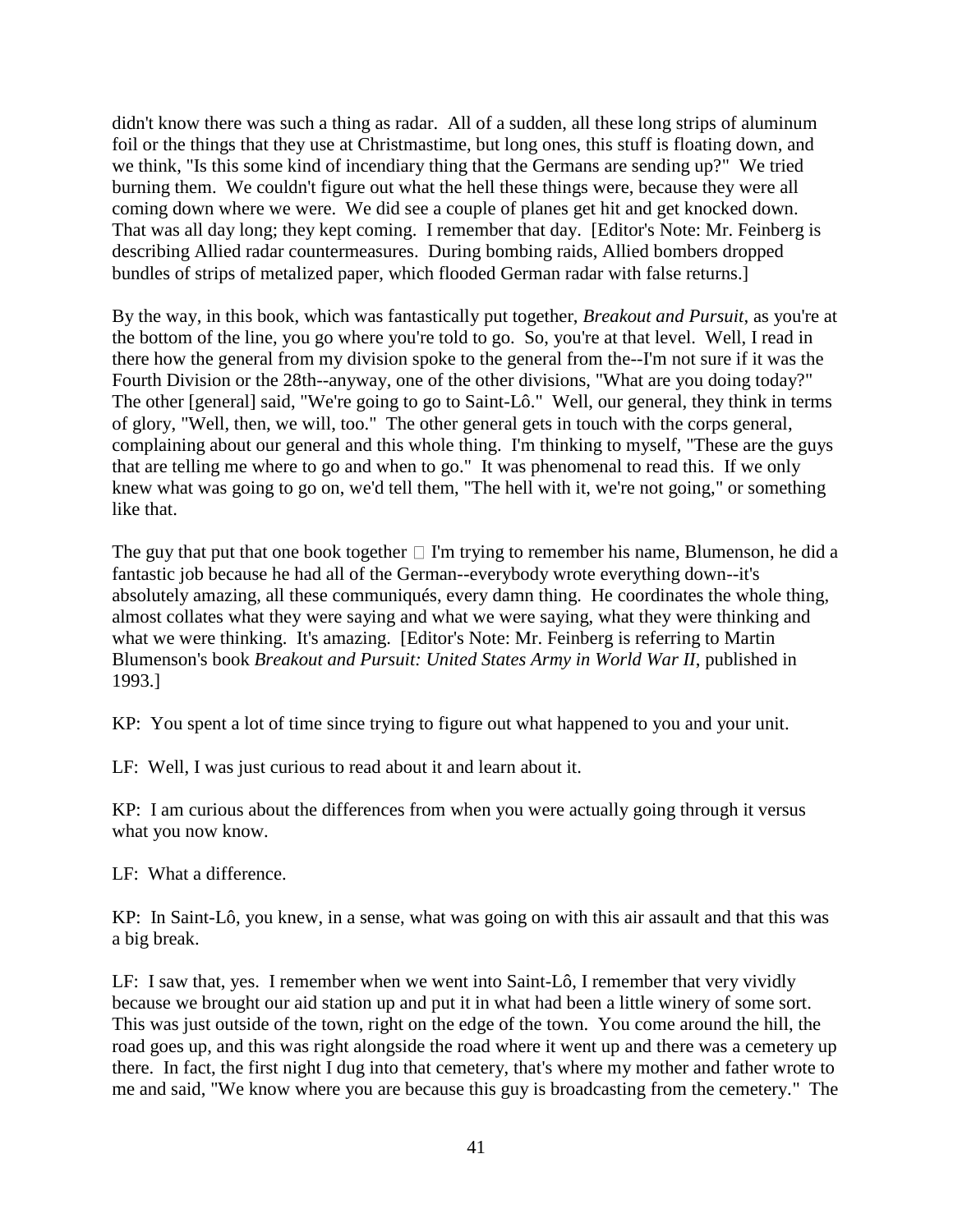battalion headquarters were down in one of these mausoleums in the cemetery. That's where they were staying, and this guy was broadcasting from there. I dug in in between the graves.

KP: That must have been a very eerie experience.

HG: Yes.

LF: No, that's where we were, so that's where I dug in. I told you the shell hit the aid station. Anyway, I had to take my litter squad up to where there was somebody hit in Saint-Lô. That was when I first went into the town. The street near the cemetery, the street went towards the big square in the middle of town. There was this church on our left. The damn Germans were over on some hills on the other side, and there were just four of us medics. They see us, and they start firing with an eighty-eight [mm artillery]. There are all these bomb holes, bomb craters. So, you hide in one, and you figure, "We could get in this one." Which bomb crater? You know how the churches--what are they naves or something--there's a column and a space and a column and you lean up against that and try to make yourself two microns thick. They actually fired upon us.

Finally, I said, "Come on guys," and we started to run across the square, the big, town square. There was a huge hole in the middle of it with something like tunnels down below that I noticed when I ran by. It was just a wall. That was all that was left of this building, but I noticed a stairway going down. I said, "I'll go check." So, I climbed down. There was a nice cellar down there, so I called the guys down. This is one of those little sidelights. I was trying to break the tension a little bit with these guys, and I look around and say, "Boy, this would make a great nightclub." It was like talking to the wall. These guys are all tense that they couldn't enjoy the situation.

Then, we finally got to the other side. There was a statue. I still remember it. There's a statue of a guy on a horse or something. In one of the books I have, they show a picture of it. That's where the guy was. I put a splint on him, and we took him back. I ended up in a hospital right near Saint-Lô later on, after I got wounded. I went back, and I found a piece of the splint still there. I went back to where our aid station had been and buried the foot. It was still there in the shoe. I buried it.

KP: No one had taken care of it.

LF: No. The town, I remember thinking to myself, you couldn't tell where the houses had been and where the streets were because it was so completely bombed. One night, this was before that, this was in the middle of the night, we got a call that somebody was wounded somewhere up ahead. The captain asked if I would take my litter squad. This was from Saint-Lô, but through some of these little outskirts, in and across some fields and apple orchards and stuff, and we found the guy, started to bring him back, and the Germans came over to bomb Saint-Lô. So, there we were laying in this apple field outside, and they dropped flares and started bombing. After that was over, we got to the aid station, and the captain apologized. He said, "I hate to ask you, but you're the only one who could find his way." I've always had a knack of being able to find my way. So, that's why he used to call on me for crazy things like that.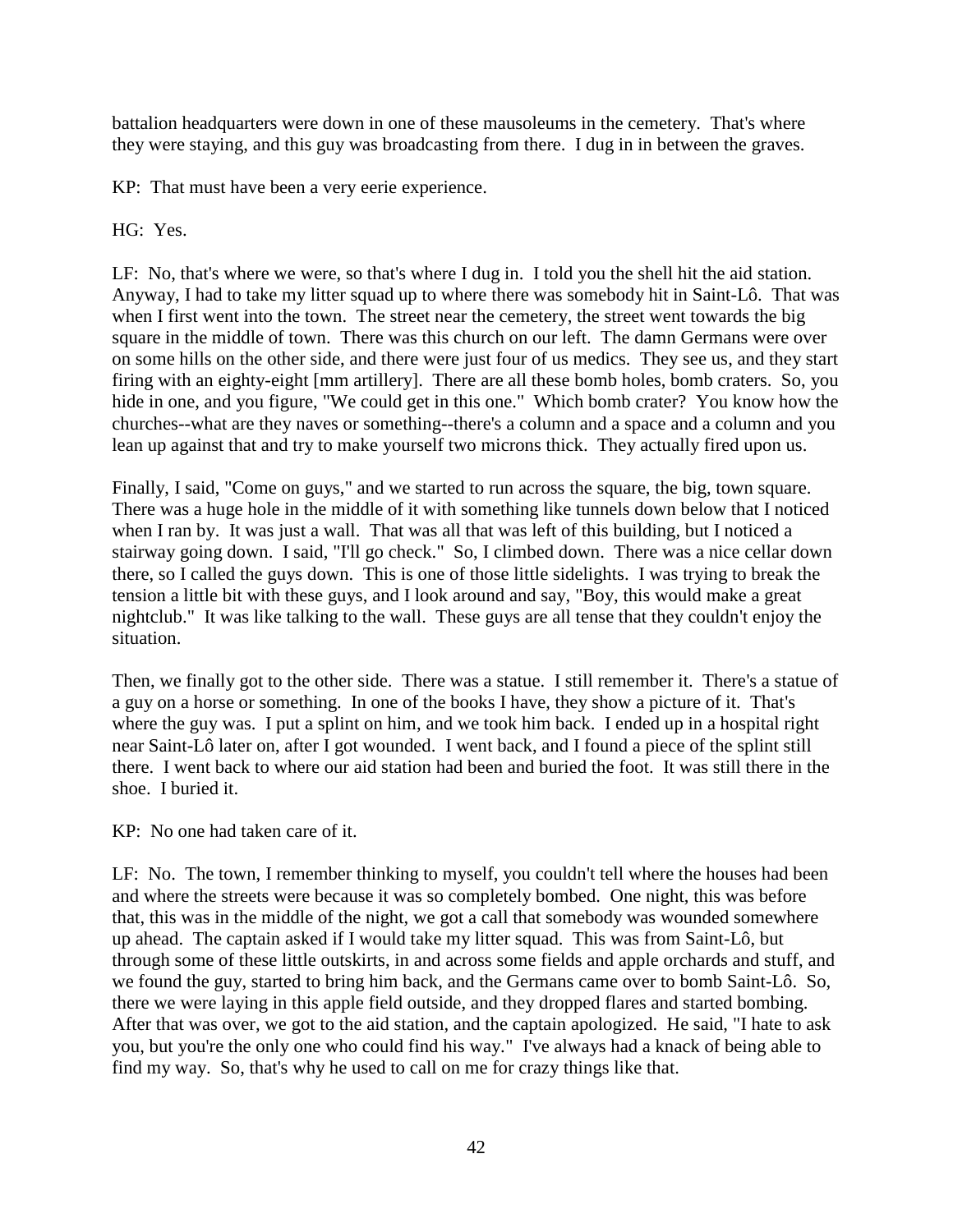In fact, I got the first promotion in the aid station. If you think there weren't a lot of complaints from the Nebraska contingent, because he knew that he could depend on me. I did what needed to be done. I've always been proud of that. If I ever stayed around long enough, I would have gotten some more promotions. Unfortunately, I was never around long enough. For instance, after we passed on from Saint-Lô to, I think the town's name was, Vire, there was another town just past Saint-Lô.

KP: Was there the Vire River?

LF: The Vire River was there, right.

KP: There was a German counterattack in Emilie.

LF: All we knew was that there was a little town called Emilie that we were supposed to take, and they took more damn crossroads until they got the right one. I think there were some that were just crossroads with houses and they had names, but that was almost a joke about taking this little town of Emilie because we couldn't figure out which Emilie. They kept taking these little towns.

What happened was we got to this next town. It was a real town. They moved the aid station. They went around the town, just marched around the town. The town was essentially off limits, because it hadn't been secured yet. We got to the other side. The captain asked if I would go back and bring up the jeep and all the supplies, so I said, "Sure." Sure enough, I went back through the town, and I came across some Frenchman who was still there and asked him how to get to the railroad station because I remembered seeing a little railroad station where we had started from to go around the town. That's where we had left everything. So, he took me. I couldn't figure out what the hell he was saying. All I know was *gare* was a French word for railroad station. So, [I said], "*La Gare*?" Well, he starts telling me, but that didn't mean anything to me because I couldn't understand what he was saying. He says come on, and he takes me there.

Then, we get in the jeep, and we drive right through the town. Somehow, I found my way through, because the town, many of the streets were all bombed out. Somehow, I found my way back, got to the aid station, brought it up. In fact, the fellow that was with me when I got hit that night, the fellow that got killed, he told me he was listening on the radio and he heard the battalion commander, the colonel, yelling, "Bring up my jeep." They said, "We can't get through the town. It's not safe." He said, "The medics just brought theirs up." So, he remembered that incident. Those are little, side things, little, extra things you did that you remember that weren't exactly fun things but different. So, that was just past Saint-Lô.

From there we went down to, I'm sure you must have read about the so-called Mortain-Falaise Gap. Well, we were by the Mortain end. Our whole battalion is marching up this bright, sunny day in August, by now, I believe. Marching up this road, the captain asked me to take my litter squad and get at the end of the column just in case somebody got hit at that end, because the aid station pushed on ahead.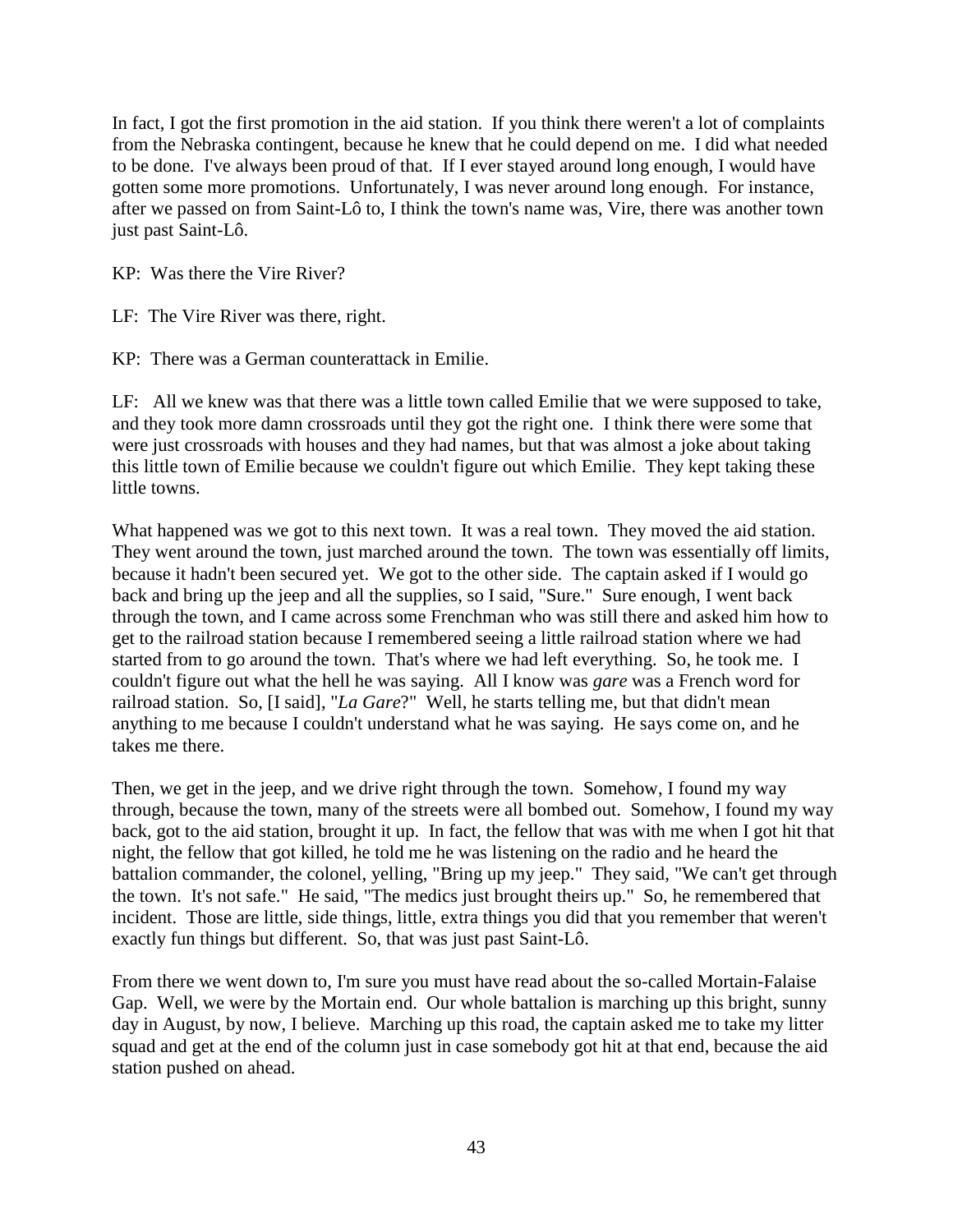What happened was we just about got to a [farmhouse]. This was the dramatic story. This is the one I wrote to the girl about. We were just shy of the crossroad, and it was hot. How does the thing move? You go ten feet, and you stop. You go twenty feet, and you stop. We were laying in the shade next to a hedgerow maybe twenty feet from the intersection, when all of a sudden you hear gunfire. We look around, and we couldn't figure out where it was coming from. One of the fellows had a radio with them. We had radios by then. It was a big radio, like a pack, and he had it on his back with a big [antenna]. I sort of noticed that the [antenna] got shot off over his head. So, we didn't know what was happening, but I said, "Come on, guys." Just off the road, there was a farmhouse. [I said], "We'll go there, and we'll wait until this blows over." So, I take them back into this farmhouse and meet the farmer and his wife, and [I am] talking to them. All of a sudden, everybody runs by, everybody that was on this side of the crossroad. Suddenly, someone says, "What's in this farmhouse?" He shows us that there's an attic upstairs.

We go and hide in the attic. By that time, we had one guy that was wounded. He was with us, because he was shot through the face. He was okay, and we bandaged him up a little bit. He was mobile. So, we go up into the attic, and we're waiting up there. We can hear all this gunfire around us. What happened was that the way the farmhouse was built, let's say the walls were up about this high and stone. What it is is just one room where he lives, a stairway, and on the other side of the stairway is the barn. Above the barn is the hay. Above where he lives is this little attic. He had pillows hanging there. They were firing, and it was a thatched roof. So, the bullets are coming through the thatched roof, because we stayed below the level of the stone, and hitting these pillows, and there are feathers flying all over the place. So, I figured I'd better get by the doorway just in case they come in and start shooting. Then, [I] say, "Who's there?" I figured at least let them know we were medics. So, I'm waiting in that doorway, and a guy named (Mullens?), who was about as ineffective as you can get, (Mullens?) figured out that if I was in that doorway, that must be the safe place. I explained to (Mullens?) that if he didn't get the hell out of my way, he wouldn't have to worry about the Germans, I would take care of him.

Anyway, there I am sitting in this doorway, looking down the steps waiting for them to come in, when all of a sudden I look over to my right, and the hay is starting to burn. Those are incendiary bullets that are mixed in with regular bullets in that machine gun. The damn hay is on fire. This is the honest truth. I said to the guys, "Don't look now but the hay is on fire. I'll go down and see what's happening, what the situation is." So, I go down, and I look outside. I don't see anything, but I get the farmer and I tell him what's happening. So, then, I crawl up the steps. [I said], "Okay, guys, come on." By that time, the smoke is so thick I can't even see up the steps. Like in the movies, you take your handkerchief, and you tie it over your nose. I'm busy tying the handkerchief over my nose, and I hear this breaking of glass. There was a window up there. Did you ever go to the circus where they have this little house that catches on fire and the clowns come flying out? You never saw that. The Ringling Brothers had that all the time when I was a kid. There would always be this little house, and all these clowns would come flying out of the house. Well, that's what I thought of when I saw these guys come out of the window.

What happened was that I waited, because I heard yelling and I thought it was the Germans. It turned out that it was the farmer yelling at his cows to come out of the barn. The smoke, by this time, is coming down. There was this big yard in front of the farmhouse, because it faced that way down towards the stream at the end of the yard, and so there's smoke and the cows and us running in between. We must have made [it] fifty yards before they started firing at us. We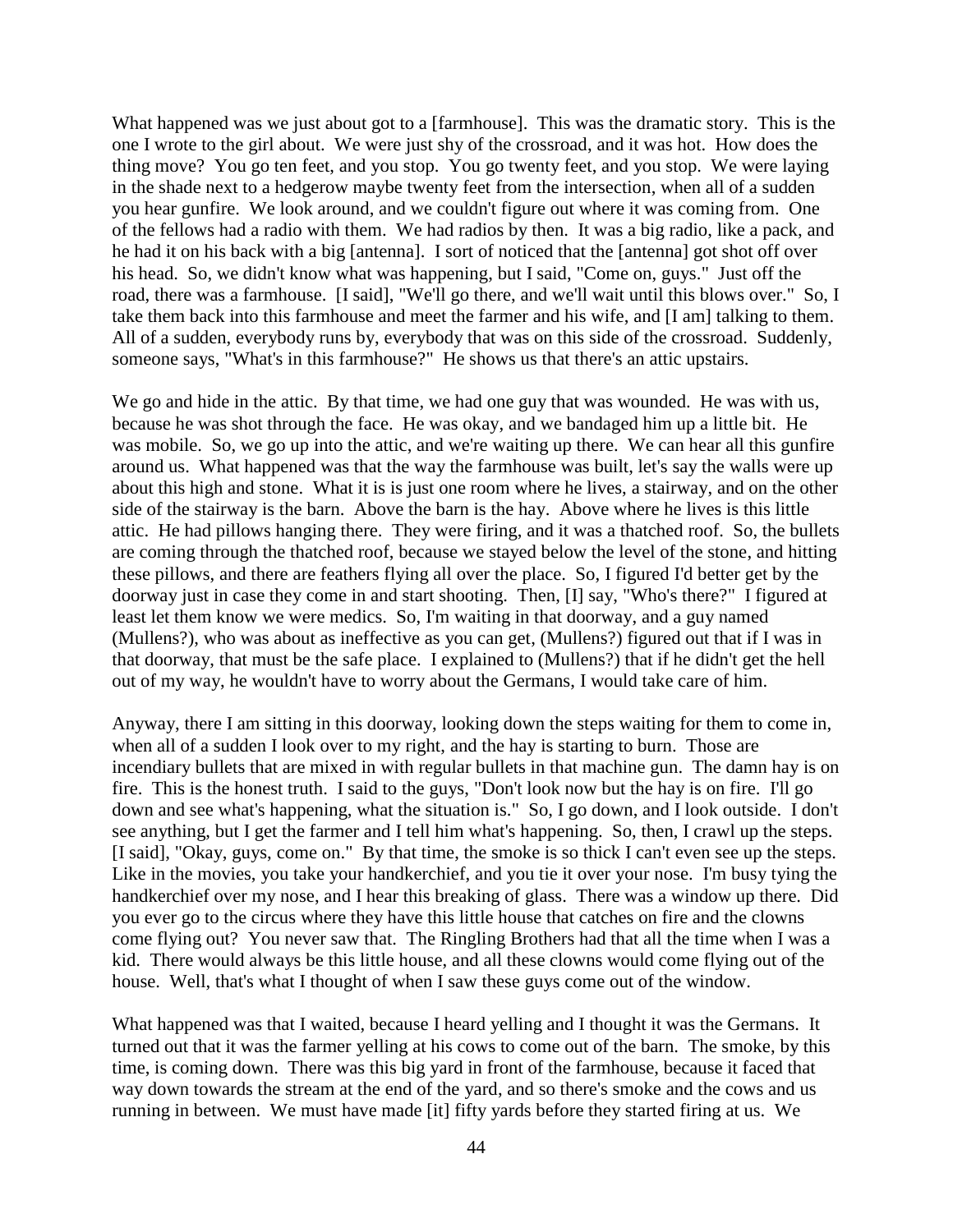could hear them shooting. Believe me, those bullets couldn't catch us, we were moving. We got down to the end, turned right, and ran along that stream until we went back to where the fellows who had been.

Actually, what happened was that the Germans had broken through and cut off the whole battalion except for maybe seventy of us that were on the other side of this intersection, so they re-formed back there and we became their medics. Then, there were some other funny, little things, like we didn't have any supplies. So, there was still the car pool back there that had all the jeeps and stuff. We go to the car pool and say, "Quick, we need a jeep. We have to go get some supplies from regimental." [He said], "We [need] an order from the lieutenant, from an officer." I said, "You crazy guy. We're the only thing between you and the Germans." They finally let us have a jeep, but we had to take their driver, I swear to you, typical. The rule was you couldn't have a jeep unless you had an order from an officer. We must have gone five miles before we ever came across anything. There was nothing back there, no troops, no nothing. The Germans knew. They could have gone right to the sea. We finally got some supplies [and] went back.

Then, this is not really part of this whole story, but I watched something back there. When we got back and we were holding just that little area, there was a German T.D., which is tank destroyer, that was around here. Here's the intersection, and they came across like this.

KP: You were at the "T."

LF: For instance, there was hedgerow here and here. This is where we were and the farmhouse was over here, so we just pulled back there. Our battalion was heading in that direction. They had a tank destroyer right there, and they hit one of our tanks, which burned. That was over here. The other tankers were really mad. By that time, we were back here, and I'm standing here, just standing in the road watching this. They took one tank and found a little road that went through the woods like this. They got the other tank to start firing [and] make a lot of noise. This other tank took off. All of a sudden, it went "kaboom," and we saw parts of that thing going way up into the air. That was beautiful. It was a real maneuver.

KP: Like you are supposed to.

LF: Yeah. It was very dramatic to just stand there and watch this. It was quite a thing. So, finally, the Second Cavalry [Armored Divison] or one of them came through and broke through to our battalion, so we could join up with them. We were not that far from Mortain, the city of Mortain.

KP: Your division had a role in rescuing the trapped 30th Infantry Division.

LF: The so-called "Lost Battalion." I always thought it was our battalion they were talking about, because they were cut off, but, no, our outfit wasn't involved in going into Mortain. I read about that later. I read about how the whole German Seventh Army was caught between Mortain and Falaise Gap. That was quite a well-done maneuver on our part. [Editor's Note: On August 7, 1944, German military forces counterattacked in the Mortain-Avranches area, isolating the Second Battalion, 120th Infantry of the 30th Infantry Division. The First Battalion, 320th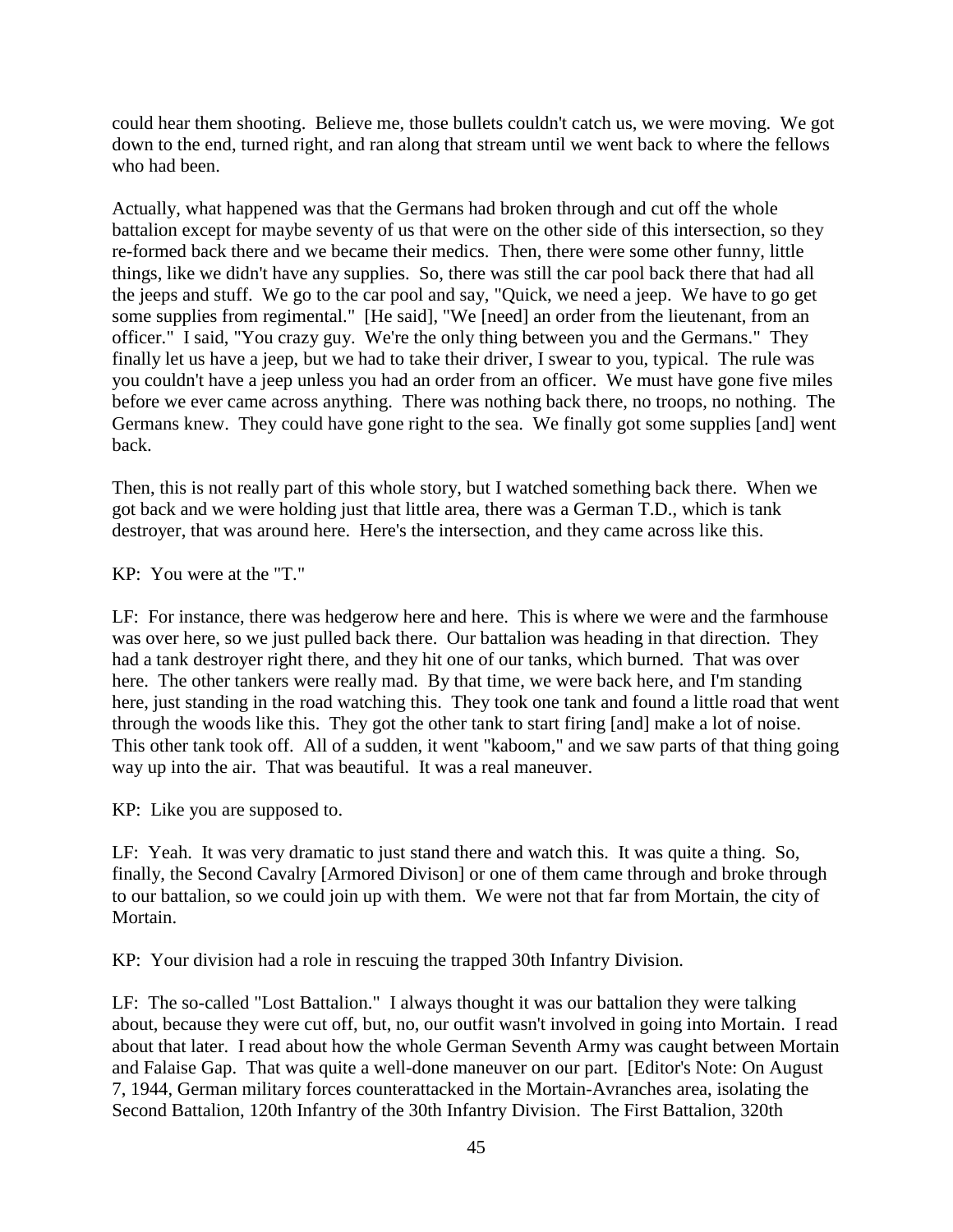Infantry and the 737th Tank Battalion attacked and defeated German forces, relieving the "Lost Battalion" in the meantime. In August 1944, American, Canadian and Polish forces overwhelmingly defeated the German Seventh Army in the Falaise Gap, which paved the way for the Allied advance to Paris.]

Then started the fun part, because after that, as I remember, the next thing was we were supposed to take Le Mans. I always thought I would never see another French town standing, because everything that we passed [was destroyed]. As a matter-of-fact, the civilians that we encountered along the way were not friendly at all. Their places had been unfortunately bombed or strafed or whatever because it was part of the fighting. They didn't appreciate that, particularly since the Germans were very good to them.

-------------------------------------END OF TAPE TWO, SIDE TWO-------------------------------------

KP: This continues an interview on November 22, 1998 at Rutgers University in New Brunswick, New Jersey with Kurt Piehler and ...

HG: … Hilary Gould.

KP: Before we continue, I would like to make sure Hilary gets a chance.

LF: Oh, Hilary, please.

HG: Do you want to finish that thought?

KP: Please, finish the thought.

LF: Well, actually, what happened was that was the beginning of the big push across France, where the Germans were retreating faster than we could almost catch up to them.

KP: Was that a real shift in the war for you?

LF: Oh, if the whole war was like that, we'd never have peace, because we came not as conquerors but as liberators.

KP: Whereas before the French had resented you?

LF: Yeah, in Normandy, they resented us. Once we got out of that area, actually, I'm not so sure that Mortain is Normandy or Brittany. [Editor's Note: Mortain is in the Normandy region of France.]

KP: I would have to look at a map.

LF: Yeah, I'm not sure. For instance, we were supposed to take Le Mans, and, of course, by that time, they got us into trucks in order to move ahead. We came driving into Le Mans, and somebody else had already taken it. I couldn't believe that I'm seeing a town, and there are people sitting at sidewalk cafes drinking. Here's a whole city, and it's still standing.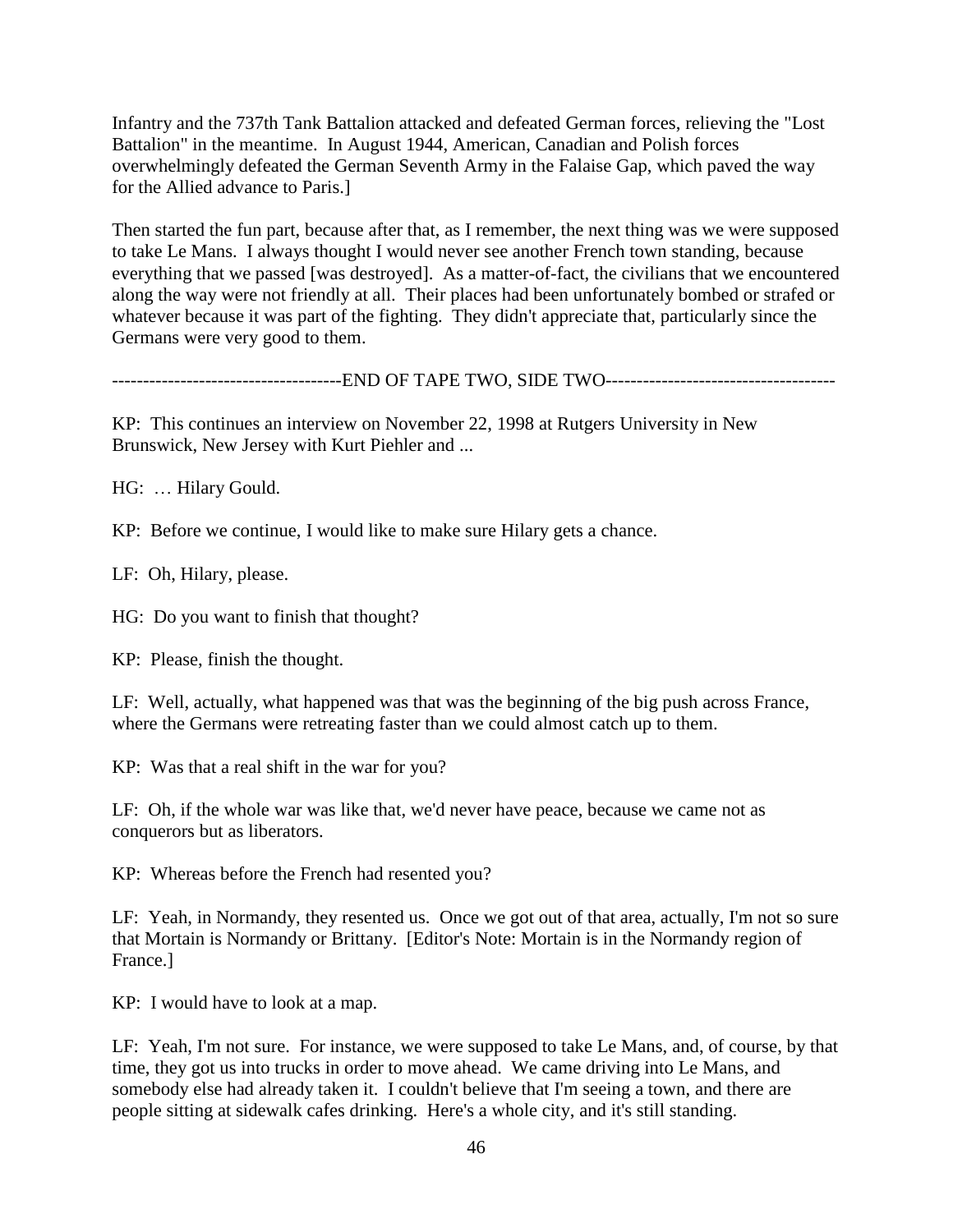Then, it was just a matter of time until we got to the eastern part of France that all of a sudden, it started in again. Of course, we did run into the problem, which I'm sure you're aware of, that they couldn't keep the gasoline flowing quickly enough. So, we got bogged down [somewhere] down the way, past the Paris area. We took towns like Montargis, Villeneuve-sur-Conie, Joigny, that's J-O-I-G-N-Y, just took them. The guys were capturing Germans like crazy. I remember sitting up on a hill and watching a whole company of Germans come out like this [with their hands raised in surrender] from a barn. It must have been a mile away that I could see it coming towards whoever was down there. This is the truth.

We needed money. French francs were the thing. We were getting paid a very poor exchange rate. I think we were paying two dollars for a hundred francs, which was probably around twenty cents. If we needed money, we'd go off in the woods, capture some Germans, take their francs, leave them there. Their francs were as good as anybody else's. That went on.

It wasn't until we got close to Nancy--now, this is a crazy story. We were supposed to take a fort. This fort was from the 1800s. The French had built it to protect them from the Germans in those days. This was near the Moselle Valley. The top of the fort was actually flush with the top of the mountain. It was all dug in with walls. It must have been eight, ten feet thick of stone. It was quite a fort. Well, we come up there with one lousy company and a little tiny tank, not a Sherman tank. I don't know if you could look anyplace to see if there's a thing called the M-10 [tank destroyer]. It was a little, tiny tank that only had a little seventy-five-millimeter gun, if it was that big. Maybe it was fifty-seven-millimeter gun on that. I don't know if it was left over from World War I. I don't know where they found it. To go up this thing, they sent this up with us. We get there, and there was this moat around the fort and a little footbridge. We just crossed the footbridge and go in and take the fort. The Germans had left. Not too long after we took this fort, they decided that they made a mistake. They decided to attack. [Editor's Note: The M-10 "Wolverine" was an American tank destroyer armed with a seventy-six-point-two-mm M-7 gun and later a seventy-six-mm M-1 gun.]

KP: While you were in the fort.

LF: We're in the fort. They're outside.

KP: They just let you have the fort. They had just left it.

LF: Yeah, we couldn't figure it out. This fort overlooked this huge  $\Box$  it was a tremendous asset because we had more artillery observers that immediately came up and moved into the fort with us. We only had one lousy company of infantry, but all these artillery spotters [came up]. So, when the Germans counterattacked, they all called in [Editor's Note: Mr. Feinberg makes a "Pssst" sound.], "Hey." So, we had artillery landing all around the place.

In fact, the word came back to me that there was a German out there who was wounded and yelling for help. I said, "Okay, I'll go out." I started toward that part of the fort where this little, tiny footbridge was, and, all of a sudden, shells hit. There was a street that ran through the center of the fort. It was almost like two stories down from the top, but it was open. They lobbed in probably Howitzers that they must have used. They landed right in there. They had it zeroed in,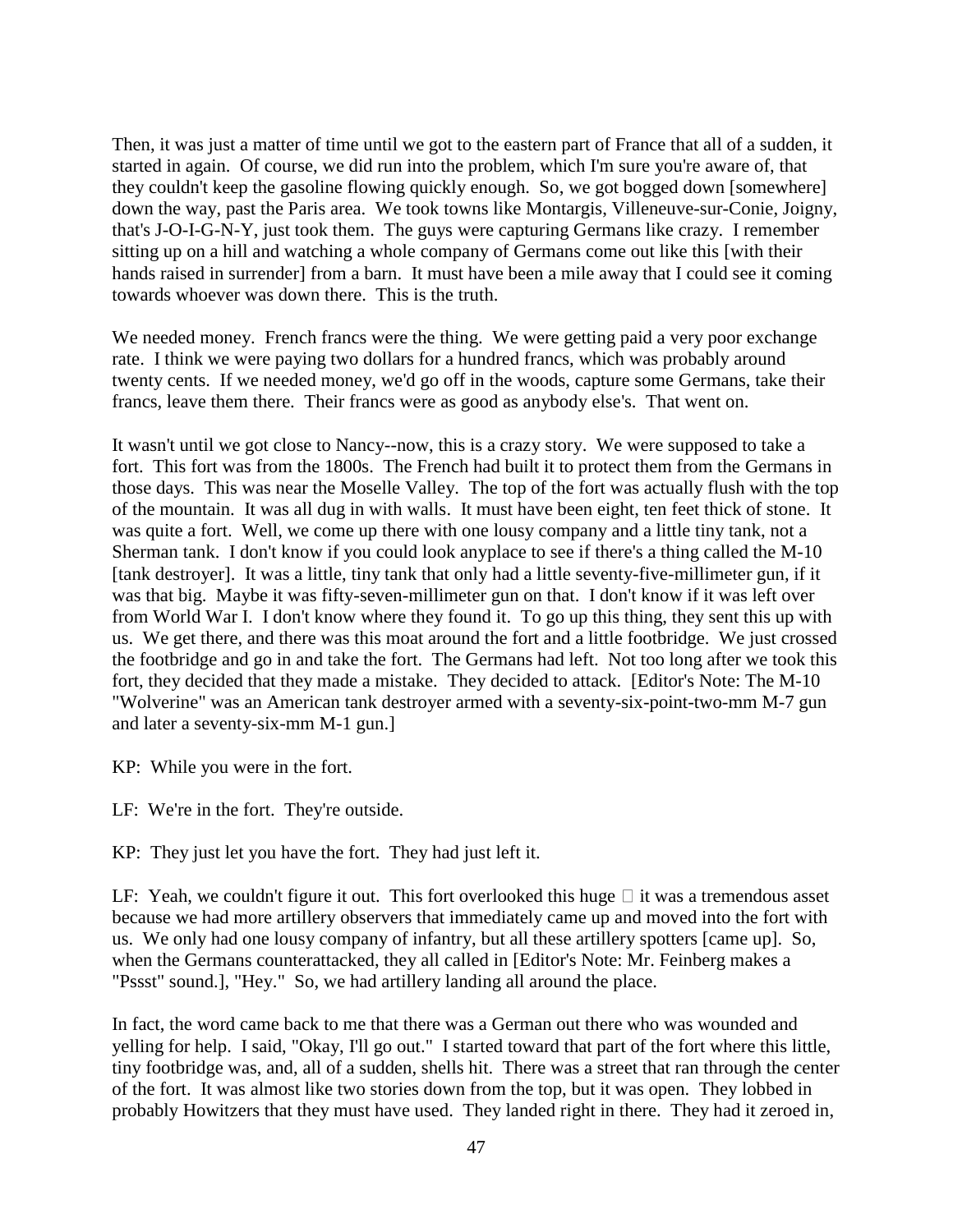obviously. Suddenly, here I am with about ten or twelve wounded that I had to take care of in a hurry, because I was the only medic there for some reason. I forgot about whoever it was outside. He had a low priority.

Captain Kjems--no, he was only a lieutenant, he never made captain--we get the word from up where the little footbridge was across the moat that there were some Germans with a white flag out there, they wanted to talk, so he said, "Come on." He takes me with him. We go out there to talk to them, "You [are] surrounded. We want you to surrender." We said no. Then, we said, "Are you the commandant, officer?" "Oh, no." "I'm only talking to the commandant." "Oh, okay." It was sort of funny. I said, "I heard some yelling." There was like a dirt parapet further out. I said, "What are you yelling?" "I'm telling you not to shoot." They were behind this dirt with a machine gun. Meanwhile, I said to him, casual-talk like, "How do you guys like the war?" that sort of thing. He shows me his shoes, and they're worn away and he's got a piece of cardboard in there.

## KP: This is the German.

LF: Yes, one of the Germans. So, I said, "You really should give up because you'll be treated well as a prisoner of war." Believe it or not, he did surrender later. I'm not kidding. Anyway, they go back. We go back to the little fort, and we wait. Sure enough, they come back, and we go out. "The commandant has been wounded." We had to carry him up here. We go back. Later on, they tell us once again that the commandant died, and they had to send back someplace and get a new commandant. This went on, and it was crazy.

KP: There was an attack and you decided to have a cease fire $\square$ 

LF: Yes. Then, they go back, and the shooting starts again.

KP: Because your lieutenant wanted to talk to the commandant.

LF: He said [that] he's not going to talk to just anybody about this. The thing I remember is that he said, "We're going to fight to the last man." I'm thinking, "I wonder who that's going to be."

HG: On your side, the highest rank was a lieutenant.

LF: Well, I think there were some captains there from the artillery in this fort. So, I said to one of these Germans, "Why the hell did you get out of the fort? How come you left the fort?" He said, "We didn't have any anti-tank guns." I said, "What the hell?" "No, we didn't have any antitank guns." We came up with that little tank, and they got out. I said, "It doesn't fly." It's always been the big mystery of why.

Now, I did go back there in 1973. I went with the family to show them where I'd been. Actually, I needed it, to go back. I wanted to go back to places I had been, starting in Normandy, Saint-Lô. [It was] unbelievable. It was all re-built. What I didn't know was down in those tunnels were Roman ruins. The Romans had been there evidently at one time. There were all these tunnels down there, whatever they were for. I guess maybe for their water system or something. I went back to that fort, too. It was now a French Army training place. They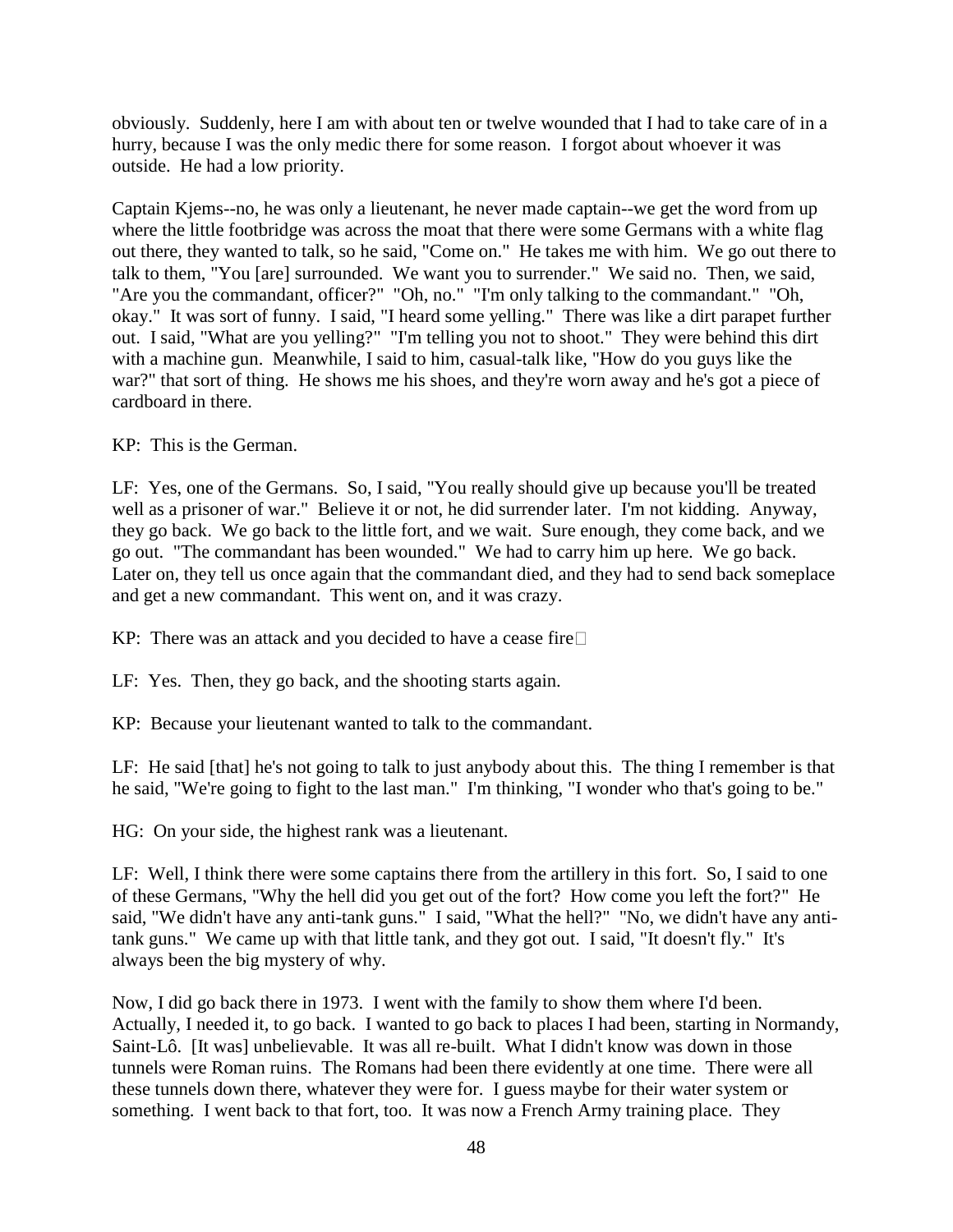wouldn't let me in. I had less trouble getting in the first time. I finally got a hold of the commandant there and talked to him. They finally let us go in, but we had to take his guide to show us around. I did notice, because I had never been around behind this fort, but on the French side, there wasn't the moat back there. Maybe they thought we were going to come in from that end with the tank, but we didn't even know it existed.

KP: It was just one tank.

LF: Oh, a little, tiny tank. Now, you know [how] things that stay in your mind. As we were starting up, it was a bright, sunny day in early September, and we were going up a road up to where the fort was. I remember looking, and there was a whole pine forest there. There was a dead German laying there with the sun shining on him, just one dead German, but you still remember. Don't forget, we saw so many. [He was] just all by himself in that pine forest with the sun shining on him. It was very strange.

KP: While the siege was going on, they had all these truces, and you were talking with the Germans. I gather that this was from professional soldiers, and it is not as strange as it sounds. When you were not having these little truces, however, you were trying to kill each other.

LF: Yeah, yes, yes.

KP: You were chatting with him how the war is going and he was showing you his boots.

LF: That's right.

KP: You were asking questions like, "Why did you leave the fort in the first place?" He was giving you an honest answer on the surface, "Well, we thought you had tanks."

LF: Yes.

KP: Did it seem strange at the time to have these conversations?

LF: No, no.

HG: How did you feel towards the Germans in general?

LF: Truthfully, I figured these poor guys are in the same situation as us poor guys. In other words, they're the frontline for their army and we're the frontline for our army, and how can I get mad at them? First of all, I personally didn't know about the Holocaust, not that these guys were the ones that did it, but I think my attitude towards the Germans in general might have been a little different.

HG: Did that change after you were a prisoner of war?

LF: No, on the contrary. Some of those guys really had me, had us, at a disadvantage. Being Jewish didn't exactly put me number one of their hit parade, but I had very few instances where that made any differences. A lot of them were very, very considerate and helpful.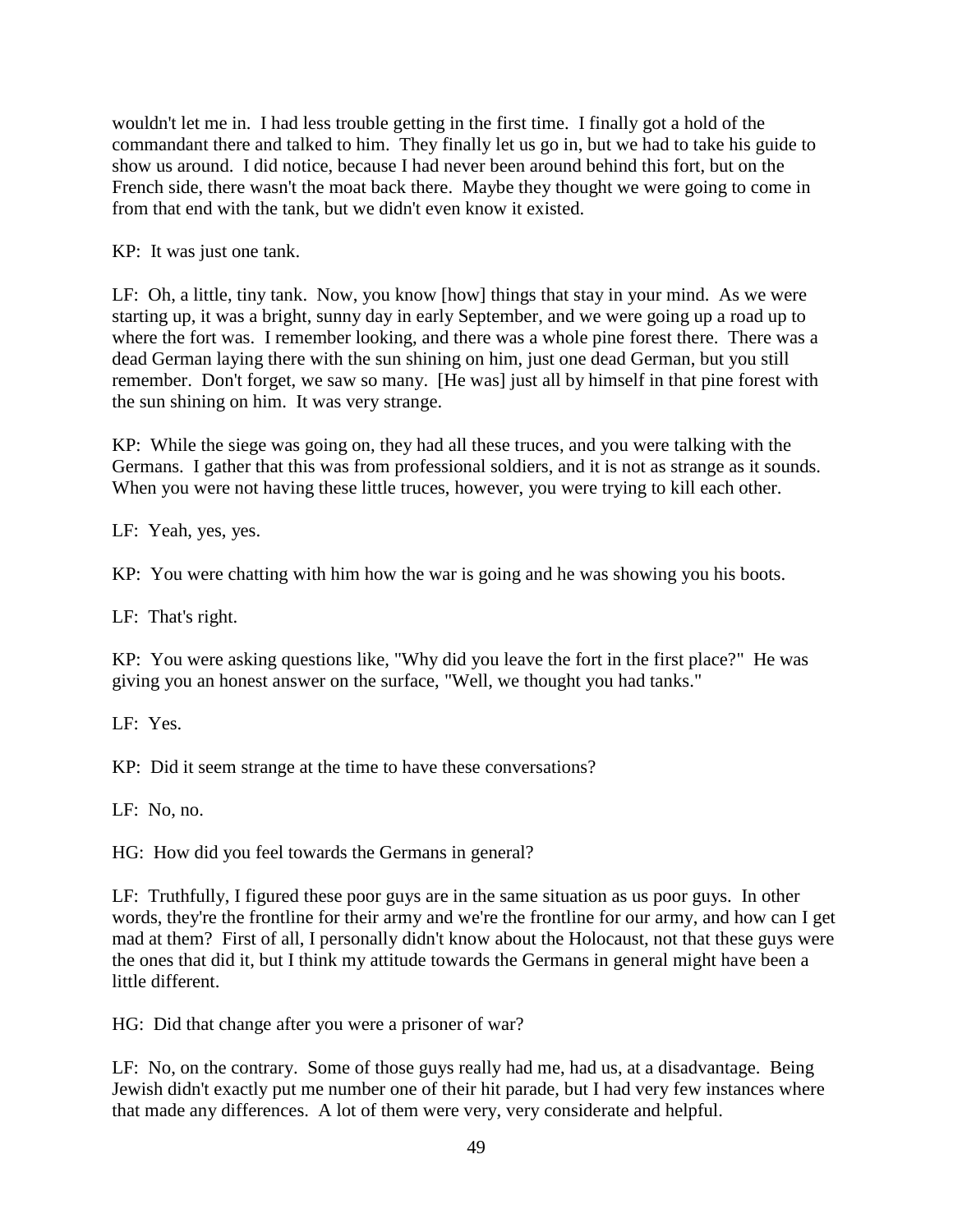HG: What was your daily routine while you were a POW? What did they make you do?

LF: Well, first of all, here we go to another thing.

KP: Let us wait for your prisoner-of-war stories.

LF: Yes, I'm only in September, and that was in January.

KP: I am curious about the fort.

LF: Eventually, we had to leave the fort. That was difficult, because there's nothing like having something like your uniform between you and artillery and whatever. So, that was very difficult. I remember the first place we went was like some barracks or something, French Army barracks of some sort, and we held that.

Then, from there, we were pulled out, and they made up what they called a combat team. It was us and there were some tanks, a tank battalion, and some engineers and everything. The object was to take Nancy, which was a big city. We got into trucks. I remember I was in the first truck in line. We went flying down this road that led into Nancy. As we got into Nancy, the trucks pulled around to both sides to sort of surround the town. We went flying right into the town. I just have very strong memories of it--people had metal shutters on their windows--seeing people opening their shutters and seeing the looks on their face. They suddenly realized that we Americans were there. We went flying into that town. Fortunately, the Germans had practically left.

The only crazy thing that happened was our truck, we got down into the industrial part of town, and, by the way, these trucks were all driven by the black soldiers. That's about all they would let them [do]. The blacks were in the so-called Red Ball Express, if you've heard of that, that was used to bring supplies and everything across France. Then, they would bring in trucks, the so-called two-and-a-half-ton truck. That was the only place that we saw any black soldiers. They weren't given the privilege of dying for their country, shall we say. [Editor's Note: On June 6, 1944, Allied forces invaded the Normandy region of German-occupied France. On August 25, Paris was liberated. Between August 25 and September 6, 1944, truck convoys of the Red Ball Express shuttled 90,000 tons of fuel and food from St.-Lo to Chartres to supply forward Allied units as they pursued the Germans across the River Seine. Red ball is railroad slang for fast freight. Subsequent supply operations also went by the name Red Ball Express.]

We got down into the industrial section, and, all of a sudden, we hear that a machine gun opens up. With all the buildings there, the sound is echoing off all of the buildings, and nobody could figure out where it's coming from. Meanwhile, it took us about two milliseconds to get out of the truck. "Kaboom." It took another two milliseconds for that truck to turn around and get the hell out. Finally, somebody spotted it. There was some crazy German. There was a big smokestack with some type of filter. It wasn't just a plain smokestack. It had this big metal thing up top. That's where the jerk was firing down on us. So, we brought a tank up, and the tank brings his gun up and, "Kaboom," took off the top of the smokestack. We didn't have any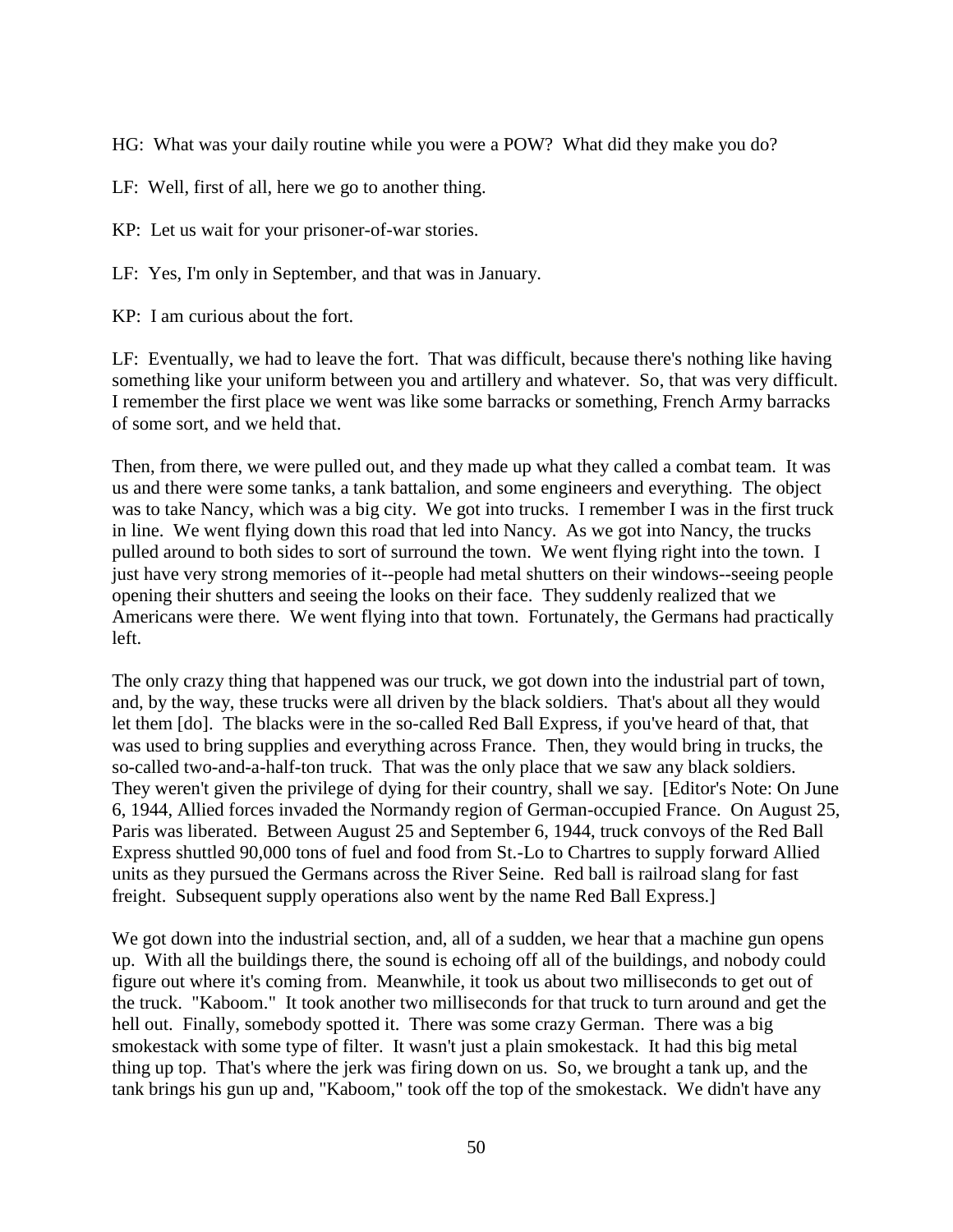more machine-gun fire, whoever it [was]. They did things like that, some of these Germans. Really, it was suicidal.

KP: You thought it was clearly suicidal. It was not called for.

LF: How much could he accomplish first of all firing from way up there, and why? I don't know. It was just a crazy thing.

KP: Yet other Germans were more than content to throw up their hands.

LF: Oh, yes, oh, yes. The funniest one you reminded me of was back in Normandy. They had put Poles into their army, and I don't know how anxious they were to be there because they weren't such friendly guys either, especially to the Jews as you know. I remember there were a lot of them, several of them, decided to give up. See, what happened in Normandy, you never got to see the enemy. There was fighting, fighting, fighting, shooting, shooting, shooting, artillery, mortars, whatever, but you never got to see anybody. So, when these guys got up, like this [with hands held up in surrender], to give up, some of the guys opened up. All I know was that this one I was working on, boy, was he bitching until they shot him through the hand. He threw his hands up and got shot through the hand. He's telling them that he's trying to give up, and they shot him. Boy, he was really complaining.

There was something, I didn't see it, but some of the guys told me that--the only place that I heard this happened and this is from our guys--they would capture some Germans. If you're on the frontline and you have some prisoners, you have to go back through the area where the artillery hits. The artillery is mostly behind the lines. That's where the artillery is really aimed at, not the frontline necessarily, but back on the lines of communication. That means if you want to take some prisoners back, you have to go through that area. That's what was so tough about being a litter-bearer; we had to constantly go back and forth through that and that was really pretty difficult. So, they would just go back a little ways and eliminate the prisoners because they didn't want to [risk it]. Why should they risk their life to go back there? So, it did happen.

KP: You never witnessed it personally.

LF: No. That's okay. When I got captured, this was right after the Malmedy massacre, this German is telling me how we massacred some German prisoners in some other town nearby. I just told him it was propaganda and that was the end of the conversation, but I'm sure it did happen because these guys told me and they had no reason to [lie]. [Editor's Note: During the Battle of the Bulge, Germans massacred seventy-two American soldiers near the town of Malmedy in Belgium.]

KP: This was during the war itself.

LF: This was in Normandy, I'm talking about.

KP: This is not something after.

LF: Oh, no. It's killed or be killed, I guess. You've got to play by different rules sometimes.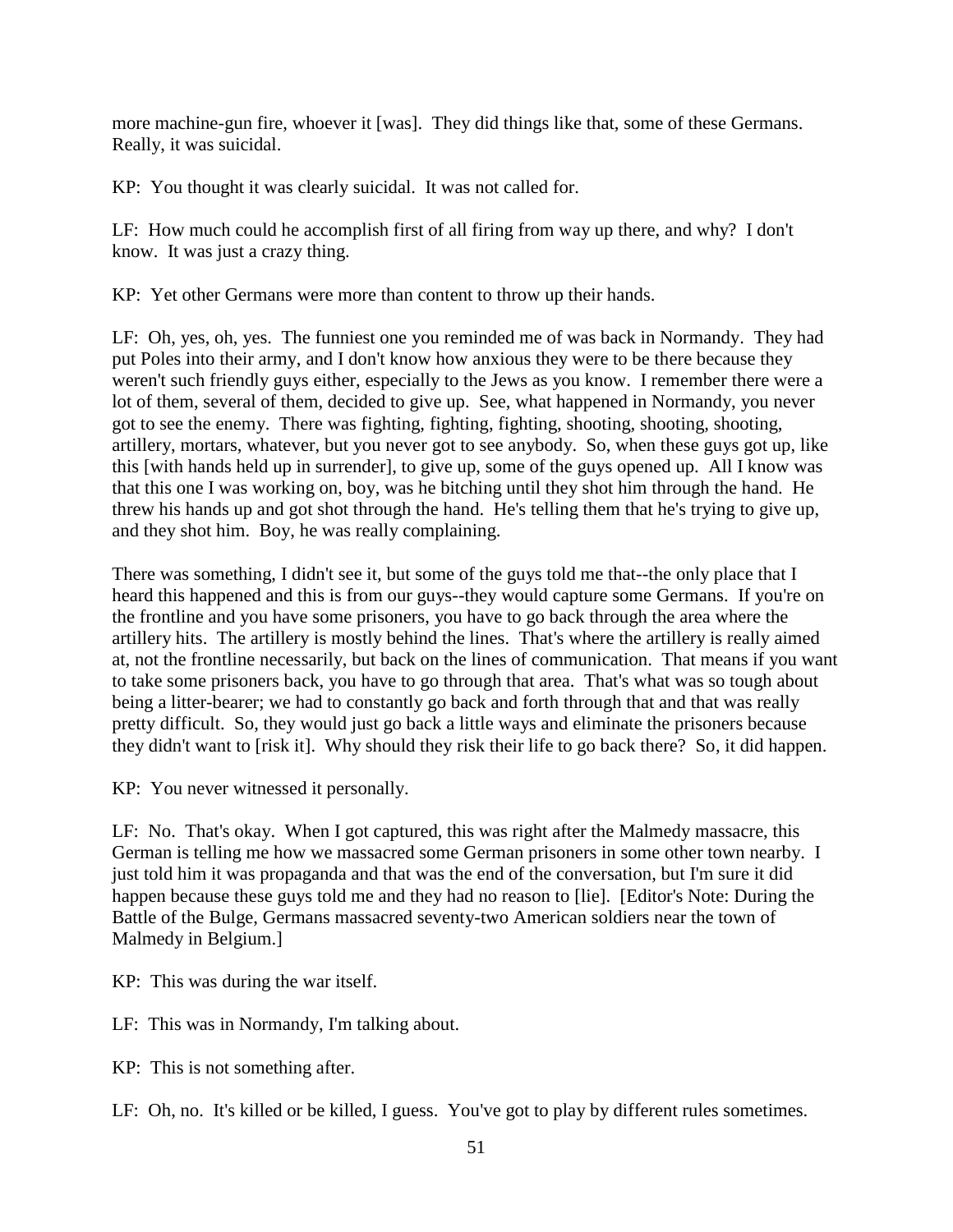KP: A recent work has been done on medics, German and American medics, and one question I have in general is how well respected was your helmet with a red cross on it? You mentioned one case when they zeroed in on you. They deliberately, clearly zeroed in on you.

LF: They might not have been able to see our helmets. What happened was, it was after Saint-Lô, this one day, a hot, bright sunny day, I took a litter squad up because there was somebody wounded. The line was a whole line of hedgerows that they were behind. I walked upright because it was only this high, the hedgerows, and I could be seen with my red cross [on] my armbands and helmet. By the way, I still have that helmet. That was very near and dear to me. So, I got the guy and left.

Well, there was another call, and I took another litter squad up. We were walking along the same place. We were sort of in line. I was first, and there were two fellows behind me carrying a litter and a fourth one. A shot rang out. It's very, very strange. I had no idea, but it felt like a tiny piece of dust hit my face. That's the only way I can describe it. It didn't hurt or anything. It was so funny that this little thing hit my face, and someone yelled, "Pat's been hit." He was right behind me. I went back to him, and he was dead. They shot him right through the heart. That's when I lost it. I tried to grab a BAR [Browning automatic rifle] from one of the guys that was there. I was going to go after that son of a bitch. Fortunately, they held me back. All kidding aside, I screamed at him in German. I called him everything under the sun. That was murder. That was murder. That was one of the few times that it was ever deliberate.

KP: Clear and deliberate.

LF: Oh, yes. Otherwise, I was very often up in front of the lines, between the lines and stuff like that. I just operated like that on the basis that they weren't going to [shoot at me].

KP: You were in very vulnerable positions.

LF: I was out there completely exposed. If they wanted to, they could have. No, they respected it in general, but there were always exceptions to every damn thing. That one really--maybe he felt guilty--see, I didn't think I needed to take cover because I'd been there. I saw it was safe the first time we were up there.

KP: How often would you care for the German wounded?

LF: Anytime it was necessary. I'll tell you two stories about that. One, remember I told you we did that river cross thing, and that's when Phil [Blair] was killed. Anyway, we were in this crescent-shaped, little street with houses, and some dumb Germans decided to come across. Here's the crescent, I was down here, and this is where the guys were behind the bush when they hit Phil. We set up machine guns here and machine guns there. Some Germans came. There must have been a half a dozen of them and just came [down the street].

KP: Marching down.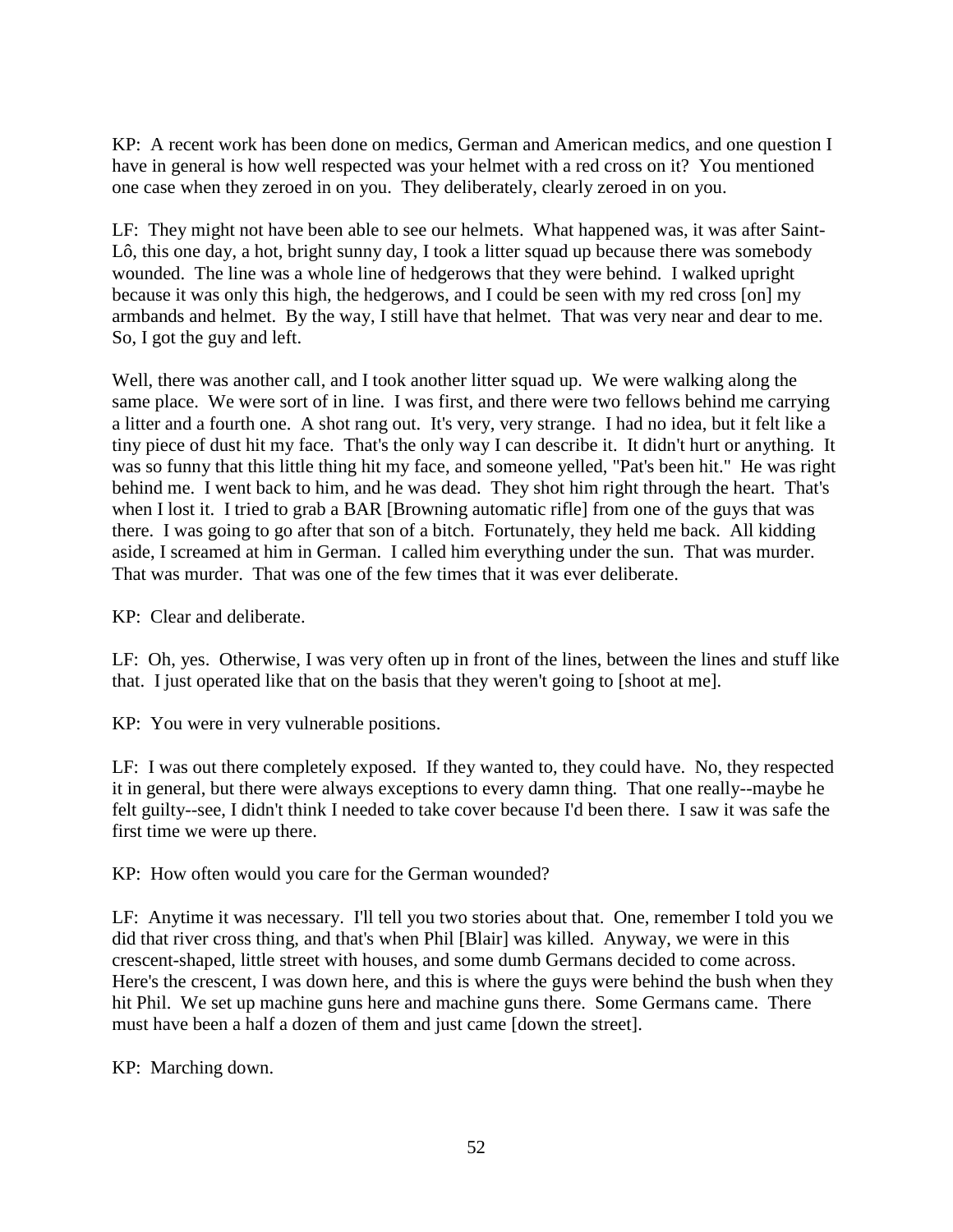LF: They opened up on them. Sure enough, we could hear the moans coming, so I went out. I remember the expression, you know how they say "piled up like cordwood." They were almost piled up like cordwood. I sort of rummaged through to see if anyone was alive enough. There were two of them. One of them was pretty badly hit. We had just made this river [crossing]. We had no litters, no litters or anything. So, I went back here, and there was a shed. I found some canvas or burlap, I guess it was, and a couple of boards, and I made a makeshift litter. I got another guy to go with me. So, we put this guy up on the litter. Meanwhile, the rest of the guys are back here behind some dirt. They had a small artillery piece. I told them knock it off, literally. I told them, "Be quiet, stop already." So, they did. They weren't firing at us; they were firing over at the other part of town. So, I started to carry this guy. The damn boards break, and he falls on the ground. So, I lift him up, and I tell him in my best German, "Maybe you'd better walk." He says, "Better [we] run." I always love that line, "Better we run." I got him into the town and sent him back.

One of the other things that happened in that town, these little things you don't forget. It's funny, I can't remember where I was yesterday, but I can tell you what happened there. They were going back and forth in these little boats, and there was a fellow who I also was very friendly with back when we had taken this one little town. There was nothing going on, and we met some kids. We went to the boat, and we were rowing in the river. That's how quiet things were. There were some kids fishing, and we invited them into the boat. They went with us. Sure enough, they came the next day and said the family wants us to come to dinner. We said fine. So, they came for us that night, and we walked down [to] this little French town with the little old [houses], not mud houses, but [made of stone]. All of a sudden, there's this long, big walledin area, and we went through this gate. There's this mansion, and that's Mommy and Daddy. They had this mansion with all kinds of servants. We had a different wine for every course. Of course, someone else in town later told us they collaborated with the Germans, obviously, because they were allowed to keep their stuff. It was quite an experience. They had a piano there that was all inlaid in ivory. I never saw anything like it. They had a thing like a cabinet. They were using it for displaying special things, and they said that was Marie Antoinette's carriage that they carried her in, not bad.

KP: It sounds even stranger, because you were on the line.

LF: This time we were holding this town. Nothing was happening.

KP: But still.

LF: Our mission was to protect the right flank of the Army in case any Germans came up from the south, which tells another funny story. We took Montargis, which was a fairly large-sized town. [There was] nothing much going on. I remember they told us there were some Germans hiding in the cemetery. They use these little mausoleums all over the cemetery, and we had to check every one of them to see if anybody was hiding in them. All of a sudden, the word came that there were tanks coming from the south. So, we get all ready for the tanks, and who is it? [It is] the so-called--this was the only time I ever saw them--the famous [FFI], French Forces of the Interior, but they called them [FFI]. They came barreling into town.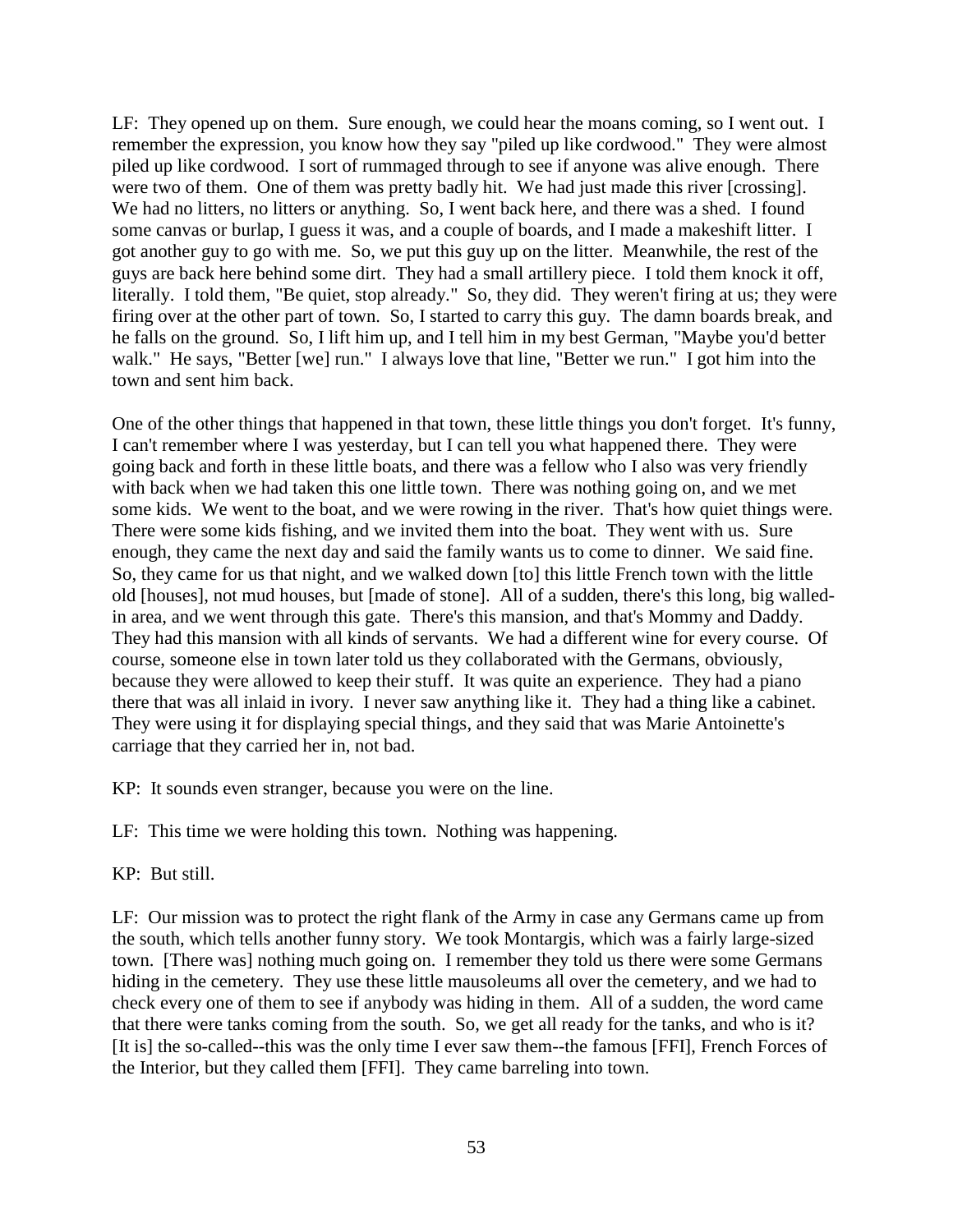In fact, I got out in the road and started directing traffic, because this tank battalion turned out to be trucks and cars and anything that moved. This whole column is coming flying into the town in typical French driving technique. I swear to you, one of the cars must have been this long and this high. Have you seen them in the movies? Anyway, the front of the column somewhere in the town stops, and then you hear, "Bang, crash, bang, crash." None of them, I don't think, had brakes. I got scared as hell, because there was a truck and there were guys sitting in the back of the truck with their legs hanging down. I had visions of the car behind them taking their feet off, but fortunately it didn't happen. It scared the hell out of me. That was the [FFI]. They were a big help once we took the town.

KP: I know Hilary wants to get to the prisoner-of-war experience, but before we get there, I would like to ask you a little bit about the wounded. You spent some time in the hospital.

LF: [I have] another crazy story, another crazy story. I got wounded, and, as I told you, it was an actual nightmare, not because of getting wounded, although you do get a little shaken up. This was at night, in the dark, and the Germans had counterattacked on top of this mountain, a big hill, I guess you'd call it. We called it a hill; I guess they called it a mountain. Anyway, it was just mass confusion up there. For instance, I remember the guys, like this is the mountain and this is the crest and we just had this part. The guys were in a line here. I heard that they needed some hand grenades, so I gathered up a bunch of hand grenades. There's a little road that ran along here. Believe it or not, I crawled up that road, and they were firing. It was just like on one of these infiltration courses, where you go and they're firing above your head and the tracers. That's exactly how it was. I brought up a dozen hand grenades, and I went back.

I still have pictures at home. I left [my] family back at the hotel in Nancy [when we came to visit in 1973], and I came over to see this again. We were standing there, and there was a mortar shell that hit. A piece went through my helmet, along the top of my head. A piece hit me in the back. Another piece went across my arm here. In the dark, [I was] trying to work on everybody. It was very difficult.

KP: You were wounded, but you were trying to work on the people around you.

LF: Oh, sure, oh, of course. What happened was that the colonel decided that we--he wasn't up there making this decision, he was back there someplace--he decided we should leave the mountain. For instance, I was down at this point, and one of our tank destroyers was down there. There were a couple of guys sitting there, who had been wounded, and I had worked on them. In fact, one of them wrote back afterwards that I had saved his life. It was one of the officers. Our artillery was supposedly trying to fire right above here. One battery was hitting below us. I remember the artillery driver who was there was screaming over his radio to, "Cease fire. Cease fire." They still kept firing below us. I wasn't the only medic. The whole battalion was up there. There were a lot of wounded that were placed up here.

I was down here when the order was given to retreat. The guys in the tank destroyer offered me a ride down. What I didn't realize was they left all the wounded up there, which was something that really bothered me, to this day even. You think about the things you did right, but mostly you think about the things you did wrong, even running around in the dark trying to bandage people up. It was so dark [that] you couldn't see what you were doing.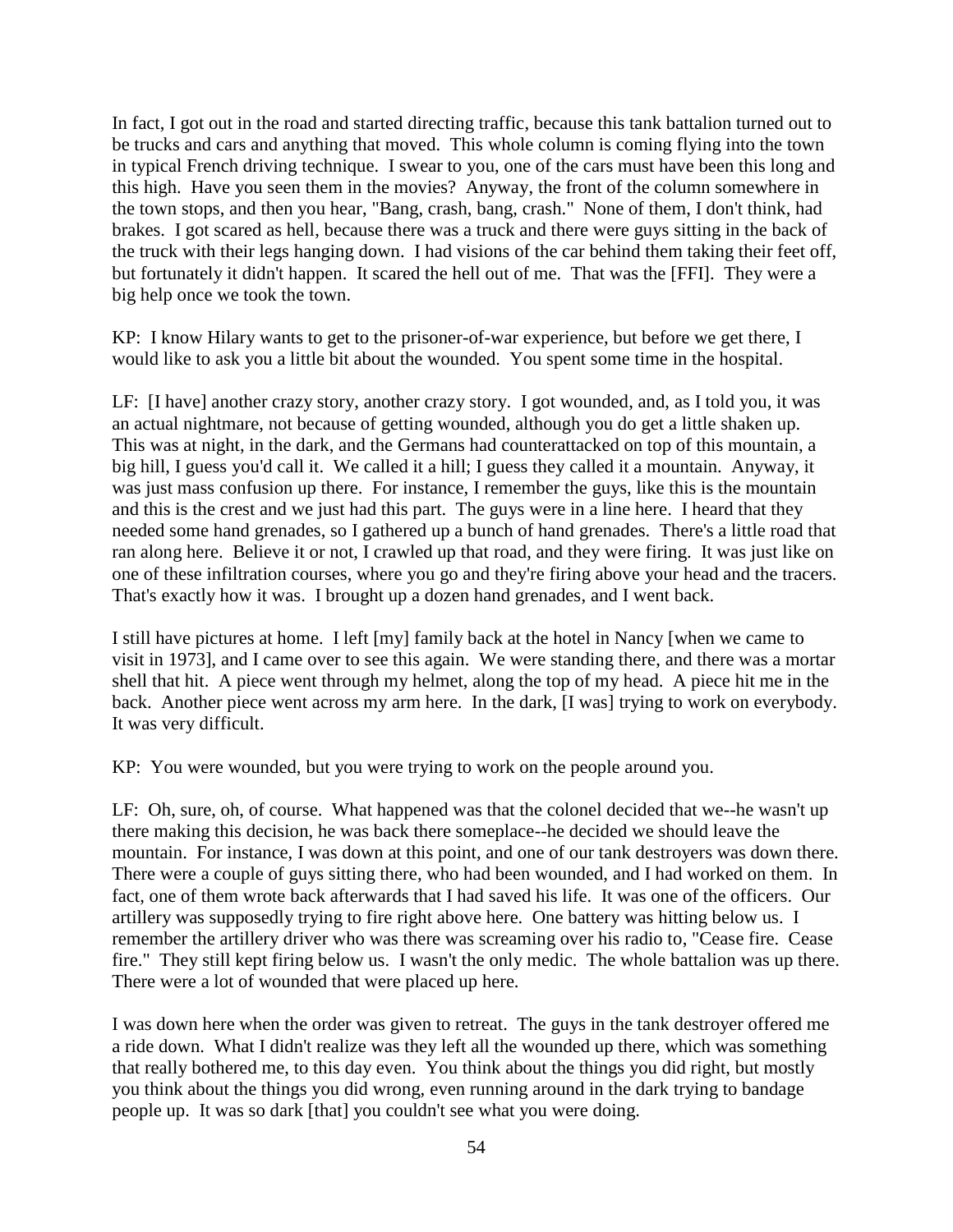KP: You did not have a flashlight. You cannot use lights.

LF: As I said, it was probably the worst night.

KP: What do you think happened to the wounded left behind? Do you think they were cared for by the medics?

LF: I don't know. I don't know. They may have been killed, for all I know. They opened up with artillery and everything else. Then, I got back to the aid station, and they kept saying, "You have to go back to the hospital." I kept saying I didn't want to. I really didn't feel I was that badly wounded, but they insisted on it.

That started a saga. First of all, you end up in an evacuation hospital. There happened to be some Jewish doctors there, and they took a look at me and said, "Well, we'll give you a rest." They did what they called debridement, where they cut out the area where you've been wounded, so you'll heal up. From the evac hospital, they took me to a convalescent hospital near Saint-Mihiel. Saint-Mihiel was famous in World War I. That was a convalescent hospital. It was just tents. You stayed there until you heal.

While I was there, so it shouldn't be a total loss, I thought, "Well, gee, I lost my eyeglasses back in Normandy." My eyesight had gotten a lot better, since I hadn't been doing microscope work or reading or anything. I did want a pair of glasses.

When the planes came over, even though it wasn't that often, the German planes twice [bombed our position]. I never told you that back in Normandy, they came over at night. One lousy plane drops one lousy bomb. The funny thing was they dropped a set of flares, and all you could see was like a used-car lot. You see a bunch of lights, and they seemed to be just hanging there. They didn't seem to be coming down; they were just hanging there. Oh, wasn't that neat? So, we said, "We'd better go back to our holes," which we just left. So, we went back to our holes. In fact, did I make it back? I tripped, or (Louie?) tripped, the guy I dug in with. Anyway, they drop one lousy bomb, and you could hear it from the time it leaves the plane. They were very smart. They had this terrible whistle that they put on their bomb. I was under our own bombs, too, and they don't make [that sound]. It's getting so loud.

KP: The whistle of the bomb.

LF: Yeah, as it's coming down. (Louie?) and I were in the hole together. I'm sorry; somebody else tripped and didn't quite make it. We were both shaking. It's a wonder we didn't kill each other from the shaking, because you know this is it. Then, boom, the thing hit right in the same field and the dirt came flying over, but there's instant relief. It's happened and it's finished, and you feel no aftereffect.

-----------------------------------END OF TAPE THREE, SIDE ONE-------------------------------------

LF: What happened was, I think it was a couple days later, we moved up in our holes. The goddamned guy comes up again, drops one lousy bomb, once again, the noise. This time it hits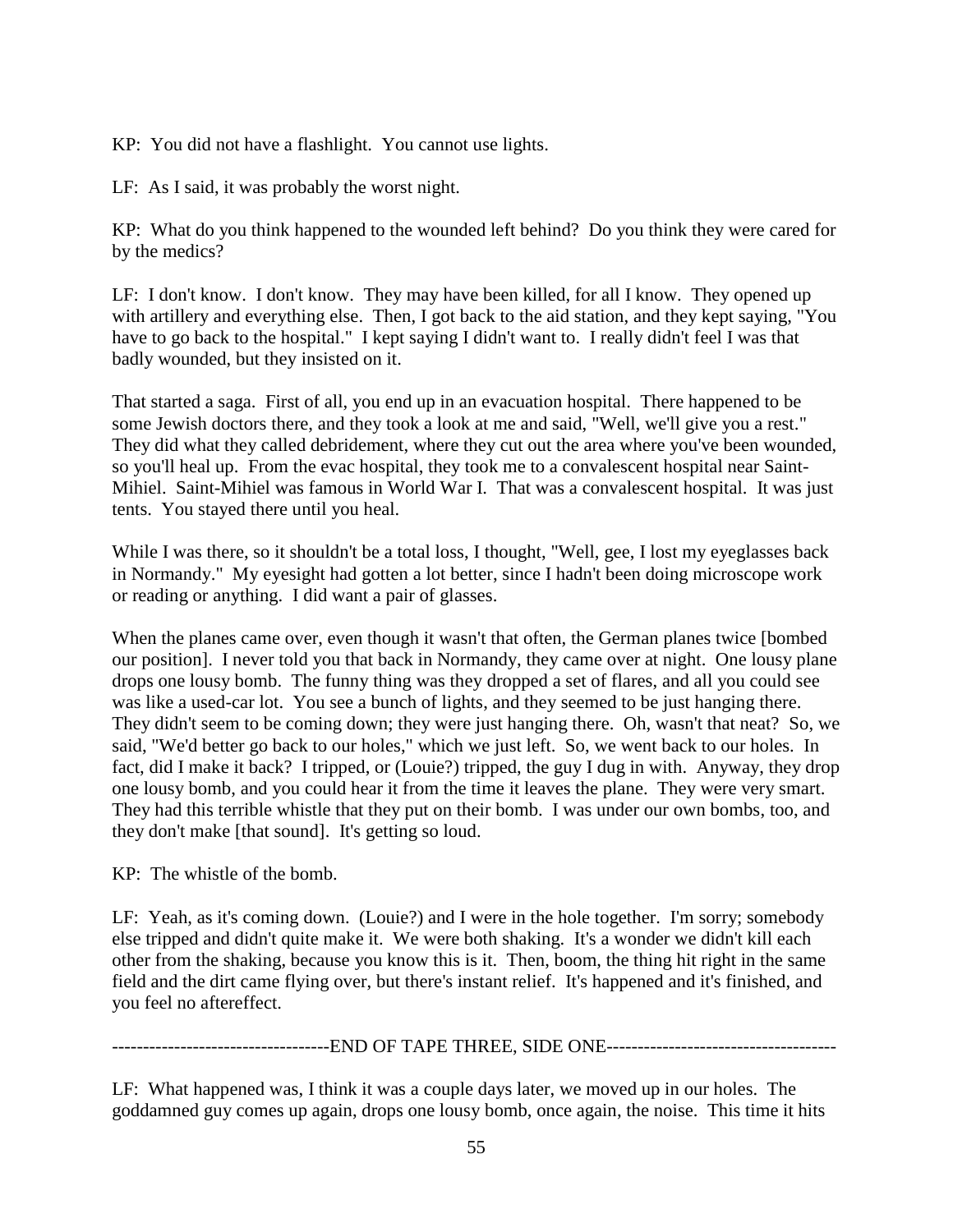just [on] the other side of the hedgerow. The dirt and everything kept flying over. Then, once it stopped, fine, we come out of the hole. There's this one guy. He comes out, and he's clawing the ground, clawing the ground, looking up. He cracked. He didn't recuperate as soon as it hit. The funny thing is he's from Trenton. I never looked him up, because I know that he would be so embarrassed if I did, but he was the only one that cracked up from that. Believe me, that was very traumatic, those two bombs. That's why I wanted to know, when somebody's plane came over, whose side they were on.

[When I was at the convalescent hospital], they said, "When you're marked 'ready for duty,' just come down." They had an ear, eyes and throat clinic at this convalescent hospital, "Just come down and let us know and we'll take care of it." So, sure enough, they marked me ready for duty. I think it was like three weeks. They said, "Okay, you'll get called out." Sure enough, one day they called out my name.

I get into an ambulance, and here are these guys that are really banged up. I said, "Where are we going?" They said, "To the air evac hospital." I figured, "Oh, they're going to drop them off and take me to some nearby general hospital where they're making glasses." We get to the air evac hospital, and they said, "Everybody out." I said, "Whoa, I'm just going for a pair of glasses." "That's okay." Every time, you'd get into one of these places like an air evac hospital, you'd have this medical jacket you carry with you that has all the medical information. Of course, on the outside, it says, "Wounded; shrapnel wound on the left scapular," or something like that. They're writing it down, and I'm saying, "No, I'm just here for glasses." "That's okay." Anyway, they couldn't get any planes into this thing. I think I would have been up in England if they had finished up the runway because this was an old German air corps field.

Well, now I'm on the east side of France. They didn't get any planes in, and I guess I must have been there a week. I got on a hospital train to Paris. Boy, they put us on some buses, go driving through Paris, staring, looking. That was exciting. [We] get into this hospital, and I think I was there two or three days before the doctor finally came to me. Meanwhile, I'm going through recreational therapy, where you make stuff out of leather and things. He examines me, and there was another guy too also going for glasses. I said, "I'm only here for a pair of glasses." He said, "Well, we could do it, but this hospital is being used for [an] evac hospital because there are so many wounded coming through, so we can't keep you here to do it here." Onto another hospital train all the way back to Normandy, not too far from Saint-Lô. I end up in a general hospital.

KP: For a pair of glasses.

LF: I'm still going for a pair of glasses. Would you believe that story if I wrote it to you?

KP: Oh, yes.

LF: Would you if you were my parents?

KP: No, not at the time of World War II.

LF: I swear to you. I wrote to them, and I found out afterwards that they used to take every letter I wrote and analyzed every word to find out what really happened to me because they knew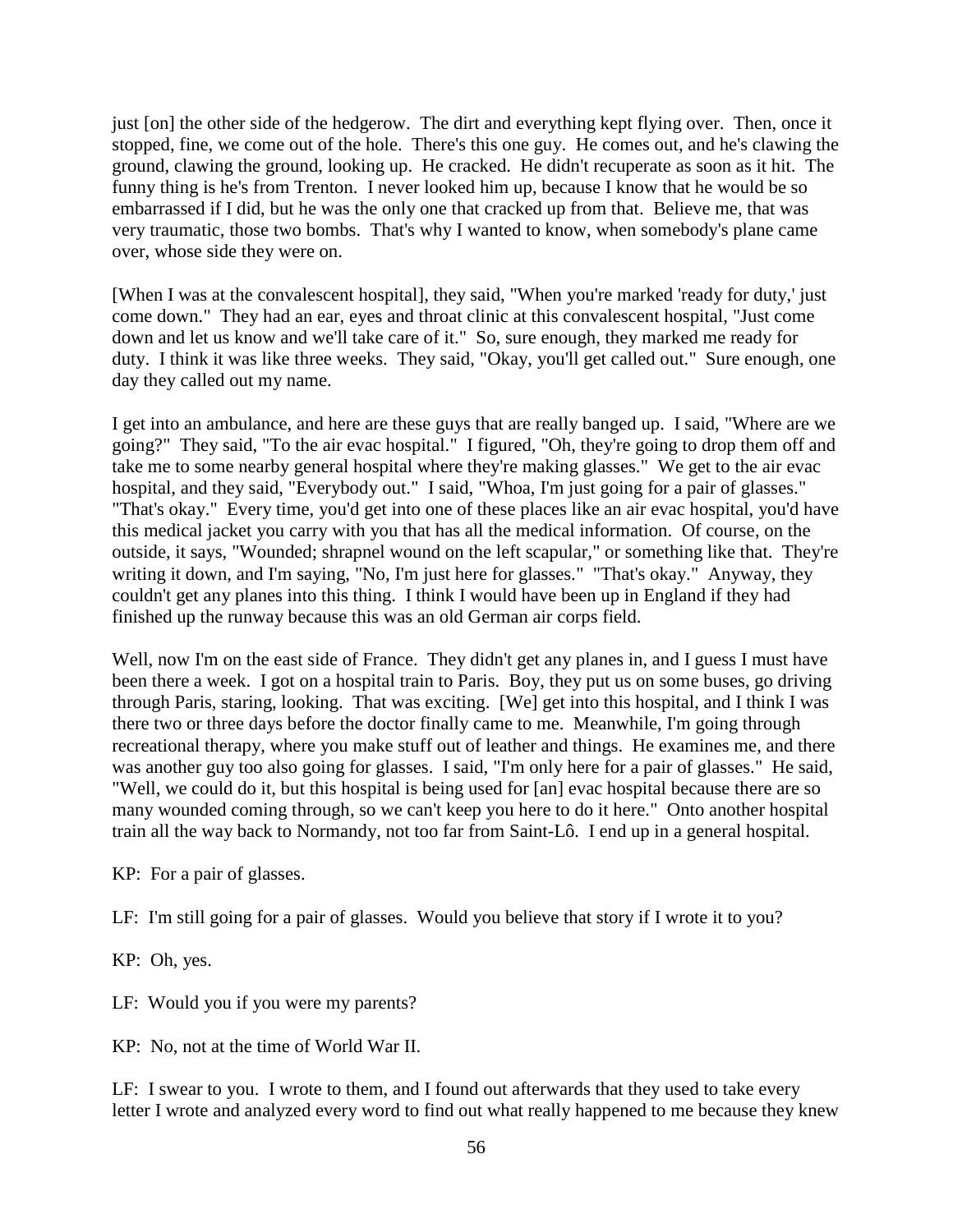I wouldn't tell them. [Would I] go to tell them I was going for a pair of glasses? I had to come up with a better story than that.

HG: Yeah.

LF: I should have told them I was wounded. They would have understood that. Finally, finally, I was called to the eye clinic. I was examined for a pair of glasses, and as I was leaving, the major said to me, "Okay, we'll have them in a couple of days." I just casually said, "No rush."

So, meanwhile, there were several Jewish medics there, and they treated me like a king because in this hospital they were constantly being warned, pardon the expression, but this is an Army thing, "If you fuck up, we're going to make a company aidman out of you." Well, here I was, a real company aidman who hadn't done anything, but, anyway, they treated me royally.

A lot of Jewish guys, I went to Friday night services, and they gave me the wine to drink and stuff like that. In fact, the optician was a guy that I got to be friendly with, that made the glasses, and I see I'm still there, one week, two weeks. So, I said to him, "Hey, how come I'm still here? I've got my glasses." He said, "Remember when you were walking out and the major said he'll have them for you and you said no rush?" When I left, he said, "That's the first honest guy that's come through here. Everybody is trying to buck for some reason, to stay back there, and not go back." I casually said, "No rush." So, he said, "We'll keep him here awhile."

KP: People were basically keeping you, so you would have a chance to rest.

LF: Whatever, just to be nice to me. I got wounded September 19th. By the way, it was Rosh Hashanah [Jewish New Year] that year. Do you know what Rosh Hashanah is, our big holiday? I didn't even know it until I got to the hospital.

KP: You were aware.

LF: No, it wasn't on my calendar.

KP: Did you ever see chaplains when you were on the line?

LF: The battalion had a chaplain, a Protestant chaplain. I even went to services the day before we went into combat. I figured, "What can I lose?" [laughter] Let me tell you what happened. At first, I dug a hole because they told us to dig in with the aid station. I came back, and who's sitting in my hole, the chaplain, scared as hell. I'm consoling him. I swear to you. I swear to you. I'm trying to cheer him up. He was scared as hell. Sure enough, I think it was the next day, the shell hit and I think a piece came through the hedge and I don't know how it was but it hit him somewhat in the head, not too bad evidently. Boom, he went away. I didn't tell you this story, yeah, about bringing the jeep up from the little town of Tours. When I went to where the railroad station was and our stuff was, the chaplain was there with his jeep. I said, "Do you want to follow us?" He said, "No, I just thought of something I have to do back in headquarters," and off he took. I never saw him again.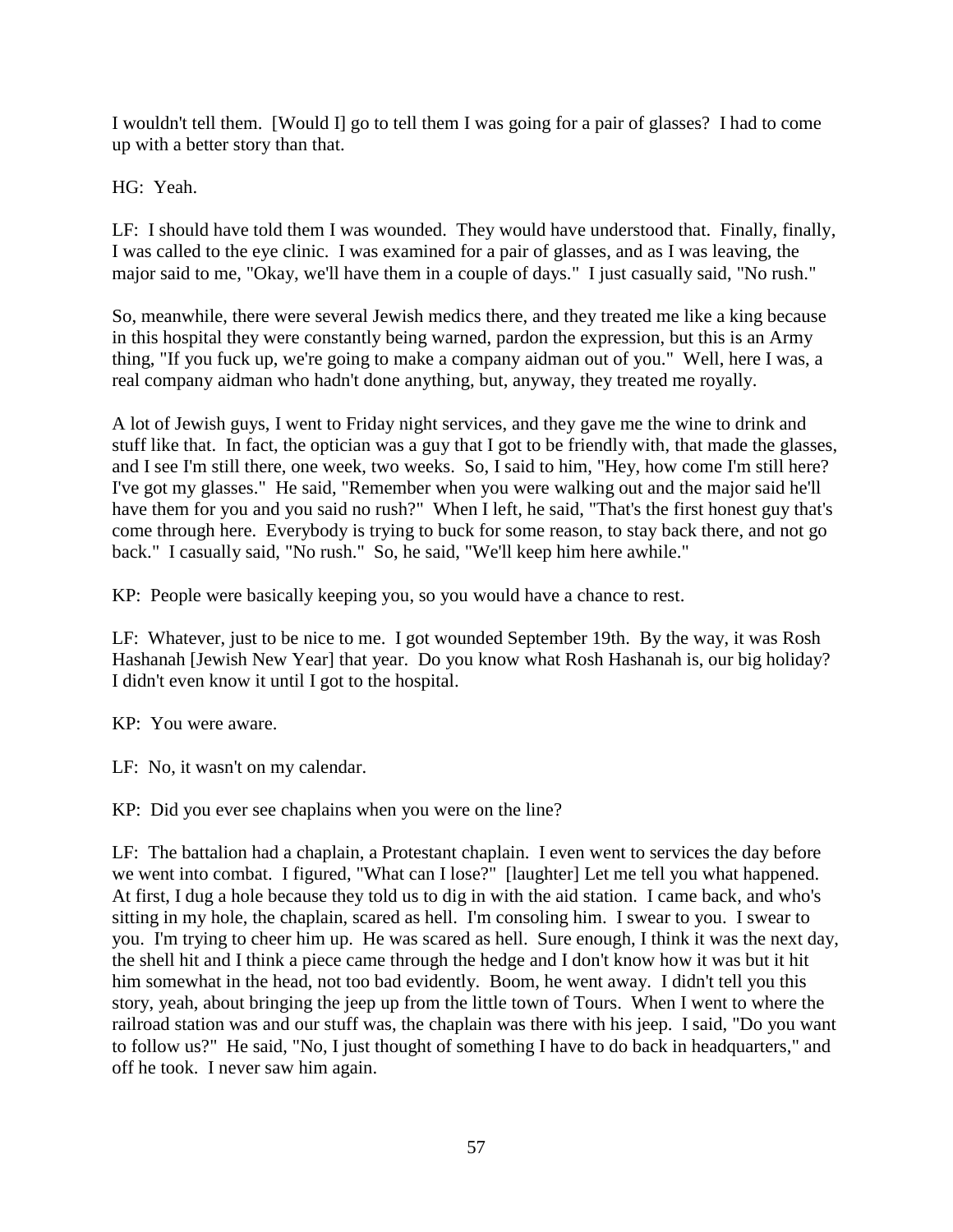There was a Catholic chaplain from one of the other battalions. It was terrific. I was very impressed with him. He was very brave. He was good, but those are the only chaplains. I guess at the hospital, they must have had one. I did go to Yom Kippur services in the hospital. That was it.

HG: Was he a rabbi?

LF: If he was a chaplain, he would have had to have been, a Jewish chaplain.

HG: Okay.

KP: Sometimes even Protestant or Catholic chaplains would do the service.

LF: Sure. For instance, for the guys who wanted to keep kosher, which was almost impossible, they became chaplain's assistants. So, even under the worst of conditions, they were always with the chaplain. They had their jeep and were able to do their own cooking. That's how they managed. I wasn't about to become a chaplain's assistant.

Anyway, as I said, I got hit September 19th. I didn't get back to my outfit until December 5th or 6th, believe it or not. The funny thing was I kept writing after I got wounded, when I was in the hospital. I kept writing to my family without mentioning anything. I didn't want them to know I was wounded. Then, after I was in the hospital awhile, I found out that they sent these damn telegrams. It really confused them. They sent them a telegram that, "We regret to inform you that So-and-So was wounded September 19th," and they were getting letters from me the 20th, 21st, 22nd. Anyway, they got in touch with every old girlfriend that I had to see if I wrote something different to them that I hadn't told them. They couldn't believe, who could believe, that I was doing all of this for a pair of glasses. They probably saved my life, because there were some pretty rough times that the guys went through. I got back to the outfit. They were around Sarreguemines in the Saar region.

KP: Although you rejoined the division when it would see a lot of heavy combat because of the Battle of the Bulge, it was not exactly a picnic when you got back. They saw a lot of heavy fighting in December.

LF: Oh, yes. We were down on the southern part of the line. Do you want to hear a romantic story?

KP: Oh, yes, go ahead.

LF: We took Sarreguemines. Then, we went on from there, and we went to the Blies River. I think the Blies River is the official border between Alsace-Lorraine and Germany. That river is very swift, which they didn't realize. The battalion tried to make a river crossing. This was right after I got back. In fact, I became a litter-bearer again when I got back. There weren't any openings at the moment at my old job. We took this little town of Freuenberg. Freuenberg was on this side of the river; Habkirchen was on the other side of the river. They went to cross the river, and some of the boats got swept downstream, turned over. A lot of guys drowned. Some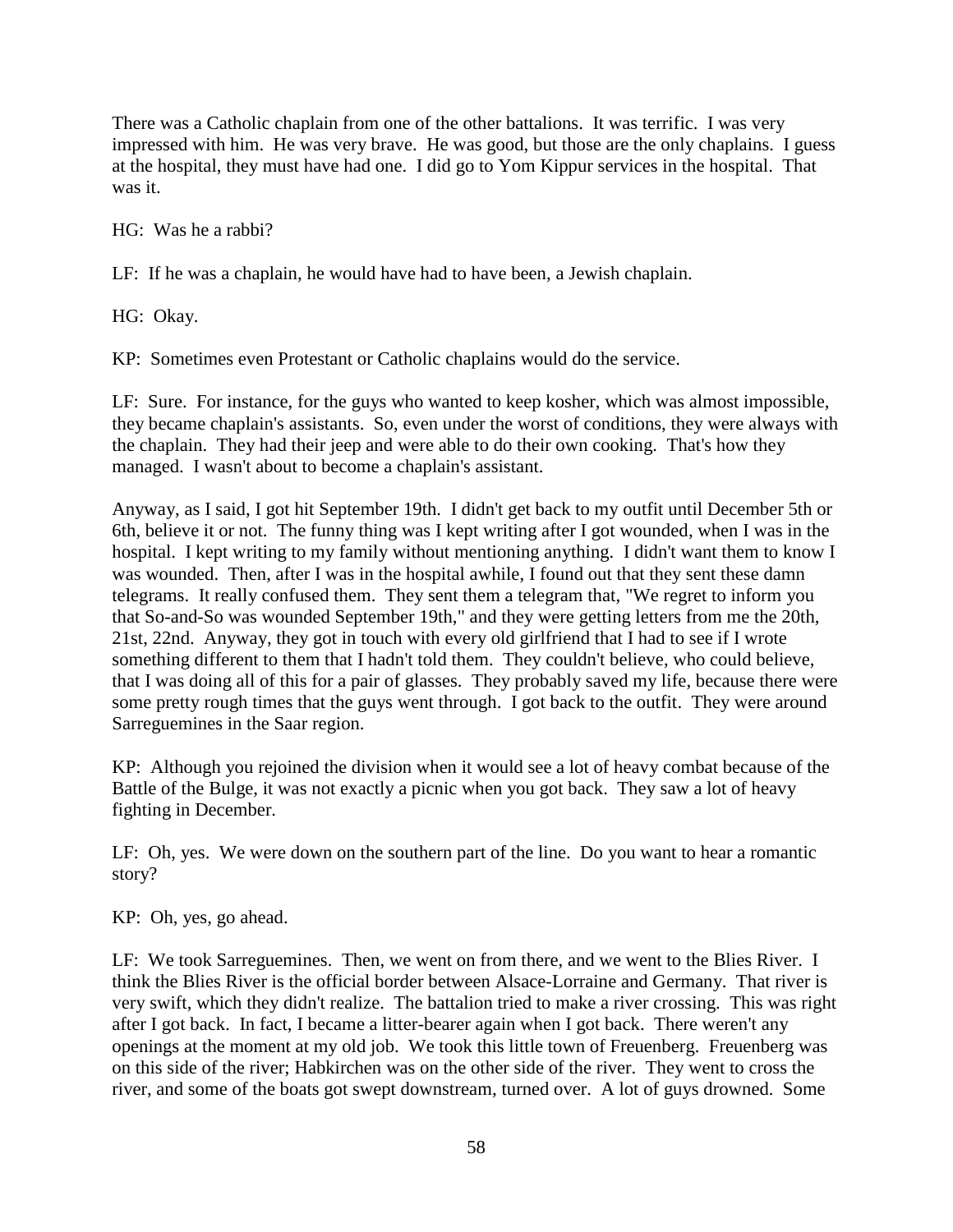of the guys made it across, and they were stuck in Habkirchen. They held part of it. [Editor's Note: The Blies River is a tributary of the Saar River.]

Then, they had some wounded over there. I had my litter squad down in this house, right on the edge of the river, down in the cellar, of course. We lived in cellars at all times. There were some civilians down there. I didn't pay too much attention at first. So, I went upstairs. Of course, the roof had been blown off at this point. I found a mattress up there. I dragged it down, brought it down into the cellar. There were some engineers there trying to put in a bridge. The Germans were constantly blowing out the bridge. They didn't want them to put in a bridge, naturally. I had my litter squad there. As I dragged this mattress down--I missed one point- there was this pretty, young girl there. These guys are all trying to talk to her and everything. She spoke German and French and a little English. She was very, very pretty. So, they would call me over to translate for them. I translated something into German to explain to her. Then, my eyes started to clear. I said, "I'm going to translate for myself." So, when I went up and brought the mattress down and they said this is their place, she points to the place--the guys had given them a lot of clearance--where the family was staying down in the cellar. They had some mattresses down there. It was her mother and father and aunt, I think, that were down there. She points to a spot next to their place. So, I didn't think too much about that either. I put my mattress down, and, in fact, I asked one of the guys if he wanted to share it.

Well, that night, after it got dark and we were trying to sleep, all of a sudden, there she is right next to me in the dark. It was really very not like you kids today, believe me. This was just [like] in a movie, it would be contrived.

KP: You would think it was phony.

LF: It was real. I'll tell you, I fell madly in love with her. Let me tell you, their cow was outside someplace, and they were worried that the cow was going to get killed. I couldn't care less. [laughter] I went out. I got the cow and brought him to safety.

Of course, I did make a river crossing. I got a boat and went downstream. We crossed over, and I went over into the town. I went to where our guys were, because they were holding part of the town. I ran into Lieutenant (Scott?). Now, I don't know if I told you about him. He was an officer who was just very ineffective, like when we were up in that fort. Once again, I found the German headquarters there, got a mattress, and took it down to the tunnel that we were holding. So, he decided he was going to share the mattress with me, which was fine. Well, the Germans did sort of counterattack in this fort with these tunnels all over the place. There were tunnels down to where they evidently left their ammunition and powder and stuff, because, at one time, there had obviously had been a huge gun because there was a huge, open turret where a gun must have been. The sound, the machine guns were firing [somewhere], and, "Brrrrr," right through these things.

So, I'd wake them up. I said, "Don't look now, (Scottie?), but I think they're attacking." He gets up and he says, "I don't know what's the matter. I'm shaking." I said, "Because you're scared," but that was Lieutenant (Scott?). He's the same guy that when I told when Phil Blair, after we went into this crescent town, he was killed, he was running the platoon, (Scott?), and (Scottie?) was no place. I just walked back down the middle of that street after I realized that Phil was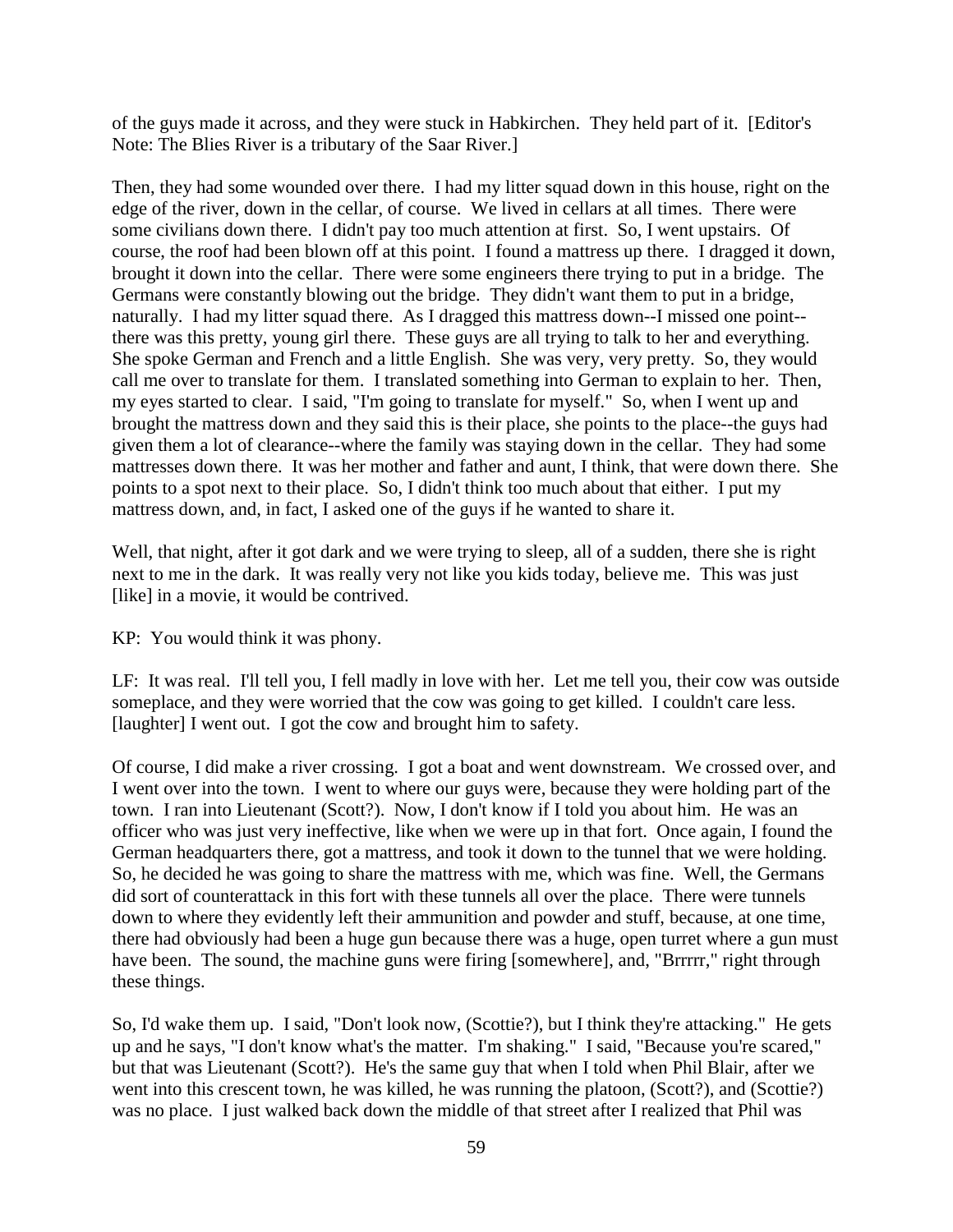killed, even though the guy with the machine gun was here. Don't ask me why, but I just didn't care. I just walked right back down the street. I bump into (Scottie?). He's running between these two houses. "Oh, there were rabbits." I don't know what the hell he was chasing. I told him that Phil Blair was killed. Boy, he went into shock. The first question is, "Who should I make the platoon leader?" He says, "What about So-and-So?" I said, "No, he can't take it." Boy, was I right. He cracked up that same day, [laughter] this guy that he was going to recommend.

Anyway, who do I bump into in this town? Almost every officer got hit that night that I got wounded, back in September. When I came there, there he [Scott] is, and he greeted me like a long-lost cousin or uncle or whatever. God, was he glad to see me. He started to tell me all his problems and how he went to the hospital. Somehow, he went to the hospital, even though he didn't get wounded. Everybody else went, so I guess he figured he would go. He said he watched an operation, and he just hasn't been able to handle it since. Of all the guys that didn't get wounded. Nothing happened to him, and he's still going. This is December.

Meanwhile, they gave me maps showing where they were exactly and where the Germans were, which I put under my shirt and took back to the battalion headquarters because a medic's not supposed to do it. In fact, it was the next day that we went over there, and we had this German medic that we had captured and he was working with us. At the end of the day, he goes back. We had no way of stopping him, but he worked with us as a prisoner and then he went back to his own guys. That was one time when I came across. This one German [was] wounded, and he was hit down in his private areas, so to speak. I figured, "Well, you can wait because our own guys come first." Anyway, I thought, "You'd be better off dead." By the time I got back to him, he had died. Lots of times I took care of Germans, as long as our guys got first priority.

KP: You took care of the Americans, but after that, you would treat Germans.

LF: Yeah. One of the things that happened in the same town, in Habkirchen, there was a fellow who was wounded. We had him on the litter, and we were in the hallway of a house and just about to go out the front door. I was on the back of the litter, and there was this Chinese kid on the front of this litter. Something made me say, "Stop, wait. I want to just check." No sooner did we just put the litter down, a shell hit. There was the doorway of the house, and then there was a little, tiny stoop, very small with one step down. A shell hit right by that front step. Well, the concussion in that hallway was tremendous. For three days, I couldn't hear. I had terrible ringing in my ear. I just got my hearing aids from the VA [Veterans Affairs hospital] recently, because I had trouble ever since with hearing, but I just kind of ignored it until it got so much worse. That's when I lost my hearing for three days. For instance, the engineers finally got a bridge in, but nobody wanted to [cross it].

KP: Go across.

LR: I was commuting, because I had to get back to Gretel. Even though we're on this side of the river, I'd go back every chance I got.

KP: This girlfriend?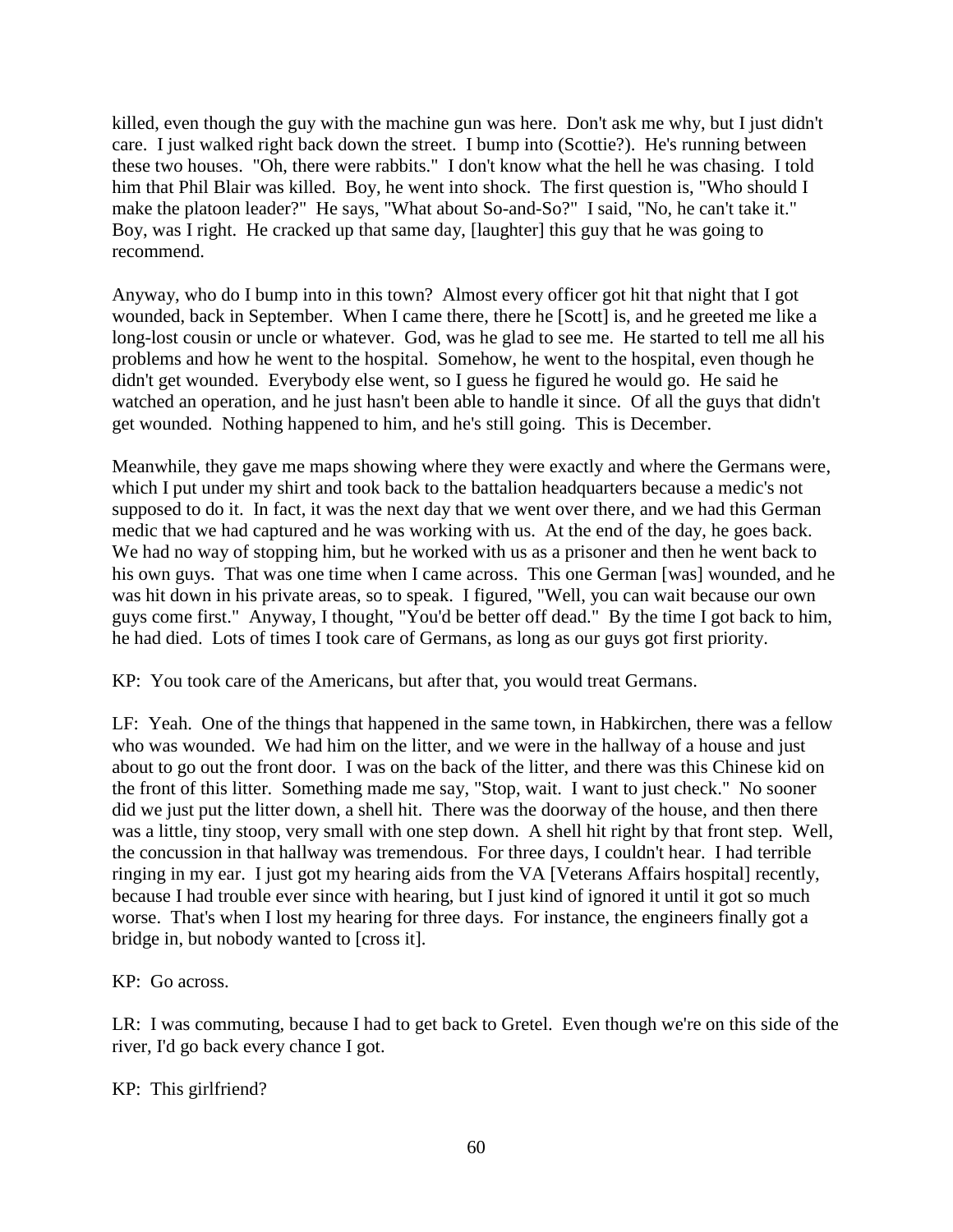LF: Yes. For three days. I'm telling you, it was so beautiful, no other way to describe it. I think I cried when I left. Now, when we went back in '73, I made sure to go to this little town, found the house, and it had all been redone. Nobody was home, but the man across the street, I asked him because this was August and you know the French in August [go on vacation]. He told me that she was married [and] she was a professor at a college somewhere nearby and that they were on vacation. So, I left a note telling her how much I remembered, and that was it. In the movie, they would throw something like that in, just to give it something, but, no, it really happened. I could have married her right then. That's how I felt, but [Editor's Note: Mr. Feinberg makes a sniffling noise as if he is pretending to cry] that's the end of that story.

KP: You were captured shortly after.

LF: Well, let's see. That was the beginning of December. Then, we continued, after we crossed the Blies River. Oh, a real brilliant piece of Army maneuvering or whatever you want to call it [was] we got to this point where we're on the slope of a hill, which is all wooded, and there was a little road that ran along the top of the slope and you couldn't see down into the valley. The whole battalion dug in along this road. I was with C Company that time. There was A Company, B Company, C Company. They bring up some anti-tank guns, and they stick them out, I guess they must have had them facing this way. Of course, the Germans came with tanks from that way. Here we are, we get up, and we hear all this shooting. Oh, before that, by the way, here we are digging in and cutting down wood to make fires to cook food, and the guys were really [acting] like we're on a picnic.

All of a sudden, there must have been four or five Germans come stumbling in, not realizing we were there. The guys started shooting, and they ran away. I remember one of the guys decided to get down alongside of the road. He sees somebody walking towards him, and they're both walking towards each other, like greeting each other. All of sudden, when they got close enough, this guy was German and this guy wasn't. So, they both went running.

KP: They basically passed each other almost.

LF: No, no. One guy ran back in the direction that he was coming from and this guy came back to us, but it was crazy. So, anyway, first, A Company comes running by us. "What's going on, guys?" Nobody says anything. They just run by. B Company comes running by. Then, there's us, C Company. It was obvious that the Germans are coming. Of course, as I said, the anti-tank guns were facing the wrong way. They couldn't do anything. I waited to be the last guy that left, because after what happened on top of that mountain, I wasn't about to let anyone [be] left behind. Then, we retreated back to the nearest town.

At that point, where there's normally--it's easy to remember this one--there are normally about forty-five in a platoon. There were thirteen of us. The reason I know that is my mother sent me a fruitcake, and I was able to make thirteen slices out [laughter] of that one little fruitcake. I didn't even like fruitcake, but I know she must have read to send fruitcake because people used to do those things whether you liked it or not.

It's like I once asked them, and I was serious, I said, "I think there's such a thing as a foxhole pillow." What it was was a little pillow that you could blow up. It was about this big. When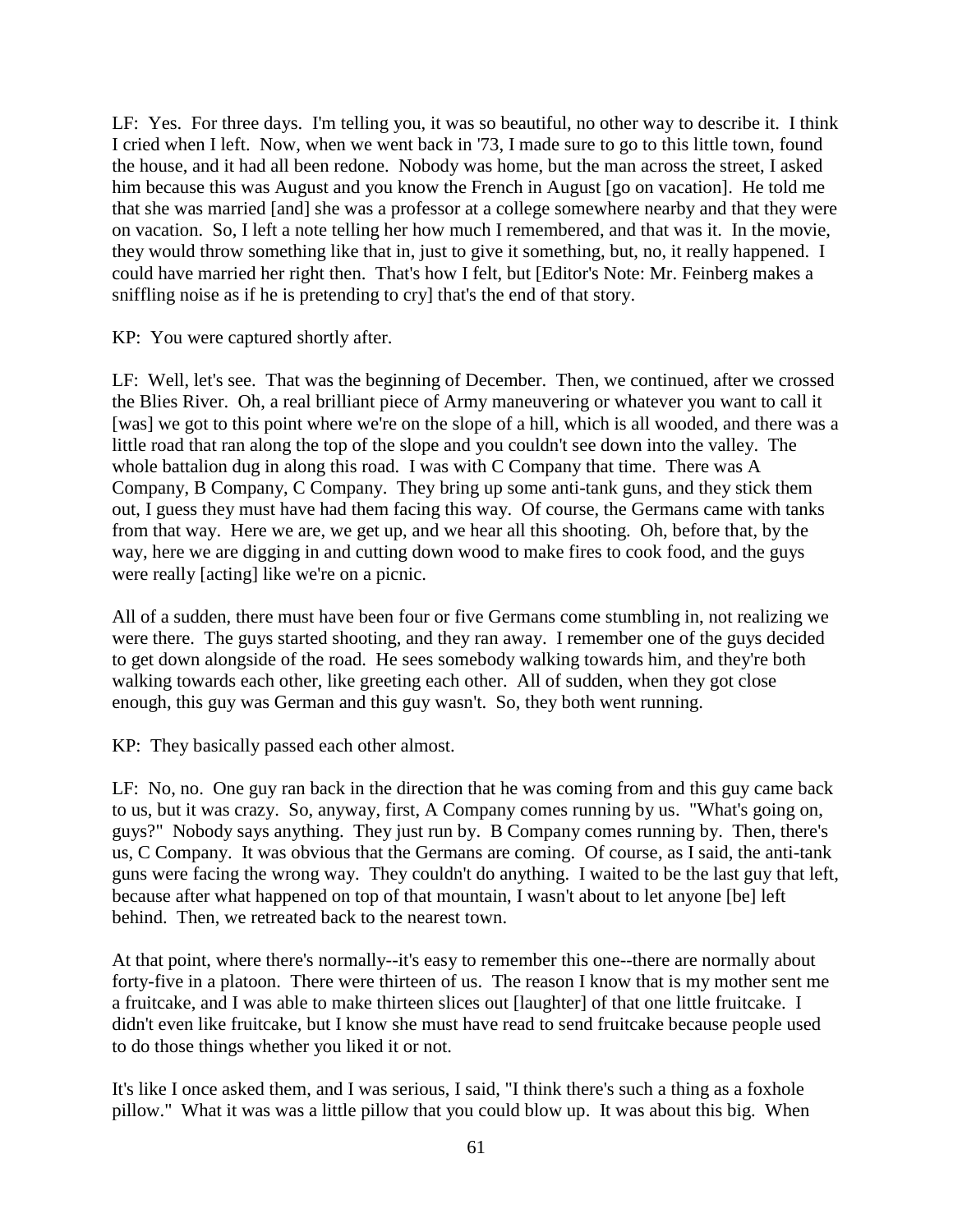you're trying to sleep on the ground, wearing your helmet, I thought it'd be nice to have something like that. They thought I was kidding. They tried to find one, and everybody thought it was a joke. It was after the war that I came across some.

Anyway, that's when we pulled back, and then they pulled us out because the Bulge had started because that was December 12th or 16th, I don't remember, the Bulge. [Editor's Note: On December 16, 1944, Germany launched a surprise offensive in the Ardennes Forest of Belgium with the goal of reaching the port city of Antwerp and splitting Allied forces in northwestern Europe. The battle became known as the Battle of the Bulge for the salient or bulge that the German advance created in the American lines. Fighting in the Ardennes lasted until January 25. The 35th Infantry Division traveled to Metz on December 20-21, 1944.]

KP: The Order of Battle has you pulling back to Metz for rehabilitation.

LF: Oh, it does tell you we went to Metz. Well, we got to Metz, and they brought us out to some old French barracks with some cement floors and stuff to stay. Well, us old veterans, we ain't going to stay there. So, we went into Metz and got hotel rooms. [laughter] This was over Christmastime. So, we got rooms in the hotel. We ate at the dining room there like men.

In fact, it was funny. First, you see one of the majors come in, looking around the room. There were two girls sitting at a table, so he comes over. [Editor's Note: Mr. Feinberg makes the sound of someone talking, "Ba, ba, ba, ba."] Nope, they want no part of him. He goes away. No, first, there was a captain, then the major. So, then, when the colonel came in, they asked, "Have you seen Major So-and-So?" We said, "Oh, yeah, he was talking to those girls, but they said no." He came in--once again, out of [a] movie--wearing a cape, carrying a big gold-headed staff, coming in like the conquering Napoleon or something. He really thought he was accomplishing something.

Well, anyway, one morning, we get up, and we look out the window. We see all these trucks going by with our guys. We never went back to that barracks place out there to see what was going on. So, we went down and asked somebody, "What's happening?" "Oh, we're pulling out." So, what we did was there was the cook's truck, we got on top of it, on the canvas top, and that's how we went from Metz to Luxembourg because that was the last truck.

KP: It must have been very cold.

LF: Oh, yes, but at least it was going. We dressed pretty well. We learned to dress. I wore, besides the long underwear, I had two pairs of socks, two pairs of wool pants. I'm not sure if I had two shirts, but I had the long underwear shirt, then the wool shirt, and then a sweater and a mackinaw [wool coat]. So, we were pretty well [dressed]. What they call now the layered look, we invented it. [laughter] That kept us warm. That's how we went up to Luxembourg. We stopped in Luxembourg, and then from there, we went to get the 101st [Airborne Division] out of Bastogne. We went to the little town of Marvie, which is just outside of Bastogne. Did they even mention little Marvie?

KP: No, they do not mention Marvie.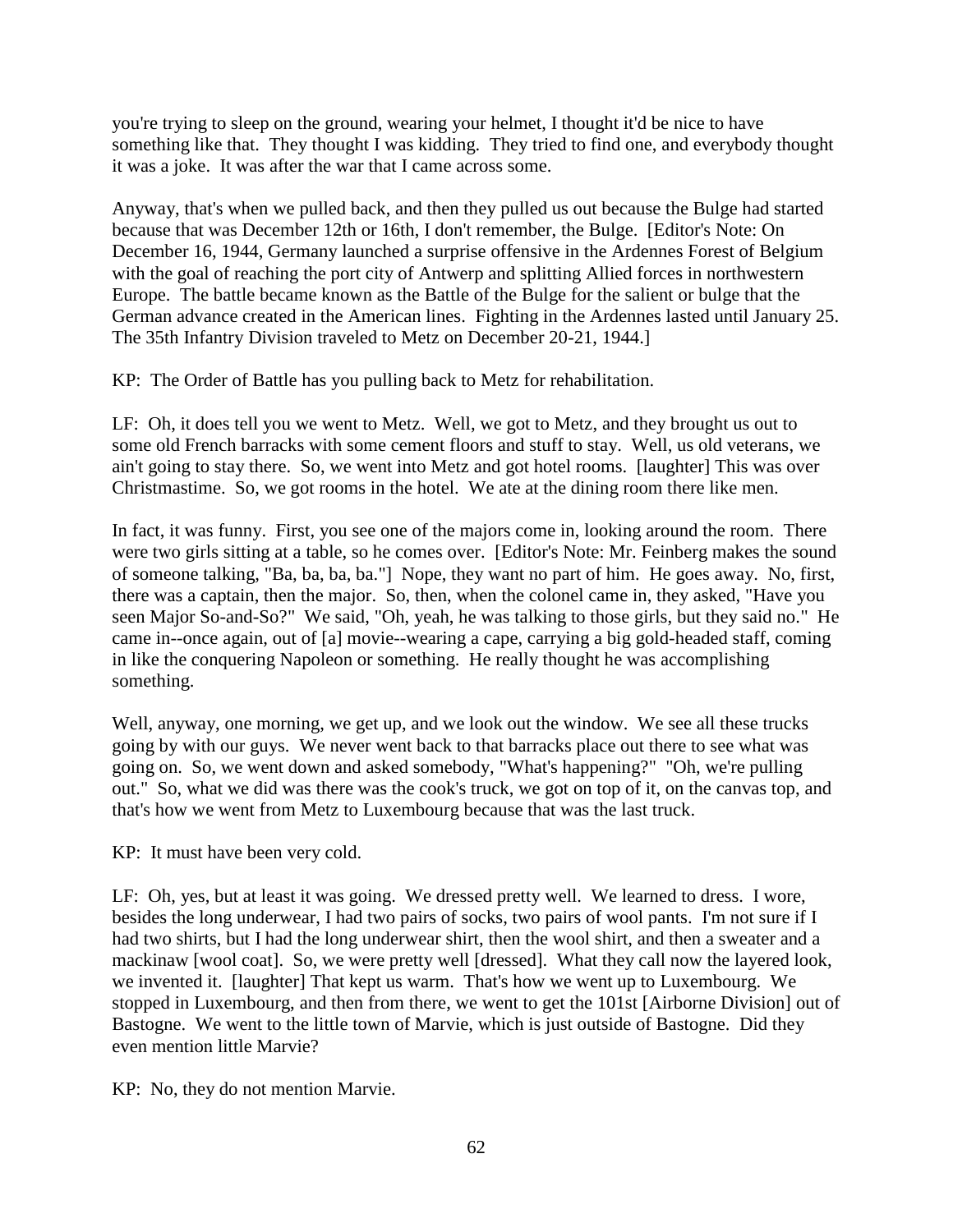LF: Okay. There was no fighting to get in there. Part of the 101st was dug in, in this town. Bastogne was over the field, not too far away. So, we held this little town of Marvie. I remember we were there New Year's Eve, and I purposely walked outside to see if something different was going to happen at midnight, nothing, nothing spectacular. There wasn't any special bombardment, any special anything.

One little funny thing [happened] in Marvie. There was one guy who read in *Stars and Stripes* that people were getting trench foot, guys were getting trench foot from the ice and the snow and the wet and the cold. He figured this was his way out; he's going to get trench foot. First, before that, we were in these little houses. He would be like this with his hand out the window, [laughter] hoping to get wounded a little bit, or his foot out the window. Nothing. Then, I see him, he's got a bucket of ice water, and he's soaking his foot in the ice water. Nothing happened. Then, what happened was he suddenly realized that his shoes were worn out, so he wanted another pair of shoes. He took like a size twelve or thirteen. They didn't have any, so they had to send him back because they didn't have shoes for him. It was like the next day or so that we went into that attack and got captured. I don't know if you want to hear the dramatic story of how I joined the German Army.

HG: How you joined the Germany Army?

KP: Yes.

LF: Okay, we're up to that part. It was January 5th, and we were going to attack. It's all snow and trees and bushes and that kind of stuff, fields. So, we have three companies in a line attacking. We were C Company in the middle. A Company and B Company were on the other side. Well, there was an objective to go a certain distance and stop. They stopped. They stopped. Our wonderful Captain (Denny?), who I wouldn't let lead me to the men's room, let alone company, he only went a thousand yards past our objective.

All of a sudden, some Germans opened up. You tried to get behind something, because they're shooting. Suddenly, we realized they're shooting from behind us. We bypassed some Germans who had a twenty-caliber gun, which was also used for anti-aircraft. See, we bypassed what we thought was an abandoned tank. That was where they were. That gun may have been on that tank, because they were firing at us from behind, wounded several guys, killed one. Of all the guys, somebody that everyone constantly worried about, he was from down in the bayous and I think he had five kids, six kids, something like that, and he got killed. Boy, you want to see the morale go down.

So, we retreated forward into another patch of woods, put all the wounded in one place. It's funny, at that point, I was digging in, and my watch strap broke, so I put my watch in my pocket, which is why I still own it. [It is] not this one. I still have those pair of glasses by the way. So, they decided, in their brilliance, they're going to leave the wounded there with the other medics, and then I went with the rest of the company and we retreated forward. We just went, and we're continuing through woods along the trail.

I was in the middle of the column. In case somebody got hit at either end, I was the only one, and the typical thing [that was said was], "Medic needed in rear. Pass it up." That's how the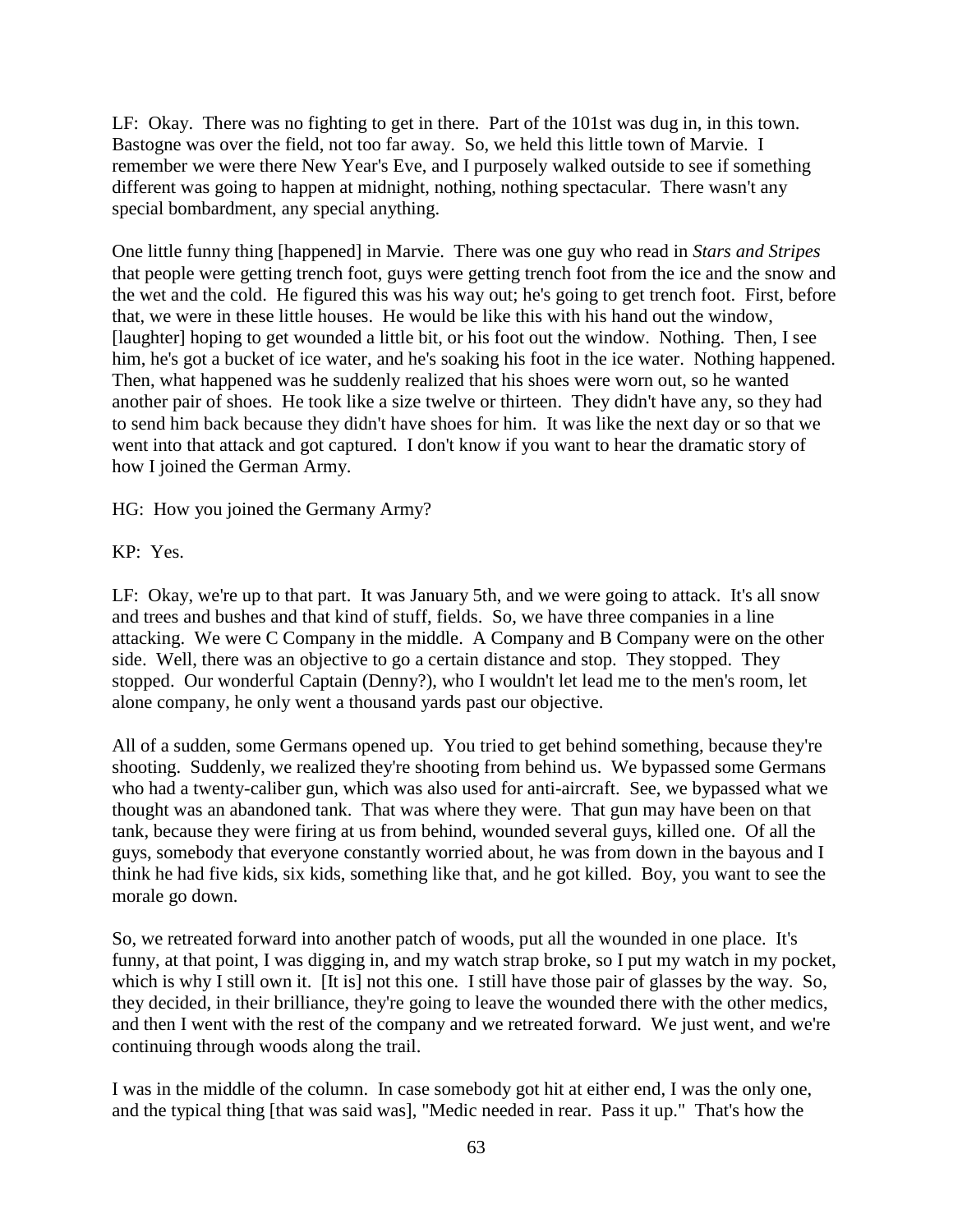messages went. Well, I got this message, so I fall back to the rear. I get back to the last guy, and I said, "Where?" "Back there." The other thing they kept sending up was, "The Germans are right behind us. The Germans are right behind us. Pass it up." I get back to the end of the column, "Where are the guys that are hit?" "Back there." So, I start back through the snow and woods, and I come across these two guys. One of them was hit right along here and was bleeding like anything. So, I'm trying to bandage him up, and he don't want to stop. I couldn't stop him long enough. He wanted to get going. So, I managed to get a bandage on him. He took off. I said, "Wait a minute, they said guys." "Oh, back there."

So, I have to go further back, and there I found this guy laying there. I figured, "Holy Christ, now, what do I do?" So, I checked what happened. He got hit in the back. Evidently, it must have been a piece of shrapnel that just hit, but it was almost like getting hit with a hammer. In other words, it didn't penetrate. It just hit him really hard. So, I said, "Come on." I got under his arm, and I dragged him. We caught up to the thing. I never found out who was back there, where the Germans really were.

We continue on our saga, on our trip and get to some woods and decide to stay there. We dig in in this patch of woods, and we sit there the whole day. Meanwhile, this is on the side of a hill. Down in the valley, which we couldn't see, the Germans had some of these--it's like a multiple rocket type thing. They were firing it towards our lines over our heads. These things were being fired. They didn't know we were there, believe it or not. Nobody followed us. We just sat there. Well, we spent the day there.

Then, the brilliant plan [was] we're going to march out, column of twos. So, I remember there was a fellow called Carl Sahli, who was the platoon guide. The platoon guide is the last guy in the platoon, who makes sure that everybody goes. As the medic, he and I-- also stayed at the back of the platoon--so we got to be pretty good friends. It's funny, when he first started, I always thought it was a little anti-Semitism, because once when they were on maneuvers or something, they had a medic named Goldberg and they called him "Goldie." So, therefore as Feinberg, shouldn't I be called Goldie, too? We're all Jewish. [laughter] Anyway, he was the kind of guy we thought would dig in together. I guess he'd been a steelworker or something. [He was] from Youngstown, [Ohio]. He was a Slav. Carl Sahli, S-A-H-L-I. He'd say, "Stand back." [Editor's Note: Mr. Feinberg makes the sound, "Barumph."] He was like a steam shovel. He was strong and big. I bumped into him in the dark, as we were about to start this maneuver, and I said, "Carl, when I get back, I'm turning in my badge. I'm not going to go out with this fucked-up outfit again." He's pleading with me. He took it seriously, "No, you don't want to do that."

Well, we started to march back. Do you have a piece of paper? This requires a piece of paper. These are woods, these are woods, there's a little road that goes [this way].

KP: You walked down the center of the road.

LF: Wait. [laughter] There's an open field here, uphill, and over here, I would say about two hundred yards, there were bushes and stuff at the top. It just sloped up. Well, we came down like this, and start through this.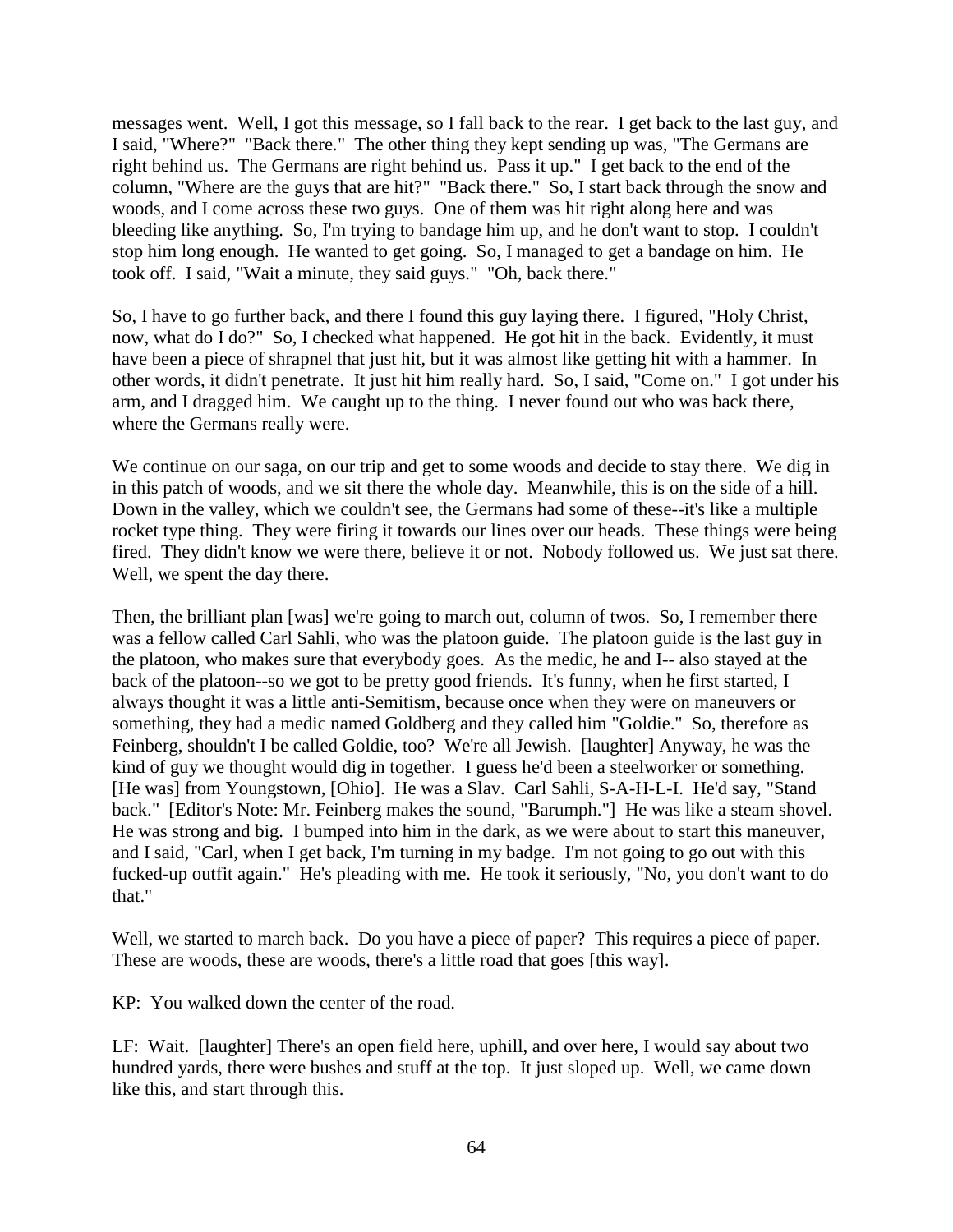KP: You walked through an open field and then down through the middle of a road.

LF: Right down the middle of this road in the dark, of course. It was in the middle of the night. The brilliant orders were, "Nobody fires until they get word from me," from the officers. Now, stop and think a second. While we were in Metz, they brought in replacements from the United States. I don't know where they got them all. They just brought in a bunch of new guys who had no experience, no nothing. So, we went from thirteen up to forty-five, so you can imagine how many veterans we had with us. They were told you don't fire until you hear from them. Anyway, somebody opened up with a machine gun--or they yelled out something and nobody answered--so he opens up with a machine gun and mows down the first part of this column. I was in the middle of the column. Well, I was right near the edge of the woods here. There were culverts on either side. I got down into this culvert.

----------------------END OF TAPE THREE, SIDE TWO-------------------------------

KP: This continues an interview with Leonard Feinberg on November 22, 1998 with Kurt Piehler and ...

HG: … Hilary Gould.

KP: You were saying a machine gun opened up.

LF: Yes, a machine gun opened up and mowed down I don't know how many guys, right here. Some ran in this direction. Some ran in this direction. There I am, in here. What do we do now? At one point, a German started coming towards us yelling, "Hands up. Hands up" [with a German accent]. So, there was one guy here who was one of the old timers. He took a hand grenade and tossed it in that direction, and we didn't hear from, "Hands up." Meanwhile, here we are. What do we do now? The rest of the column was out here some place, "Where are they?" I figured I would--this is all woods--I'm going to crawl through these woods and see if I can find somebody. We crawled through the woods, and it was like a dark pit. I crawl up to the edge of this pit, and I'm listening and I hear German being spoken. [I thought], "Whoops." So, back I go. Then, I'm thinking to myself, "Wait a minute, we have a couple German prisoners. Maybe that's who I heard talking." I go back, crawl back, peak in the pit, and there's a face, looks at me. All I heard was, it sounded like SS. I figured, "Uh oh." Whoever that was zoomed that way, and I zoomed this way, back to here. Then, I figured, "Now what?"

All of a sudden, there are these German soldiers with white capes and everything crawling up through the snow. I'm saying, "Come on guys, shoot, look." "No way, we're waiting for orders from the lieutenant." I said, "What lieutenant? What? Who? There's nobody here." I said, "Come on." "Uh uh." They were afraid to get them mad. I yelled out, "Halt or we'll shoot." They stopped for a while, but then they started coming again. Then, I figured, "Well, I'm not going to stay here." I didn't know what was here. I knew what was here. That left here.

I set the Olympic record for the uphill, two-hundred-yard dash in the snow with galoshes on. I flew. Somebody started shooting at me. I could hear them, but I depend on them not being such hot shots anyway. It was pretty hard. I got all the way up here. Now, the fellow who threw the grenade said he would come with me. I got up here, waited, and he didn't show up. I took off by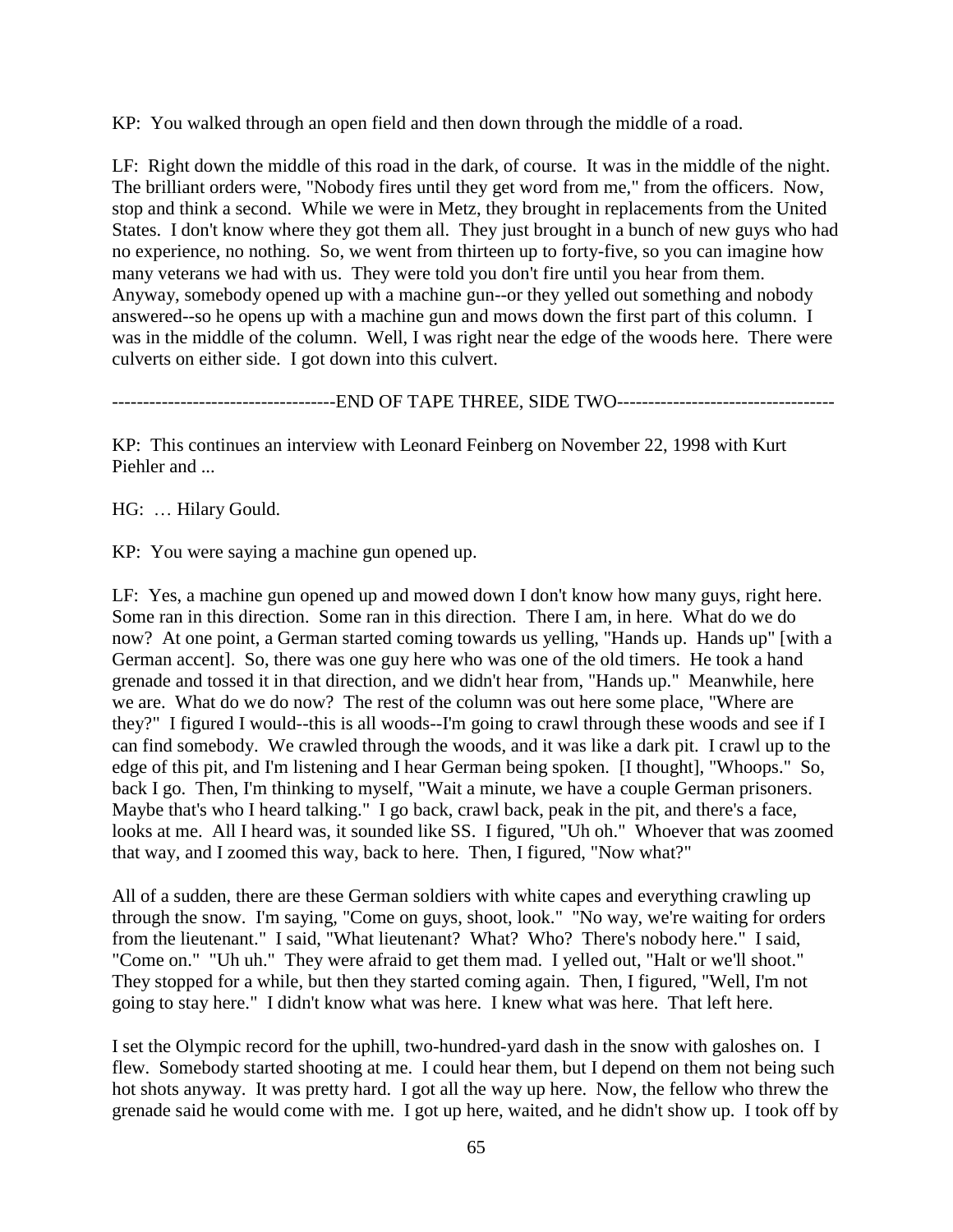myself, "Where the hell do I go?" I had no idea where our lines were. See, when I was back with A Company, which was back before I was wounded, I always knew everything that was going on. We use to discuss it, where we were heading, what the situation was. With this jerky Captain (Denny?), there was no information, nothing.

[TAPE PAUSED]

LF: I did read a division newspaper one time that he was doing something, so he survived.

KP: He survived, Captain (Denny?).

LF: Carl Sahli didn't. He was killed that night, the one I just told you about. Well, first of all, I threw my mackinaw away. I also threw away the cans of tuna fish that my mother had sent. I got rid of everything, because I wanted to travel light. I started across fields, through woods, just trying to figure out where the hell to go.

It was funny, I saw up ahead. What they have so much in Belgium is that they planted so the trees are in rectangles and stuff like that. It's not just around here, wherever the tree happens to grow. The fields were cleared. I came across this field and I see these holes. Believe it or not, I crawled up and peaked in the hole to see if there was anybody in them, and I suddenly recognize [that] I'm back to where we had spent the day, where we dug in, those were our holes. I had gotten back to that.

Then, I continued on. [In] this one field, there was a raised knoll where I could look in all directions. I figured I'll watch and see where the artillery is hitting and can see where the guns are firing, and I'll head in that direction because I had no idea [where I was]. Little did I know that this was a pocket on a pocket, so that I was actually going in the wrong direction. In other words, if our lines were here, I was heading towards our lines all the way on the other side of this pocket. I stayed up there, lying there in the snow and watching and trying to figure out where the hell to go. I saw some footprints in the snow. I even went out and made footprints to see which direction these footprints came from, because if you ever walk through the snow, you'll notice your heel hits and then your foot goes down, I discovered. So, [I thought], "Ah ha." These footprints were going the other way, so maybe they were retreating. "Okay, I'll go that way."

This was all big, open fields, and then I got to an area like this, all trees, all trees, bushes here and then trees, trees, trees. I'm coming from along here, coming from my knoll over here, across this big open field, and I start down along here. I see some guys walking over here. I immediately duck into the bushes here. I figure I'm going to wait and see what language is being spoken because I really didn't know where I was. Hopefully, it was going to be English.

I'm lying here, minding my own business all by myself, and [there was] a mortar barrage. One of our mortar barrages comes in all around me. One piece hits me on the back of my leg, and I figured, "To hell with it, I'm not going to stay here." I figured, "I'm not going to go this way. I'll go this way." I crossed, maybe it was fifty, sixty feet across. I don't even know. I got halfway across, and this German yells out something. Now, this may sound funny or whatever. When I left these guys here to run, I heard them all, they threw their guns away and they're yelling,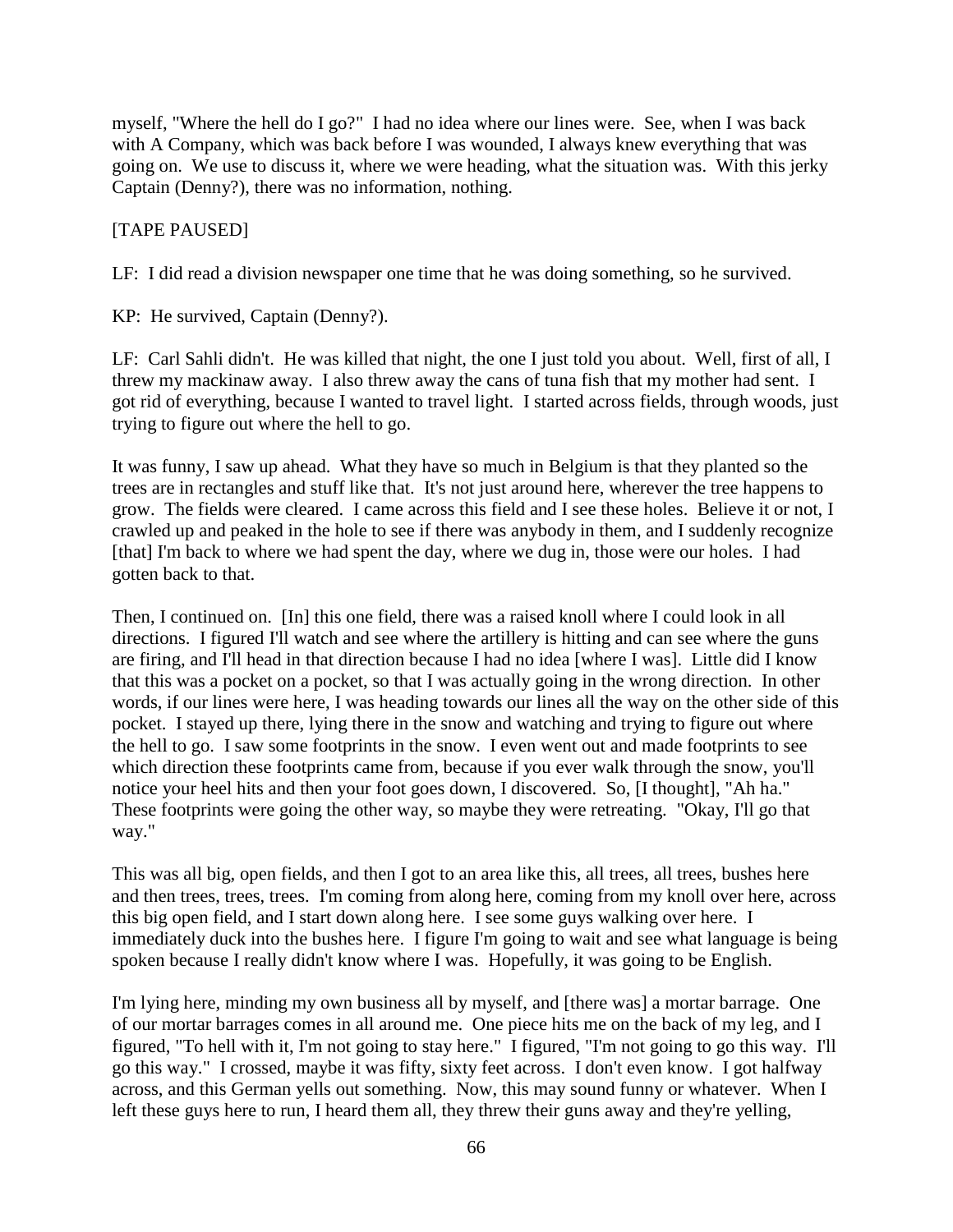"Comrade." That was sort of a common thing. The Germans would yell comrade when they gave up, and these guys are yelling comrade because they're giving up. I couldn't yell comrade. Isn't that crazy?

KP: You could not say it.

LF: I couldn't say it.

KP: Because?

LF: They weren't my comrades. [laughter]

KP: Yes.

LF: It was just one of those things.

KP: Yes.

LF: Of course, a hell of a place to stand on ceremony, but anyway. [laughter] In my best German, I said, "*Ich habe meine hande hoch*." [Editor's Note: This means, "I have my hands held high." Mr. Feinberg makes the sound of a machine gun firing.] One of these--they call them--grease guns, machine pistols that they carried--it must be something like the Uzi that we have today--he fires the damn thing. There I am, standing there. More insistent, I yell at him, "*Ich habe meine hande hoch*." [Editor's Note: Mr. Feinberg makes the sound of a machine gun firing.] Then, in a streak of genius, I remembered the German word for medic. So, I said, "*Ich bin ein sani*." [Editor's Note: In this context, *sani* is an abbreviation for *sanitater*, meaning a health care worker.] "Oh, sani, kommen Sie hier." [Editor's Note: This means, "Oh, *sani*, come here."] That son of a bitch is sitting there with a machine gun and all this stuff. He takes me. I started telling him immediately [that] we didn't keep the German medics and he shouldn't capture me and all this business, talking deaf ears. He takes me around here. Over here is one machinegun nest, another machine-gun nest. This was their secondary line of defense. Evidently, this is the direction I should've gone. I was on this end.

KP: The salient.

LF: This bulge really.

KP: Yes.

LF: This was a bulge on a bulge. In other words, there was a bulge that went this way, and this was a bulge that went that way. I was going in the wrong direction.

KP: You had no way of knowing that.

LF: Of course.

KP: Of course not, yes.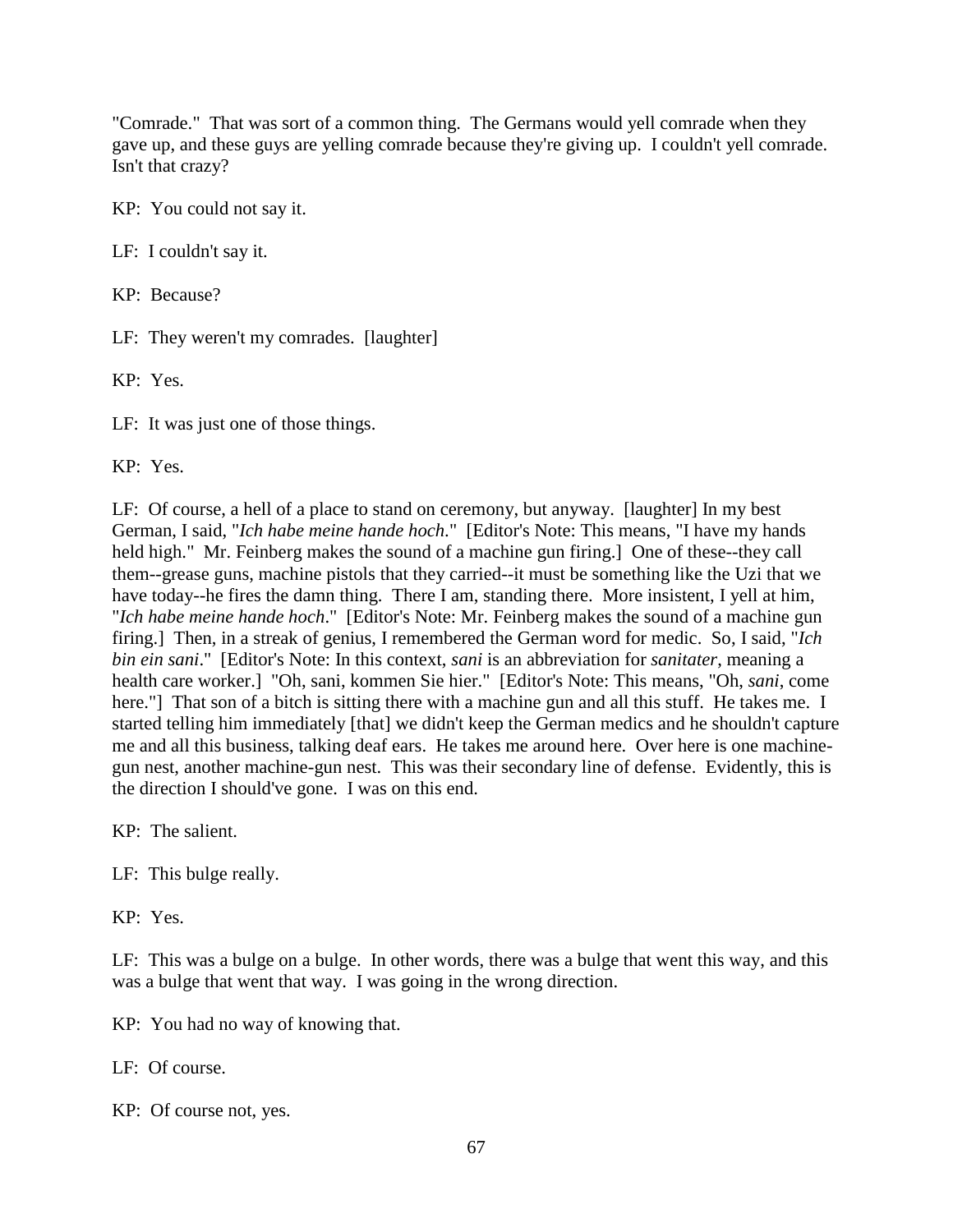LF: My damn road map wasn't working. Then, he brings me over here and [there are] a couple other Germans there. They bring in a couple GIs that they captured someplace. It was funny. He said, "Do you know what time it is?" or something to that effect. I don't know if his English was good. These other guys, they go like this to see what time it is. [laughter] "Oh, thank you very much," and they take their watches.

KP: Did they search people?

LF: Not at that point. I got searched lots of times, but my watch was in my pocket.

KP: They did not take it.

LF: They asked me the time, [I] don't have it. [I said], "Sorry, don't have a watch." It was funny, they started taking us across some fields into this next little town. I think it was (Putilange) or something like that was the town. They take me down to a cellar where the German doctor was. After all, I'm a medic, where else, they take me to the German aid station. We have a nice conversation until he starts telling me that Jews started the war and that kind of cute stuff.

KP: I am curious, did your dog tags have your religion?

LF: It had "H" on it. [Editor's Note: During World War II, the dog tag of an American service person indicated one of three religions, "H" for Judaism (Hebrew), "P" for Protestant, or "C" for Catholic.]

KP: They had "H" on it.

LF: Sure.

KP: You were not concerned that it had "H" on it before.

LF: Never, no. This is the honest truth, because I'll tell you some other stories later. I never would give them the satisfaction of denying. I just wouldn't do that. Anyway, he was very nice. The one thing I remember though, we got in this cellar and a German officer comes in and they did the, "Sieg Heil" [Nazi salute]. It was the first time I saw somebody really doing that for real. I'm looking and [I think], "Here we are, in the movies again."

Anyway, they took me to another cellar, and there I was on a pile of potatoes that were down in the cellar. That's where I was sitting. There were a couple other GIs down there. So, I'm busy-- I took everything out of my pockets, anything that had any identification of my family or anything and I hid them under the potatoes. I got all my letters and everything like that, because I would carry them with me. As I got letters, I'd stick them in my pocket.

In fact, just a little aside, when I got wounded that first time and I got to a hospital, of course, at that point, I had been working on a bunch of guys and I had blood all over my shirts and stuff, so they gave me a new uniform. My sister was in sixth grade at the time, and she sent me a copy of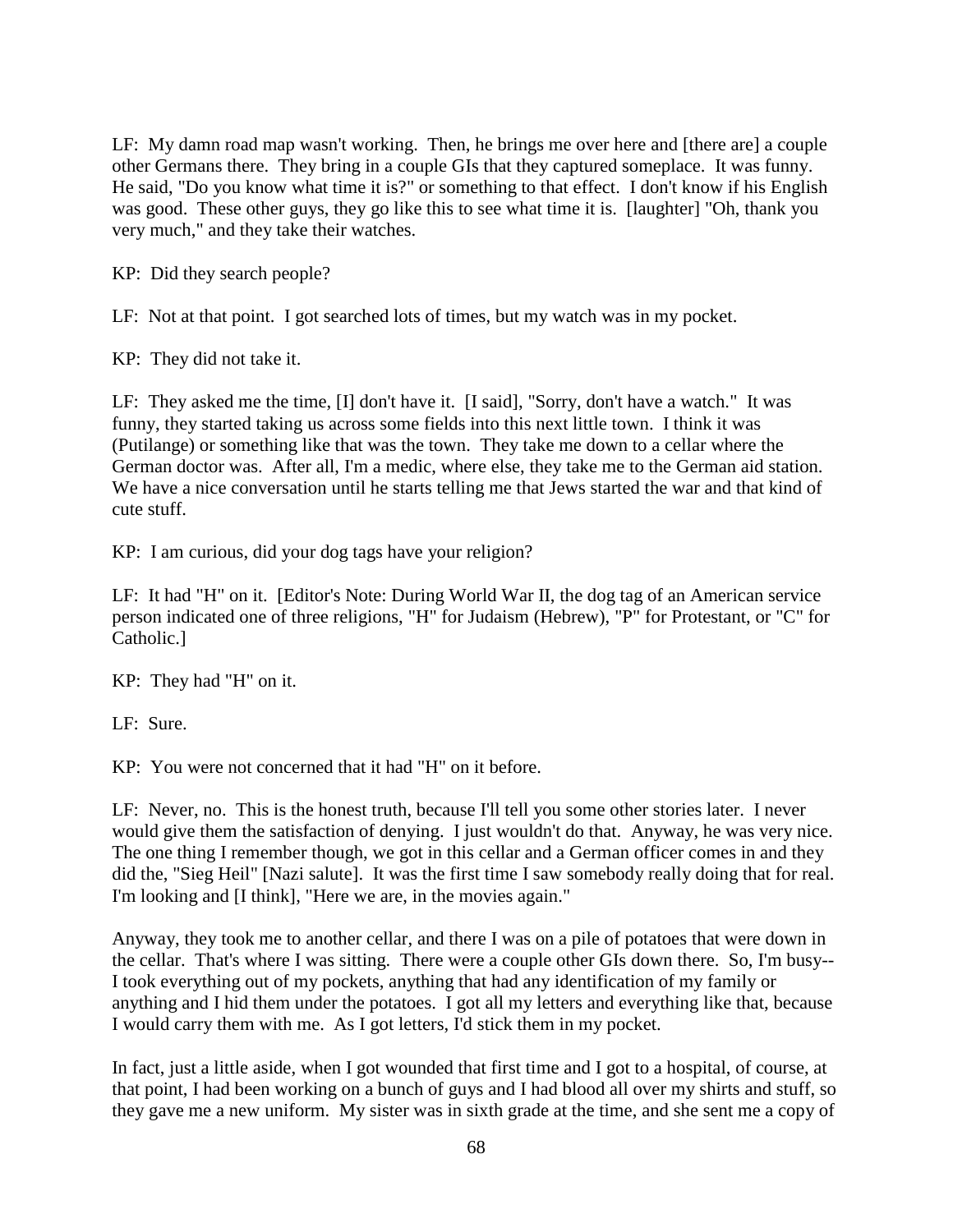the sixth grade newspaper or magazine that they had made. I had that folded up in my pocket, and I took it out of my pocket. A piece of shrapnel fell out. That evidently must have stopped it.

KP: That sixth grade paper.

LF: That sixth grade magazine. I'm sitting down there, and this is also where they were handing out these big bandoliers of machine-gun ammunition in these long strips, I guess the kind that really went into the tank type of things. These guys would come in and put several of them around their neck and go out. Then, this guy comes in--and I told you there were other GIs there--but always me that they pick on. He comes over to me, "What division are you from?" I figured, "Oh, this guy doesn't know too much English." I started in very fast, almost double talk, "All right, you're a nice guy, I'd like to help and all that, but I'm sorry. I can only give name, rank and serial number and next of kin." He looks at me, turns around, and walks out, disgusted because he couldn't understand one word I said.

Then, that night, they had a GI truck that they were loading us into. This truck also was full of kitchen, their mess equipment, big pots and all that stuff, and that was in the front of the truck. Then, we got on to the truck, I forget, maybe a half a dozen of us, including one guy who was wounded, and off we take. What we were doing was driving right up the middle of this bulge, and this truck was making all kinds of noise, because not only is this kitchen equipment banging- -and of course the truck was making noise--and our artillery is somewhere off to our right firing and landing all over the place. These guys are acting like they don't even notice it. I swear to you, if I didn't get ulcers that night, because here we are standing in the back of this truck, it was all open, and the goddamn artillery is hitting here and here and our artillery was pretty fierce. It may not have been as noisy and all that kind of stuff like the German propaganda type, but it was fierce.

Then what happens we come across, there was a truck stuck going the other way, so they have to stop and help him and pushing and all that. Somehow, we continued on and left this area, and pretty soon it became daylight. I was wondering what we were standing on because it was soft underneath. Believe it or not, the whole bottom of the truck was lined with dead Germans. That's what we were standing on, on this little journey.

Well, they got to a place where there was a little tavern alongside the road, and they decided to leave us there with the wounded. Oh, it was another medic and I, that we would stay there with this wounded guy, and there was a German MP [military police] because this was a main road. God, was it filled with trucks and troops and everything going by. That's when I said that the German secret weapon was the tow rope, because they had so many problems. Each truck that would come by would be towing three other things behind it. How the hell they managed that whole bulge and that whole attack with what they had, it's amazing.

KP: You could tell that equipment-wise they had shortages.

LF: Yes, they were suffering, of course. We had trucks for everything and tanks for everything. That didn't stop them. For instance, when we would move up, you'd have a whole company moving up or a whole battalion would move up. Here, you'd see ten guys walk by, and pretty soon, another dozen guys would come walking by, all heading in the same direction. Whether they were all from the same outfit, who knew.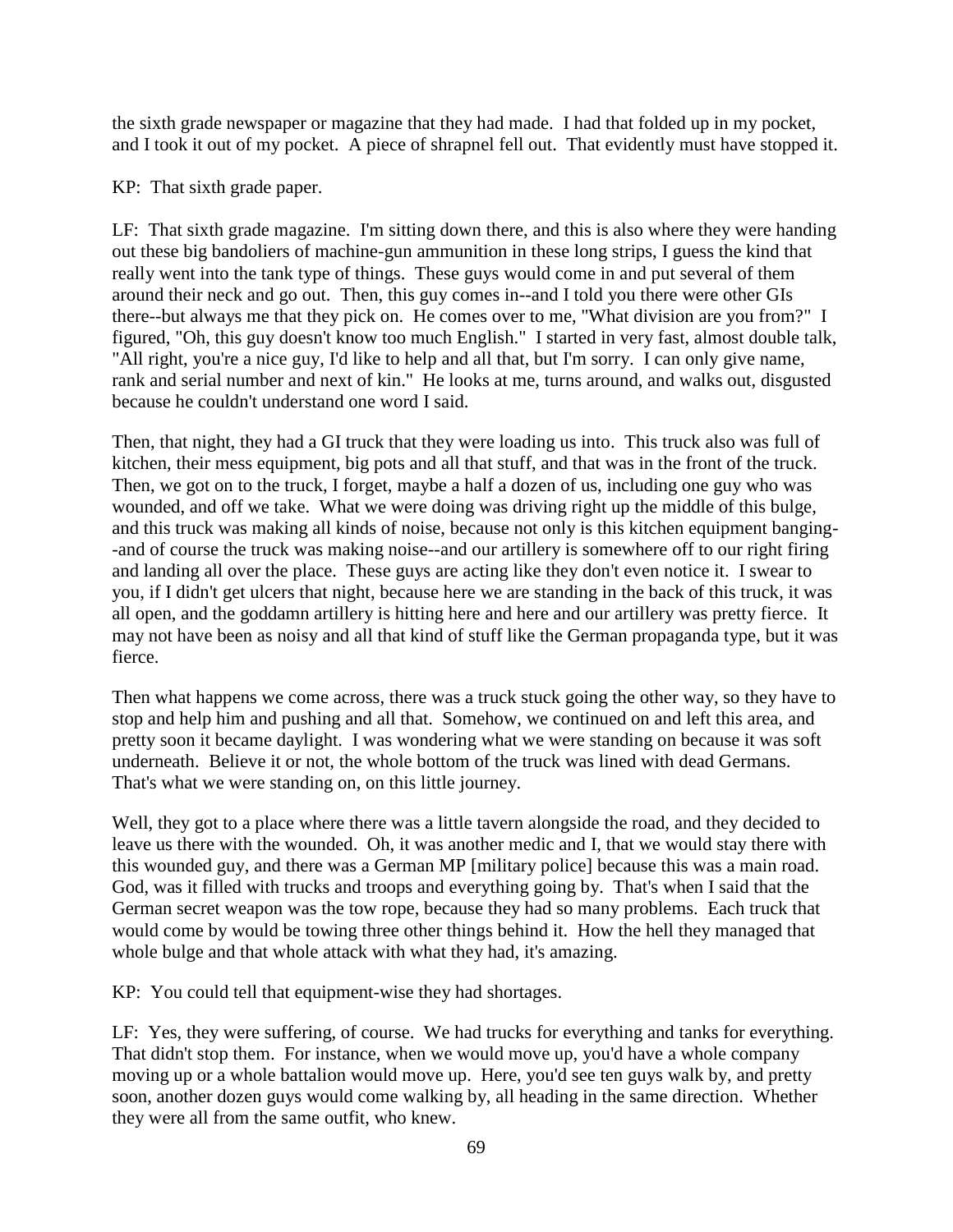They put us in there, and they told the MP to stop an ambulance when it came by. Sure enough, an ambulance did come by with a couple real jokers in it. They put us into the ambulance with the wounded guy, and they're now trying to find their way to--I'm trying to remember the name of the town--but they didn't know how to get there. I think we went through the Siegfried Line a couple times, because they were trying to find their way, with those big dragon's teeth and all that. We went through that a couple times, stopped at some farm I guess to visit some girl or something. There was a tank parked under the trees nearby. They went in there for a while. [Editor's Note: The Siegfried Line was a series of defensive fortifications built by Germany along its borders with the Netherlands, Belgium, Luxembourg and France.]

They finally got us to a hospital. It was a German Army hospital. It was probably a hospital beforehand that they had taken over and left us off. It turned out that in the attic, it was a big open attic, there were about 150 GIs. This was being used was would be called a *Zusammenlager* [assembly point or transit camp], in other words, guys captured here, guys captured there, bring them all to a central point, about 150. Meanwhile, they asked me if I would mind working in their operating room. I said, "Sure." For a week, I worked with some really sharp German doctors. I was really impressed with them.

KP: That is a unique role to have as a prisoner. In a sense, you were being treated as just part of the staff. You are a prisoner, but you were working with someone.

LF: Yes, that's right, right. They knew there's no place to escape to around there.

KP: Yes, yes.

LF: Because in those hills and snow and mountains and stuff. I remember one place I was at, a guy did escape and he came back. He just couldn't get any place. It was just impossible.

HG: Was anybody else treated well by the Germans?

LF: [What]?

HG: The rest of the American troops, were they also treated well by the Germans?

LF: As a matter of fact, there was one of the GIs that got appendicitis, everything stopped, and they used real sterile technique because they didn't have much. The bandages were paper. They had paper bandages that they used. When somebody needed a transfusion, they took one of their technicians and laid him down here, and they just pumped it right through into the guy who needed it.

KP: It is interesting too because you had been trained as a surgeon's aid, a surgeon's tech.

LF: Yes.

KP: It seems like you were not using your full training until you were captured, until you were in the operating room.

LF: Well, yes, I was pretty damned good at first aid.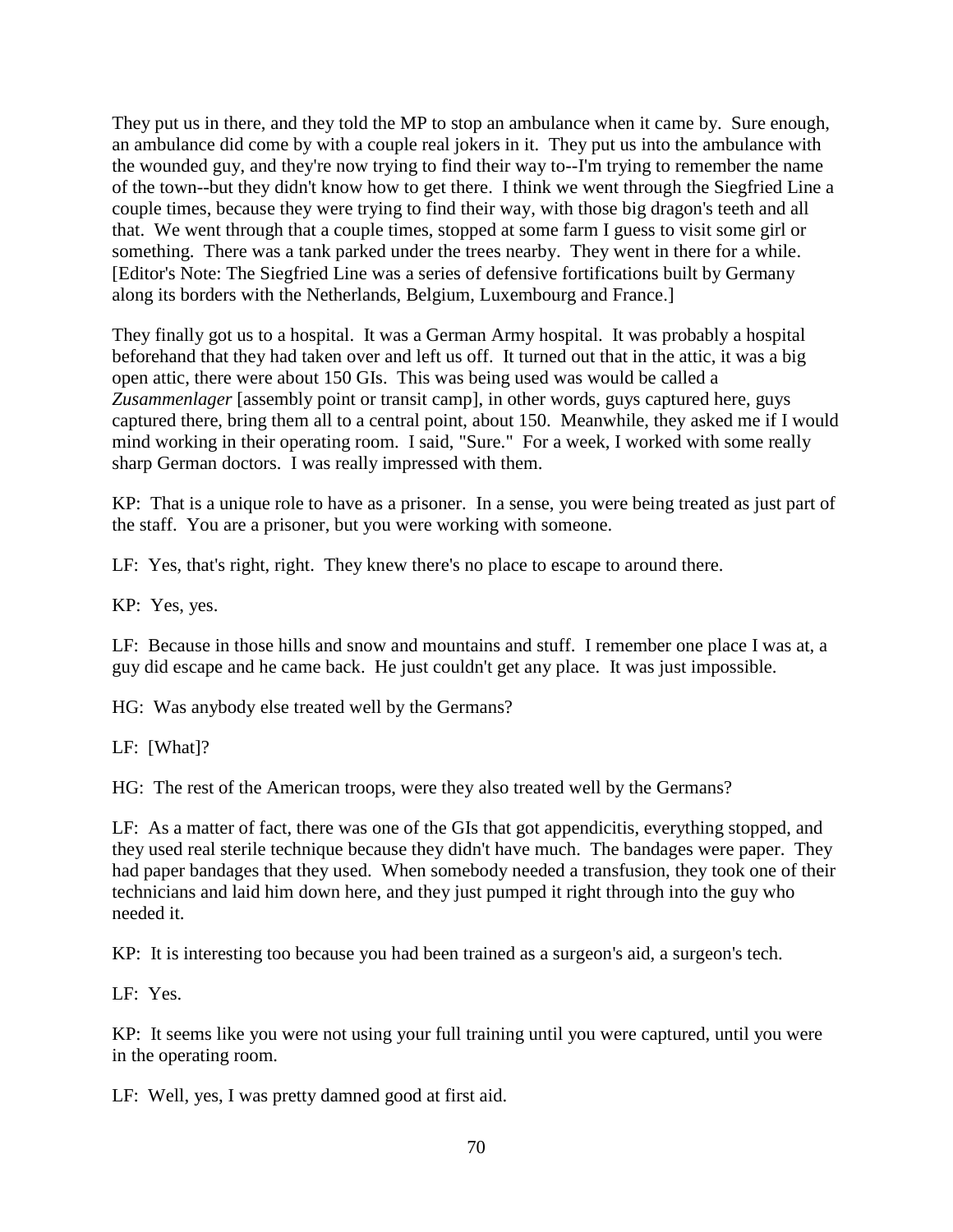KP: Yes.

LF: If you want to call it first aid, but this is first aid like not cuts and bruises.

KP: Yes.

LF: Broken legs, missing legs, kinds of sucking wounds, name it, but you're right, yes.

KP: Here you were actually doing one of the things you had been trained to do.

LF: Well, they said the whole objective was to get really good medics trained in an infantry outfit, as opposed to somebody that didn't know too much. Yes, I guess I was there a week. My reward used to be that they gave me oatmeal with raisins in it, but, listen, they didn't have that much either. They were just trying to be nice, because from then on eating was not exactly a great thing. I lost forty pounds in three months to give you an idea of how well I ate.

I was there for a week. Then, they took us out of there and moved us--I guess we must have marched to the next stop--another *Zusammenlager* [assembly point or transit camp], but it was an old factory in a town called Gerolstein. Now, can you imagine a name like that? That's like something out of a Frankenstein movie. Gerolstein up in the mountains there, it was horrible. It was a factory. It had been a factory, I guess, and [there were] two floors. The medics they kept separately because they needed us because there were so many guys with dysentery and wounded. It was terrible, and we had nothing to work with. Every morning, everybody had to get out of the place and line up outside while they picked work details. They were moving parts of barracks up into the mountains and these guys had to carry these pieces of barrack up into the mountains.

Fortunately, the medics, they didn't [have to work], except one morning, I think maybe, for ethnic reasons, they decided I should help with something. They put me to work because there was a railroad yard there. It was constantly getting bombed. They wanted us to repair the railroad tracks, lay new track, believe it or not. Well, I decided it was too cold. I said to the guard, "I've got to start a fire, so that we can warm up." It was okay with him, and I made a fire. Every guy was taking turns coming to the fire. Then, the big overseer of the railroad yard, who hated us naturally, came along and put out the fire because he was really mad at us. I said, "Then I am certainly not going to work." [laughter] I just stood where the fire had been because the ground was still warm. I still kind of froze a toe, which hurt for about a year or so, and then it went away. It really did hurt after that. There was a sergeant there that when you came, an American sergeant named Eisenhower of all things.

KP: That is a name you would not forget. [laughter]

LF: Yes. What he would do, when you got there, he'd say, "Does anyone have any rings or watches to trade for bread?" He was obviously sharing it with the Germans, but that bastard. The way that the rationing of the bread was--and this was any place I was at--it was always how many men to a loaf of bread. For instance, in the great place I was at, it was five men to a loaf of bread. This was at least six men to a loaf of bread, and I think he was getting the extra breads to work with, to use for barter.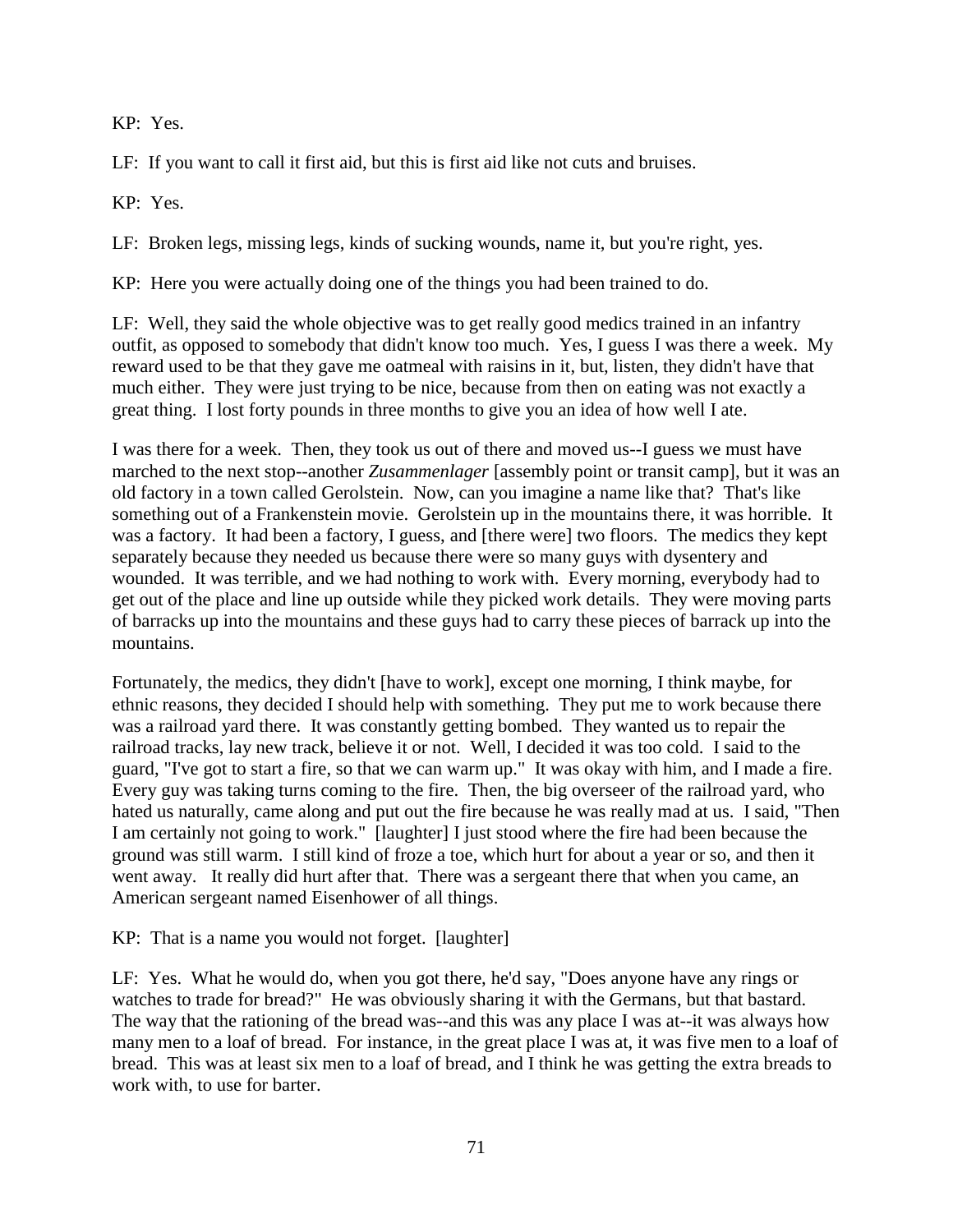There was a German doctor there, but we had to carry anybody who was sick or whatever to him, and if there was an air raid, anywhere in the area, if you could hear any air raid or bombing or planes, he immediately ceased office hours. I swear to you I would go down and argue and fight with him because I said, "We need something. These guys have dysentery. We need some kind of medicine." He finally did. They didn't have much anyway.

Another funny story, the water there was completely polluted. I was fortunate because being a medic, I carried a lot of halazone tablets, which are water purification tablets, to make sure that everybody had some. I had a lot of them when I was captured. I would only use those if I drank any water to kill anything, but not everybody had them. Many guys were getting dysentery from the water around there.

About a year ago, I'm walking through an ACME market. I don't know if they have ACME around here. I see a display with bottled water, and I did a double take, from Gerolstein. I have a bottle. I bought a bottle to keep. [laughter] I couldn't believe the water from Gerolstein [was being sold as drinking water].

KP: You remembered it as polluted.

LF: [laughter] Of course.

KP: Did you get any Red Cross packages?

LF: Much later. Not there. Well, first, these were *Zusammenlagers* [assembly point or transit camp]. Don't forget, these weren't real prison camps.

KP: Real camps.

LF: From there, from Gerolstein, they took us by train. They put us in a train. Now, I had to sneak out of there. I wanted to get back because I wanted to get registered so that my family would know. In fact, it ended up the whole time I was there, where I was just missing in action, and you can imagine what that did to them.

HG: How long was it that they were not sure where you were?

LF: From January until April, until they got the first word from me.

KP: They must have been very worried.

LF: That's putting it mildly.

KP: Yes.

LF: I don't know if my mother ever really [got over it]. It had an effect on her, I'm sure. My father was ready to join something, like the Merchant Marine or anything, so he could go over there and look. Of course, my mother got so damned mad at them, some of her friends from her card playing and stuff like that, "Oh, you'd be better off if they found his body already." Then, of course, the other theory was that I was out hiding with some girl, knowing me. [laughter] No, it was hell on them, and all I wanted to do was get back so I could get registered.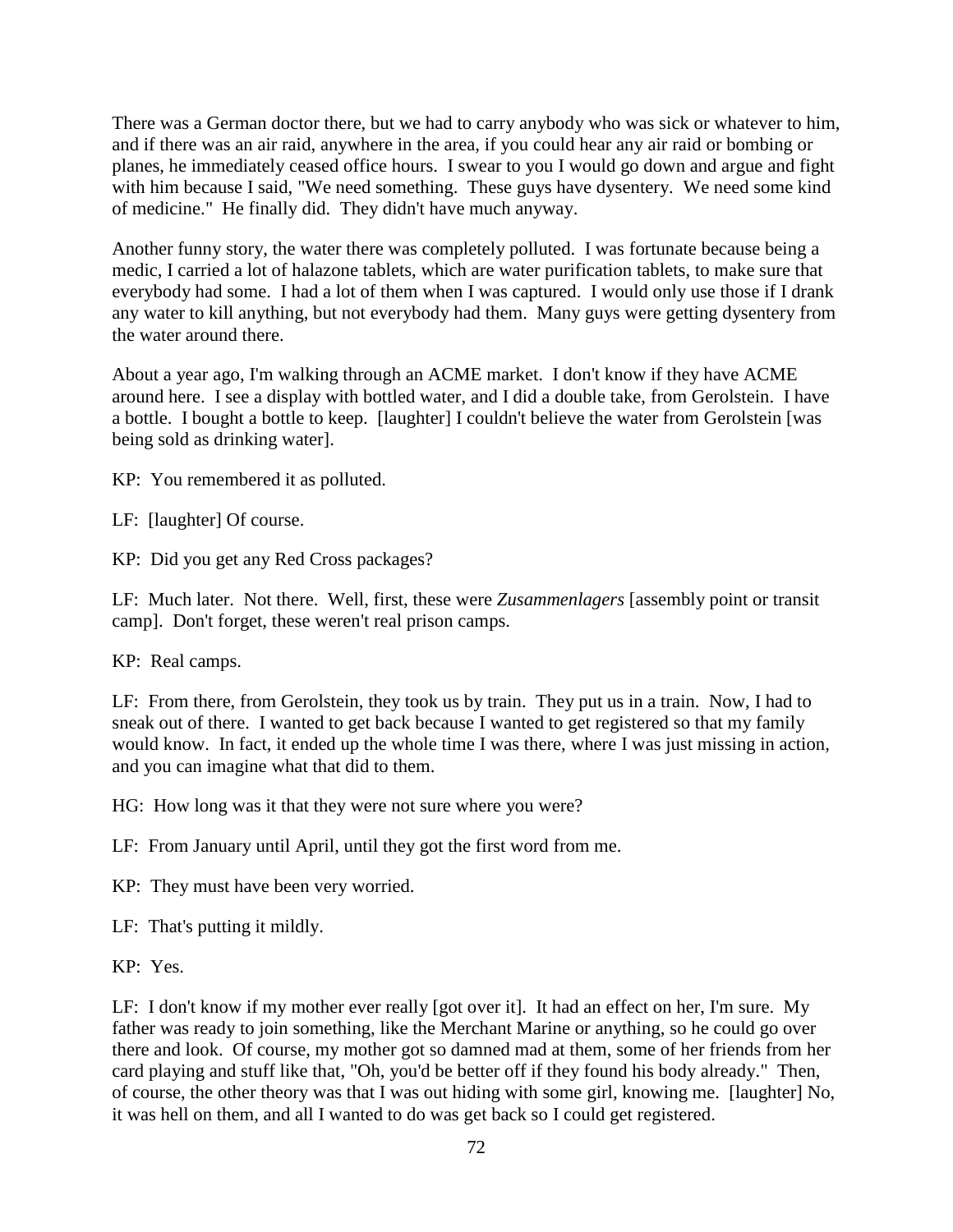What happened was, at Gerolstein, they wouldn't let the medics go or not all of them. They kept them all. For some reason, there was a shipment going out, and this one guy didn't want to go. I have no idea why. I didn't care. What I did was I took my red cross helmet and put it under my coat, took off my arm bands, took his name and left with that shipment to go to the next place. That was nifty.

HG: I have a little time, please continue.

LF: Anyway, they put us on; there were three cars, fifty men to a car. These are the small German or European boxcars, and they could only move at night because they'd take the engine away during the day because that was a great target. This one day, we were stuck in the middle of no place. Our planes were over every day. No matter where I was, the planes were over[head], once we got out of the Bulge area, [where], of course, there was that problem because of the weather getting planes through and stuff like that. Every day, they were over, observation planes, like the P-51s would come over. The [P]-47s were the ones that usually did the work. They would come and strafe. Sure enough, they got us out of the boxcar. We went up onto the road, and these planes came out and started strafing. We stood our ground and waved to them, and they got the idea and stopped. [Editor's Note: The North American P-51 Mustang was a long-range fighter aircraft. It was used in service from 1942 to 1968. The Republic P-47 Thunderbolt was a fighter aircraft in service from 1942 to 1953.]

They decided that they were going to just march the guys on instead of trying to wait for the train to go. There was one or two GIs that died, and their bodies were there. They tied them on the outside of the boxcar, and it was very cold of course. There was this one guard, he wanted us--I think there [was] another medic and I, I guess--he wanted us to stay and they were going to bring a cart from the nearby town. The rest of the guys went on, and we waited. They brought a horse and wagon-type thing. We put the bodies on, went into the town, and then we started to head in the same direction as the other guys were. What he did was every farmhouse we passed, he'd go in and tell the farmers--usually the wives were there--that we were captured while treating German wounded, and he'd get some food. We'd go in, sit down, they'd give us some food. We went from farmhouse to farmhouse.

KP: You were getting fed.

LF: Yes.

KP: Which is very nice to do really.

LF: Very nice. He was a riot. What happened was it came nightfall, the other guys had continued on. I found out that they went all the way through, got to Flamersheim, which is where they were headed, which is a little town, stayed overnight and then moved on. We took two days to get there. By the time we get there, these guys were gone, and they kept us there. I was in Flamersheim for five weeks in a beer hall in this little town on the Cologne Plain.

KP: You say you were in a beer hall.

LF: Well, it had been a beer hall, but now there just straw and 150 of us or so there and they were using us for work details. What happened was when we came down out of the mountains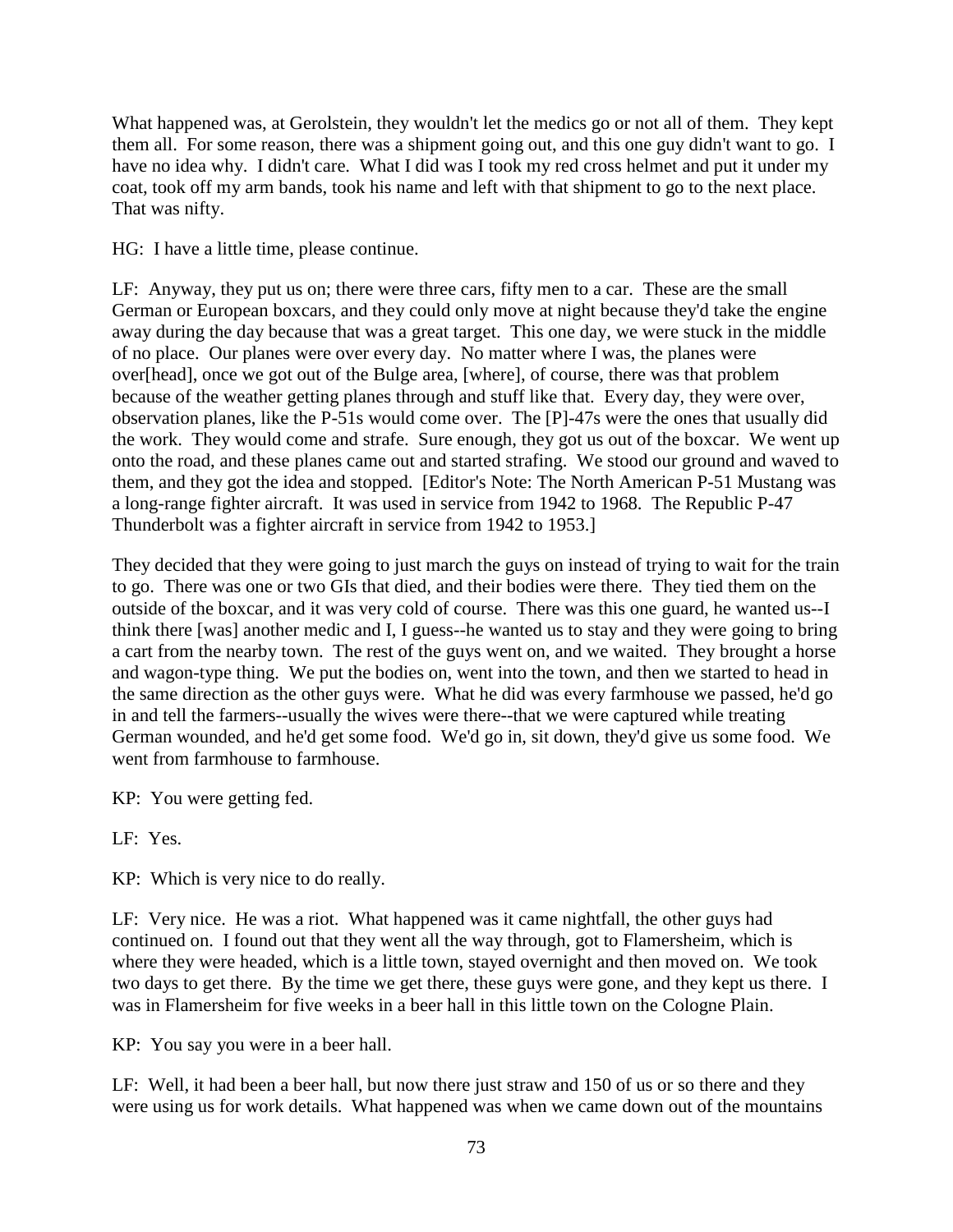that are on the German-Belgian border, down onto the Cologne Plain, boy, the weather was so different. It wasn't as cold. My throat almost closed up. I had a terrible sore throat or even worse than that, and I still have my thermometer with me. When we got to Flamersheim, they would come in, try to get guys to go out on these work details, and nobody wanted to go. They would come in and yell and do everything, even shot off guns, putting holes in the roof. Naturally, they'd come to me, for obvious reasons. I was always number one on their hit parade, and I had shown that I'm running a fever. That worked for a while.

One day, there was one guard who was a real bastard. He spoke perfect English. He had gone to school in England some point along the way, and he was really rotten, of all the guards. He took my thermometer away and forced me out to go to work. That was the best thing he could've done for me. Turned out, what were we doing, they took us into this next town--it was a railroad siding--unloading boxcars. Well, I'm reading the boxes, and it's food, canned sardines and cheeses and all this stuff. In the dark, I am going into these boxes and taking stuff out and giving stuff to the other guys, and I figure, "This working is great." Don't forget, it's pitch dark, because everything had to be done at night because of the blackout. Before you know it, there were about maybe four or five other guys, we form a corporation that whoever goes out to work will bring stuff back and share it because we figured we can't all go to work. There I am, every morning volunteering. Beforehand, they couldn't get anybody to go to work. All of a sudden, there I am, first in line, going out to work.

Pretty soon, the word got out. Guys started lining up. Everybody wanted to go to work. The guards loved it because they didn't have to force anybody to go. [laughter] Everybody's volunteering to go to work. I got to be so good at stealing from the Germans that some guy got mad at me and said I couldn't have been honest in civilian life. I did all kinds of crazy [things]. It depended on where we were working. They'd take us to different little towns around and stuff.

What happened one time, they took us to this town where we worked in a dairy. Well, the other guys were working, and what was the job at the dairy? There was a big saw there, and they were cutting up wood. Then, the wood was taken to the bakery and baked, and somehow they used it in the German cars. I'm not sure how that worked, but that's what they did.

How many guys can be cutting up wood? So, I started wandering around, looking over the dairy. There's nobody in there. I found where they had the milk, so I helped myself. I went down into the basement. I found out where they had the, it was like, pot cheese. That looked great, so I took that. I found some paper, wrapped it up, put it under my shirt.

It was funny, there were some Poles that were working there, like indentured servants. They had a place up in the attic of the dairy. That's where they lived, like they took us up there to see it. They had it decorated nicely and everything. When the guys were working outside, all of a sudden, a window opened, and a whole big can of milk was pushed out the window for everyone to share. That was a good deal. Everybody shared the milk.

On another visit to the same town, this time we're working at the bakery, where they were baking not only bread but the wood. They had some ashes, whatever it was, a whole wheelbarrow full, and they assigned these other two fellows and I to just take it over and dump it in a bomb crater. As we left the bakery, I said, "I know where there's some bomb craters down by the dairy," which was all the way at the other end of town. We had a wheelbarrow and we just went down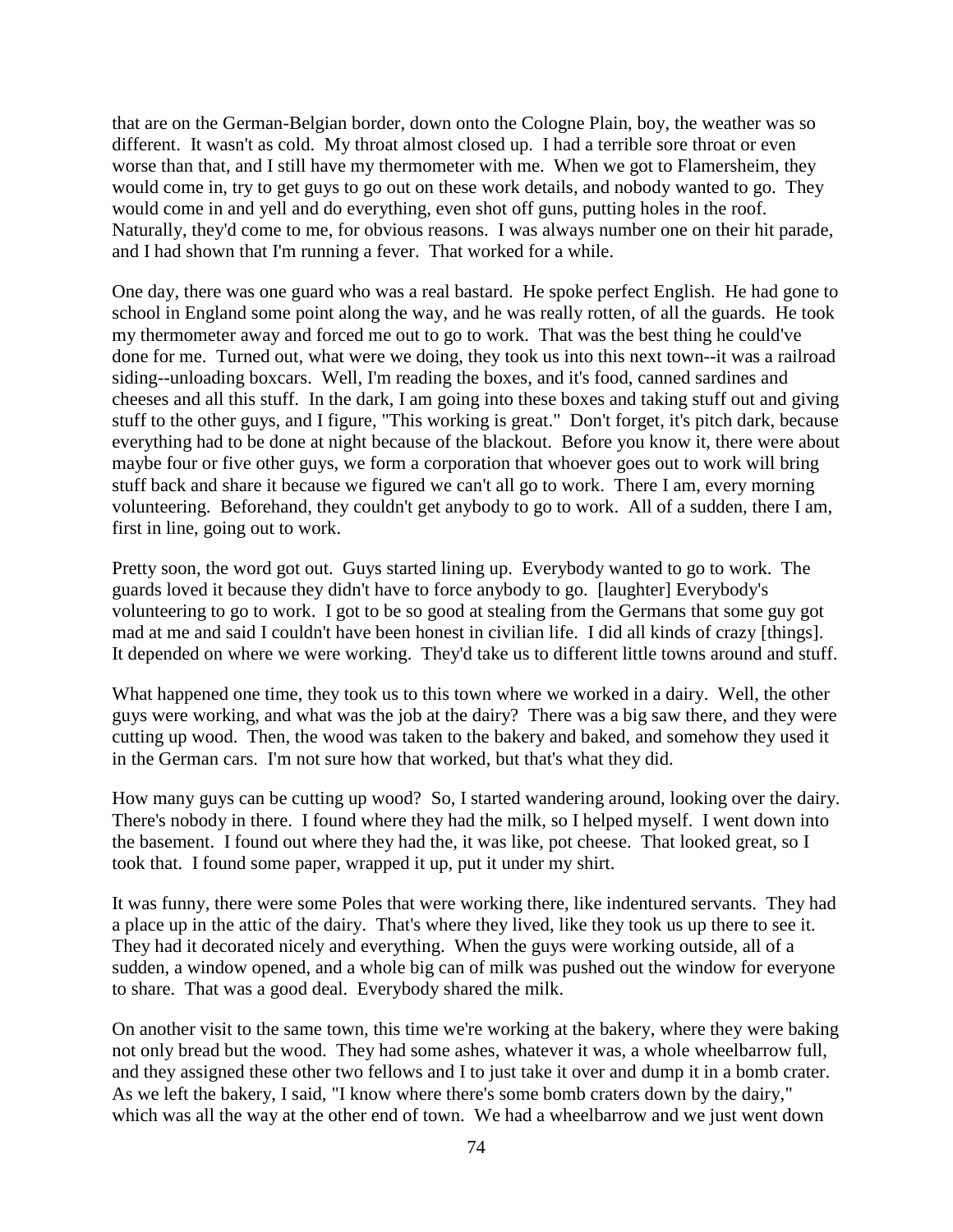there. I let these two guys go dump it. It was a railroad station there. I went into the dairy, found a bottle, filled it with milk, made a package of cheese and put it under, this potted cheese, and gave stuff to these guys and went back to the bakery.

Well, we're waiting around. Everything was finished, and the guards don't come to take us back. There was a little central area where the truck dropped us off and was to pick us up again. It was like a little courtyard. There must've been a dozen of us. I said, "Come on, guys, we'll go back to that place. We don't need the guard." We go walking back through the town, to this thing.

Well, the big [commander] sees this, gets a hold of our guard, and something they were very good at was chewing out. This guy must've been chewed all the way because they let us go all by ourselves, just marched right through the town. By the time our guard gets to us, he is really in fine fettle. Of course, who is he yelling at? Me. Because being Jewish, I was a good one that, every damned thing, they always loved to do that. Well, he starts yelling at me, and I'm saying to him in English, of course, "That's no way to talk to anybody" and all that sort of stuff and very calmly. One of the other guys says, "You'd better cut it out because he is mad." He was turning red. He goes over--I think my coat was nearby--he checks my coat, and there's a bottle of milk. He could've been the first German in orbit. Oh, did he get mad. He really screamed at me. Anyway, guess what my punishment was the next day, he decided. I wasn't allowed to go to work. [laughter] I swear to God, that was my punishment. I wasn't allowed to go to work.

There I was hanging around the beer hall during the day with nothing to do. At this point, I hadn't shaved in six or seven weeks. I looked like something out of the Bible. I decided this would be a good opportunity; I shaved. I took off my arm bands. I took off my red cross helmet. There's a helmet and a helmet liner, so I took the helmet part off, put it where my straw was where I live. The next day, I'm in line, and off I go to work.

There was one elderly guard who was, we got to be friends. We used to walk along, like if we walking to the next town, we'd walk along and talk. He was very grandfatherly. I'm walking along, and I said, "What's the matter? Don't you know me?" He absolutely didn't recognize me, of course. They never bothered me again, and that's how I continued stealing food.

## [TAPE PAUSED]

- LF: We have a great relationship.
- KP: You do not really tell your wife.

LF: Not about this, no.

KP: Yes.

LF: In fact, I even hesitate, because, at one point, she thought I was telling these stories too much when we were out with friends. That's funny, for many, many years, I never [talked about the war].

KP: You did not talk about the war.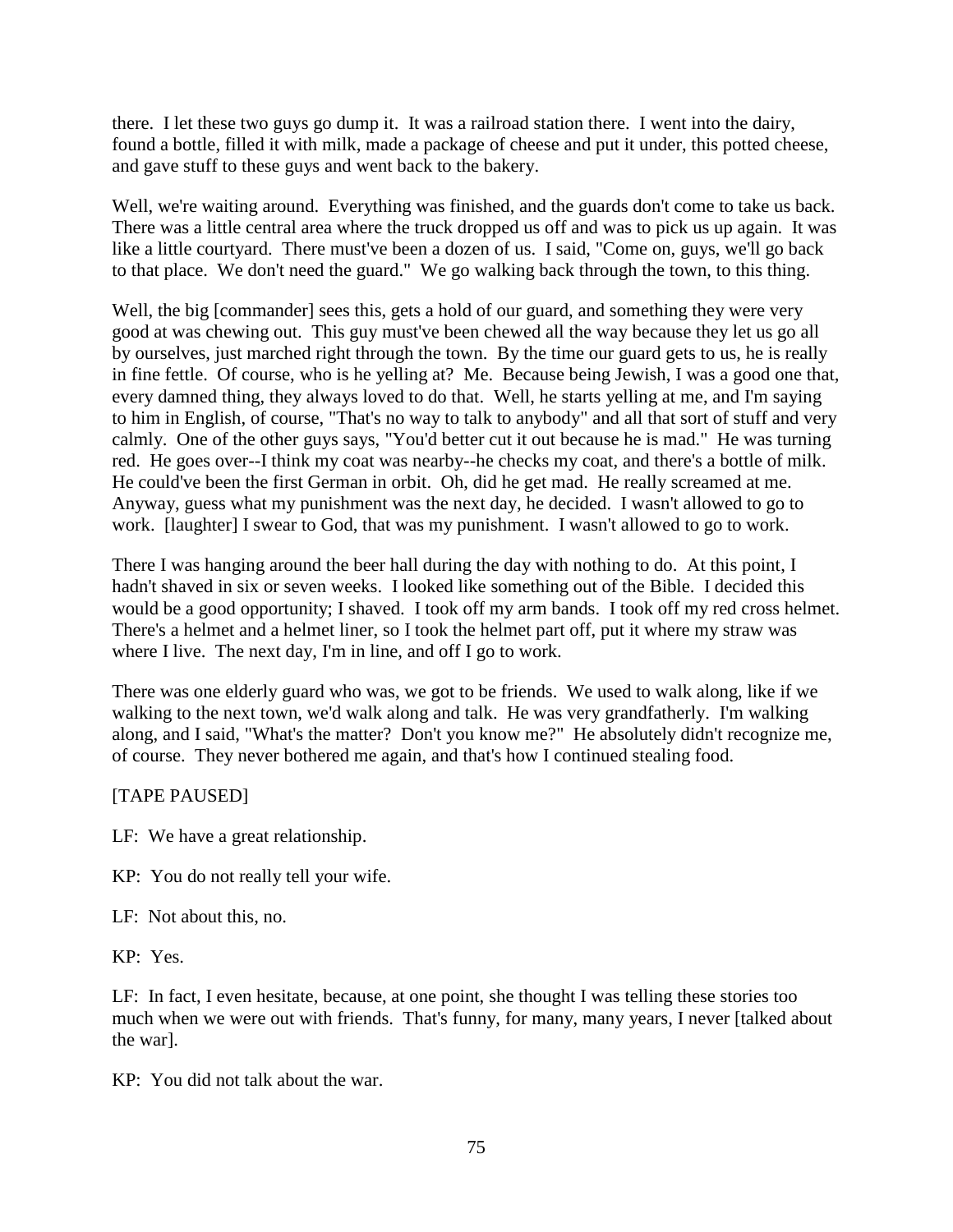LF: Nothing psychological. I didn't. Just in later years, when you suddenly realize that that's the big adventure of your life.

KP: I have interviewed several prisoners of war, and many of them had much harsher experiences than you. I specifically asked them what happened to Jewish POWs, and they said they were often treated very harshly.

LF: Well, there were instances, and one thing that I know about, but I didn't get to that one yet. It didn't involve me but something that I was told. See, there was another fellow at Flamersheim.

-----------------------------------END OF TAPE FOUR, SIDE ONE---------------------------------------

KP: You were saying there was an incident with a German Jew.

LF: At this place, the beer hall. He was so afraid that they would learn that he would never let them know that he understood German or could speak German or anything.

KP: Because he was a refugee.

LF: Yes, well, he had grown up in Germany. I don't know how old he was when he left.

KP: When he left, but nonetheless.

LF: He was a German Jew, and so he was concerned. It's just one of those things, I'd never give them the satisfaction. One time, just to be rotten, there was one guard, he gets a knife and he says, in German, but I guess I said I could speak German in those days, he's going to cut off the Jew's nose, but I just stood there. He would've been happy if I had cringed, if I had jumped back, if anything. I didn't move. He was one of the few. The others, some of them were so considerate.

KP: Yes, the one guard gave you food.

LF: There was one guard. He came after we got there, and he looked right out of the movies, the Prussian with the scar, the whole bit. Naturally, I've got to give him a hard time, and the way we'd do that, no matter what he would say, "*Nicht verstehe*." I didn't understand no matter what. If he said, "Come here." "Don't understand." Well, he got so damn angry at me that he took a swing at me one day when we were standing in line, ready to go. He hit my helmet, hurt his hand. [laughter] Somehow, when we're walking along, I guess I started talking to him, and he started telling me all his problems. He had been on the Russian Front, his nerves were shot, that when he got mad at us or did anything like that or yelled at us, he'd go back to his room and really brood about it.

KP: I am struck because the guards were nice to you. They know you are Jewish.

LF: I guess I would never give them the satisfaction.

KP: Yes.

LF: I was treated as an American, that's all.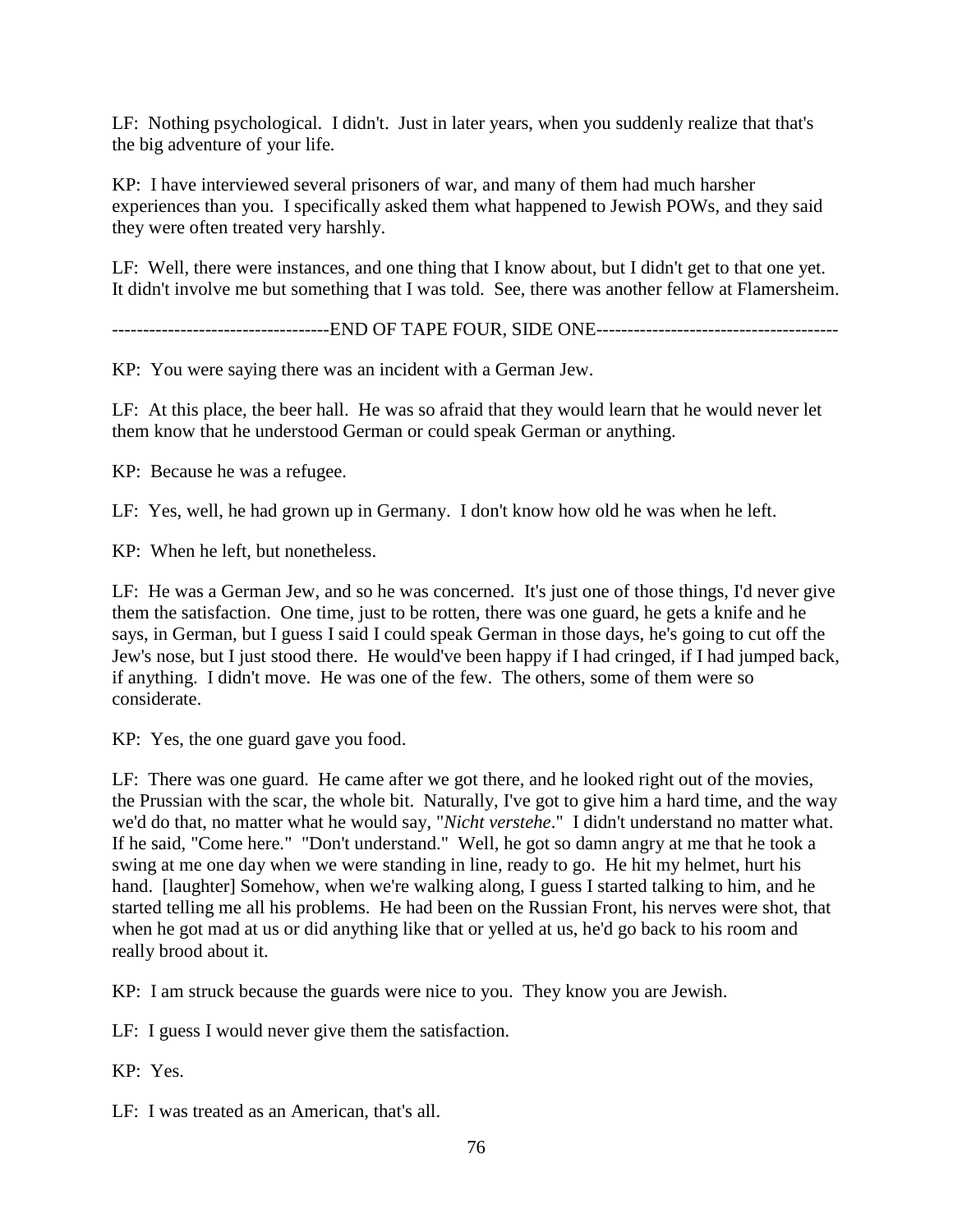KP: Yes.

LF: As I said, there were these couple little instances.

KP: Yes.

LF: But I saw as things like that from my own troops.

KP: Yes.

LF: With this guy, we formed a little corporation. That other corporation I told you about.

KP: Yes.

LF: After about three or four days, when I found out that I was going to work every day and bringing the stuff back to share with them, I dissolved that corporation because these guys weren't going out to work and I was. With him, for instance, this one time, in particular, it was a couple-day affair where they took us to this town and we stayed in a cellar during the day and then we worked at night.

What we were doing, first of all, we were down in the cellar and there were some Russian prisoners nearby doing some loading or unloading. At first, they didn't know who we were, but then they found out that we were Americans. During the day, all of a sudden, one of them comes to the cellar where we were and they were wearing these big coats. He opens his coat. He's got this big cheese that he brought us and we cut it up into pieces and shared it. Now, each of us got a piece of cheese, which I put in my pocket.

Then, that night we worked at a schoolhouse, and this schoolhouse was just a warehouse for them in this little town. What we were doing was emptying the stuff out of the warehouse and putting it into a truck. Well, I've got a deal with our guard. He and I stood on the landing- they're bringing stuff down from the second floor--we stood on this first landing in between the first and second floor. I devised a way to get into their boxes to just take enough out without it looking like it had been disturbed. There was no way that they would know that stuff was missing from the box, a little bit at a time. As each guy came by, we would take some stuff out. The guard was happy as long as he got his share, and everybody got their share. We [were] handing it out, and that went on all night.

Then, what happened, there always has to be somebody who's greedy. There were two guys that took one or two boxes, I forget. They had to go around. It was a schoolhouse. They went around to the back of the school and took all the stuff out of a box, one or two boxes. Well, these meticulous Germans, when we got all finished, the guy in charge starts screaming, "There's a box missing." "Box, box, we don't know." Well, these two guys that went around the school, got the box, and they bring it and they hand it to him. Well, it's empty. Here's this empty box. Then, he really screamed. Here we are, we're all standing outside the school in the dark, because it's nighttime. These guys are all throwing the stuff out of their pockets onto the ground, because they figure they're going to get searched and they don't want to be found with all this stuff. I didn't throw a thing away.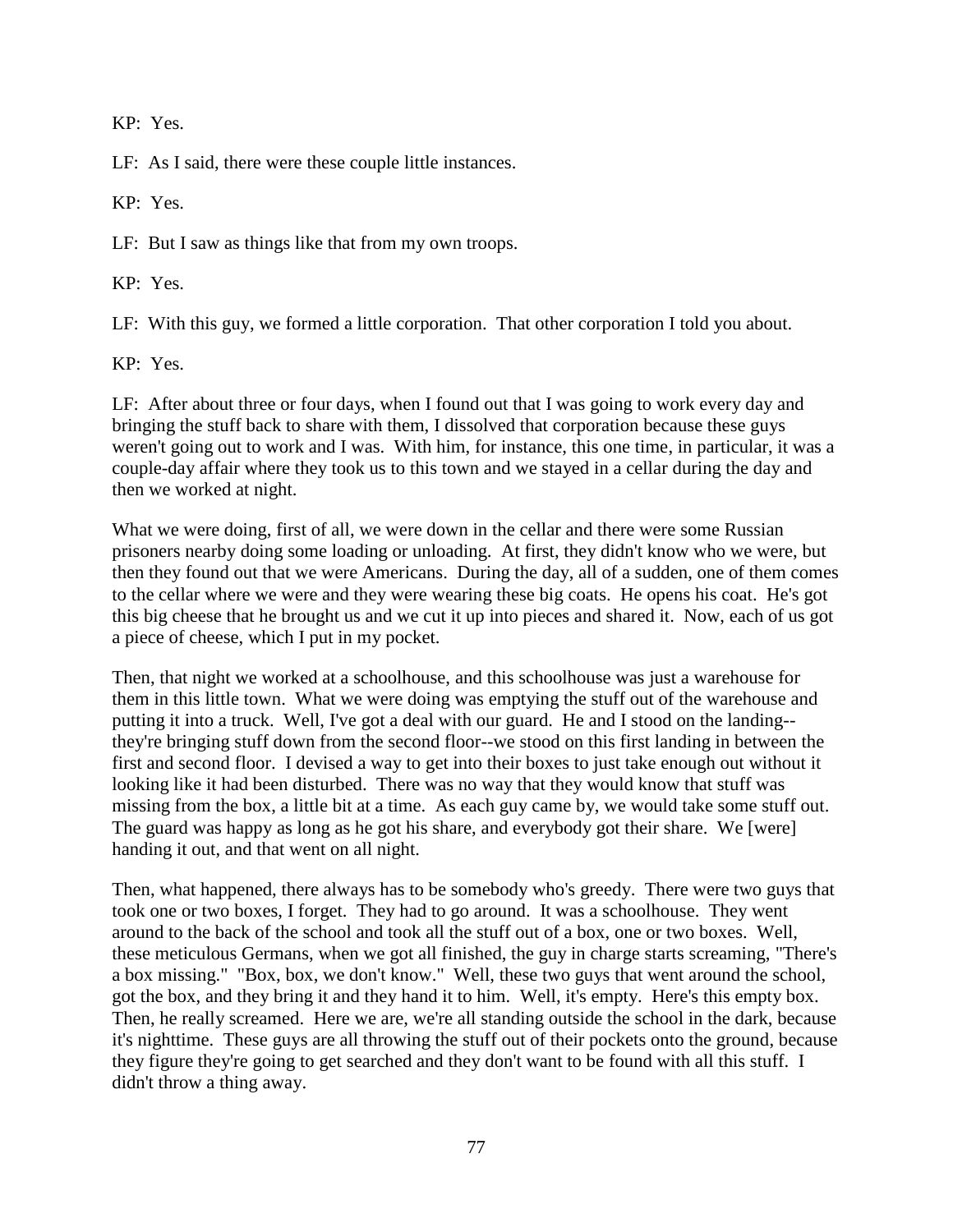I told you I was wearing two pairs of wool pants. What I had done earlier was I had the inner pair tucked into my combat boots.

## [TAPE PAUSED]

LF: The inner pants were in the combat boot, but the outer one I had rolled. You wouldn't know that the inner one was there. I dropped everything down into the inner pair of pants, so it was all down in there. So, I kept everything. What did they do instead of searching us? They sent us back to the cellar with our guard to search us. When we get back there, he said, "I'll just tell them that you ate all the stuff, and that's it." Now, these guys are mad, because they threw all their stuff away and I didn't. They wanted me to share my stuff with them. Needless to say, I didn't. We had a nice type of relationship like that. When we finally from, Flamersheim, I'll make this fast.

KP: Yes.

LF: From Flamersheim, they took us to the next place, which was actually a small prison camp near Cologne. We went sixty kilometers in one day. We walked from Flamersheim.

KP: Oh, you walked it.

LF: Walked.

[TAPE PAUSED]

KP: Sixty kilometers.

LF: Forty miles essentially in that one day.

KP: You were not in top physical shape.

LF: Well, I think a lot of it had to do with the fact that I was in fantastic shape beforehand because I'd been very athletic and with the Army, even in basic training, we had this one lieutenant in particular who liked to keep doing exercises, try to wear us down and he never could. We used to keep up with him. He finally died an alcoholic, I found out, years later. It was a shame. My daughter went to college in Vermont, and I somehow accidentally came across someone who was related to him back in Levittown. They told me where he was, and I found out that he was an alcoholic. It's a shame.

Anyway, and this was like a regular, small, little camp. By the way, all of us were always infested with lice. It was something you just learned to live with. The Germans were too. They'd be sitting and picking lice off each other. [It was] another thing you get used to.

KP: Did you have lice before being a prisoner?

LF: No, never. [laughter]

KP: Yes.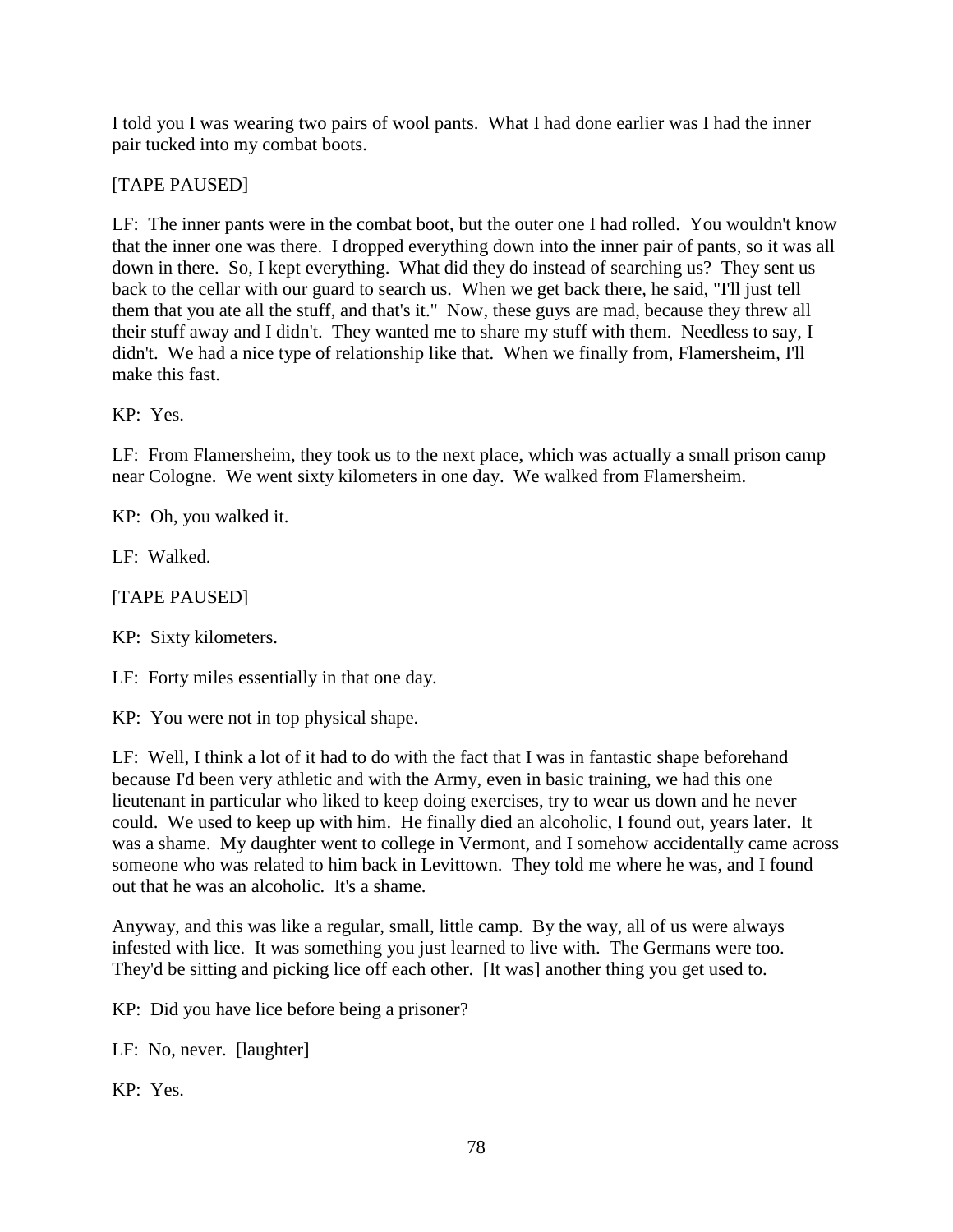LF: I never saw one before.

KP: Yes.

LF: Oh, no, this was something [new].

KP: Whereas for the Germans, this was part of it.

LF: I guess they were so used to it because the guards had it. I don't know where.

KP: Yes.

LF: One little thing I forgot to tell you, in Gerolstein, there must have been some V-2 rockets [that were] launched from [there], because we used to hear this roar at night like something like now you see pictures and you hear rockets going up. That's what it sounded like, but we never found out what that was. It was nearby in those Eifel Mountains. Otherwise, in this one, we used to, when they'd be walking us to work and we'd see these, the little V, the little ones, the original, what were the V-1s, the first ones. [Editor's Note: The Eifel Mountains are located in western Germany near the border of Luxembourg and Belgium. The German V-1 was a flying bomb, nicknamed the buzz bomb or doodlebug, launched from ground launchers or from the air and aimed mainly at London. In September 1944, the Germans launched the first V-2 bombardment rocket from the Netherlands, which crashed in northwest London, killing three and injuring seventeen. Later, the Germans targeted Antwerp and Liege with V-2 rockets. ("Vweapons," *The Oxford Companion to World War II*, pgs. 978-979)]

KP: Yes.

LF: They had just a little stovepipe on top. We'd see those going in the direction of our [forces], heading west. The guards used to joke about it, the Luftwaffe, they'd say, because those things would go [Editor's Note: Mr. Feinberg makes the sound of, "Poo, poo, poo."] as they went along. [Editor's Note: The Luftwaffe refers to German air forces.]

Anyway, we got to this next camp, which was outside of Cologne, and we're there for a little while. That was the first place I saw anything from Red Cross. What it was, they didn't have enough for each guy, but they would take all the things that they got and put [it] together. I don't know if told you what the diet was in every place I was at.

KP: The official diet.

LF: The official diet. Remember I said five men to a loaf of bread.

KP: Yes.

LF: Then, there would be a can, like I carried a tin can with me, and most of the guys did. That was my ...

KP: Your plate.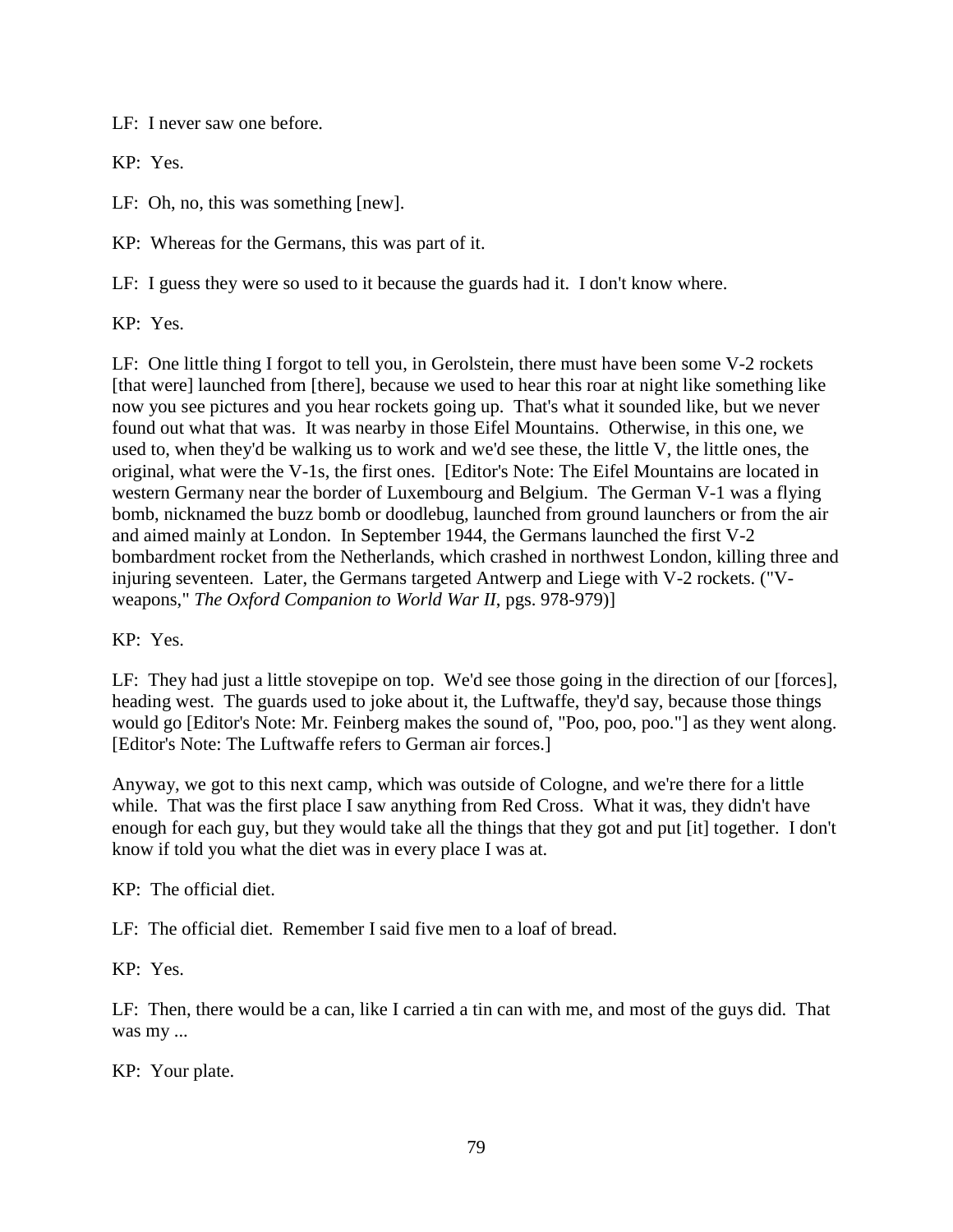LF: My soup plate because you got soup. The soup was mainly, lots of times, it was just flour and water. Maybe there would be a couple potatoes that accidentally got into it. The expression was whether the soup had solids. That was a common expression, if the soup had solids. Now, first, they took all these things and they made really, for us, it was like fantastic soup at this place.

KP: At Cologne.

LF: And the piece of bread, but that's what we got per day. It was one of these things. One place I was at, they also gave you another container, where you'd fill up your container with sort of an *ersatz* coffee. [Editor's Note: *Ersatz* means an artificial or inferior substitute.]

KP: I am told that it tasted terrible, that *ersatz* coffee.

LF: Well, it didn't taste like coffee, but I wasn't much of a coffee drinker beforehand.

KP: It tasted fine then.

LF: Yes. That was like a real prison camp of sorts but not to get registered. I don't even know what it was all about. I remember on that forty-mile walk, we actually got on to the autobahn [expressway] that was near Cologne. Of course, it was empty, but I remember reading about the autobahns, and here was this highway with nothing on it except us walking along to get to this place.

Now, the next thing was, from there, they put us on a train again, and the object of it was to get us, I guess, to Limburg because there was a big prison camp in Limburg, like Limburger cheese. They gave you [laughter] your travelling ration. It was a piece of bologna, a piece of bread, and that was it. Well, it turned out that we were on those boxcars for twelve days, locked in those boxcars. That was a journey. The chief guard was so concerned. We were stuck. What happened was they [took] the engine away during the day and but didn't come back. At one point--it was really amazing--they took us into a mountain that was dug out on the inside. It was unbelievable. It was almost like it was a whole railroad yard inside a mountain at one point along the way. [We spent] twelve days in boxcars.

As if that wasn't bad enough--I'm trying to remember which train ride it was on because I was on several--I guess it was on this one that we got to a railroad yard, and there we were sitting in this railroad yard. It was an overcast day, and we figured, "Oh, good, the planes won't be able to see to bomb us." We didn't know about radar. We heard this whole armada. You hear not just one plane, but you could hear all these planes coming over. I think they passed over once, and then we hear them again. They started to bomb the railroad yard, and, here we are, it just three boxcars and we're locked in these three boxcars. For a moment, I started to panic because we were locked in, and someone in a nice, soothing voice said, "There's nothing we can do about it. Forget it, just calm down." And I did. I'm still embarrassed that I lost it there for the moment. Well, they hit everything in that damned railroad yard except us. For instance, with the Germans, one lousy bomb, and it's enough to drive you crazy. Here they are dropping all these bombs, and all it sounds like is a big waterfall.

KP: Even being under the direct bombs.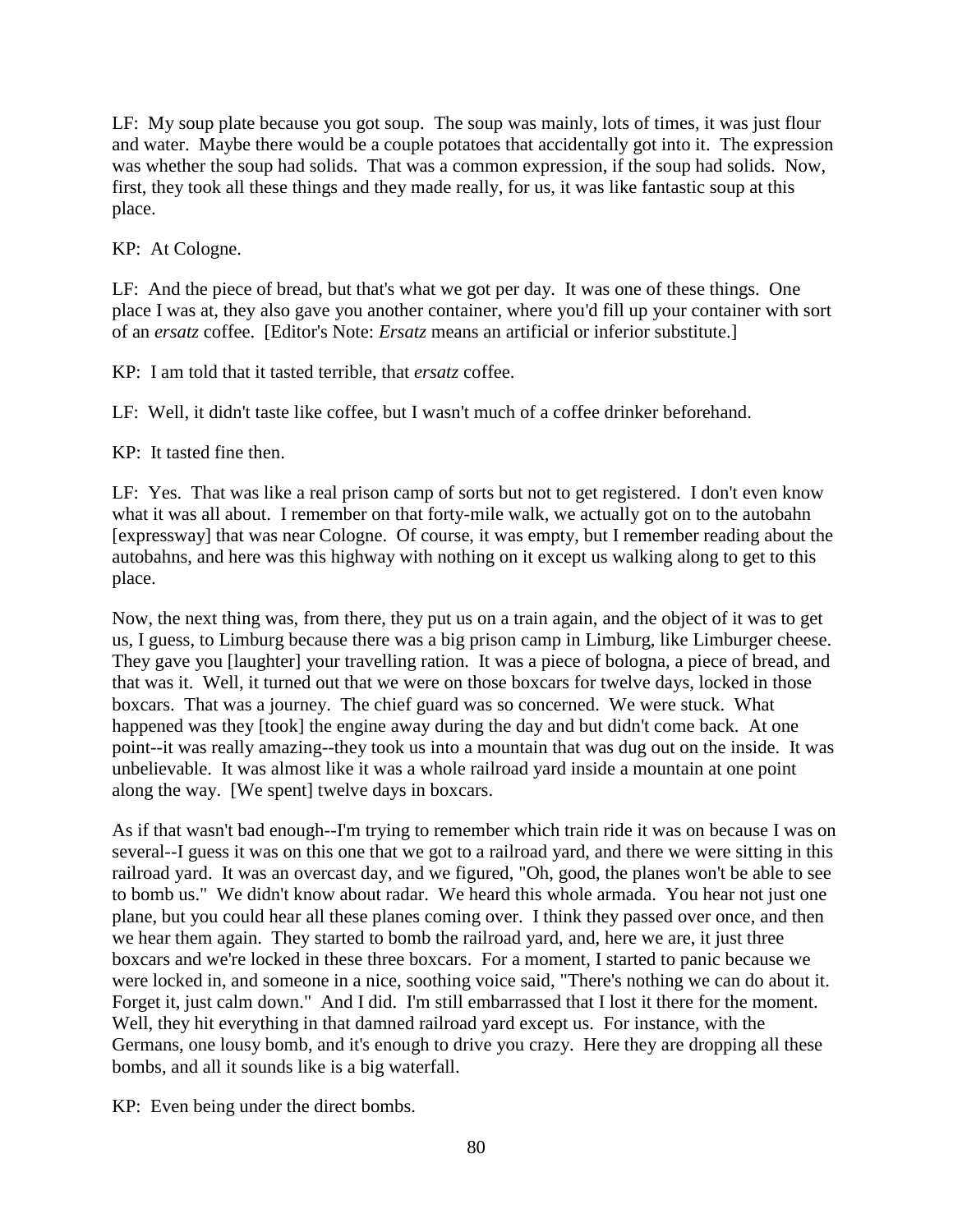LF: Yes. All you could hear is more of a swish. They had put those whistles on their bombs. Well, they finally gave up, and they took us out of the boxcars to march us away. I counted thirteen engines either on their sides, on their nose. There were buildings burning around the area. So, they hit just about everything but us. They marched us on. They marched us to another railroad station, and we waited there. Then, a train came along, and they took us to Limburg.

Meanwhile, interesting, there was an SS troop right on the other end of the waiting area for the train. Our guards were so goddamned scared of them. The funny thing was one of the guards we had traded something with him, and he hadn't come through. I started asking for the stuff, and he got [scared]. Oh, brother, you had to see it. [laughter] Really, they were completely intimidated, completely. [Editor's Note: Founded as Adolf Hitler's personal bodyguard force, the Schutzstaffel, or SS, became a large paramilitary force during World War II involved in security, intelligence and military operations. After the war, the Nuremberg trials deemed the SS a criminal organization for its role in wartime atrocities and the Holocaust.]

KP: By the SS.

LF: Of course. People wonder why the civilians didn't rebel.

KP: Do more.

LF: Do something. You can't. If somebody controls the army and controls it the way they controlled it, because don't forget, for what it's worth, Hitler brought them up to a point that they hadn't been in forty, fifty years. After World War I, they were a mess, and they continued on. Then, he brought them out of that, and so he had the guys on his side that he needed and the SS were vicious. As I say, if you could see the way those guards were shaking.

KP: It seems like you have reflected a lot about this, and one of the questions, both practically but also even ideologically, was why didn't the Germans do more?

LF: You can't, you can't.

KP: Sometimes for students and even historians do not have a sense that totalitarian societies are tough, even if you want to do good things.

LF: Near the end of the story, I'll tell you some more about that. Anyway, we finally got to Limburg. Limburg was a real big camp, and finally, finally there was supposedly some sort of Red Cross. I think they were supposed to be Swiss or something. I don't know. They had American GIs working as clerks, prisoners. I'm signing in. They get to the religion. I said, "Hebrew," or whatever ethnic word I used in those days. [When someone asks], "Are you Jewish? Are you Hebrew?" I don't even know anymore which to use. They said, "No," they don't register anyone as Jewish any longer. It turns out that around Christmastime there was a bombing somewhere in their vicinity, and there were some unexploded bombs. You heard about it.

KP: I have heard about this, that Jews were sent out.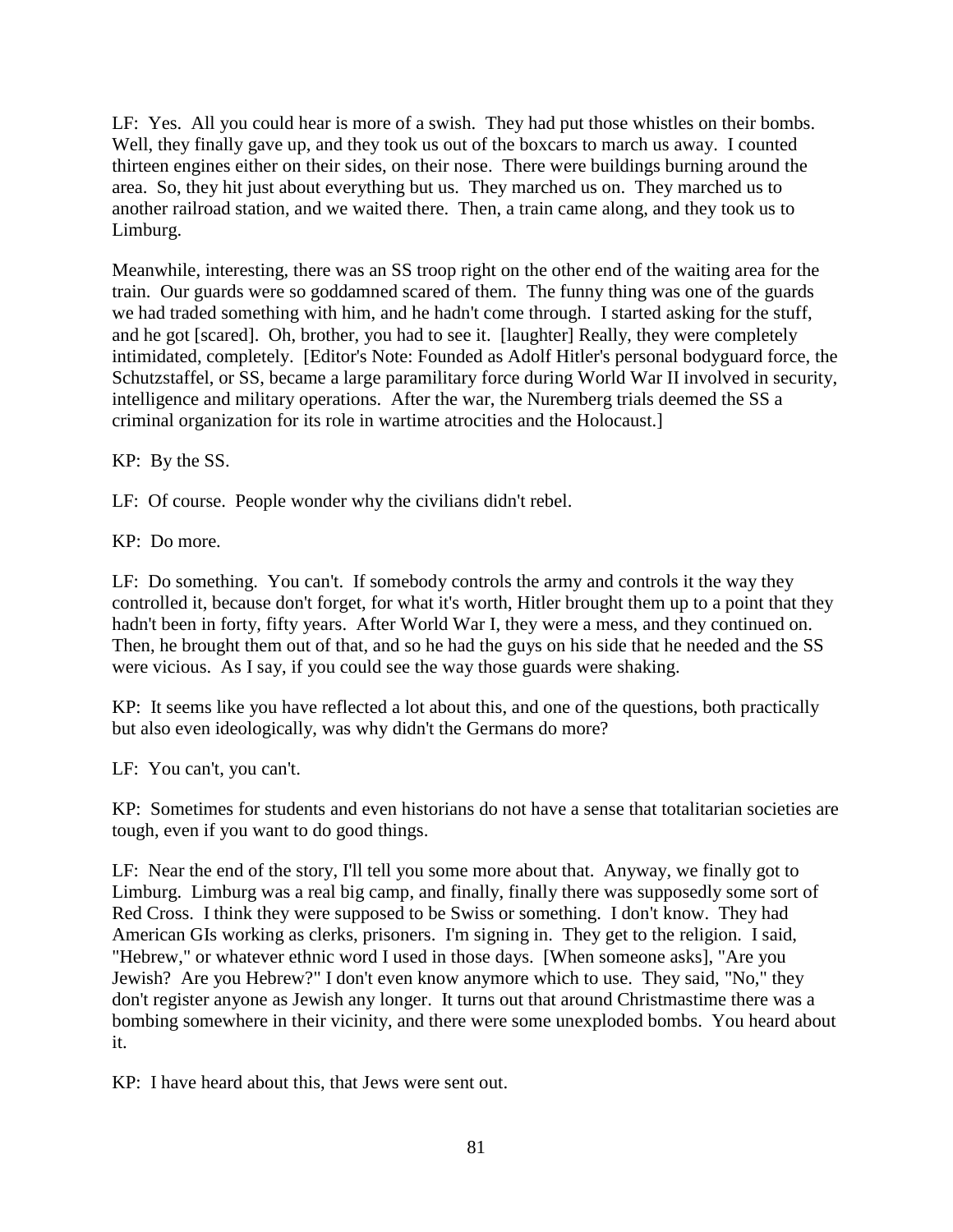LF: What I was told [was] they went through the records, picked out about twenty Jews, and made a bomb disposal squad out of them. Therefore, they would never register anybody as Jewish any longer, and they were very open about it. Whether the Germans knew it or not or cared or not, I don't know, but that's what I was told.

KP: I have heard that from several sources.

LF: That's interesting.

KP: Someone I interviewed who was captured around the time of the Bulge.

LF: Yes.

KP: A little bit earlier, in this early part of December, he remembers that very distinctly that the Jews were singled out.

LF: He was probably in the 106th Division or the one that we refer to as the "Hungry and Sick Division." [Editor's Note: After Germany launched the Ardennes Offensive on December 16, 1944, German forces encircled and captured several regiments of the 106th Infantry Division.]

KP: As he put it, he never fired his gun. He went back to the aid station, because he had some trench foot, and as he was walking back he learned that his unit surrendered.

LF: Yes. I felt sorry for those guys, because there was one of the fellows I went to school with was in the 106th and he got captured right off the bat. Obviously, this had a terrible psychological effect on him. When I came back from overseas and I was in the hospital in Staten Island, it turned out he was there. He was a former prisoner of war recuperating. I went to see [him]. He had always been a little kooky. He wasn't one of my close friends, but he was a part of the gang from high school. We went all through school together. I figured I'll go visit him. I found out what ward he was in. I walk in, and I said, "Hi, Billy. Good to see you," or, "How are you?" [He said], "I'll match you story for story," and he starts in. I figured, "Yes, Billy." Obviously, that really, really bothered him that he got there and he's so ashamed of what happened. Listen, being a prisoner of war was not the highlight of my career, believe me, but at least I tried. I didn't give up easily. All the time I spent in combat, whatever it was, that doesn't mean anything, but if you mention that you were a prisoner of war, oh, that rings a bell and then that's the only thing that people remember or think about or ask about.

KP: Really?

LF: Yes, because they can understand that better.

KP: Yes.

LF: Yes.

KP: I am also not surprised at that.

LF: Yes, because with combat, what do you say, how do you start, where do you explain the strange phenomenon known as combat, but, a prisoner of war, that they understand. Anyway, I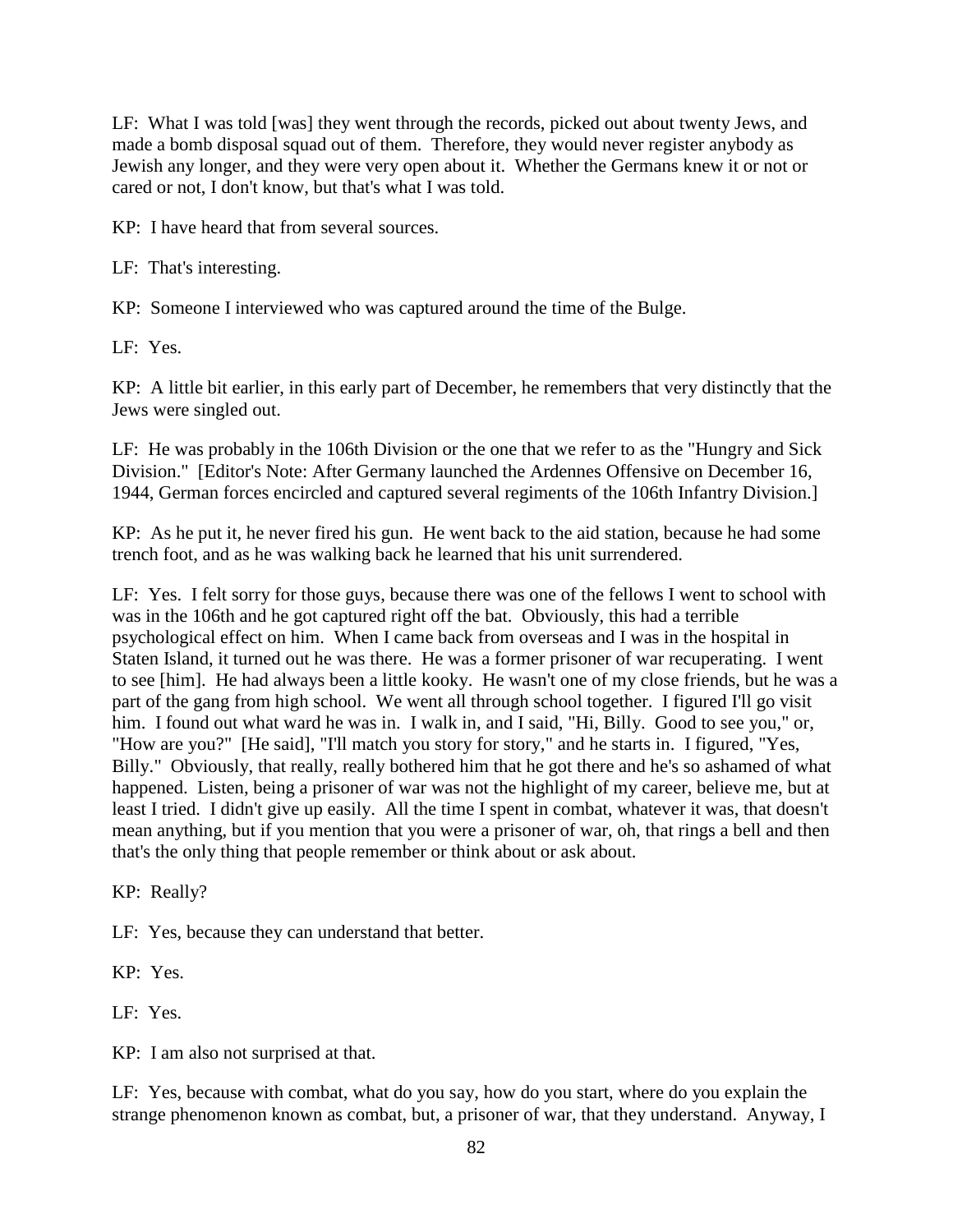got to Limburg, and that was nothing spectacular there. It was just a prison camp, and it looked more like--if you see pictures of concentration camps--these places were just like that, the same type of wooden shelves for sleeping and these long barracks and the barbed wire every place.

Then, they decided [to take us further into Germany], because the Rhine had been crossed, and those crazy Germans, no matter how bad things were, they were still using their trains to carry Jews to the concentration camps, to the ovens, when they could have been used to carry supplies. Here, they put us on a train. I think it was twenty-five cars; I'm not sure. Yes, I think there were twelve hundred of us, or fifty men to a car. They're trying to take us further back into Germany.

Well, as I said, during the day, they take the engines away. There we were, a line of unmarked twenty-five cars sitting on a railroad line with a big, open field on one side, on a nice, sunny day. There was a spur that came off another track coming off. On that side, the side across from the open field, it dropped down, and there was a stream there. What they were doing is letting guys out one car at a time to go down to wash up in the stream.

There was also, on that spur, which was maybe two hundred yards from where we were, [a small ammunition train]. It just so happened that I was in one of the first of the cars, and the car I was in must have been a cattle car because there were spaces like this between the boards and the upper half so that we could look out. We could watch what was going on because otherwise, locked in the boxcars, you couldn't see out. We're watching, and, all of a sudden, one of our P-51s came along. There was a train there, a short train, all camouflaged with trees on it and everything and all painted and everything, except the goddamned engine. The smoke was going up about a half a mile. It was a clear day, so the smoke went straight up. It wasn't hard for this P-51 to notice this thing. He just lays around up there until the P-47s came. He called in, and they started in on that train. They came right over us and fired into that train. It was an ammunition train. It was like all the Fourth of Julys you could ever imagine. That thing was blowing up. In fact, I watched as this plane came over. He fired at the thing, and it went boom. It blew his plane straight up. The concussion from that explosion. That was very interesting.

Then, they see these twenty-five boxcars. They decided to start their work on that. They came and fired, and they hit the car--it wasn't the one next to mine--I think it was two cars from the one I was in. It turned out to be the officer's car. They fired into that. Well, somebody came running up--because there were fellows out there--and opened the car, unlocked our door, and, boy, did you ever see fifty guys come out of a boxcar in two milliseconds? The railroad track was up on a--what's that called--a mound. It was built up.

KP: Yes, sort of a mound.

LF: Right. For instance, when I was down there and looking up, I was looking under the car at the plane coming in. I could see the flames from his guns firing as he came in. Then, I got an inspiration. Just before we had left Limburg, they handed out toilet paper. It was in these Red Cross packages. I said to another guy, "Come on, quick." We ran out into the field, took the toilet paper and made a "PW," and the planes stopped. I've always been proud of that. Nobody else knows about it, I think at this point, except my wife.

Then, at that point, they start opening all the cars and somebody, in their brilliance, had these guys get out in the field and make a big "PW." They lined up in a big "PW." Now, here my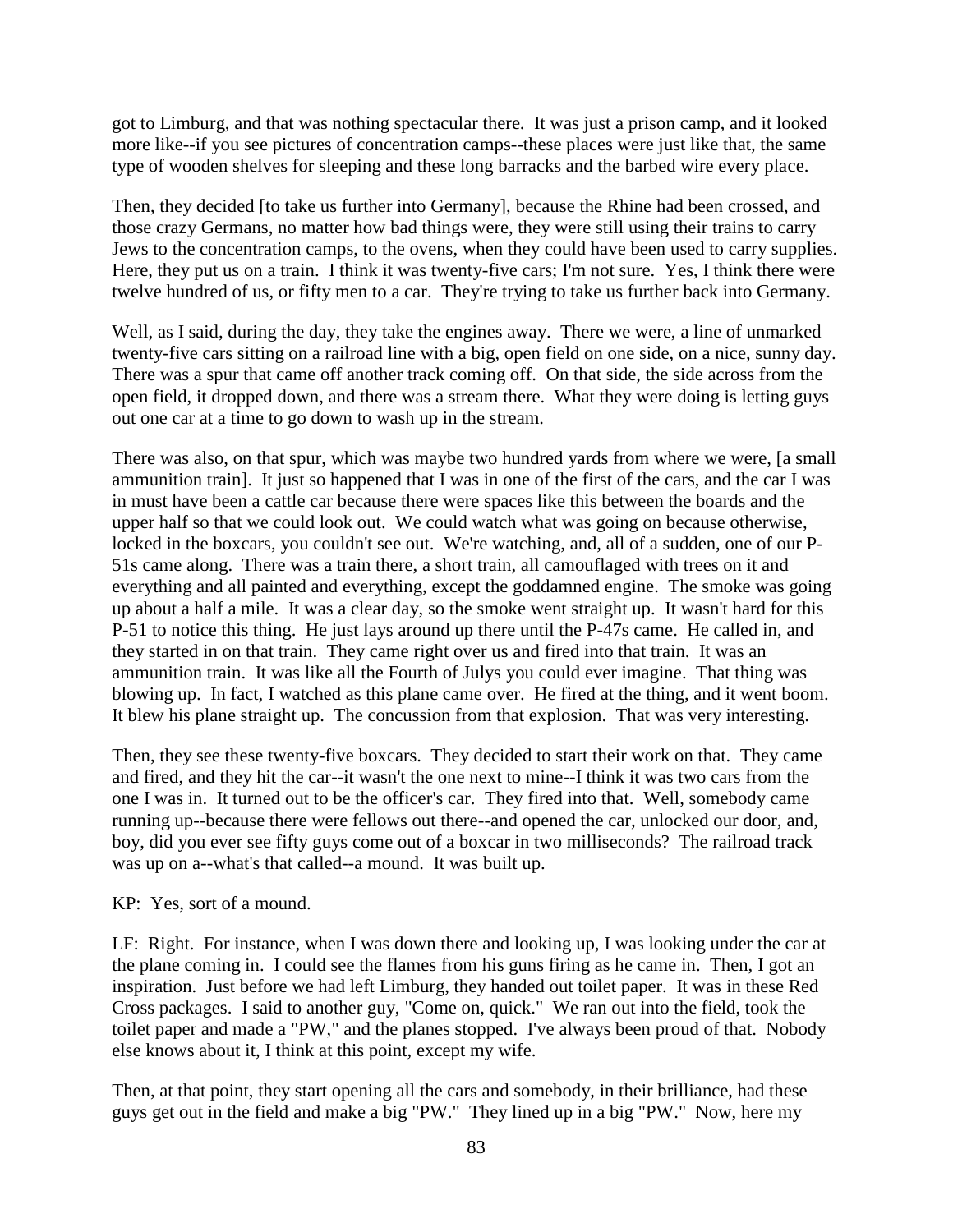mother didn't know that I was a prisoner or if I was a prisoner or anything. When I got home, she had saved a newspaper article that said, "Human PW Saves Train." I couldn't believe it.

KP: You have a picture of this "PW."

LF: No, there's no picture. No, no, it was just a newspaper article.

KP: Yes, it was a newspaper clipping.

LF: It was just a newspaper article that said, "Human PW Saves Train." I ran back to start working on the guys that got hit.

KP: How many were hit?

LF: I think twelve were killed. We had nothing to work with. I was trying to help. I was trying to force--I figured some of them are going to go into shock--I was trying to force fluids onto them, whatever I could do to stop bleeding and things like that, but that was awful. Then--we're getting near the end of the story--they decided they're going to have to march us back. They were determined to take us back.

KP: Back to the train or to Limburg?

LF: No, just further into Germany, wherever the hell we're supposed to go.

KP: Wherever you were supposed to go, they were just going to keep you there.

LF: That's right. Well, we marched, and we got to this town, Braunfels. It's up in the mountains. It was actually a resort town, spa-type thing, with a castle on top of the [hill]; the town was like this. They got us there, and there was a big fenced-in area, so they put us all in there for the day. I'm watching to see what's going on. There was a doctor in town that if anybody was sick they would take them to the doctor.

I noticed that right across from the gate was a little alley running between two houses. There were a couple other guys that I knew, and I said, "Do you want to come with me?" They said, "Yes." When [there was] nothing happening, the guard was out in the road, they had a couple guards out in the road, I just wandered out. He says, "Where you going?" I said, "Oh, we're going to the doctor." "Oh, okay." He turns around [Editor's Note: Mr. Feinberg makes a zipping sound to illustrate people running as fast as possible.] and went down the little alleyway and to the edge of the town. These guys wanted to stay in the town for some reason. I said, "I don't want to stay in the town." I let them go their way, and I just wandered off. There was some fields there, just away from the town, and I'm wandering along. I bump into some German nurses. They're like, "Who are you?" I says, "Oh, I'm looking for a place to sleep." They said, "Oh, come, there are hospitals down at the other end of town," I can come there, and I'm thinking to myself, "Oh, sure." Then, they said to me, "Hollander." My accent was not perfect German. I said, "Oh, *ja*.] They thought I was Dutch, and that's the way it went.

I'm wandering around. It's getting dark. I'm passing by, it was like a little cliff type thing and there's a hole, like a cave. I figured, "Well, I'm going in there. I've got to find a place to hide and to sleep." [It was] pitch black. I come into this thing. I'm bumping into stuff, and I have no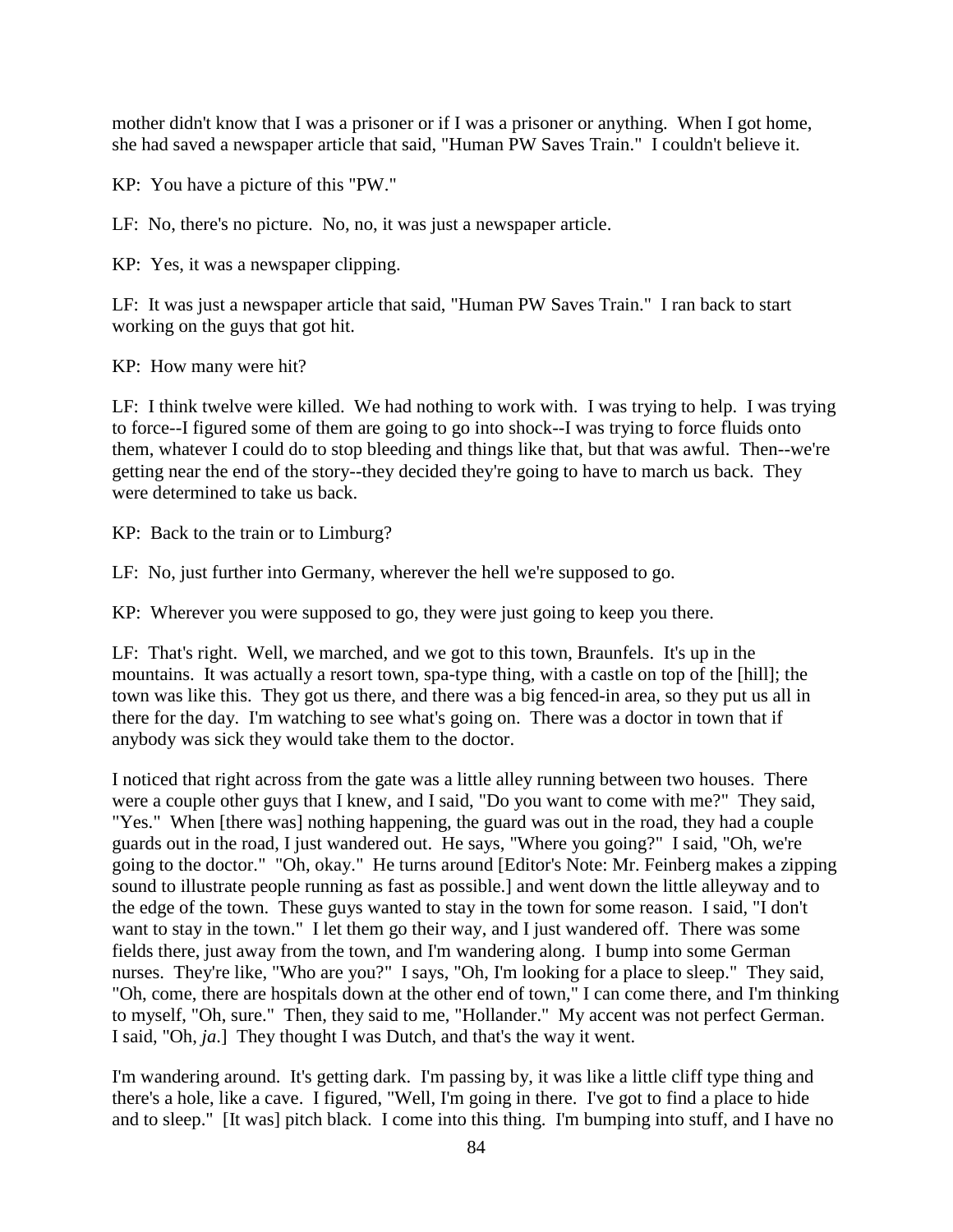idea what the hell I was bumping into. Someplace I picked up a bedroll from somebody who had thrown it away. Some of the guys had some stuff. I just put it down on the ground, laid down and went to sleep for a short while.

All of a sudden, I'm awakened. Do you remember in *Snow White and the Seven Dwarfs* where the dwarves are all working with their lanterns coming in. I'm looking, and here are all these people walking in with lanterns. That's what went through my mind, "It looks like *Snow White and the Seven Dwarfs*." [laughter] It turned out that this was their air raid shelter for this little town. It was a cave, and I guess it had been a quarry or something. There are all these benches and beach chairs. I didn't know what I was banging into. "Oh, who are you?" I said, "Oh, I was with the prisoners that were going through the town today, but I was too sick to go on." "Oh, okay." They made some space for me to lay down. One of them went home and got some coffee. Another one went and got me a sandwich. [Editor's Note: *Snow White and the Seven Dwarfs* is a 1937 animated film by Walt Disney.]

I guess it was the next day, a lot of them went back to their houses, and there was this one young girl who was there with this very, I mean, the guy looked like a hundred years old. In fact, she had brought him in a wheelbarrow to get him there. When no one was looking, she'd say to me, "This one's a bad Nazi, and this one is okay." She would tell me who to be careful of.

KP: Among the civilians.

LF: Among the civilians, yes. So, I figured, "Well, how about that?" We talked during the day, and I guess the next day. It was cold and damp in that damned cave. In fact, I think it was the next day I'm standing outside to get some sunlight. A couple German soldiers go walking by in the road, and they do a double take. They see me, and then they continue on. See, if you make believe you're supposed to be where you're at, that was an old [piece of advice]. We had gotten some lectures when we were in England. There was a little group that would come around to give talks, and they'd say that if you were trying to escape always make believe you're supposed to be where you are and what you're doing.

KP: It seems to have worked.

LF: Yes, they just ignored me and continued. They didn't want to get involved. People don't want to get [involved. It is] too much trouble. Anyway, it was very funny. There was a woman there who had lived in Elizabeth at one point. [laughter] Meanwhile, I'm talking to them and asking them how the hell to get away, which direction to go. One of them told me how I could go up through the mountains to get away. Another one calls me aside and says, "Don't go that way because there are all machine-gun nests along there." I figured, "Maybe I better quit while I'm ahead. At least I'm here. Nobody's bothering me." As I said, it was so cold and damp. I said to (Gabi?), I said, by the way, the first girl, remember?

KP: Yes.

LF: Her name was (Gabi?).

KP: (Gabi?).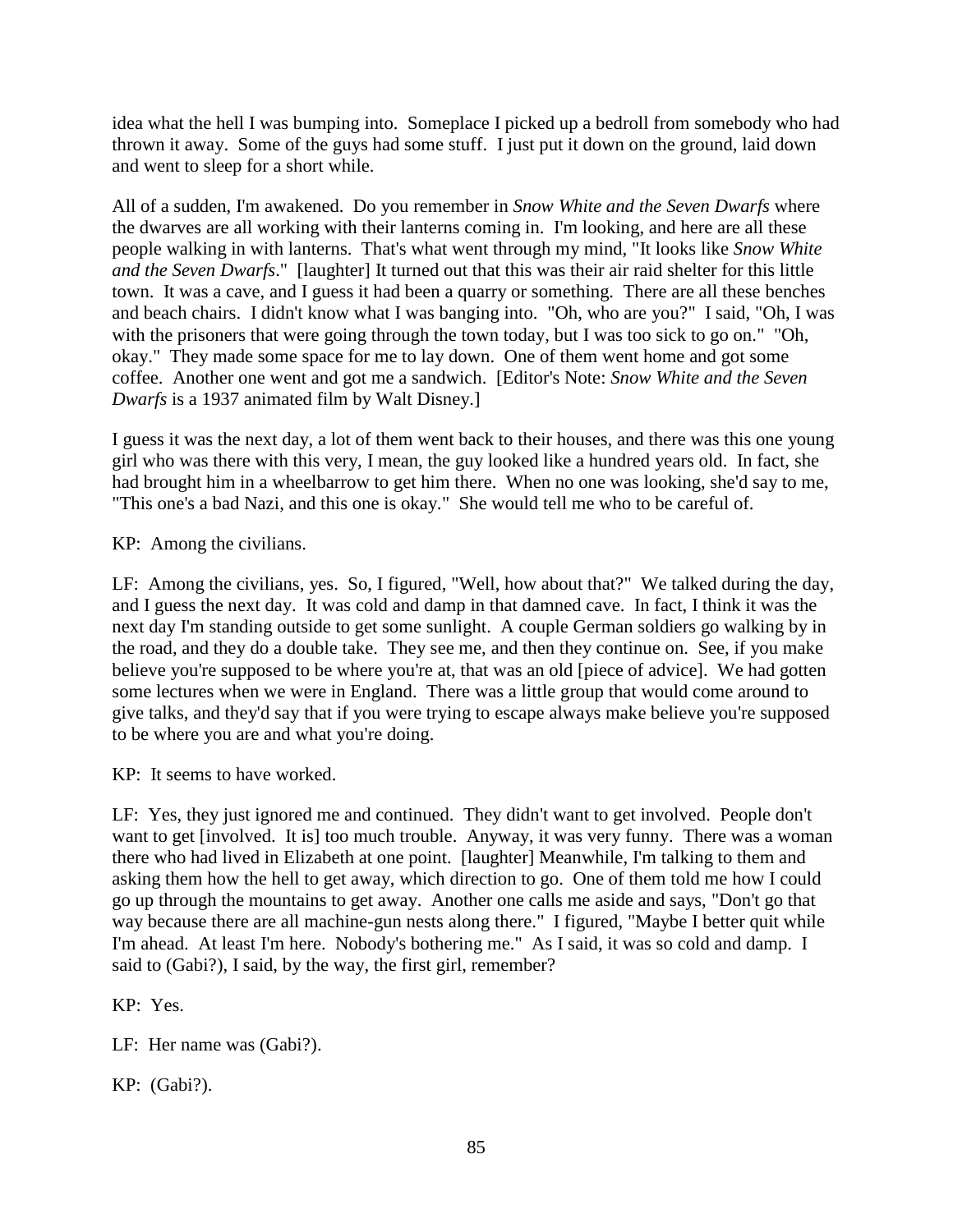LF: Her name was (Gabi?), (Gabi Yon?), but this was Gretel (Schleifer?). I said, "I'm going to come to your house tonight." She gave me directions. When it got dark, I found the house, but then, these damned German houses, the cellar is at ground level. There's the cellar, then the first floor, then the second floor. She told me she lived on the second floor. I climb up one floor, knock on the door. Well, if you knock on the door in Germany, at night, you hear a frightened voice saying, "Who is there?" I said, "Gretel?" "Oh, she's upstairs." Well, I thought that was pretty funny [that] I went to the wrong door. They got so scared. They said the one downstairs is a bad Nazi.

Now, one of the things that happened was that I had come down with a real bad case of diarrhea that developed, and so in the middle of the night, they gave me a little room with a bed. I decided, "I'm going to sneak out," because [there was an] outhouse. So, I go sneaking down. I'm being really quiet. I don't want to wake anybody, go out to the outhouse. I come back. I'm just about to get into bed and in troops the daughter, the son--they had a young son--and the father, shaking like a leaf. They came, saw that I wasn't there, they thought the Gestapo [German secret police] had come. It turns out that this father, they had a whole underground group in this town that were anti-Nazis.

KP: These were German anti-Nazis.

LF: Yes, oh, definitely.

KP: You were very lucky.

LF: That's right.

KP: Not only do you get a bunch of apathetic villagers who know the war is over.

LF: Right.

KP: But you manage to stumble upon people who are really out to help you.

LF: Right.

KP: They really wanted to help you.

LF: They told me how they listened to the British broadcasting, wrote this stuff down and distributed it. The father--he was an artist--the father he was put in [a] concentration camp as a political prisoner. That's why I couldn't figure out who he was. She had this album. She's showing me pictures of her father, and here's this fifty-year-old man. I'm trying to figure out, "Now, who's this?" My German wasn't that good.

## KP: Yes.

LF: Well, I figured out that that's what happened, from being in the concentration camp, he [had] pure white hair, just all scrunched over. He looked like a ninety-year-old man, at least ninety, and that's what happened. The mother died from all the heartache I guess. For instance, at one point, there was some British fliers [airmen] that were shot down somewhere around there, and they made them keep this British flier locked in a room in their place. Of course, they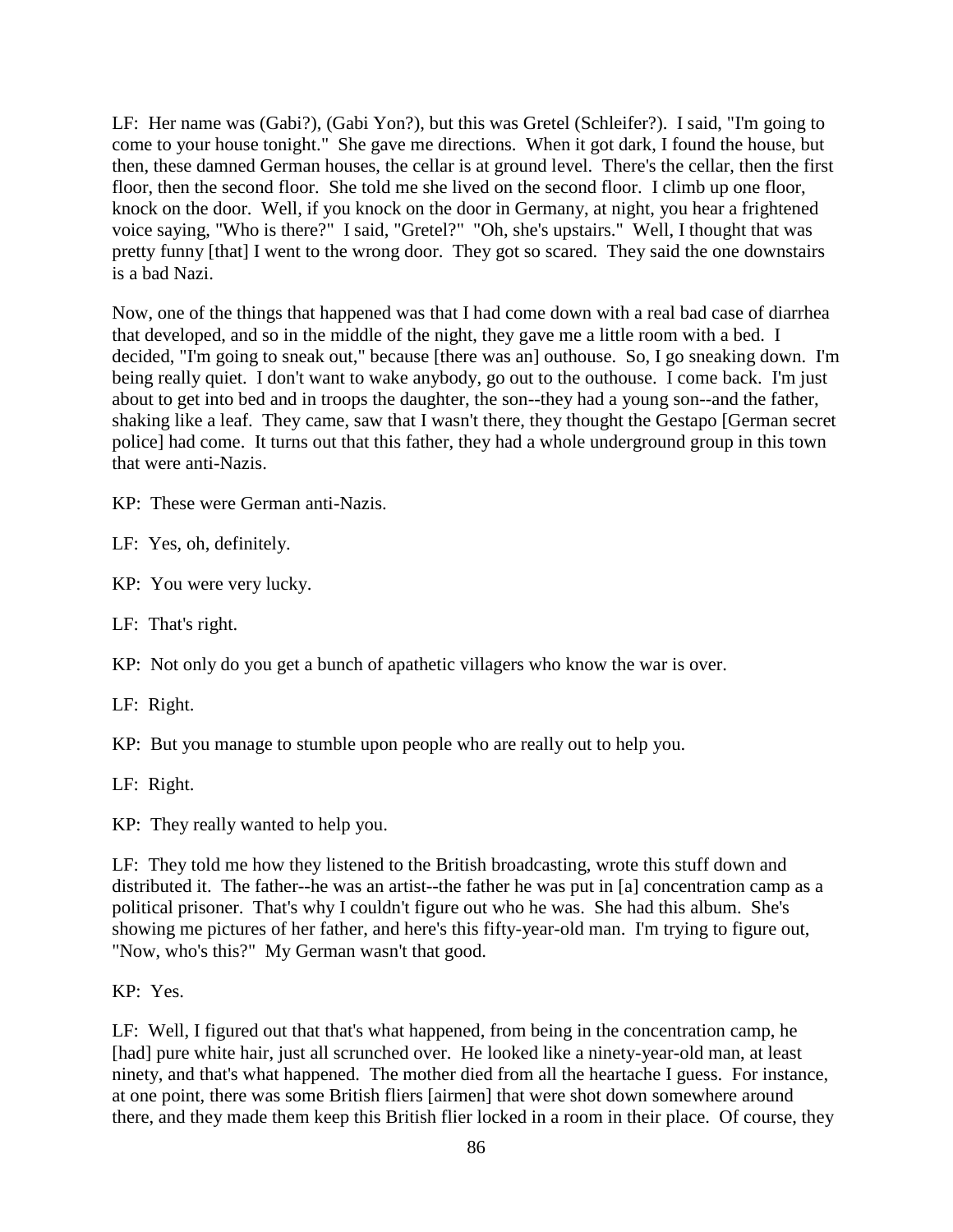gave him a key, and they did all this. I think they must have given him one of her pictures, and, of course, he gets searched and they find the picture or something. Her brother and she went through hell, interrogating them and interrogating them and interrogating. They had been through hell. The brother was about sixteen, and he--I noticed when I met them--he had all these mufflers around his neck and everything. It turns out that the doctor who was all part of their group said that he was too sick because they wanted to put him into the *Volkssturm*. I'm sure you've heard of the *Volkssturm*. [Editor's Note: The *Volkssturm* was the national militia set up by Nazi Germany in 1944. It conscripted males aged sixteen to sixty years old.]

KP: Yes.

LF: For instance, some of our guards were from the *Volkssturm*. They were old and they put them in, but they wanted to take him into the *Volkssturm*. He had this thing, and they didn't take him. The interesting thing [was] it was only a matter of a couple of days until the town was taken by the Fourth Infantry Division, and that day the mufflers came off. I thought that was so dramatic. They were very concerned afterwards. I got letters from them because doesn't our government know what the hell they're doing, letting the same Nazis that ran things beforehand, putting them in charge again. This is what happened.

KP: What town was it?

LF: This was called Braunfels.

KP: Braunfels.

LF: The funny thing is in Texas, there are people evidently from Braunfels who settled in Texas, and you've heard of New Braunfels, Texas by some chance.

KP: It sounds very familiar.

LF: Well, see, it did register with me, New Braunfels, because recently I heard something that happened in New Braunfels.

KP: Yes.

LF: This was Braunfels.

-------------------------------------END OF SIDE TWO, TAPE FOUR------------------------------------

KP: This continues an interview with Leonard Feinberg on November 22, 1998 with Kurt Piehler at Rutgers University. You were saying the town was finally liberated.

LF: The town was taken, and I turned myself into the medics because I was between malnutrition and this diarrhea and stuff. I guess I got to a hospital, some kind of a medical thing, and I wanted to send a telegram or something to my family. It turned out that there was, wherever I got to, you could send cablegrams, but you were restricted to three sentences. They had, "Pick a sentence." I couldn't say what I wanted to say. Well, it just so happened that this was the beginning of April and my father's birthday is April 10th and my mother is April 11th. The cablegram said, "Happy birthday. I'm well and fit and will write details." Those were the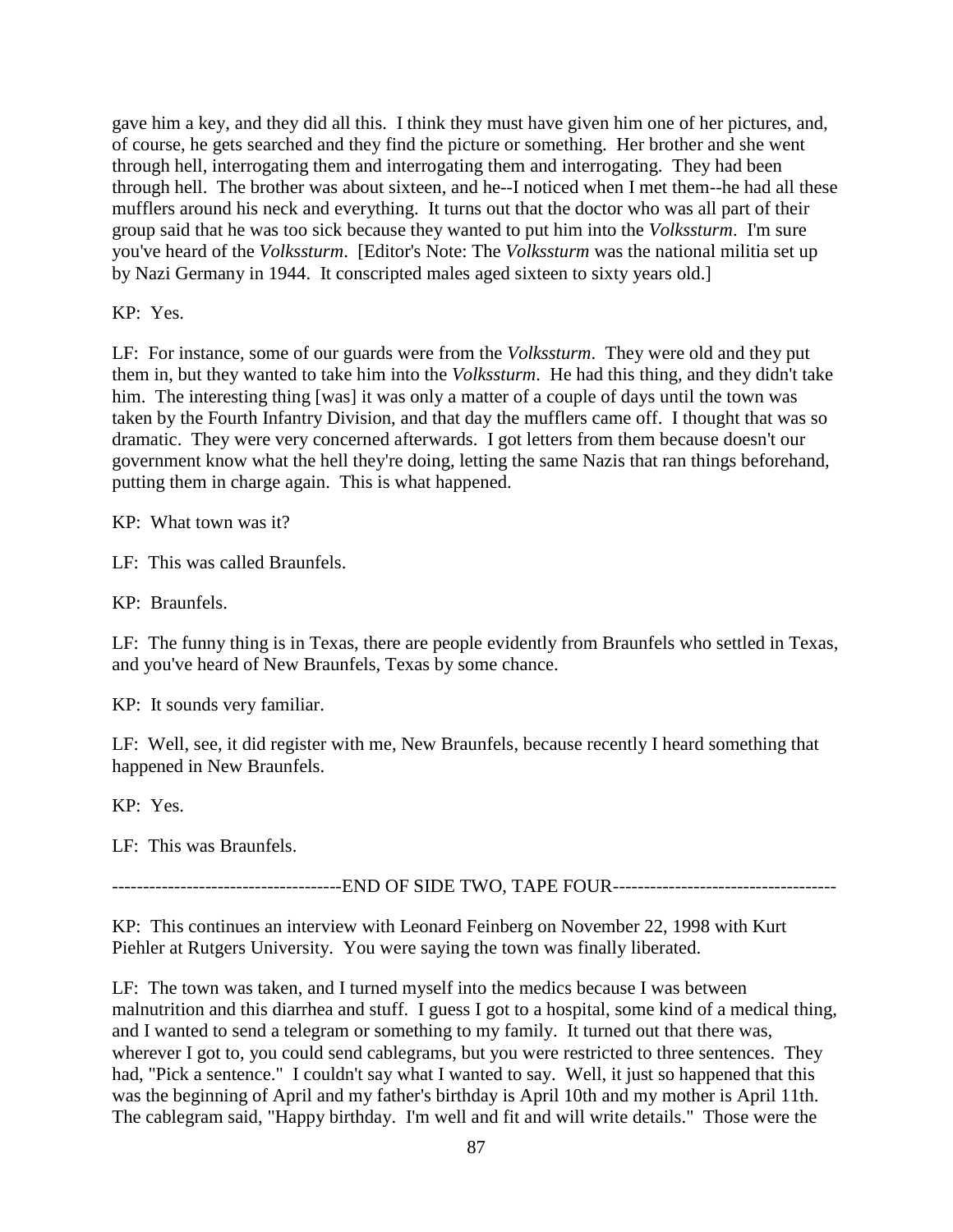best thing I could come up with. The cablegram came on my father's birthday. They didn't believe it, because they thought I had arranged it ahead of time. They had the cable company checking and all that, and it wasn't until they got my first letter that they knew.

My mother and father both sent me letters immediately, V-Mail, and I found those, because, see, they came back. They couldn't find me going from one hospital to another. If you want to see something dramatic, I'll show them to you one day because they're very touching. [Editor's Note: V-Mail, or Victory Mail, was a system used by the American military to decrease the amount of space and weight of paper letters that had to be shipped overseas. Letters were copied on microfilm and then later reprinted on the receiving end.] Then, I damned near didn't make it. I got to an American hospital, and you just relaxed. Beforehand, I didn't let myself.

KP: You never said you relaxed.

LF: Well, not relax, but what I mean is I didn't let myself get sick no matter what happened. Even with that sore throat.

KP: Yes.

LF: It got better. When I was in the American hospital, not only did I have severe malnutrition, [but I also had] this acute diarrhea, really everything I ate, was trying to eat. I came down with hepatitis and something that they didn't diagnose, but, in my studies afterwards, I came across something that fit the symptoms exactly as relapsing fever. I started running a fever of like 105 [degrees Fahrenheit] for a whole week. They didn't know what to do, and then it went away. Then, it came back, and then it went away. This is what relapsing fever does. It was all those things at one time, but I was determined to survive. [Editor's Note: Relapsing fever is an acute epidemic disease caused by a spirochete transmitted from lice bites.]

That's it. From then on, it was just in the hospital and getting home. My poor family, they didn't know what to expect because they flew me home. First of all, we're talking about motion sickness. My first flight, they flew me from Germany to France on a C-47. I was so excited, because I was going up in an airplane for the first time. "Boy, this is great," I'm looking out the window and everything. All of a sudden, the damned diarrhea hit me. Well, I had to go find a [bathroom]. Back in the tail of this C-47 is this little thing about this big around. [Do you] remember the old cigarette urns? [Editor's Note: The Douglas C-47 Skytrain is a propeller transport aircraft.]

KP: Oh, yes.

LF: That's what exactly what it was like.

KP: Just an urn.

LF: You had to push down, and it opened up. Well, the tail of the C-47 goes like this. I started getting so sick. Turn that thing off, please.

[TAPE PAUSED]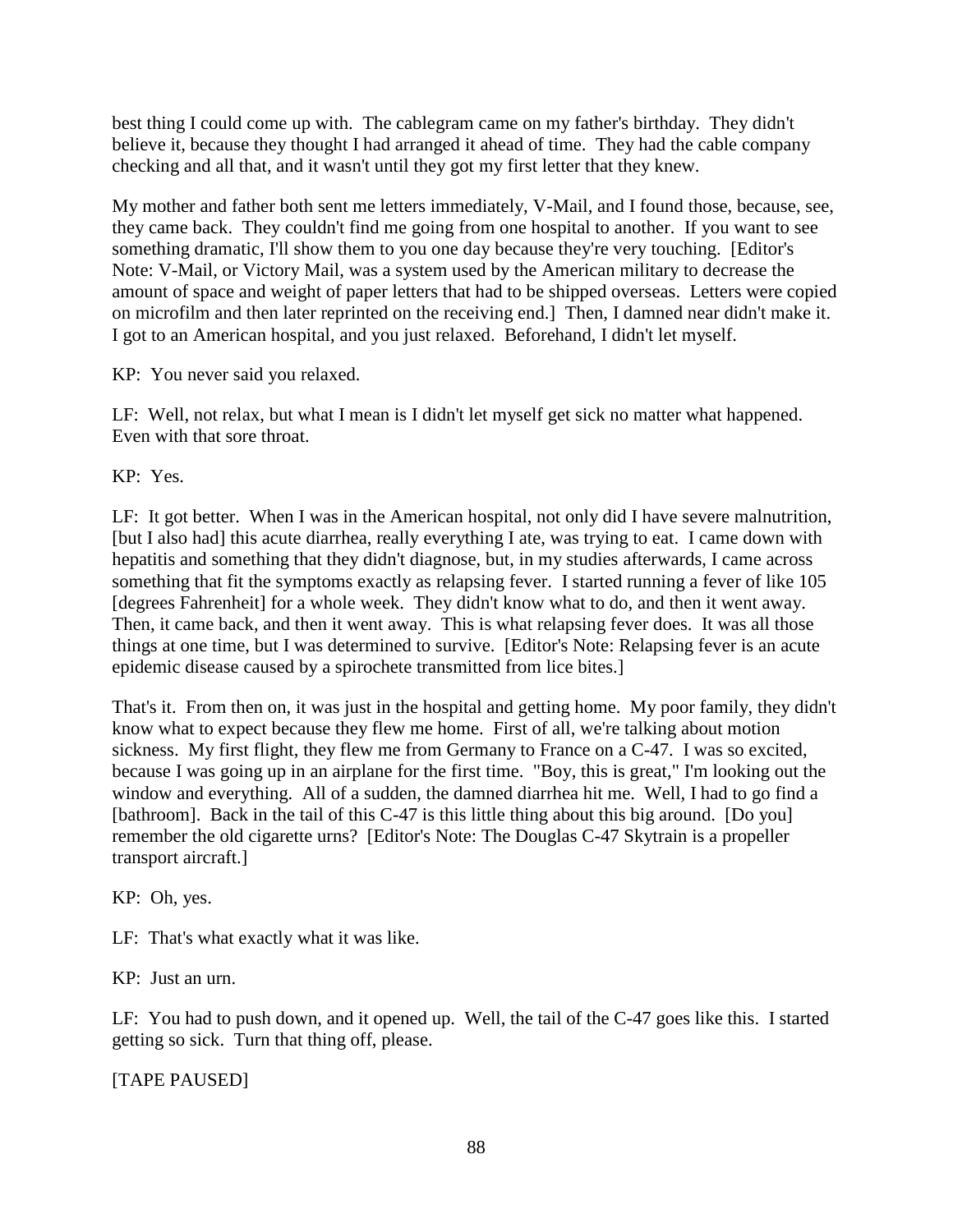LF: They called me in to some board that they had, and they said, "Do you have any objections to flying home?" I said, "Well, if you have a big enough bucket, I'll give it a try," because this was just a little, short trip. I was fine because it was a  $C$ -54, which were the four-engine jobs, flew higher, smoother. I got home. I was put into a hospital right on Staten Island, and when my parents came to see me, they didn't know what to expect because they knew I didn't tell them anything. They expected maybe a leg was gone, an arm was gone. [Editor's Note: The Douglas C-54 Skymaster was a propeller transport aircraft.]

KP: You had not told them.

LF: I had all the parts, what was left of them.

KP: Yes.

LF: I was a little thin, but, fortunately, there's been no real aftereffects.

KP: Except for your hearing.

LF: Except for this hearing thing. Who knows? I just read in the paper the other day that there's a genetic problem with Jews from Eastern Europe background with hearing problems. It could be that, but they gave me a free [hearing aid].

KP: Free hearing aids.

LF: See, having been wounded in action, with the VA [Veterans Affairs], I never went to the VA until recently, because I decided that they owe me a hearing aid. I figured I might as well sign up. I get there, and I see that being wounded in action only puts you in a different category, service-connected injury, disability. Then, there's another category for former prisoners of war, but then it turns out that you had to be a prisoner ninety days to be entitled to some other benefits. I said, "If I had known, I wouldn't have escaped," [laughter] because I think it was almost ninety days, but I'm not sure. I have to see what they think it was. I have no idea what they have in their record, but I'm going to check on that. Anyway, that's my saga. If there are any questions, I'd be happy to try.

KP: I was wondering one question.

LF: Sure.

KP: Coming out of your prisoner of war experience, when did you first have a sense of the Holocaust, the full nature of Nazi atrocities?

LF: I guess after I got home. After I got home, that's when they started liberating the concentration camps. The war was over May 10th.

KP: May 8th officially.

LF: Something like that.

KP: Yes.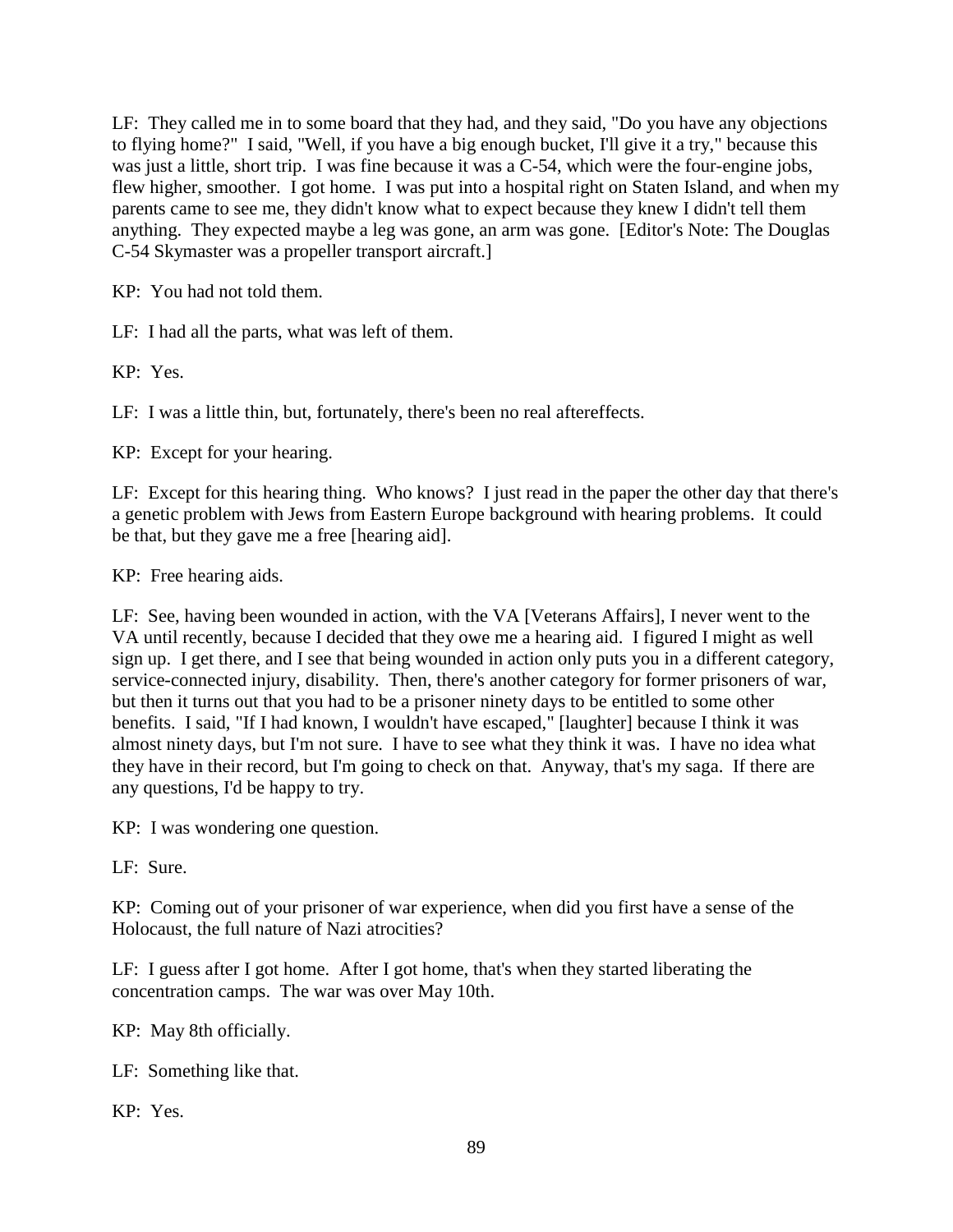LF: I was in the hospital in Reims, and I remember--I'll tell you a funny story about that--the French started going around, shooting off guns and stuff to celebrate. I got between the windows because you figure these damn French are going to [laughter] shoot all over the place.

I've got to tell you a very funny story, which I think is indicative of some people's psyche or something. They put us into a ward of all ex-prisoners in this hospital. We're all pretty quiet; nobody talked about [it]. We just would sit here recuperating. Nobody talked much, except this one guy. For some reason, he would go on and on, every day about, "Oh, when you're in combat you can tell this and you could tell the kind of gun," all this bologna. One day, just for kicks, I said, "By the way, what division were you with?" He said, "35th." I said, "Oh, gee, I was in the 35th. What regiment?" "134th." "Gee, I was in the 134th." "What battalion?" "First battalion." "What company?" "C Company." I said, "C Company? I don't remember you." He was in that batch of new recruits that they shoved into our outfit at Christmastime. [laughter] All we did was go up to where the 101st was, went into this first dumb attack that was screwed up, and that was it. Of all the guys in the world to be telling this story and turning out that it was the exact same company I was with, he never said another word. I always picture him sitting around bars after the war telling about what it was like. Isn't that funny? He would go on, day after day, with all these [stories], the big veteran, that's funny.

KP: This is a question I have wrestled with a lot in terms of the Germans.

LF: Yes.

KP: On the one hand, the Holocaust is going on, while you are being held as prisoners.

LF: Yes.

KP: You see the full range of German behavior. You had Germans that clearly fit the stereotype, and then you had the other extreme.

LF: Yes.

KP: You had people really working against the Nazi regime.

LF: That's right, exactly.

KP: Not just passively, they were actively.

LF: As much as they could.

KP: Yes.

LF: It's just impossible. It's impossible.

KP: Historians have a full range of opinions.

LF: Hitler's willing.

KP: Yes, willing executioner.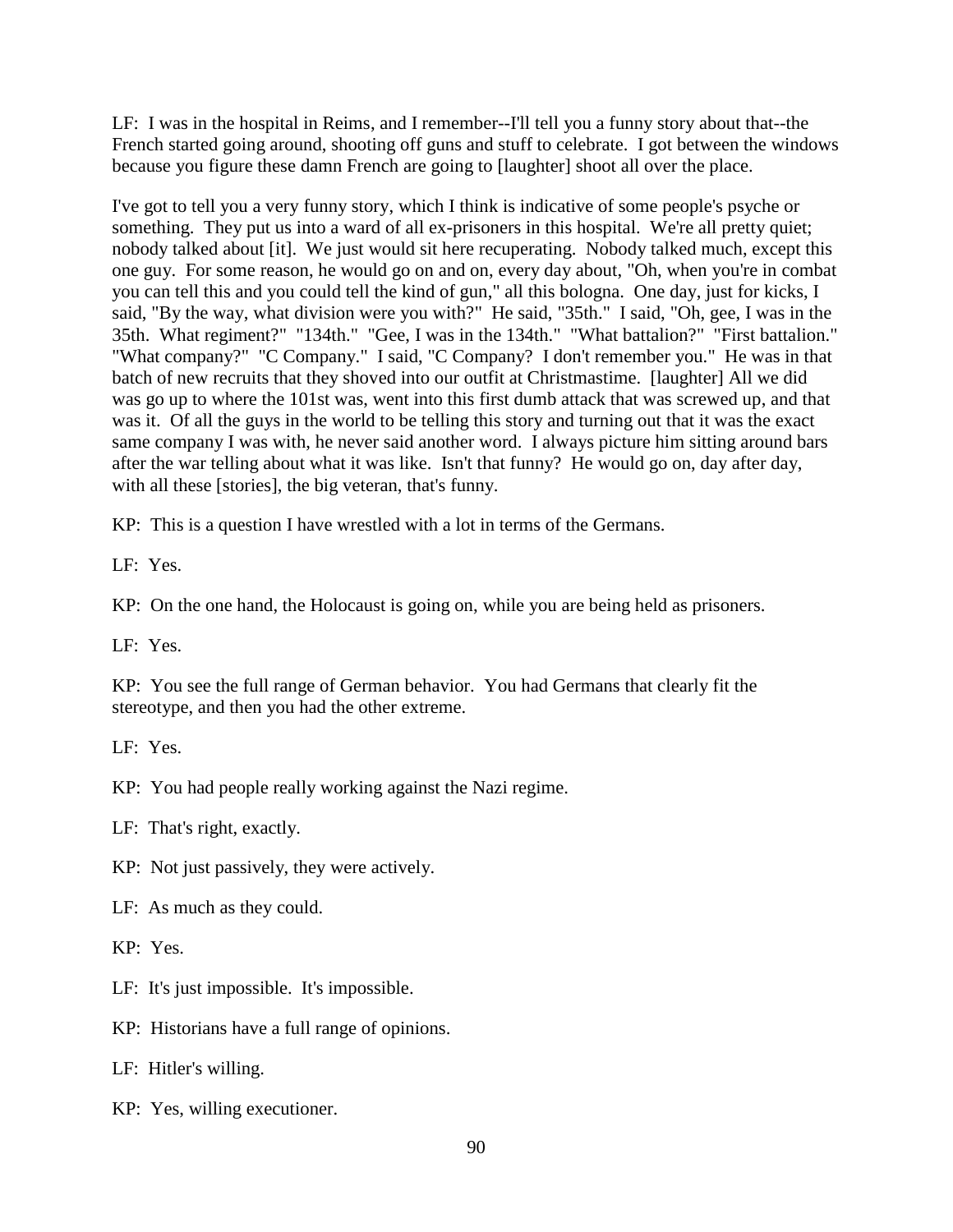## LF: Executioners, is it?

KP: Yes, that the Germans, as a people, are completely bad.

LF: Do you want to know something funny? When I was back in the hospital, after being a prisoner of war, there were German prisoners working there. They had prisoners helping in the hospital. One day, I'm talking to one of them. I didn't tell him about anything, other than, "How's everything." He starts telling me how terrible they're treated and how the food isn't good and on and on and on. I waited until he finished, and then I explained to him that I had just been a guest of his army and he ain't seen bad. [laughter] Some of them, obviously, some of the American guards from, I talked to a lot of these guys, were really vicious. They really treated them in a horrible way, without having any clue about the Holocaust or anything like that. It was just this is human nature. You're going to have guys that are put in a position where they suddenly have some power over you, and they can vent any of their feelings or not even feelings. They're rotten people to start with. You're not going to change them. Who were the guards? They were either guys that had had enough on the line that they took them off. Some of them, I guess, were just nobodies that they put them there.

Now, something that they did do, for instance, when we were in Flamersheim, one day the little two-engine attack bombers, the A-26s I think they were, would come over and bomb around the area. [Editor's Note: The Douglas A-26 Invader was a two-engine light bomber.] I'm trying to think of the name of this one town nearby, because it was just a flat plain, the Cologne Plain. They used to say you can't escape because you could see for two days in every direction, and it's true. It's just flat. We were way outside of this town, and we watched the planes come in. We could see the bombs leaving the plane. We could see everything coming up as the bombs went, and we just stood and watched it like it was a show going on.

One day, they were bombing, and we watched a couple of the planes get hit. Boy, is that lousy to see, and you count the parachutes. Well, they brought them into this little place--we were up in the beer hall--there was one room downstairs that they kept these guys locked in. They kept them away from us. We couldn't get to them. Some of them were badly burned, and they wouldn't give them anything. There were some inspectors coming from the German army, and, all of a sudden, these guys got busy treating these guys and doing things for their burns before the inspectors got there. They weren't all [bad]. There were the rotten ones and there were the [good ones].

KP: It seems like you almost had the full range of experiences as a prisoner. It just strikes me.

LF: Yes, well, it's crazy.

KP: Yes.

LF: Because it wasn't [that] I just went to a prison camp and I stayed in a prison camp and then that was it.

KP: The fact that you ran into anti-Nazis, the odds of that are so slim, such active anti-Nazis for that matter.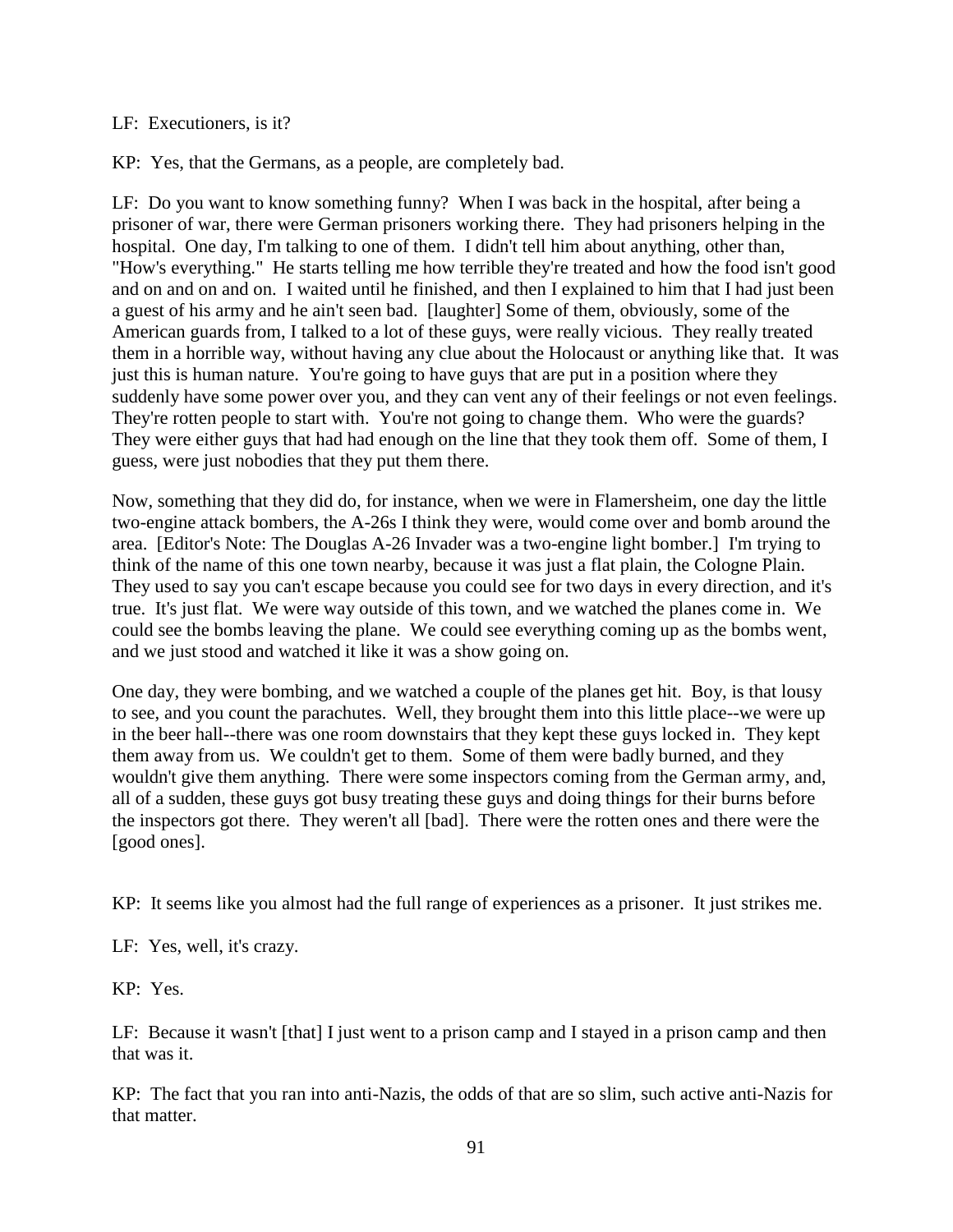LF: Maybe I was dumb trusting. I've always been very naïve about trusting people, and I've been really stuck a few times since.

KP: Yes.

LF: No, I picked the right people. To see the fear that they lived under, that was awful, and not just them. As I told you, the girl downstairs must have gotten scared as hell when somebody came knocking on her door at night, because you just never knew.

KP: You mentioned that the war had really made you learn a lot about yourself.

LF: Sure.

KP: How do you think the war changed you? Let us just say you had gone through Rutgers, and the war had not come. Do you ever think back?

LF: The funny thing is when I got back I essentially just turned a switch.

KP: That the war was over.

LF: In other words, it did not affect me per se, and I became a civilian immediately. In fact, I never much talked about it, because to whom, to what. As I said, it's only later in life that I seem to be ruminating about this and thinking back on my great adventure, and very often I think about things that happened and how I was able to handle these things. That's why very often, in the business that I'm in, there are so many traumas and problems and crap, and they always say, "How can you handle it? How can you take all this?" I say, "Well, I've seen worse."

KP: Yes, you are not pulling their leg.

LF: If I can survive that, then all this other, that was a matter of life and death. That was always, death was really that close, if the guy aiming the artillery piece, for instance, turned it one little notch further, but you can't go through life completely like that. As my wife would say and not about this, but sometimes I always say, "It could be worse," or, "Somebody else had it worse." You can't go through life doing that. It's not that simple.

KP: I have done enough of these interviews that I sort of realize my life is pretty good, even at my worst. When I say, "It could be worse," because I have interviewed these people who have done this, and my wife says, "Don't be ridiculous."

LF: Well, but, see, to me, I'm thankful for having had the ultimate adventure at least. Remember I told you I turned down the offer to become a cryptographer. Can you imagine what I would have missed if I had become a cryptographer?

One time, the captain wanted to bring me back to work in the aid station, which was relatively [in the rear]--the aid station is back--to be one of the techs working in the aid station as opposed to a litter-bearer or a company aidman, and I turned it down because I said, "These guys depend on me." Sometimes, they'd even try to butter up to you because they wanted to be sure that if something happened to them, you would [care for them].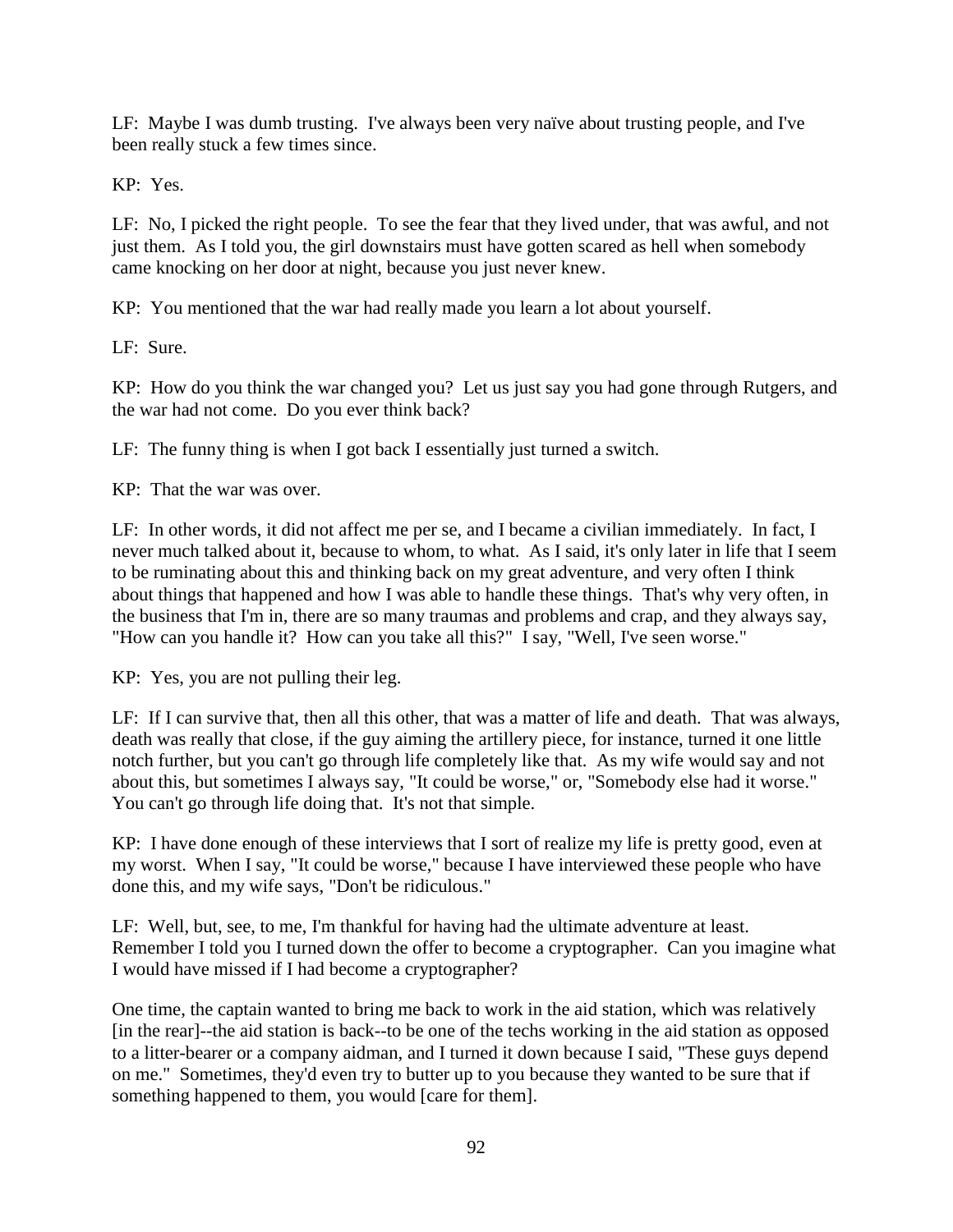Now, interesting thing that I found as a medic, like newly going out with a company--I'm sure it was because I was Jewish--I had to prove myself. They didn't know what would happen if things got tough and things got rough. Would I be there to help them? On a couple occasions, where I was in a couple different companies because I was with one beforehand and then one afterwards, a different company, and I noticed [that] I had to prove myself and then almost it would be like a little ceremony when things got tough and there I was doing more than they expected. They had some preconceived notions because if you were Jewish you would be frightened and run away or something. I remember Phil Blair one day gave me a German flashlight that had a little generator in it, that you pumped it and it made the thing work. I always thought that that was sort of like a present showing that I have passed the test or something.

One other thing, and I've talked about Connie Kjems because we did a lot of crazy things, like when he turned down to be exec [executive] officer and there wasn't any fighting because we ran out of gas and we were stuck on this farm. He said he has to go to division headquarters. He said, "Don't you have to go back there for some supplies?" I said, "Yes." We took a jeep with one of our drivers and drove to the city of Troyes, T-R-O-Y-E-S. It's a big city. I never hear about it, but it was a big city. We went in there. There were department stores and everything, and the division headquarters was there. By the time we got there, we had to come back the next day, and we spent two days there drinking, chasing girls, doing all kinds of crazy things. The jeep driver got so drunk. We met some French people, and we put him in their house and left him there. I became the jeep driver, crazy things like that, he and I.

The first time that I really saw him [was] the first day I was out as a company aidman, and the first thing that happened, I didn't know where to stand, like in a movie, a play. You have to be shown where to go. I was told I had to stay with the platoon guide. I follow the platoon guide wherever he went. We're going across this little field with the hedgerows around, and, all of a sudden, I feel [Editor's Note: Mr. Feinberg makes the sound, "Whoop."] I didn't know what it was. I felt it rather than heard it, and I looked down and there are little tiny plows going along the ground. I suddenly realized that that was a mortar shell that had hit behind me. [Editor's Note: Mr. Feinberg makes the sound, "Ca chunk."] I jump over the nearest hedgerow. He, meanwhile, knows this thing hit behind him, and he jumped over another hedgerow because it was like a corner. He couldn't believe when I walked around the corner to where he was because he was sure that I had gotten it because it hit behind him and I was behind him. I'm standing there, and, all of a sudden, my pants were wet. I look, "Oh." It wasn't blood. I figure, "I'll take my canteen out and see what the heck's going on." I go to pull it out. It won't come out. What happened? I had to take it out with the cup, a piece of shrapnel embedded right through the cup and was inside the canteen, but it almost welded them together. I would've had a real pain in my butt if it hadn't been [there].

Then, we were supposed to go attack up a hill, all full of trees, but the Germans didn't want us to do that, so they had machine guns and mortars and they're busy doing this and we're pinned down. All of a sudden--now, this is really when I really saw him for the first time--he comes walking along, big grin on his face, and he just says, "Ain't this a crock of shit?" I could've kissed him. It was just so beautiful. There were times when I found that if you could put some humor to calm people down, like I told you, telling him that this would make a great nightclub, stuff like that, little things just to break the tension. Well, he did that. What a fantastic guy, and, as I said, he had been a longshoreman in New York.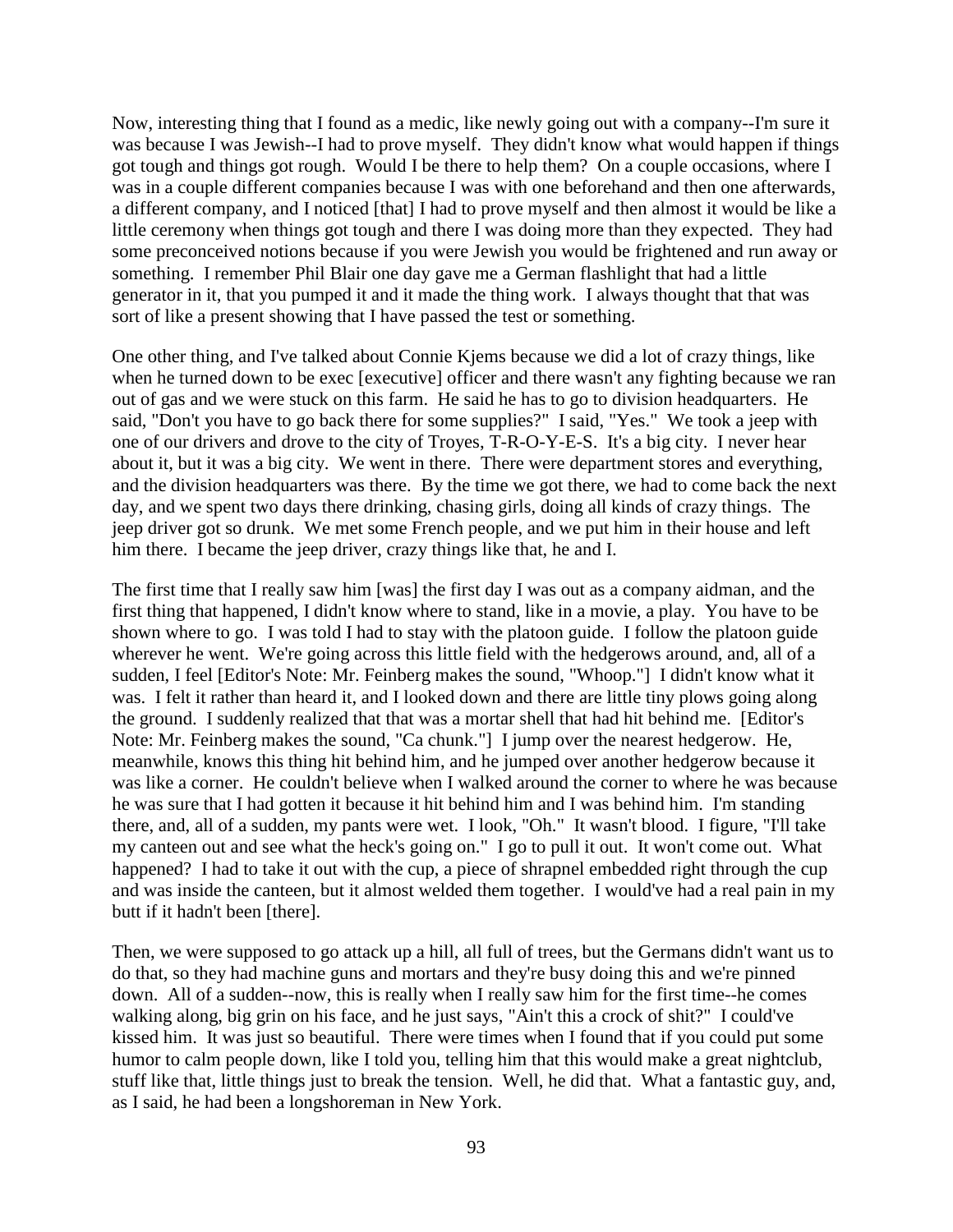KP: I think this interview will help preserve his memory.

LF: I've never forgotten him.

KP: Yes.

LF: I've never forgotten a lot of these guys. Art Dobis [was] the other guy that was next to me.

KP: I am curious, although I am reluctant to bring the interview to a close, but I should probably get you home as well as myself.

LF: Especially since my wife is sick.

KP: Yes, I know.

LF: Not that I can do much.

KP: I want to go on the record that I hope you will write your memoirs.

LF: Yes.

KP: I want to try to find you a publisher, maybe Tennessee Press.

LF: My son used to work for the *Commercial Appeal* [newspaper] in Memphis.

KP: Oh, really?

LF: Do you know the *Commercial Appeal* by any chance?

KP: No.

LF: Oh, you don't know that area.

KP: No.

LF: I think the *Commercial* may go into some of the other [cities].

KP: Yes, probably, Knoxville is way off on the other side of the state.

LF: Yes.

KP: You mentioned that parts of the war looked like movies. I am curious about movies after 1945. Are there any movies that you think accurately depict aspects of your experiences?

LF: I remember going to the first war movie called *A Walk in the Sun*, and that was supposed to be a classic. I thought to myself, "I wonder which war that was from," because they're all walking along and talking and you never hear any artillery. You never hear anything. I figured that this doesn't look like the war I was in. [Editor's Note: *A Walk in the Sun* is a 1945 film about American soldiers in Italy during World War II.]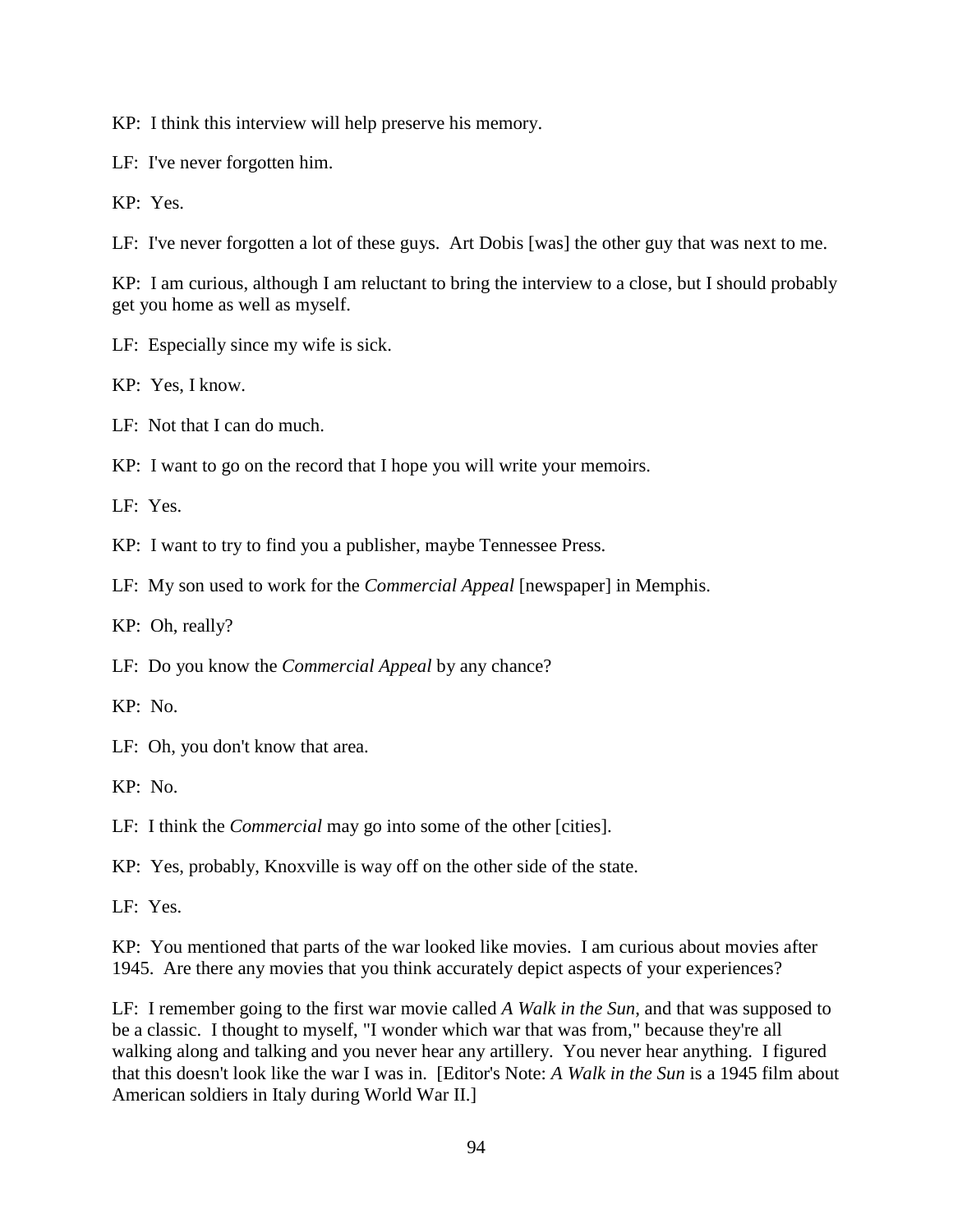The one that surprised me was *Battleground*. Now, *Battleground* was up near Bastogne. The scenery, I was amazed, because it was exactly as I remembered it. They had to--because it's a movie--have a lot of interplay between the guys and arguments between them and all kinds of stuff like that, to make it a movie, just like *Saving Private Ryan*. It was a movie, and they had to put these things in. The two things that I wondered about. A, where were the hedgerows? I didn't see any hedgerows. B, artillery didn't make the noise that artillery makes. When a shell is coming in, it's almost like it's cutting through the air. You can hear it. They didn't have any of that, but, other than that, obviously, the invasion part of it was amazingly well done. [Editor's Note: *Battleground* is a 1949 film that depicts the experiences of soldiers during the siege of Bastogne in the Battle of the Bulge. *Saving Private Ryan* is a 1998 film directed by Steven Spielberg and starring Tom Hanks. The film opens with soldiers landing on Omaha Beach in Normandy, France on June 6, 1944, D-Day.]

KP: Since you mentioned *Saving Private Ryan*, I think *Saving Private Ryan* is really two movies. There are the first twenty minutes and then the rest.

LF: Right.

KP: Most of the movie is pretty much in the war genre. It is very good, but it is very much in the war genre.

LF: Right.

KP: I was absolutely stunned when I saw the first twenty minutes because so much of it was so accurate. I have never seen combat. How accurate was it?

LF: I don't know. It didn't look like anything I was [involved].

KP: Yes.

LF: But that doesn't mean anything, because there probably are no two things that were the same. One time, two companies were coming from two different directions and start fighting with each other because they didn't realize that we were both American companies, and they had that happen. I was once, this was right out of Sarreguemines, it was my turn to listen in on the radio--we had radios then--and I hear this one company calling back and saying, "Our own artillery is coming in on us. Our artillery is coming in on us." They tried to stop the artillery, and it didn't seem to happen. Then, the next thing they said was, "The company commander has been killed," and somebody, matter-of-factly, said, "Put So-and-So in charge." Just listening to that, any kind of crazy thing that happened.

I remember, just outside of Sarreguemines, I went to cross a river, and they had us down in a winery that made effervescent red wine. I forget which kind it was. They had this poor little French guy guarding it. Well, we had more guns than he did, so all of us crossed the river carrying bottles of this wine. I understand they were going to take some guys back and courtmartial them for doing it. There was, first of all, a tremendous esprit de corps in that first company. It was amazing. I found myself, see, I had never been a rah-rah boy, "I'd die for dear, old Rutgers."

KP: Yes, yes.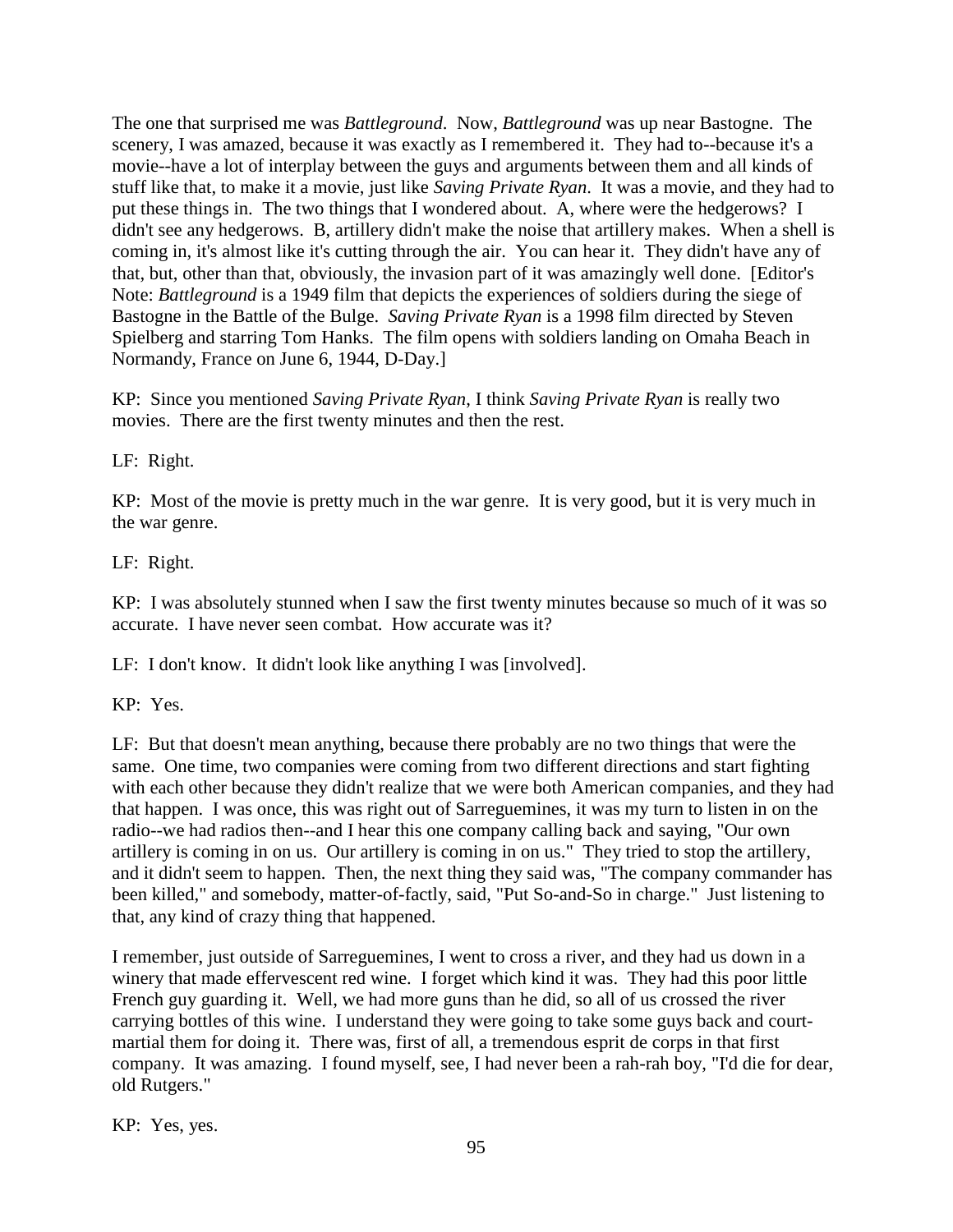LF: I had school spirit, but I wasn't that caught up in it. I was so surprised at myself getting so caught up in this company and ready to, as I said.

KP: Yes.

LF: Off the cliff, I'd go right off with him, and that's a whole different thing. It's funny, we almost started feeling as supermen. We started to strut because here we were, these combat veterans and we're liberating all of these towns. We even started wearing, at one point, kerchiefs around our neck, and the word came down from division headquarters or someplace, corps headquarters, not allowing that because there were German infiltrators that were using that as a signal to know each other, so we had to stop that. [laughter] It was really, really funny that you get sort of into a spirit there.

The biggest disappointment I think I had when I got back to the United States, and here the war was still on [with] Japan. I went to New York. You would think that there was no war on, and everybody's having a good time. Something dawned on me. Here I was, ready to die for my country. I know it sounds crazy, in retrospect, but that's how we knew that. We were ready to do it.

KP: It was not theoretical for you because you saw people get killed.

LF: Lots.

KP: Yes.

LF: The thing was that you knew that there was a constant possibility and you still wound up doing what needed to be done. Then, I thought to myself, after I came back, "Do you think General Motors would build any tanks if they didn't get paid for it? Do you think Chrysler would build any jeeps if they didn't get paid for it?" Boy, am I a sucker. I got caught up in the propaganda. Of course, there was no question that those guys on the other team were really out to try to take on the whole world, and they were doing a pretty good job of it. I'll tell you, the damn German soldiers were really, really good. They did things, lots of times crazy things, but they gave their all and they were good at it. They were pretty well trained.

KP: I have done a full range of interviews of people that were on the home front, people who were never in the military, people too young, people who had seen very little combat, a lot of combat, all the different services. Out of the full range of experiences, what strikes me is people's reactions particularly to combat. For example, I interviewed a career general. He started out as a young second lieutenant, and he talks about combat very detached. He is a professional.

LF: Yes.

KP: I just did an interview, in fact, this week, where the interviewee has never talked to anybody about his experiences. He was a Marine captain, and at one point he just started breaking out in tears. I felt terrible.

LF: I've caught myself a couple times.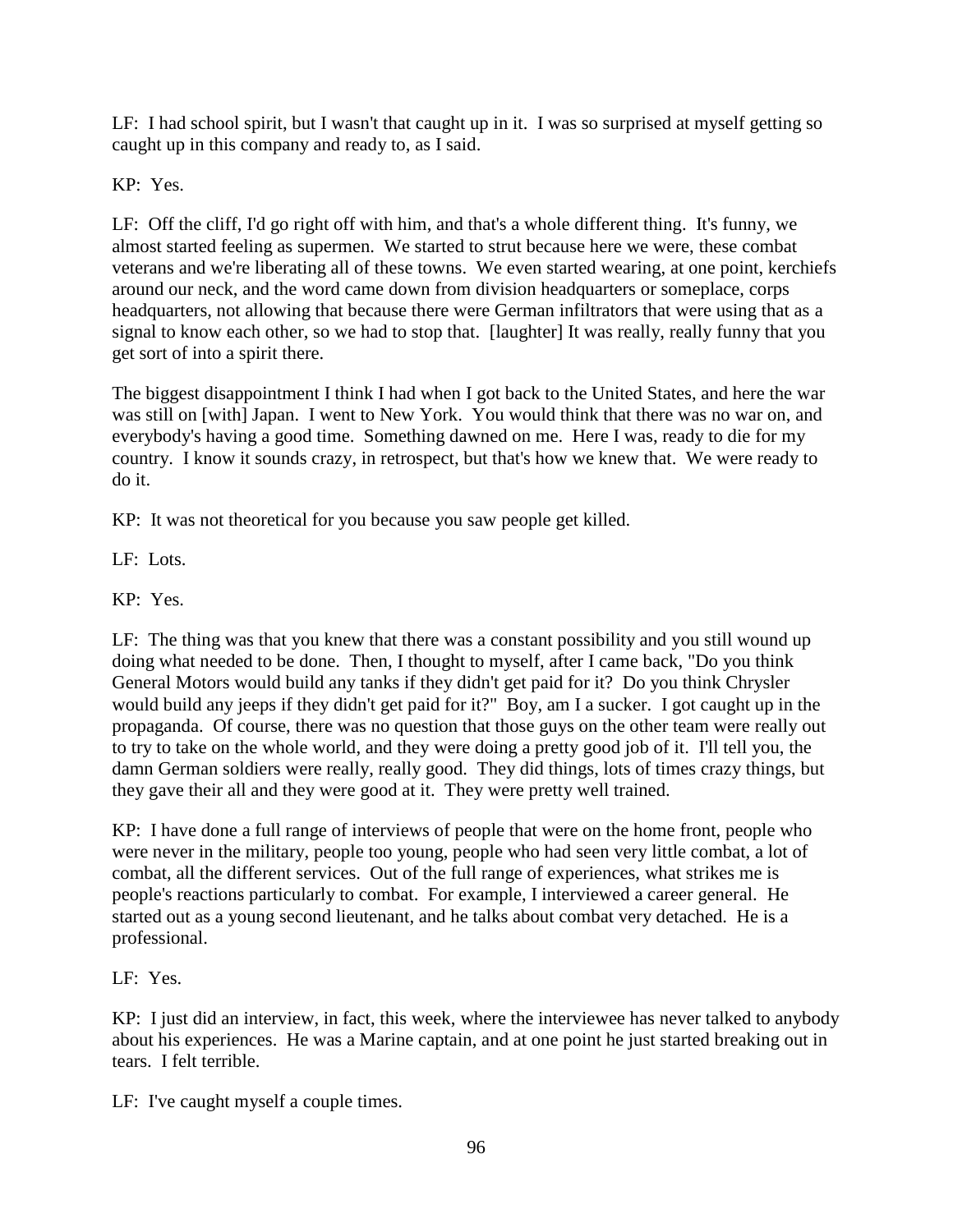KP: Yes.

LF: Really.

KP: I often tell students that I am reluctant to do that to people because I am not a psychologist. The first time somebody started crying in an interview, I was devastated.

LF: Sure.

KP: The person was telling jokes the entire way. When we get to this one point in the interview, he starts crying, and I am like, "What have I done? It has been fifty-five years." I was struck that he still has not processed it fully. He was really traumatized. You are very professional, and you have come to terms with it. Has that always been the case?

LF: Of me?

KP: Yes.

LF: There was never a doubt in my mind that it was just a matter of time, after I became a prisoner of war. I saw guys, this is true, I saw a guy die because he gave up fighting, to carry on. After all, we were busy starving to death and getting pushed around, twelve days on a train without food, stuff like that, or with minimal [food]. You just decided that you want to just keep going, but this guy didn't and I saw him die.

I'll tell you another interesting thing. I almost called the damn congressman when they were busy grilling the tobacco people. "Oh, tobacco is not an addictive substance." This is absolutely true because I saw it myself. I told you what little bread we got per day. There were guys that would trade that little piece of bread with the guards if they could get a little piece of cigarette. Can you picture that? I made up my mind that I'd never let anything rule me like that. When I decided to stop smoking, I stopped, period. That was thirty-some years ago. I was in research in those days and doing some work on smoking, and I came to the conclusion that it can't be doing me any good. I decided to stop, but I stopped like that. As tough as it was, I was determined that I was not going to let it [rule me], that I was master of myself.

KP: Were you smoking during the war?

LF: I started smoking July 15, 1944, our first day of combat.

KP: Because they gave you cigarettes.

LF: Well, no, they always gave us cigarettes.

KP: Yes.

LF: The point was that there I was laying in a hole with nothing to do. You're not constantly out running back and forth.

KP: Yes.